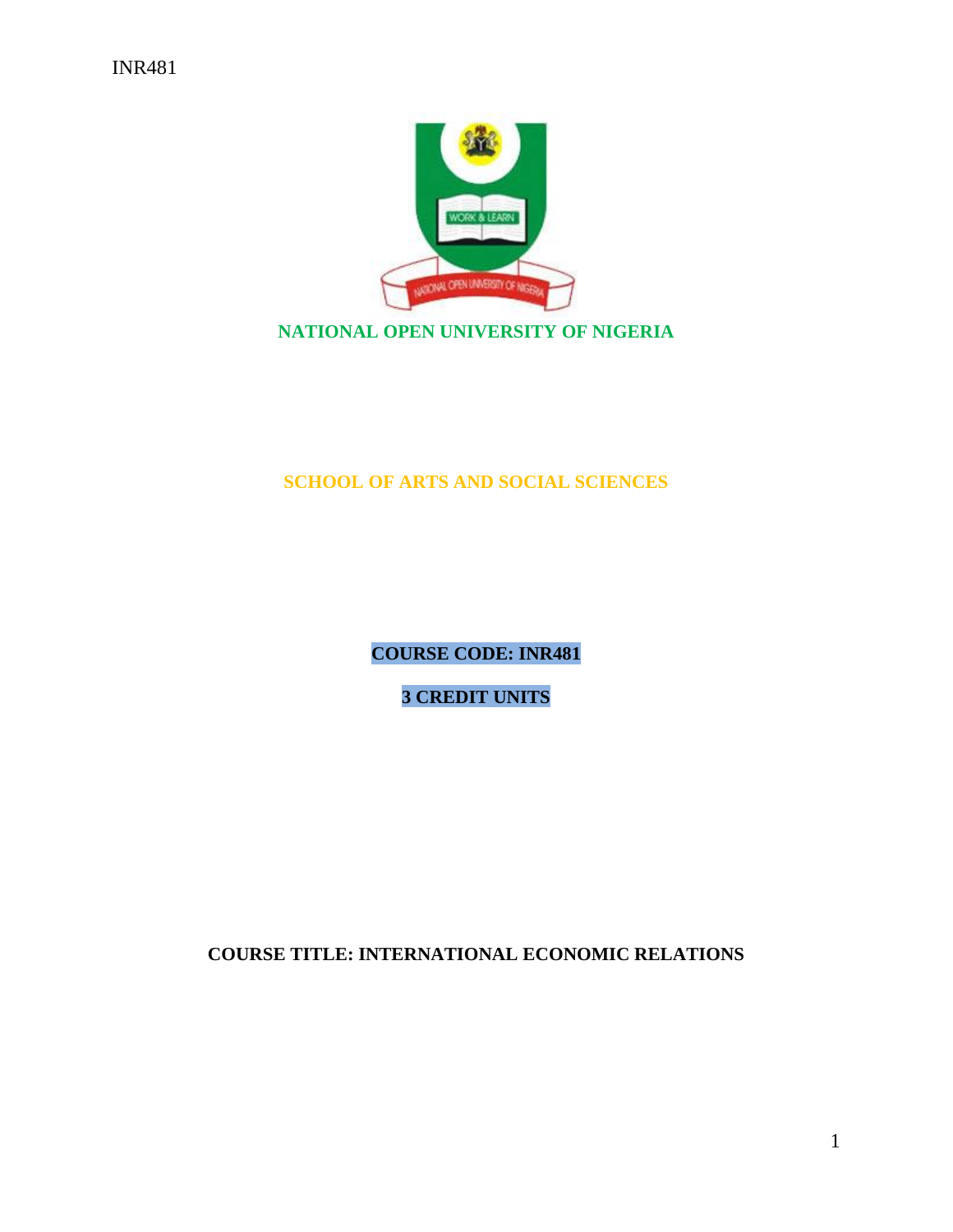| <b>Course Code:</b>      | <b>INR481</b><br><b>International Economic Relations</b>                                                                                                                |  |  |
|--------------------------|-------------------------------------------------------------------------------------------------------------------------------------------------------------------------|--|--|
| <b>Course Title:</b>     |                                                                                                                                                                         |  |  |
| <b>Course Developer:</b> | Dr. Udeoji Ebele Angela<br><b>School of Arts and Social Sciences</b><br><b>National Open University of Nigeria</b><br>14-16 Ahmadu Bello Way,<br>Victoria Island, Lagos |  |  |
| <b>Course Writer:</b>    | Dr. Udeoji Ebele Angela<br><b>School of Arts and Social Sciences</b><br><b>National Open University of Nigeria</b><br>14-16 Ahmadu Bello Way,<br>Victoria Island, Lagos |  |  |
| <b>Programme leader</b>  | Dr. Olabamiji Oyebode<br><b>School of Arts and Social Sciences</b><br><b>National Open University of Nigeria</b><br>14-16 Ahmadu Bello Way,<br>Victoria Island, Lagos   |  |  |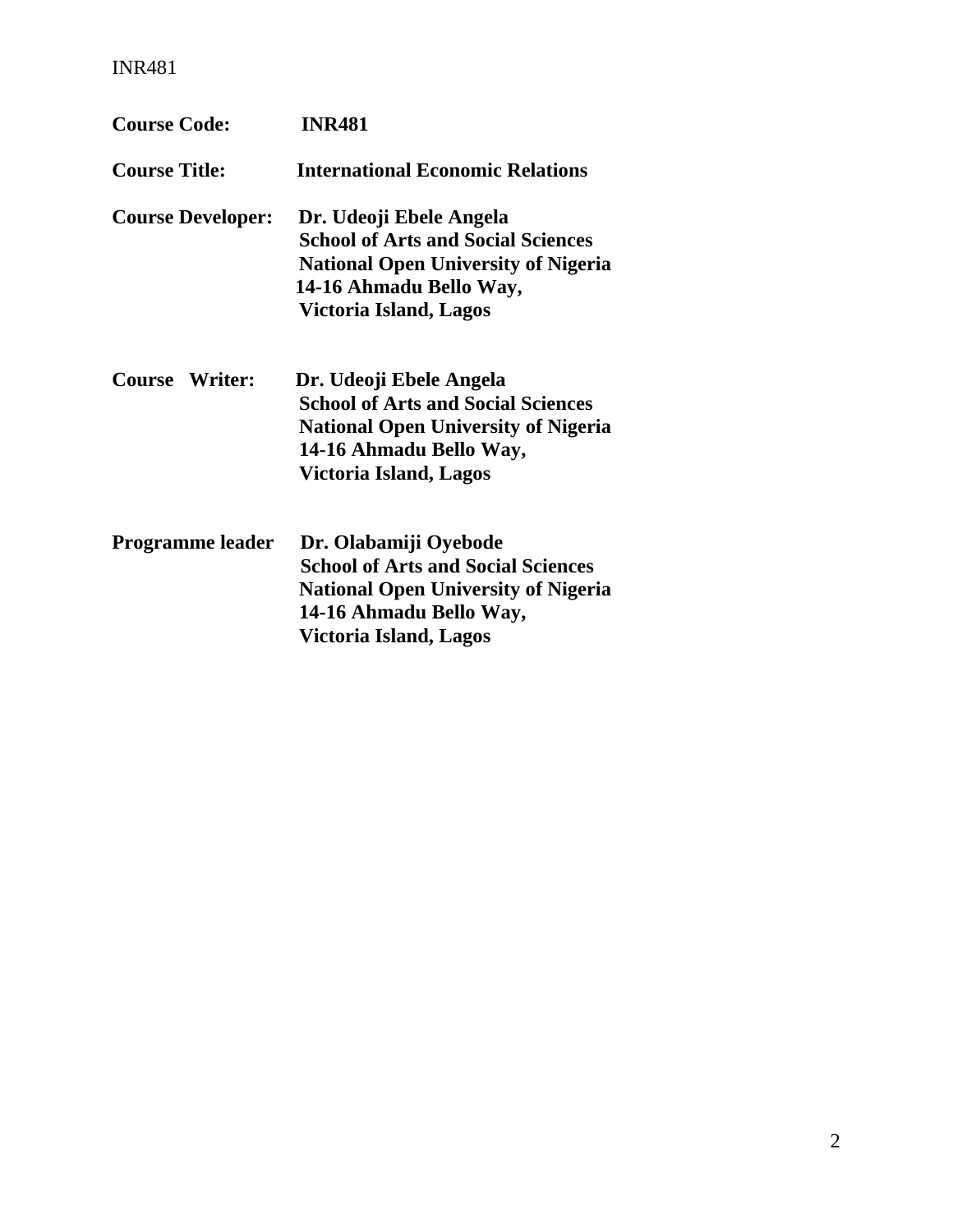## **NATIONAL OPEN UNIVERSITY OF NIGERIA**

National Open University of Nigeria, Headquarters, 14/16 Ahmadu Bello Way, Victoria Island, Lagos.

Abuja Office, 5 Dar es Salaam Street, Off Aminu Kano Crescent, Wuse II, Abuja.

e-mail: [centralinfo@nou.edu.ng](mailto:centralinfo@nou.edu.ng)

URL: [www.nou.edu.ng](http://www.nou.edu.ng/)

Published by:

National Open University of Nigeria

Printed 2015

ISBN: 978-058-951-1 All Rights Reserved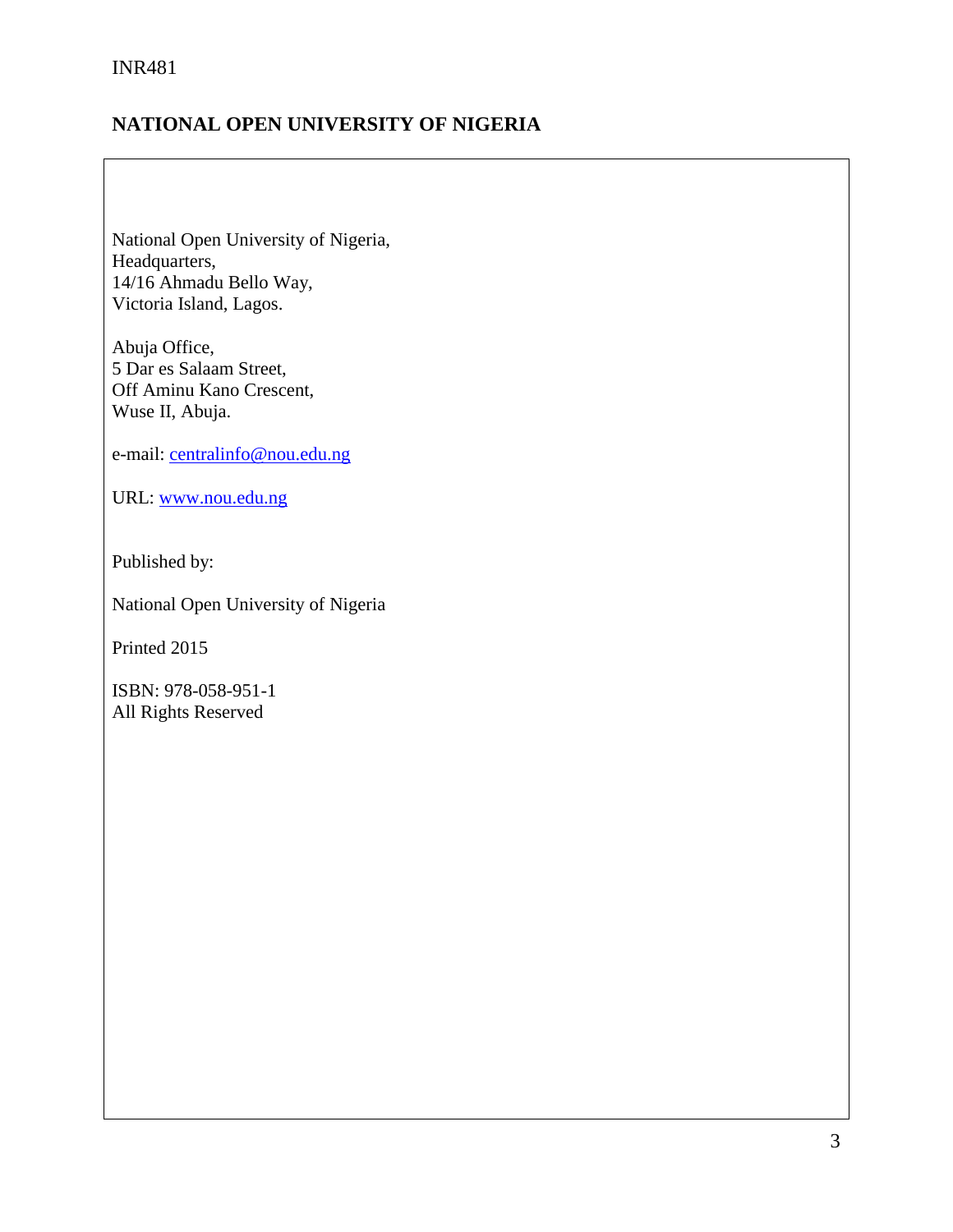## **INR 481: International Economic Relations (3 Credit Units)**

This course examines the nature of the International economic relations. The character of international economic order since 1945, the dominant states in the global economy, global economic order since the establishment of The Bretton Woods institutions, theories of international trade, World trade dilemmas, GATT, UNCTAAD, WTO, IMF etc Politics of foreign aid, and the relationship between donors and recipients Economic sanctions and International Enforcements. Given this scenario, this course will examine in the first module pre-World War 2 economic management, the economic Alliances or otherwise that characterized the cold war era, the advent of the new states into the international economic system, transnational corporations and contemporary economic management.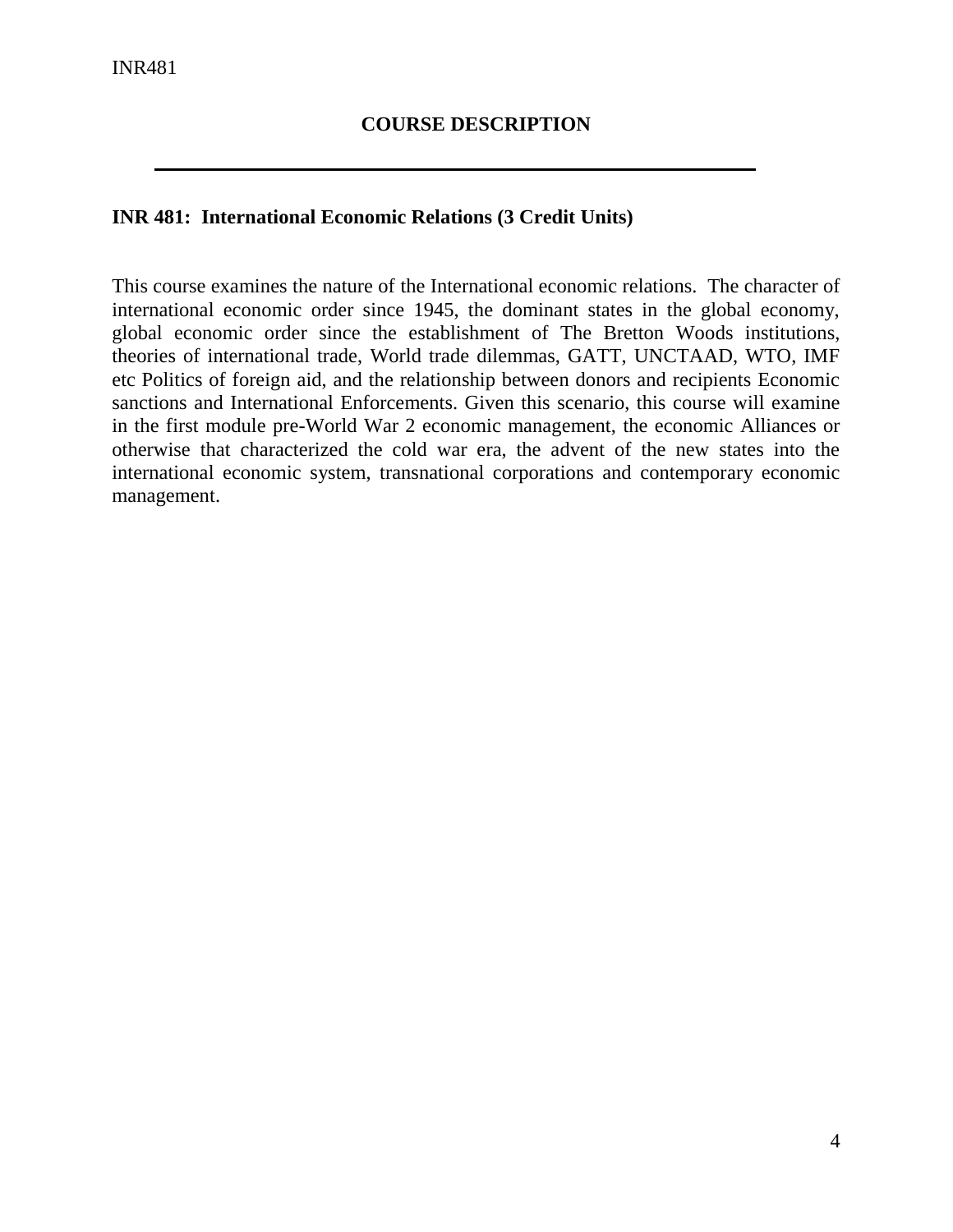## **CONTENTS**

## **PAGE**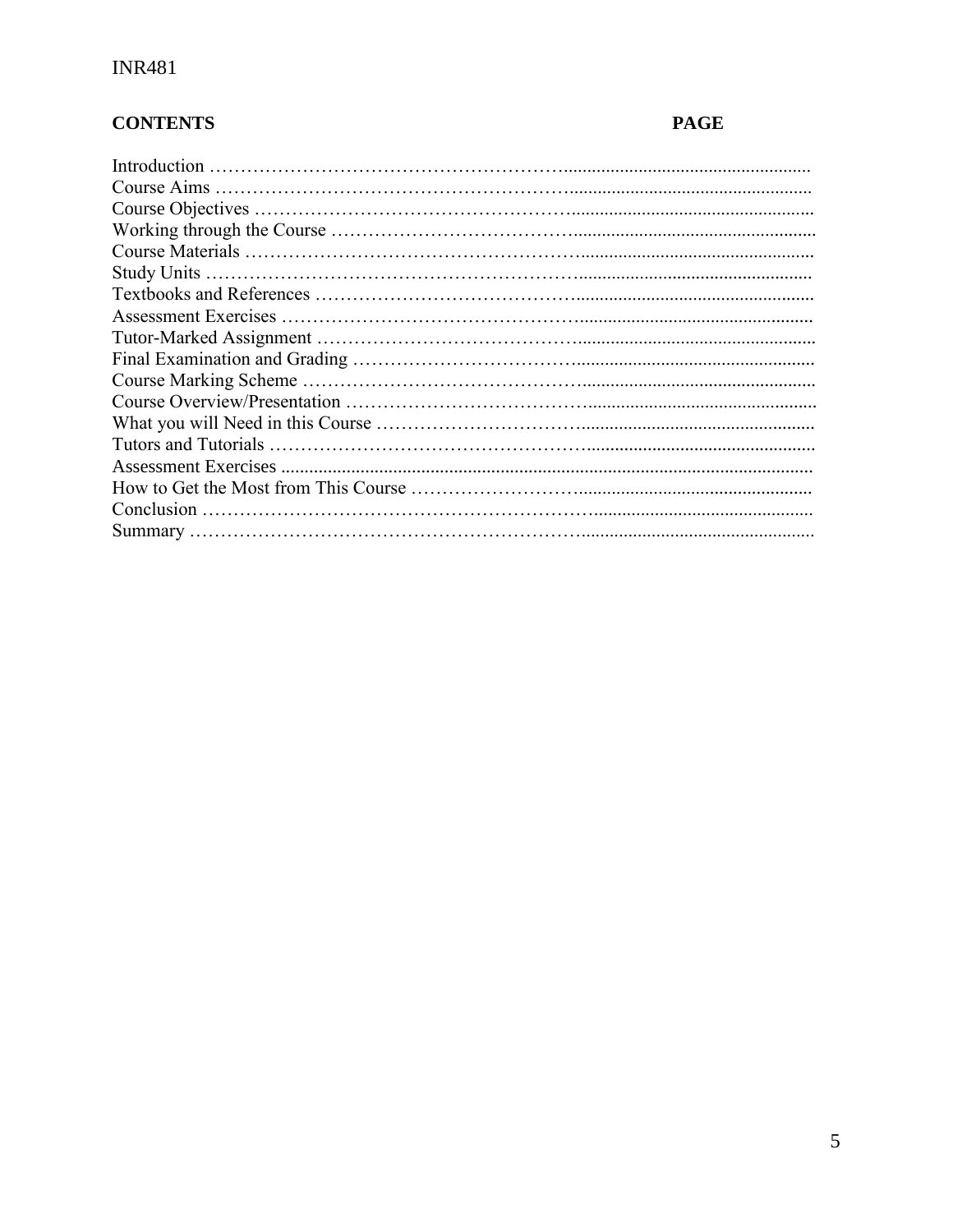#### **INTRODUCTION**

INR481 International Economic Relations is a one semester course in the final year of B.sc (Hons.) degree in International and Diplomatic Studies. It is a three unit credit course designed to enable you have a bird's eye view of the salient issues in international economic relations. This is especially in the face of increasing economic competition in the international system. The course begins with a brief introductory module, which will help you to have a good understanding of the issues at stake in the international economic system. Such issues include; Nexus between Economics and politics; Contending Perspectives on international economic relations; International Economic Management before World War 2 ; International Economic Management since World War 2; Contemporary international Economic Management. The study units are structured into modules. Each module is structured into 5 units. A unit guide comprises of instructional material. It gives you a brief of the course content, course guidelines and suggestions and steps to take while studying. You can also find self-assessment exercises for your study.

#### **COURSE AIMS AND OBJECTIVES**

The primary aim of this course is to provide students of international relations with a comprehensive knowledge of International Economic Relations. However, the course specific objectives include enabling you:

- i. have a working knowledge of international Economic Relations by understanding some of the commonplace but nonetheless important organisations like transnational or multinationals, foreign aid and debt burden.;
- ii. familiarize with institutional framework such as mercantilism or liberalism or capitalism;
- iii. have understanding on the cross-current issues between politics and economics

The specific objectives of each study unit can be found at the beginning and you can make references to it while studying. It is necessary and helpful for you to check at the end of the unit, if your progress is consistent with the stated objectives and if you can conveniently answer the self-assessment exercises. The overall objectives of the course will be achieved, if you diligently study and complete all the units in this course.

#### **WORKING THROUGH THE COURSE**

To complete the course, you are required to read the study units and other related materials. You will also need to undertake practical exercises for which you need a pen, a note-book, and other materials that will be listed in this guide. The exercises are to aid you in understanding the concepts being presented. At the end of each unit, you will be required to submit written assignment for assessment purposes.

At the end of the course, you will be expected to write a final examination.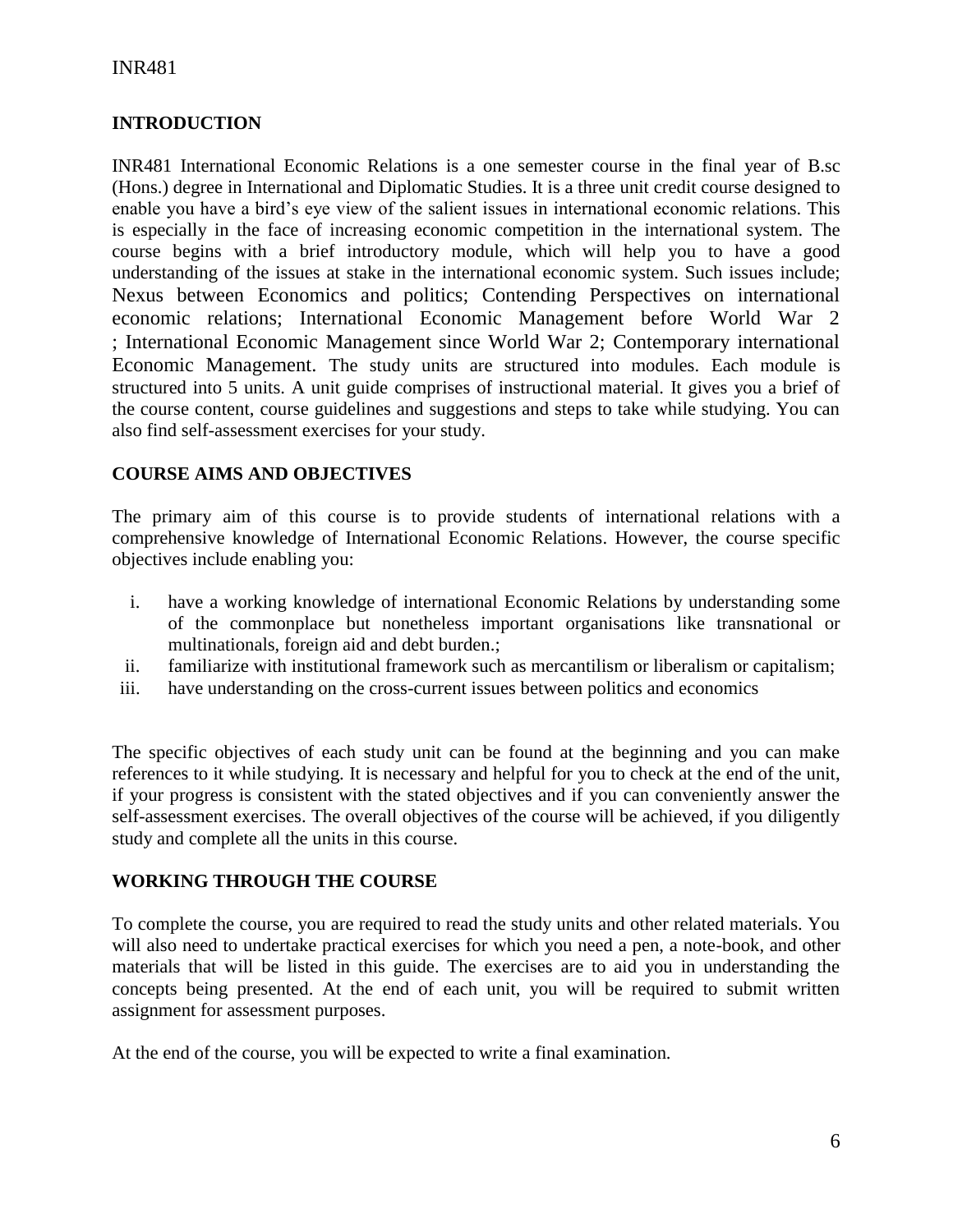#### **THE COURSE MATERIAL**

In this course, as in all other courses, the major components you will find are as follows:

- 1. Course Guide
- 2. Study Units
- 3. Textbooks
- 4. Assignments

#### **STUDY UNITS**

There are 25 study units in this course. They are:

#### **MODULE 1: International Economic System at a Glance**

- Unit 1 Nexus between Economics and politics
- Unit 2 Contending Perspectives on International Economic Relations
- Unit 3 International Economic Management before World War 2
- Unit 4 International Economic Management since World War 2
- Unit 5 Contemporary International Economic Management

#### **MODULE 2: The Major Strands in the Management of International Relations**

- Unit 1 The Western System
- Unit 2 The North-South System
- Unit 3 The East-West System
- Unit 4 The South-South System

### **MODULE 3: Understanding the Role of IGOs and Transnational Corporations in the International Economic System**

- Unit 1 World Bank
- Unit 2 International Monetary Fund
- Unit 3 United Nations Conference on Trade and Development
- Unit 4 World Trade Organisation
- Unit 5 Transnational Corporations in International Economic Relations

#### **MODULE 4: Developmental Issues in the International System**

- Unit 1 What is foreign Aid?
- Unit 2 Politics of foreign Aid
- Unit 3 Problems of foreign Aid
- Unit 4 Debt and Development
- Unit 5 Africa's Debt crisis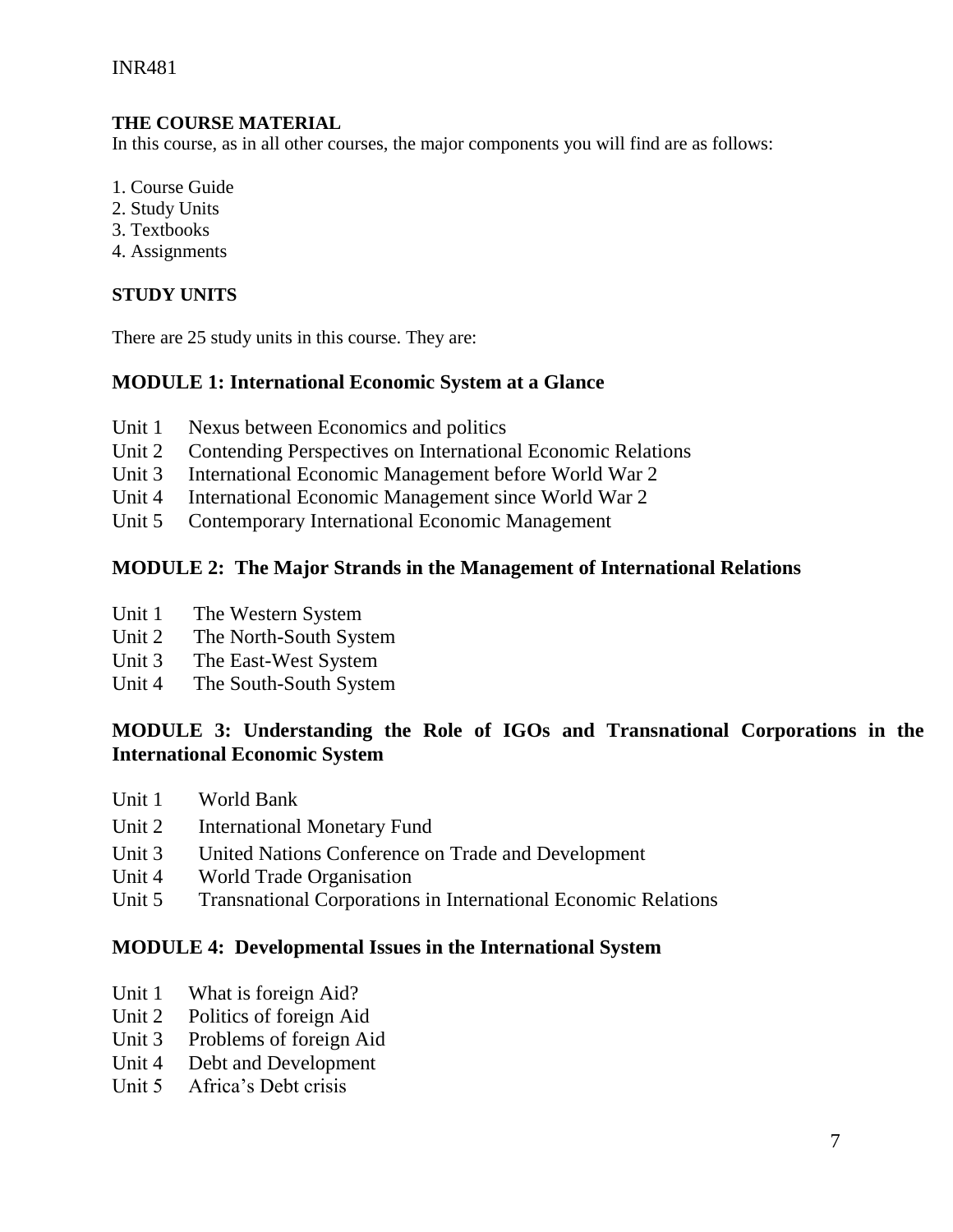### **MODULE 5: Contemporary Issues in International Economic System**

- Unit 1 The Trade Issue
- Unit 2 Globalization
- Unit 3 Economic Regionalization
- Unit 4 Africa's rising economic profile
- Unit 5 Global Economic and Financial crisis

As you can observe, the course begins with the basics and expands into a more elaborate, complex and detailed form. All you need to do is to follow the instructions as provided in each unit. In addition, some self-assessment exercises have been provided with which you can test your progress with the text and determine if your study is fulfilling the stated objectives. Tutormarked assignments have also been provided to aid your study. All these will assist you to be able to fully grasp knowledge of international economic relations.

#### **TEXTBOOKS AND REFERENCES**

At the end of each unit, you will find a list of relevant reference materials which you may yourself wish to consult as the need arises, even though I have made efforts to provide you with the most important information you need to pass this course. However, I would encourage you, as a fourth year student to cultivate the habit of consulting as many relevant materials as you are able to within the time available to you. In particular, be sure to consult whatever material you are advised to consult before attempting any exercise.

#### **ASSESSMENT**

Two types of assessment are involved in the course: the Self-Assessment Exercises (SAEs), and the Tutor-Marked Assessment (TMA) questions. Your answers to the SAEs are not meant to be submitted, but they are also important since they give you an opportunity to assess your own understanding of the course content. Tutor-Marked Assignments (TMAs) on the other hand are to be carefully answered and kept in your assignment file for submission and marking. This will count for 30% of your total score in the course.

#### **TUTOR-MARKED ASSIGNMENT**

At the end of each unit, you will find tutor-marked assignments. There is an average of two tutor-marked assignments per unit. This will allow you to engage the course as robustly as possible. You need to submit at least four assignments of which the three with the highest marks will be recorded as part of your total course grade. This will account for 10 percent each, making a total of 30 percent. When you complete your assignments, send them including your form to your tutor for formal assessment on or before the deadline.

Self-assessment exercises are also provided in each unit. The exercises should help you to evaluate your understanding of the material so far.

These are not to be submitted. You will find all answers to these within the units they are intended for.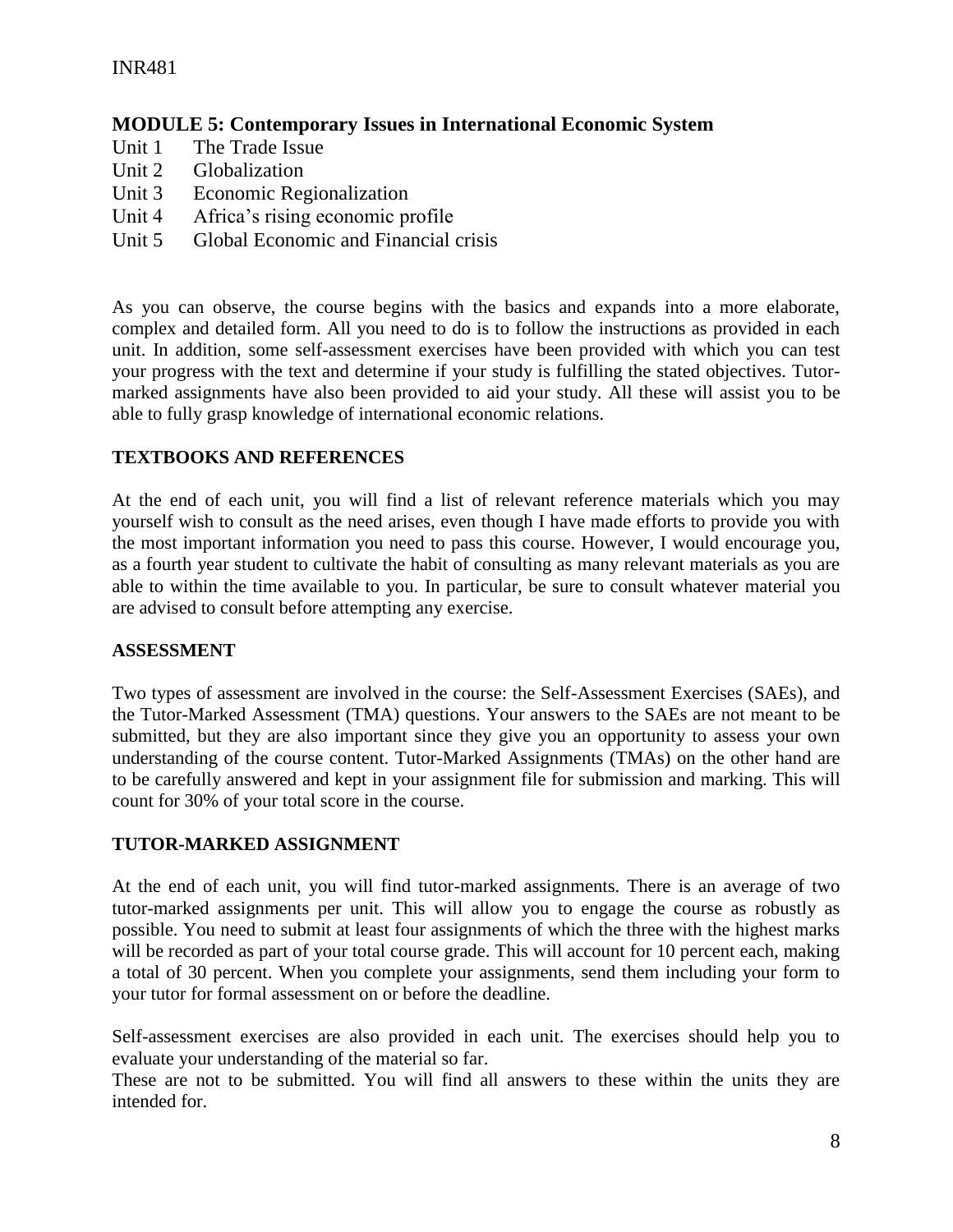#### **FINAL EXAMINATION AND GRADING**

There will be a final examination at the end of the course. The examination carries a total of 70 percent of the total course grade. The examination will reflect the contents of what you have learnt and the self-assessments and tutor-marked assignments. You therefore need to revise your course materials beforehand.

#### **COURSE MARKING SCHEME**

The following table sets out how the actual course marking is broken down.

| <b>ASSESSMENT</b>                          | <b>MARKS</b>                                       |
|--------------------------------------------|----------------------------------------------------|
| Four assignments (the best four of all the | Four assignments, each marked out of 10%, but      |
| assignments submitted for marking)         | highest scoring three selected, thus totalling 30% |
| <b>Final Examination</b>                   | 70% of overall course score                        |
| <b>Total</b>                               | 100% of course score                               |

| <b>Units</b>           | <b>Title of Work</b>                                                                                    | Week<br><b>Activity</b> | <b>Assignment</b><br>(End-of-Unit) |  |
|------------------------|---------------------------------------------------------------------------------------------------------|-------------------------|------------------------------------|--|
| <b>Course</b><br>Guide | <b>International Economic Relations</b>                                                                 |                         |                                    |  |
| <b>Module 1</b>        | <b>International Economic System at a Glance</b>                                                        |                         |                                    |  |
| Unit 1                 | <b>Nexus between Economics and Politics</b>                                                             | Week 1                  | Assignment 1                       |  |
| Unit 2                 | Contending<br>International<br>Perspectives<br>on<br><b>Economic Relations</b>                          | Week 2                  | Assignment 1                       |  |
| Unit 3                 | International Economic Management before<br>World War 2                                                 | Week 3                  | Assignment 1                       |  |
| Unit 4                 | International<br>since<br>Economic<br>Management<br>World War 2                                         | Week 4                  | Assignment 1                       |  |
| Unit 5                 | Contemporary International Economic Managem<br>Assignment 1<br>Week 5                                   |                         |                                    |  |
| <b>Module 2</b>        | The Major Strands in the Management of International Relations                                          |                         |                                    |  |
| Unit 1                 | The Western System                                                                                      | Week 6                  | Assignment 1                       |  |
| Unit 2                 | Week 7<br>The North-South System                                                                        |                         | Assignment 1                       |  |
| Unit 3                 | Week 8<br>The East-West System                                                                          |                         | Assignment 1                       |  |
| Unit 4                 | Assignment 1<br>The South-South System<br>Week 9                                                        |                         |                                    |  |
| <b>Module 3</b>        | Understanding the Role of IGOs and Transnational Corporations in<br>the International Economic System   |                         |                                    |  |
| Unit 1                 | World Bank                                                                                              | Week 10                 | Assignment 1                       |  |
| Unit 2                 | Week 11<br><b>International Monetary Fund</b>                                                           |                         | Assignment 1                       |  |
| Unit 3                 | $\overline{A}$ ssignment 1<br>Week 12<br>United Nations Conference<br>Trade<br>and<br>on<br>Development |                         |                                    |  |

#### **COURSE OVERVIEW PRESENTATION SCHEME**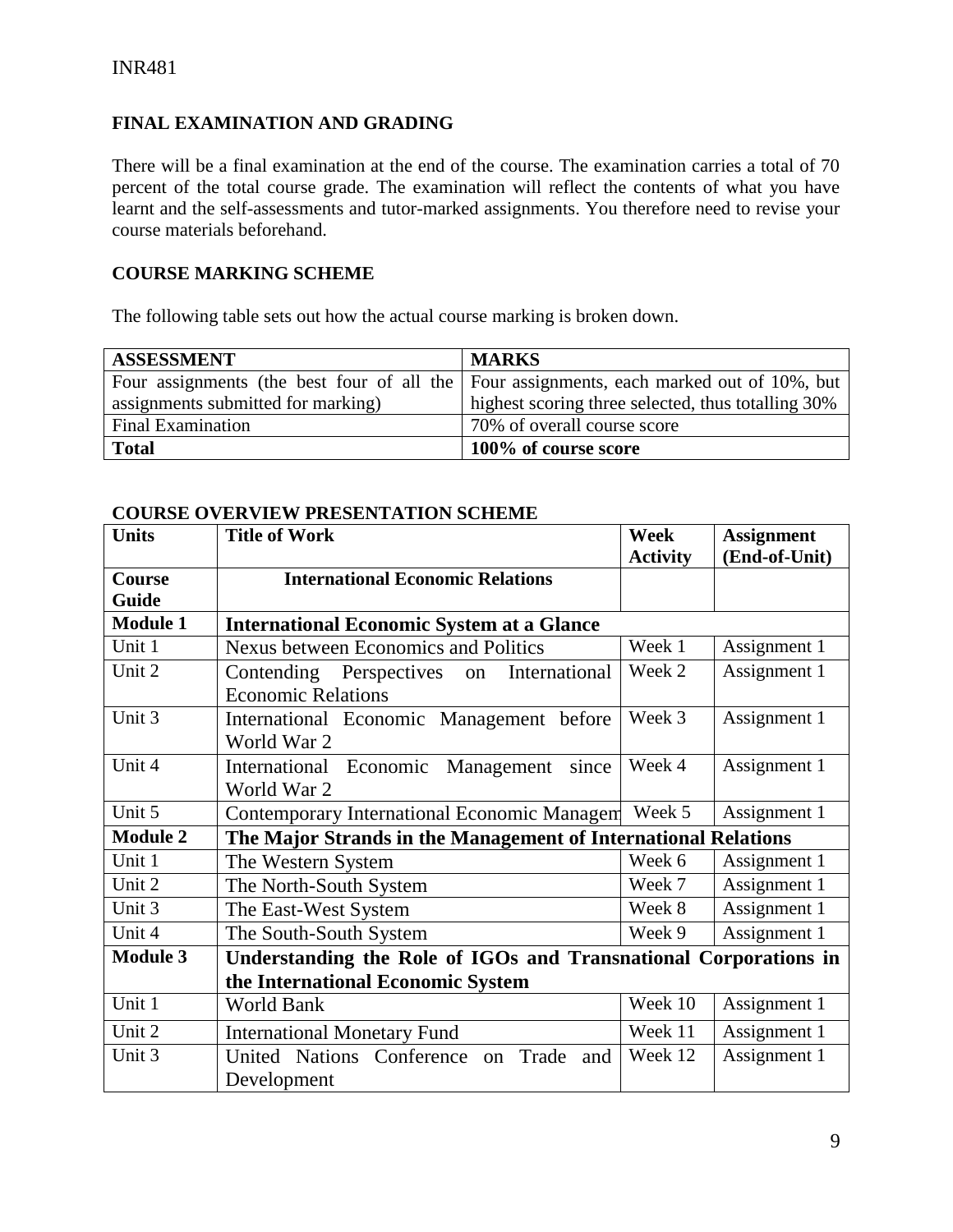| Unit 4          | World Trade Organisation                                    | Week 13 | Assignment 1 |
|-----------------|-------------------------------------------------------------|---------|--------------|
| Unit 5          | Transnational Corporations in International                 | Week 14 | Assignment 1 |
|                 | <b>Economic Relations</b>                                   |         |              |
| <b>Module 4</b> | Developmental Issues in the International System            |         |              |
| Unit 1          | What is foreign Aid?                                        | Week 15 | Assignment 1 |
| Unit 2          | Politics of foreign Aid                                     | Week 16 | Assignment 1 |
| Unit 3          | Problems of foreign Aid                                     | Week 17 | Assignment 1 |
| Unit 4          | Debt and Development                                        | Week 18 | Assignment 1 |
| Unit 5          | Africa's Debt crisis                                        | Week 19 | Assignment 1 |
| <b>Module 5</b> | <b>Contemporary Issues in International Economic System</b> |         |              |
| Unit 1          | The Trade Issue                                             | Week 20 | Assignment 1 |
| Unit 2          | Globalization                                               | Week 21 | Assignment 1 |
| Unit 3          | <b>Economic Regionalization</b>                             | Week 22 | Assignment 1 |
| Unit 4          | Africa's Rising Economic Profile                            | Week 23 | Assignment 1 |
| Unit 5          | Global Economic and Financial Crisis                        | Week 24 | Assignment 1 |

#### **WHAT YOU WILL NEED FOR THE COURSE**

This course builds on what you have learnt in the 100 Levels. It will be helpful if you try to review what you studied earlier. Second, you may need to purchase one or two texts recommended as important for your mastery of the course content. You need quality time in a study friendly environment every week. If you are computer-literate (which ideally you should be), you should be prepared to visit recommended websites. You should also cultivate the habit of visiting reputable physical libraries accessible to you.

#### **TUTORS AND TUTORIALS**

There are 15 hours of tutorials provided in support of the course. You will be notified of the dates and location of these tutorials, together with the name and phone number of your tutor as soon as you are allocated a tutorial group. Your tutor will mark and comment on your assignments, and keep a close watch on your progress. Be sure to send in your tutor marked assignments promptly, and feel free to contact your tutor in case of any difficulty with your selfassessment exercise, tutor-marked assignment or the grading of an assignment. In any case, you are advised to attend the tutorials regularly and punctually. Always take a list of such prepared questions to the tutorials and participate actively in the discussions.

#### **ASSESSMENT EXERCISES**

There are two aspects to the assessment of this course. First is the Tutor-Marked Assignments; second is a written examination. In handling these assignments, you are expected to apply the information, knowledge and experience acquired during the course. The tutor-marked assignments are now being done online. Ensure that you register all your courses so that you can have easy access to the online assignments. Your score in the online assignments will account for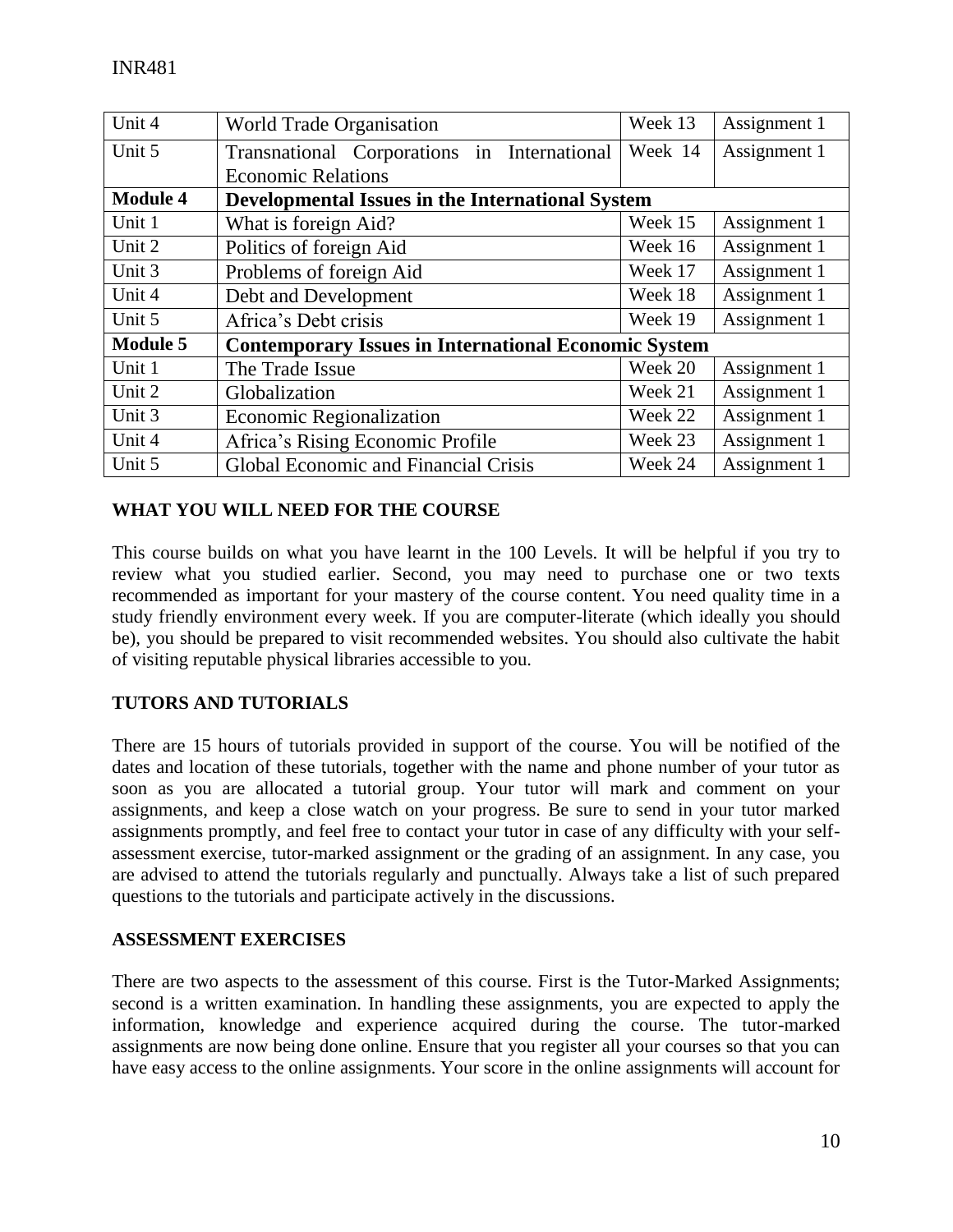30 per cent of your total coursework. At the end of the course, you will need to sit for a final examination. This examination will account for the other 70 per cent of your total course mark.

#### **TUTOR-MARKED ASSIGNMENTS (TMAs)**

Usually, there are four online tutor-marked assignments in this course. Each assignment will be marked over ten percent. The best three (that is the highest three of the 10 marks) will be counted. This implies that the total mark for the best three assignments will constitute 30% of your total course work. You will be able to complete your online assignments successfully from the information and materials contained in your references, reading and study units.

#### **FINAL EXAMINATION AND GRADING**

The final examination for INR 481: International Economic Relations will be of two hours duration and have a value of 70% of the total course grade. The examination will consist of multiple choice and fill-in-the-gaps questions which will reflect the practice exercises and tutormarked assignments you have previously encountered. All areas of the course will be assessed. It is important that you use adequate time to revise the entire course. You may find it useful to review your tutor-marked assignments before the examination. The final examination covers information from all aspects of the course.

#### **HOW TO GET THE MOST FROM THIS COURSE**

- 1. There are 25 units in this course. You are to spend one week in each unit. In distance learning, the study units replace the university lecture. This is one of the great advantages of distance learning; you can read and work through specially designed study materials at your own pace, and at a time and place that suites you best. Think of it as reading the lecture instead of listening to the lecturer. In the same way a lecturer might give you some reading to do. The study units tell you when to read and which are your text materials or recommended books. You are provided exercises to do at appropriate points, just as a lecturer might give you in a class exercise.
- 2. Each of the study units follows a common format. The first item is an introduction to the subject matter of the unit, and how a particular unit is integrated with other units and the course as a whole. Next to this is a set of learning objectives. These objectives let you know what you should be able to do, by the time you have completed the unit. These learning objectives are meant to guide your study. The moment a unit is finished, you must go back and check whether you have achieved the objectives. If this is made a habit, then you will significantly improve your chance of passing the course.
- 3. The main body of the unit guides you through the required reading from other sources. This will usually be either from your reference or from a reading section.
- 4. The following is a practical strategy for working through the course. If you run into any trouble, telephone your tutor or visit the study centre nearest to you. Remember that your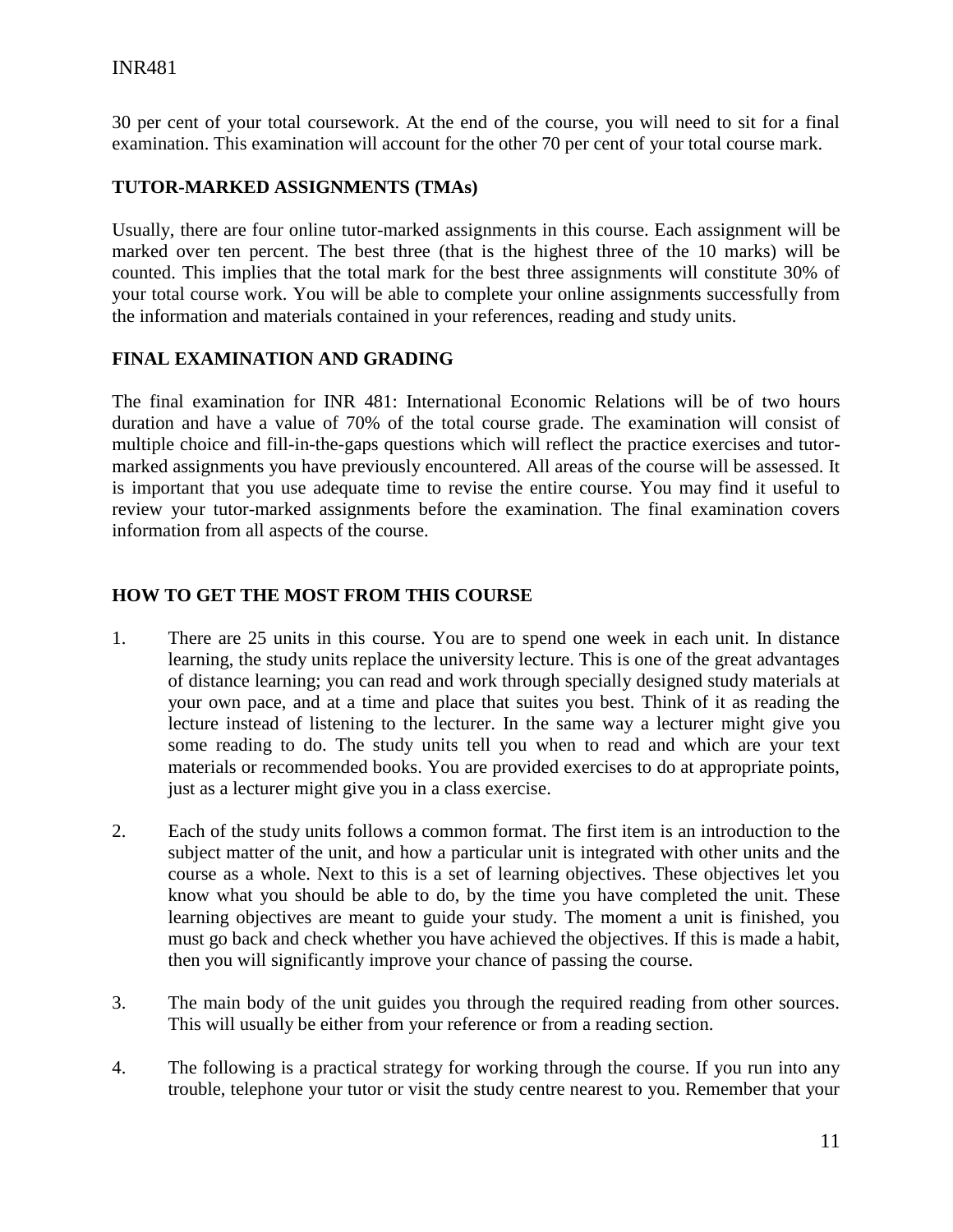tutor's job is to help you. When you need assistance, do not hesitate to call and ask your tutor to provide it.

- 5. Read this course guide thoroughly. It is your first assignment.
- 6. Organise a study schedule Design a 'Course Overview' to guide you through the course. Note the time you are expected to spend on each unit and how the assignments relate to the units.
- 7. Important information; e.g. details of your tutorials and the date of the first day of the semester is available at the study centre.
- 8. You need to gather all the information into one place, such as your diary or a wall calendar. Whatever method you choose to use, you should decide on and write in your own dates and schedule of work for each unit.
- 9. Once you have created your own study schedule, do everything to stay faithful to it.
- 10. The major reason that students fail is that they get behind in their coursework. If you get into difficulties with your schedule, please let your tutor or course coordinator know before it is too late for help.
- 11. Turn to Unit 1, and read the introduction and the objectives for the unit.
- 12. Assemble the study materials. You will need your references for the unit you are studying at any point in time.
- 13. As you work through the unit, you will know what sources to consult for further information.
- 14. Visit your study centre whenever you need up-to-date information.
- 15. Well before the relevant online TMA due dates, visit your study centre for relevant information and updates. Keep in mind that you will learn a lot by doing the assignment carefully. They have been designed to help you meet the objectives of the course and, therefore, will help you pass the examination.
- 16. Review the objectives for each study unit to confirm that you have achieved them. If you feel unsure about any of the objectives, review the study materials or consult your tutor. When you are confident that you have achieved a unit's objectives, you can start on the next unit. Proceed unit by unit through the course and try to space your study so that you can keep yourself on schedule.
- 17. After completing the last unit, review the course and prepare yourself for the final examination. Check that you have achieved the unit objectives (listed at the beginning of each unit) and the course objectives (listed in the course guide).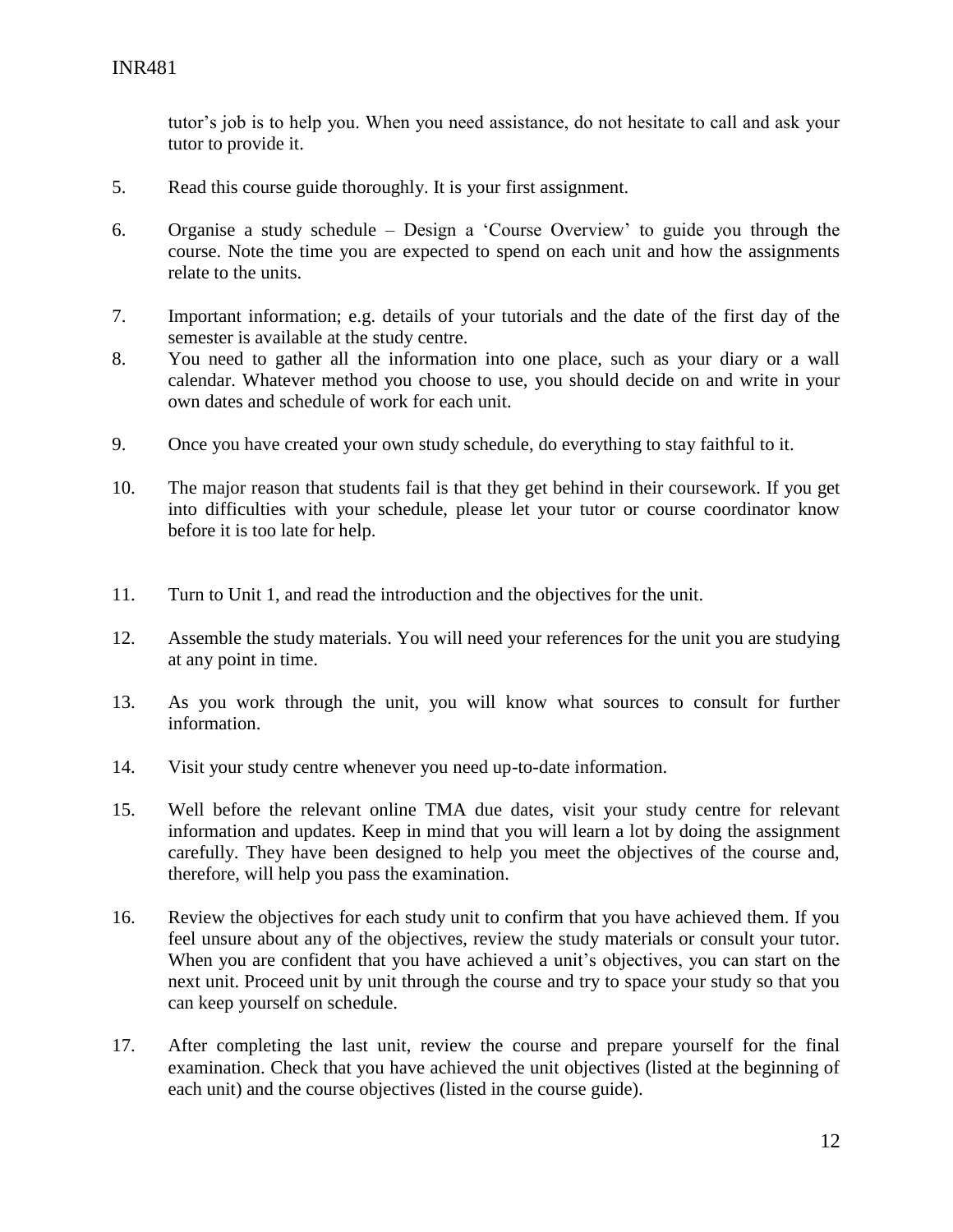#### **CONCLUSION**

This is a theory course but you will get the best out of it if you cultivate the habit of relating it to political issues in domestic and international arenas.

#### **SUMMARY**

'International Economic Relations' introduces you to general understanding of the current dynamics surrounding economic interactions among nations in the international system. All the basic course materials that you need to successfully complete the course are provided. At the end, you will be able to:

- Explain the concept of International Economic Relations;
- discuss the institutional frameworks regulating international commerce;
- have an understanding of the implications of international economic relations on Africa; and
- Familiarize with the current issues in international economic relations such as globalization and 'economic meltdowns' or financial crisis.

#### **List of Acronyms**

| DRC         |                | DEMOCRATIC REPUBLIC OF CONGO                |
|-------------|----------------|---------------------------------------------|
| <b>ELR</b>  |                | <b>EXCEPTIONAL LEAVE TO REMAIN</b>          |
| EU          | $\blacksquare$ | <b>EUROPEAN UNION</b>                       |
| GDP         |                | <b>GROSS DOMESTIC PRODUCT</b>               |
| ILO         |                | <b>INTERNATIONAL LABOUR ORGANISATION</b>    |
| <b>NGOS</b> |                | NON-GOVERNMENTAL ORGANISATIONS              |
| UN          | ۰              | <b>UNITED NATIONS</b>                       |
| <b>UNDP</b> |                | UNITED NATIONS DEVELOPMENT PROGRAM          |
| UK          | $\blacksquare$ | UNITED KINGDOM OF GREAT BRITAIN AND IRELAND |
| <b>USA</b>  |                | UNITED STATES OF AMERICA                    |
| <b>WWI</b>  | $\blacksquare$ | WORLD WAR I                                 |
| <b>WWII</b> | $\blacksquare$ | <b>WORLD WAR II</b>                         |
| <b>WTO</b>  |                | WORLD TRADE ORGANISATION                    |
|             |                |                                             |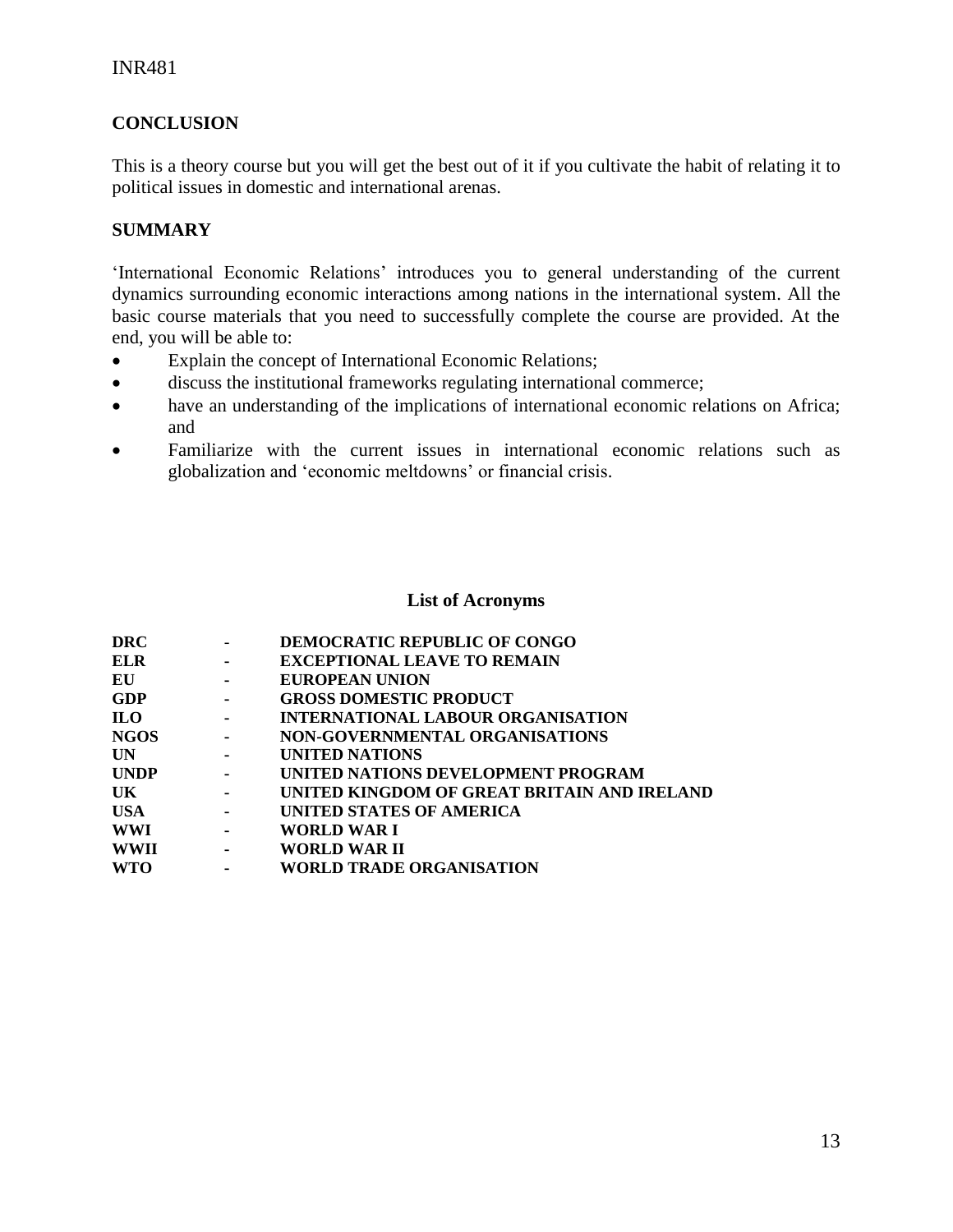### **REFERENCES**

Abiad, A., D. Leigh and A. Mody (2007), "International Finance and Income Convergence: Europe is Different", IMF Working Paper No. 07/64.

Backé, P. et al. (2010), "How Did the Global Financial Crisis Affect the CESEE Region and Latin America?", Focus on European Economic Integration No. 1/2010, pp. 49-66.

European Commission (2010), "Cross-country Study: Economic Policy Challenges in the Baltics", Occasional Paper No. 58, February.

Frank, N. and H. Hesse (2009), "Financial Spill-overs to Emerging Markets During the Global Financial Crisis", IMF Working Paper No. 09/104, May.

IMF (2006), "Growth in the Central and Eastern European Countries of the European Union – A Regional Review", IMF Occasional Paper No. 252.

IMF (2009a), "World Economic Outlook. Crisis and Recovery", April.

IMF (2009b), "Global Financial Stability Report", October.

Lane, P. R. and G. M. Milesi-Ferretti (2010), "The Cross-Country Incidence of the Global Crisis", paper prepared for the IMF/BOP/PSE Conference on "Economic Linkages, Spillovers and the Financial Crisis", Paris, 28-29 January.

Obiora, K. I. (2009), "Decoupling from the East Toward the West? Analyses of Spillovers to the Baltic States", IMF Working Paper No. 09/125, June.

Petrovic, A. and R. Tutsch (2009), "National rescue measures in response to the current financial crisis", ECB Legal Working Paper No. 8, July.

Popov, A. and G. F. Udell (2010), "Cross-border banking and the international transmission of financial distress during the crisis of 2007-2008", ECB working paper, forthcoming.

Rose, A. K. and M. M. Spiegel (2009), "Cross-Country Causes and Consequences of the 2008 Crisis: Early Warning", Federal Reserve Bank of San Francisco Working Paper No. 2009-17.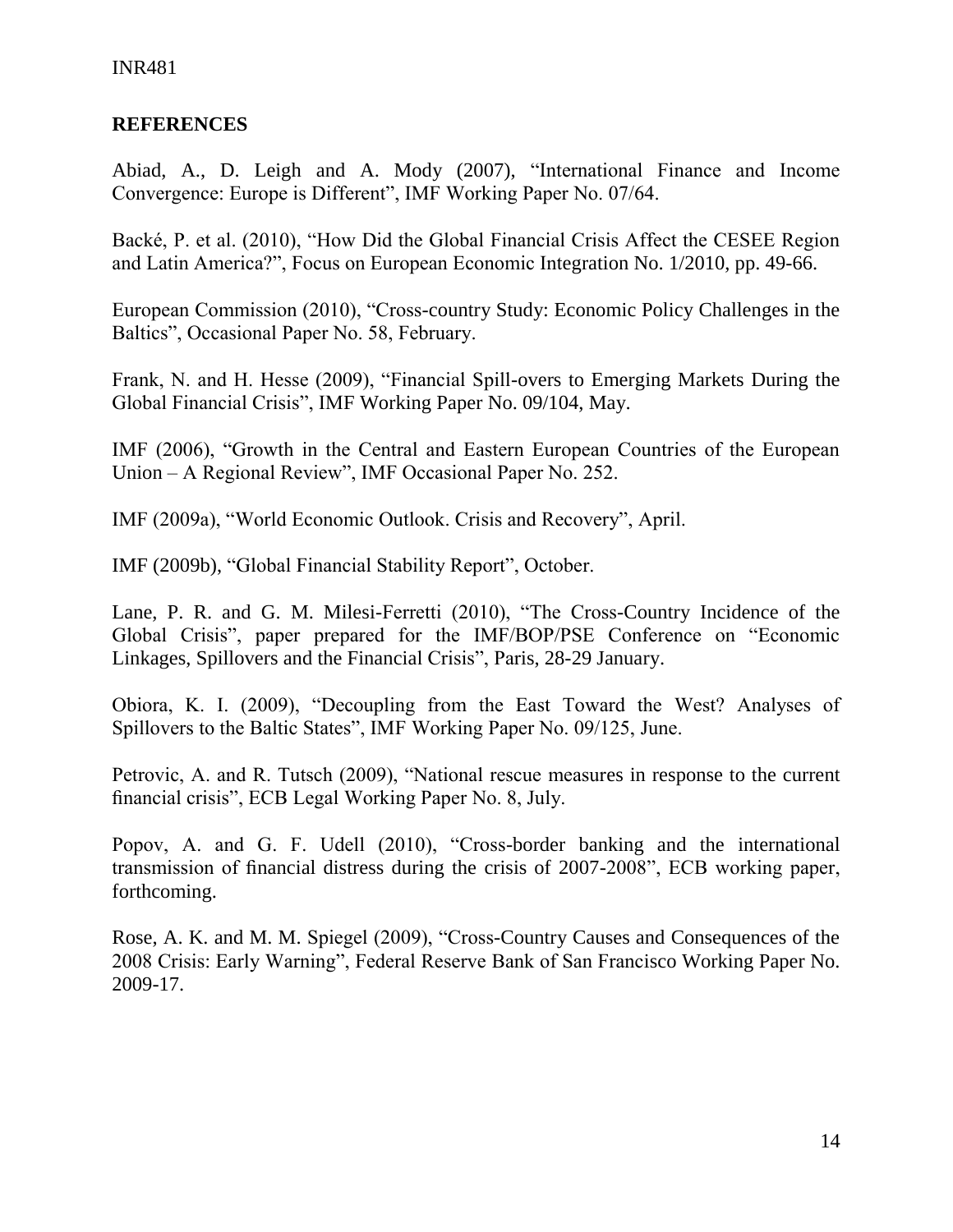## **TABLE OF CONTENTS**

## **MODULE 1: International Economic System at a Glance**

- Unit 1 Nexus between Economics and politics
- Unit 2 Contending Perspectives on International Economic Relations
- Unit 3 International Economic Management before World War 2
- Unit 4 International Economic Management since World War 2
- Unit 5 Contemporary International Economic Management

## **MODULE 2: The Major Strands in the Management of International Relations**

- Unit 1 The Western System
- Unit 2 The North-South System
- Unit 3 The East-West System
- Unit 4 The South-South System

## **MODULE 3: Understanding the Role of IGOs and Transnational Corporations in the International Economic System**

- Unit 1 World Bank
- Unit 2 International Monetary Fund
- Unit 3 United Nations Conference on Trade and Development
- Unit 4 World Trade Organisation
- Unit 5 Transnational Corporations in International Economic Relations

## **MODULE 4: Developmental Issues in the International System**

- Unit 1 What is foreign Aid?
- Unit 2 Politics of foreign Aid
- Unit 3 Problems of foreign Aid
- Unit 4 Debt and Development
- Unit 5 Africa's Debt crisis

## **MODULE 5: Contemporary Issues in International Economic System**

- Unit 1 The Trade Issue
- Unit 2 Globalization
- Unit 3 Economic Regionalization
- Unit 4 Africa's Rising Economic Profile
- Unit 5 Global Economic and Financial Crisis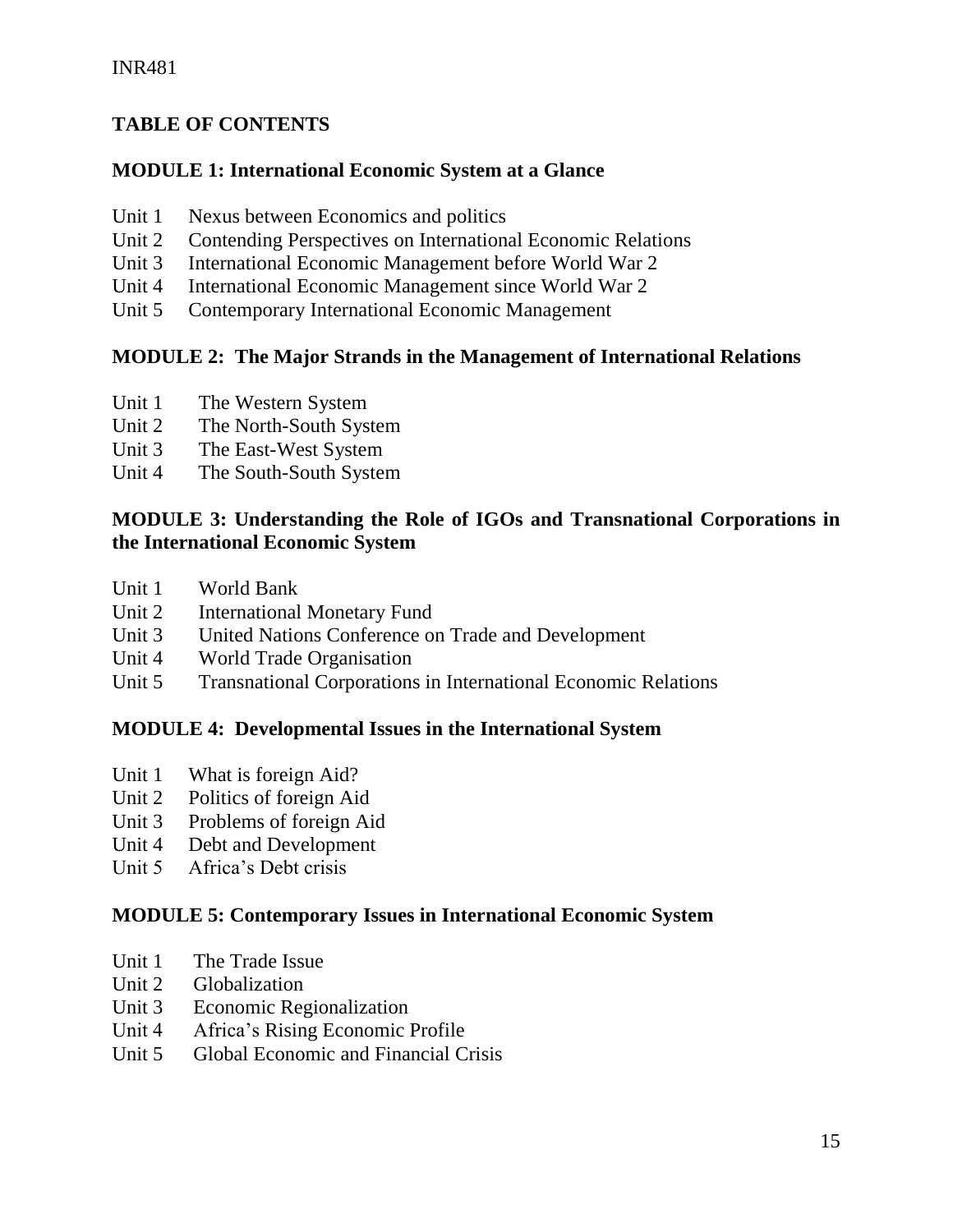## **MODULE 1: International Economic System at a Glance**

## **Introduction**

This module will examine the overall nature of connection between the fields of economics and politics which is the central theme of this study. However, the varying perspectives from which international economic relations will also be studied in order to understand the theoretical constructs behind the views. The module will also examine the nature of international economic management before and after World War 2 which is essential in giving the student the necessary grasp of issues before the present period. This historical analysis is vital in understanding the reasons behind the extant system. Finally the module will examine the nature of the contemporary international economic management. This module is made up of five units, the framework upon which we would base our further discussions of the international economic system.

- Unit 1 Connection between Economics and politics
- Unit 2 Contending Perspectives on international economic relations
- Unit 3 International Economic Management before World War 2
- Unit 4 International Economic Management since World War 2
- Unit 5 Contemporary international Economic Management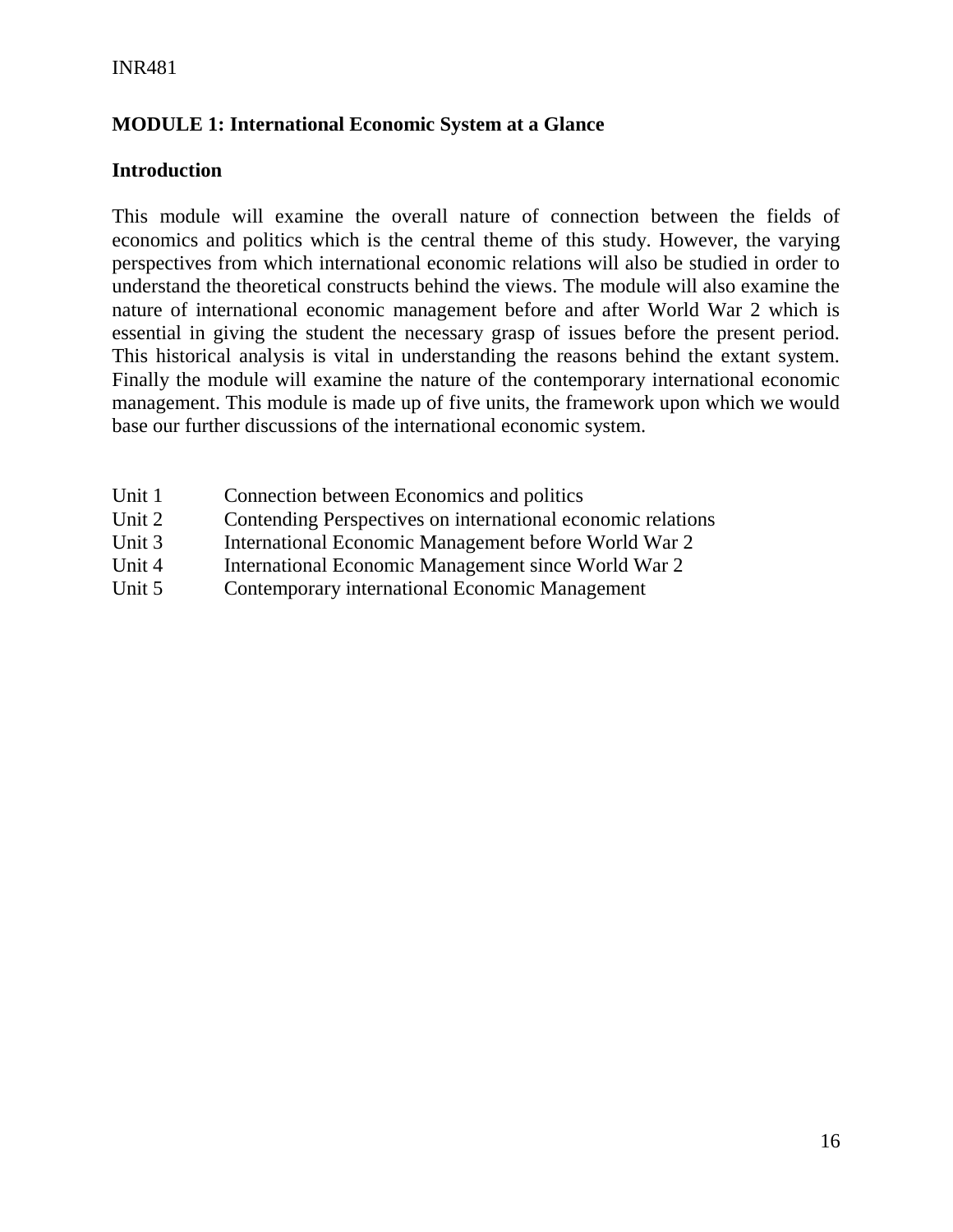## **UNIT 1 CONNECTION BETWEEN ECONOMICS AND POLITICS**

#### **CONTENTS**

- 1.0 Introduction
- 2.0 Objectives
- 3.0 Main Content
	- 3.1 Historical perspectives on Economics and Politics
	- 3.2 Political Concerns and Economic Policy
- 4.0 Conclusion
- 5.0 Summary
- 6.0 Tutor Marked Assignment
- 7.0 References/Further Readings

## **1.0. INTRODUCTION**

The major task of this unit is to throw enabling light on the connection between politics and economics for the benefit of the beginning student. This is key because an adroit understanding of the deep connections between politics and economics lays the foundations for greater understanding of other issues which will be discussed in later modules. At the end of this unit you should be able to discuss and understand the nexus between politics and economics in the international system.

### **2.0. OBJECTIVES**

At the end of this unit, you should be able to:

- (i) Discuss and understand the link between economics and politics.
- (ii) Understand the points at which economics and politics converge.

### **3.0 MAIN CONTENT**

### **3.1 Historical perspectives on Economics and Politics**

There is an age long link between politics and economics in international relations discourse. This interaction has continued from seventeenth century mercantilists to twentieth century Marxist to present. However, in the twentieth century politics and economics began to toe a difference pathway. A major reason for this divulgence was the theoretical heritage of modern western academe. This theoretical is hinged in liberal thought which rejected the age old concept of a unified political and economic order replacing with two separate orders.For the liberals in economic system working under natural laws is geared toward the production, distribution and consumption of goods and services for the harmony of these natural laws are best observed when there is a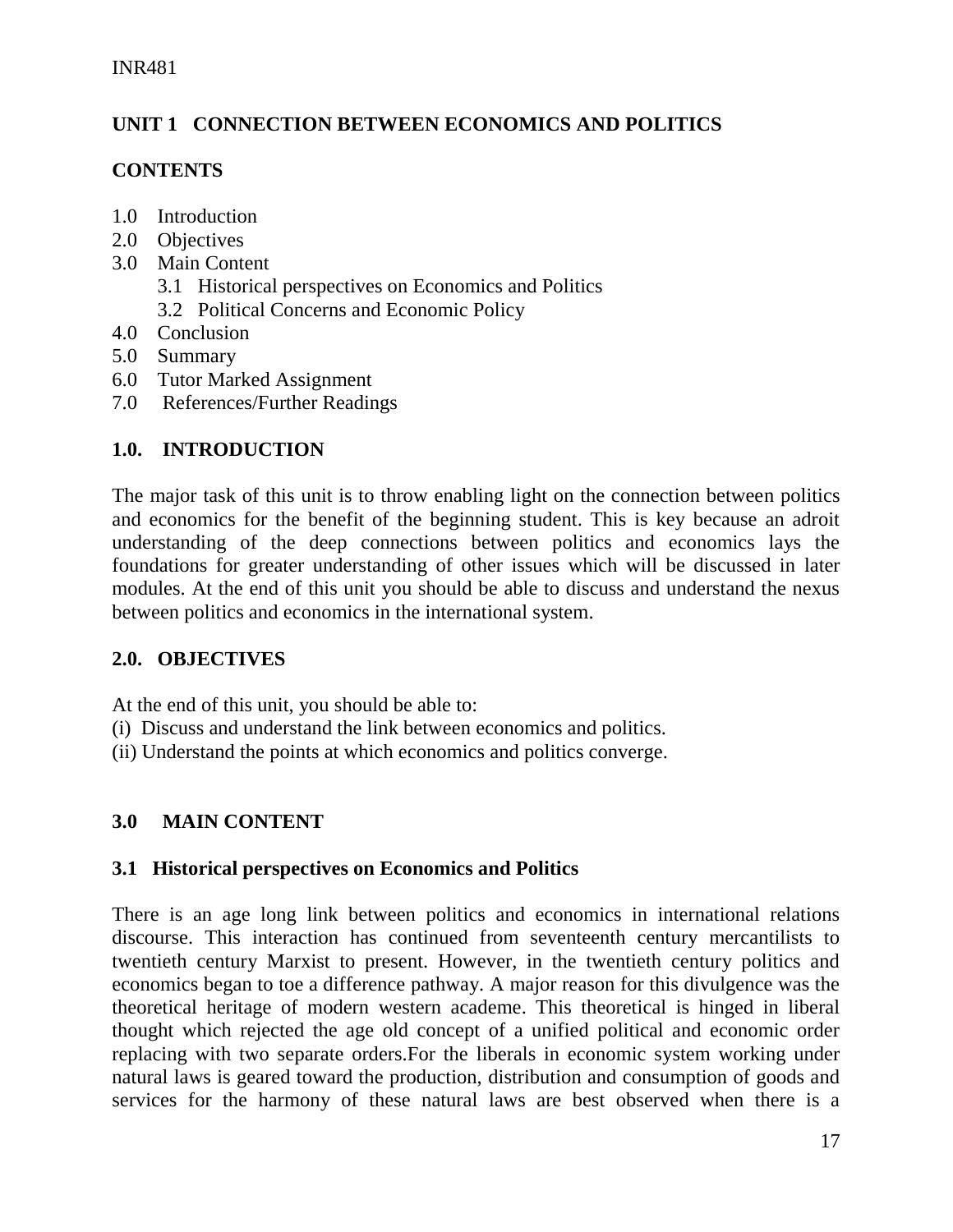dichotomy between the political and economic spheres. In contradiction politics they argued that politics or the political system, a compendium of power, influence and public decision making, is not subject to natural laws or harmony. Politics and government is only necessary for essential services such as defence law and order. Consequently liberal theorists are of the view that the distinct separation of politics and economics is indispensable for free trade in the international system which would bring it peace and harmony.

Following these postulations, economics and political science have operated since nineteenth century as disciplines with regard to for their common area of interests or convergence. In this regard international political economy has been bifurcated into international politics and international economics with the scholars in each discipline focusing exclusively on their disciplines. In the post bellum era, how political and economic developments gave added impetus to this formal division of analysis. One was the creation of the Breton woods system which established commercial and financial rules for major industrial states. While in east the soviet hegemony allowed for a stable international system. The subordinate third world states could not be acquiescing to the system mapped out for them by the west. Given that prevailing scenario the distribution in the international economic system was minimized allowing international economic interaction was relegated to the level of 'low' politics.

The emergence of the cold war was also a factor which precipitated the recession of international economic relations. This was because security and issues of security were the main themes which engaged decision makers and scholars. Theories such as system analyses, decisions making theory, strategy and game theory, simulation, conflict resolution were based on the primacy of security issues. In contrast to the low politics of economic interaction, security and security related issues were seen as 'high' politics.

However, by mid-1970s this seeming comfortable demarcation of the international system was undermined by such processes as detente west Germany's ostpolitic and the end of the Vietnam war, furthermore and more importantly, the economic consensus of the immediate past World War 2 era were experiencing mal-functioning, for example, the Bretton woods system had broken down in the west due to the spectacular success of west Europe and Japan. The balance of payment crises in US and the rampant energy induced inflation of the 1970s. Meanwhile, in the East, the closed communist system began to unravel as the communists found their system two restrictive for economic development and have thus turned to the west for trade and technology. The formerly sub-soviet countries of the south have attained independence with miasma of economic problems and as such have demanded a restructuring of the international relations between the developed and under-developed regions of the world. It was on the heel of this development that it was felt by scholars of the pressing need to bridge the interface between economics and politics in the international system.

The examination of the relationship between economics and politics have more often than not hinged on the impact of economic reality on politics. For example, a school of thought maintains that economic resources determine political power. Some scholars over that a proper admixture of a polity's gross national product, the quality and quantity of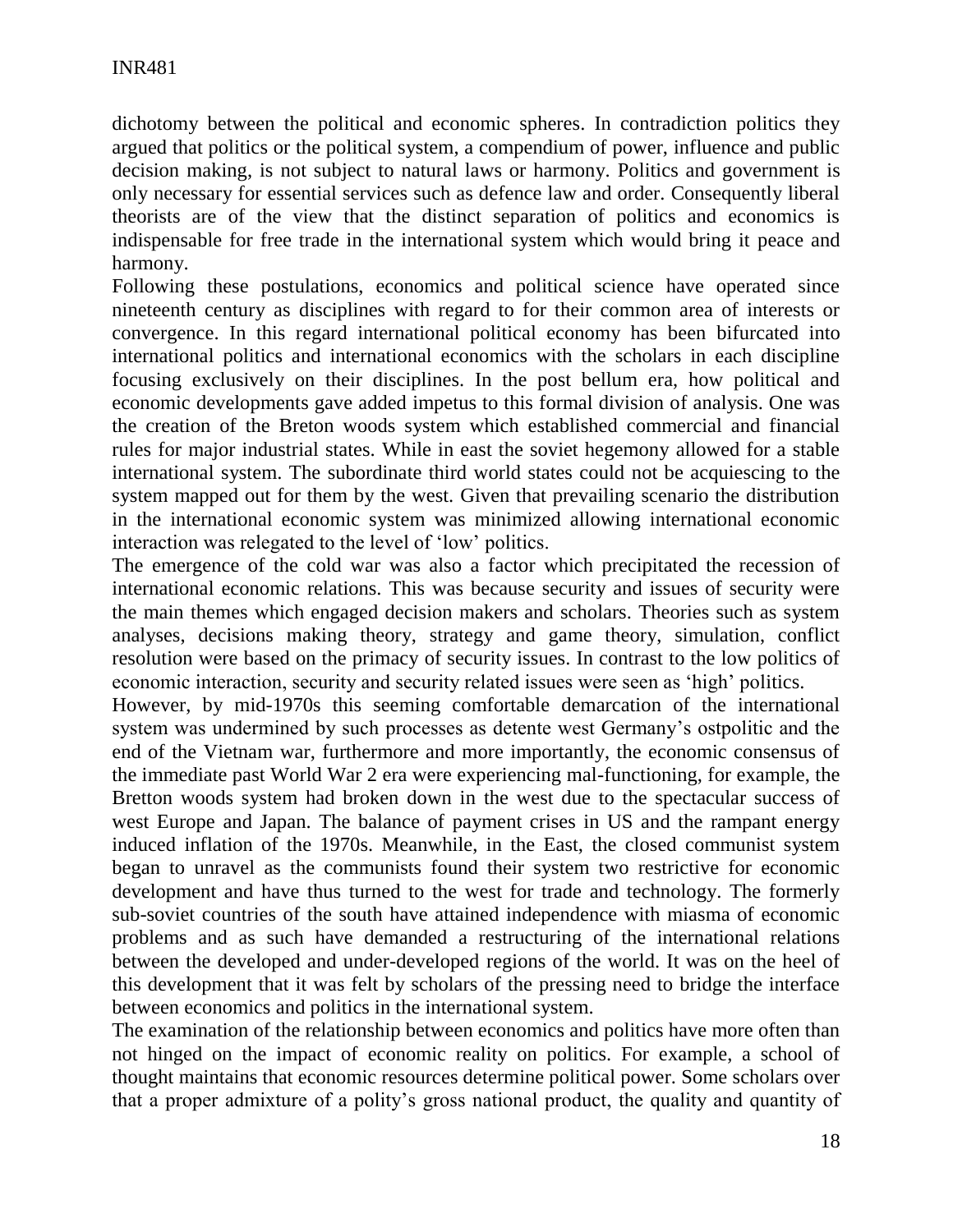resources and international trade may determine military strength. Britain's early industrialization helped to harness its resources for more than a century of domination of the international economic and political system. The same pertains to the U.S.A which in the aftermath of World War 1 became an economic colossus with extensive military and political spread.

However, just as economic factors affect political outcomes; political factors also affect similarly shape economic outcomes. A common denominator of international political analyses is that often the impact of politics on international economic relations neglected by writers in the discipline. Politics may affect economic outcomes in three ways; the international political structure shapes the international economic system; political interest often determines strategic polices and international economics are inevitably political relations. For example, during the mercantilist age between the fifteen and eighteen centuries, two principal features determined economic relationship, and one was the appearance of the powerful nation states such as England, France etc. the major goal of these was the internal and external consolidation of power. A second consolidation was the extent of competition among the nearly equal states. However there were significant limits to competition such as a common political culture which included a consensus on royal legitimacy. The scale itself was also limited by weak state administration, small armies. Consequently inhibited by these limitations, the state diverted its energies to the economic realm which became the field for profound political conflict. Mercantilism is underpinned by pursuit of state power through the pursuit of national economic power and wealth. All international economic relations were undertaken with the aim of aiding state power. This during mercantilist age the nature of the state played steering role in determining economic interaction. The rise of Great Britain to political eminence caused the political structure to undergo change which affected the mercantilist economic system.

This brings us to the second factor through which political processes shape economic outcomes, which is that important economic policies are frequently dictated by overriding the political interests. For instance, in the nineteenth century the political system was characterized by the balance of power on the continent and by the Great Britain's power overseas. Its strategic power off the coast of Europe allowed Great Britain to play the role of the balancer in European affairs. This mix of balancer and overseas power enabled that country to achieve a foremost economic advantage over the next of Europe. The basis of this system was free trade with Britain at its centre. Thus, the political consideration of acting as a balance of power among the contending power blocs on European continent had enabled Britain to shape and internationalized a liberal economic system. However by the turn of the century as British power declined the liberal international system, its power had created also began to give way to a new imperialist system.

We now turn to the final way through which political factors shape economic outcomes; international economic relations in and out of themselves are political relations. In this regard we look at the imperial system of the nineteenth century. Two political factors were necessary for the inception of the imperialism. One was the concomitant decline of Great Britain and the rise of the United States and Germany. Added to this, was the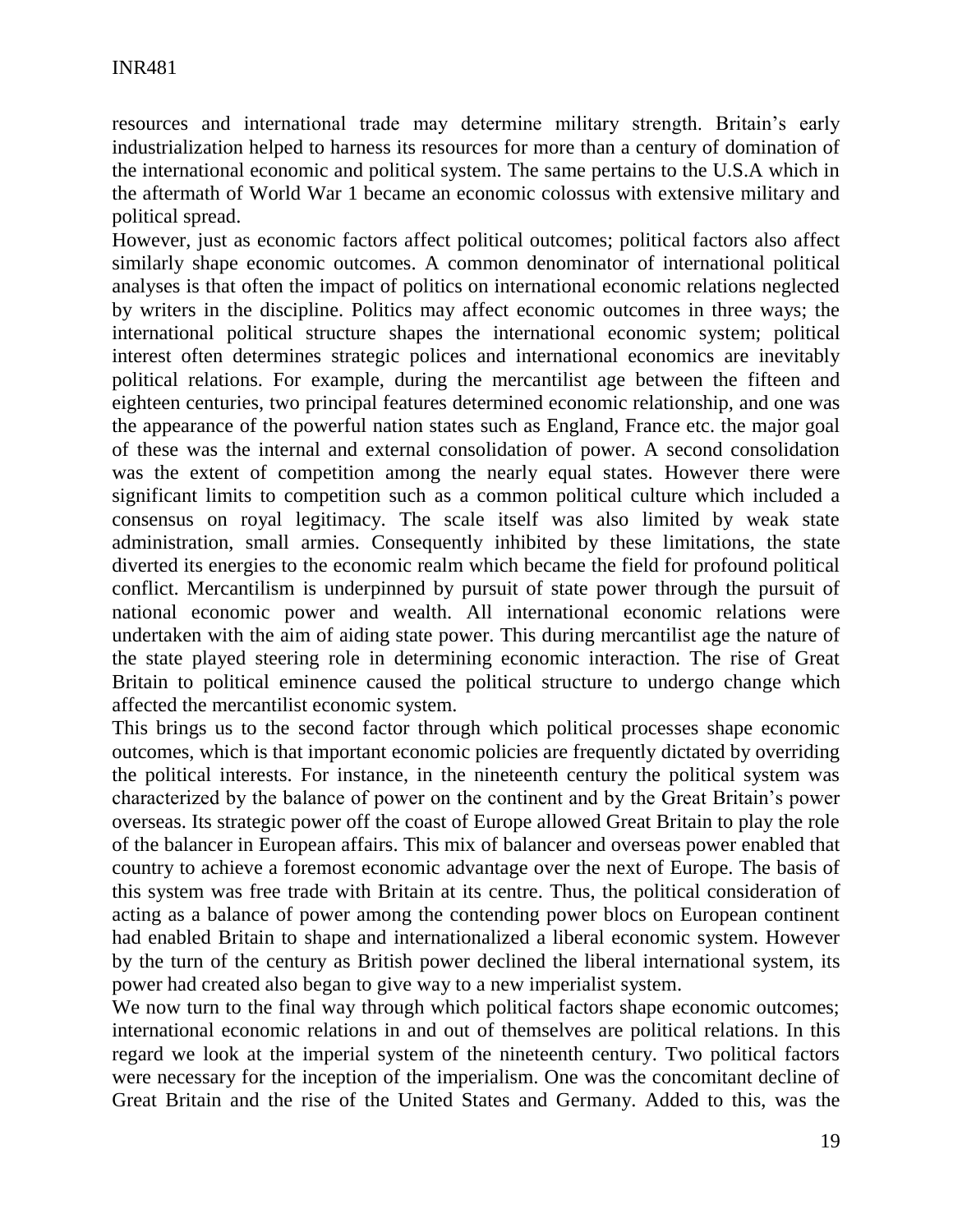disruptive influence of these power reinforced by the onset of modern nationalism, ie national identity, national pride, and the quest for national self- fulfilment and power. This development led to an increasing competitive international system. Several other factors escalated the competitiveness of the international system such as; political pressures of the newly powerful capitalist class; the exploits of explorers; technological developments which enabled control of foreign dependencies and the dynamics of imperial competition. As international conflict increased, it was acted out short while both continents had been virtually divided between Europe and United States.

As the fulcrum of a new international economic system imperialism allowed European political domination thus leading to economic domination and exploitation.These political overlords through various measures instituted infrastructures and processes in their colonies which enabled economic dependency even up to the present age. This system was finally destroyed after the destructive world wars. Its eclipse led to the rise of the bipolar system in which the world was broken politically into two contending but hostile camps of East against West. This international political system shaped the post war international economic system. In the East, the Soviet Union imposed the communist economic system and sought to isolate these countries from the West. America's liberal unison shaped the economic order in the west consequently free trade was accepted economic principle to follow just as in the era of British dominance. America investment and American dollar were current. The decline and decay of the political system of the Soviet Union and its subsequent collapse in 1991 led to the predominance of western liberalism globally.

### **3.2. Political Concerns and Economic Policy**

Apart from helping to set out the economic systems, political factors also plays a lead role in orchestrating economic policies. Economic policy is the outcome of a political bargaining process in which different groups representing different interest's conflict over different preferred policy outcomes. In this regard group conflict may occur between groups over low tariff barriers and protection between energy independence and reliance on foreign sources. A pungent example was American foreign policy which in the years after world war2 tended toward engagement in the world. This was the outcome of the victory of the engagement policy subsequently fired American multilateralism and free trading system. Thus following this viewpoint mercantilism was also the outcome of a political conflict between particularistic local powers and the rising power of the central government U.S liberalism by the support it enjoyed among powerful business and labour groups.

Consequently, over the years economic policy is frequently shaped by political concerns. Another example of political considerations shaping economic policy is the use of trade as tool of national strategic and diplomatic policy. Embargo has remained a potent economic tool of political warfare throughout history; France applied an embargo to weaken Great Britain during the Napoleonic Wars; the League of Nations called for an embargo of Italy after the invasion of Ethiopia.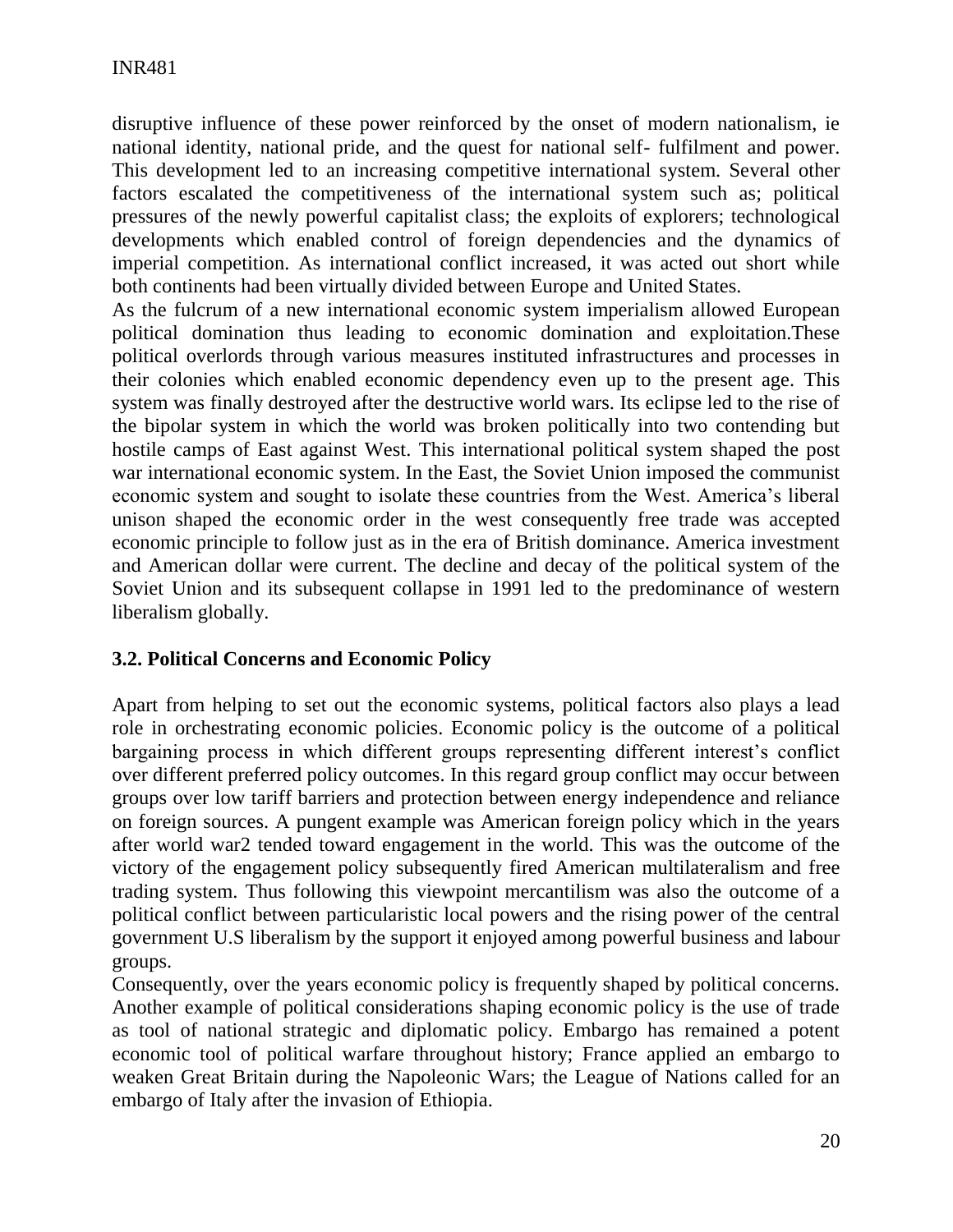## **SELF ASSESSMENT EXERCISE**

Examine the ways through which economic factors affect political outcomes and political factors affect economic outcome?

## **4.0 CONCLUSION**

The connection between politics and economics can never be emphasised since both are almost inextricably linked. Today it is near impossible to delineate properly the borders of these two immensely important fields of human social existence as an effective synchronisation of both is necessary if the society is to attain purpose for its inhabitants.

### **5.0 SUMMARY**

Our discourse in this unit has focused on the factors which have led to growing links between politics and economics in the world. We saw how interaction has continued from seventeenth century mercantilists to twentieth century Marxist to present.However, in the twentieth century politics and economics began to toe a difference pathway. A major reason for this divulgence was the theoretical heritage of modern western academe. This theoretical is hinged in liberal thought which rejected the age old concept of a unified political and economic order replacing with two separate orders. However, by mid-1970s this seeming comfortable demarcation of the international system was undermined by certain processes as détente. It was on the heel of this development that it was felt by scholars of the pressing need to bridge the interface between economics and politics in the international system.

### **6.0 TUTOR-MARKED ASSIGNMENT**

Examine the political reason(s) necessary for the inception of economic imperialism?

### **7.0 REFERENCES/ FURTHER READINGS**

Spero, J.E (1980) The Politics of International Economic Relations. London: George Allen and Unwin.

Knorr, K. (1973), Power and Wealth: The Political Economy of International Power. New York: Basic Books.

Hecksher, E.F. (1936), Mercantilism. London: George Allen and Unwin.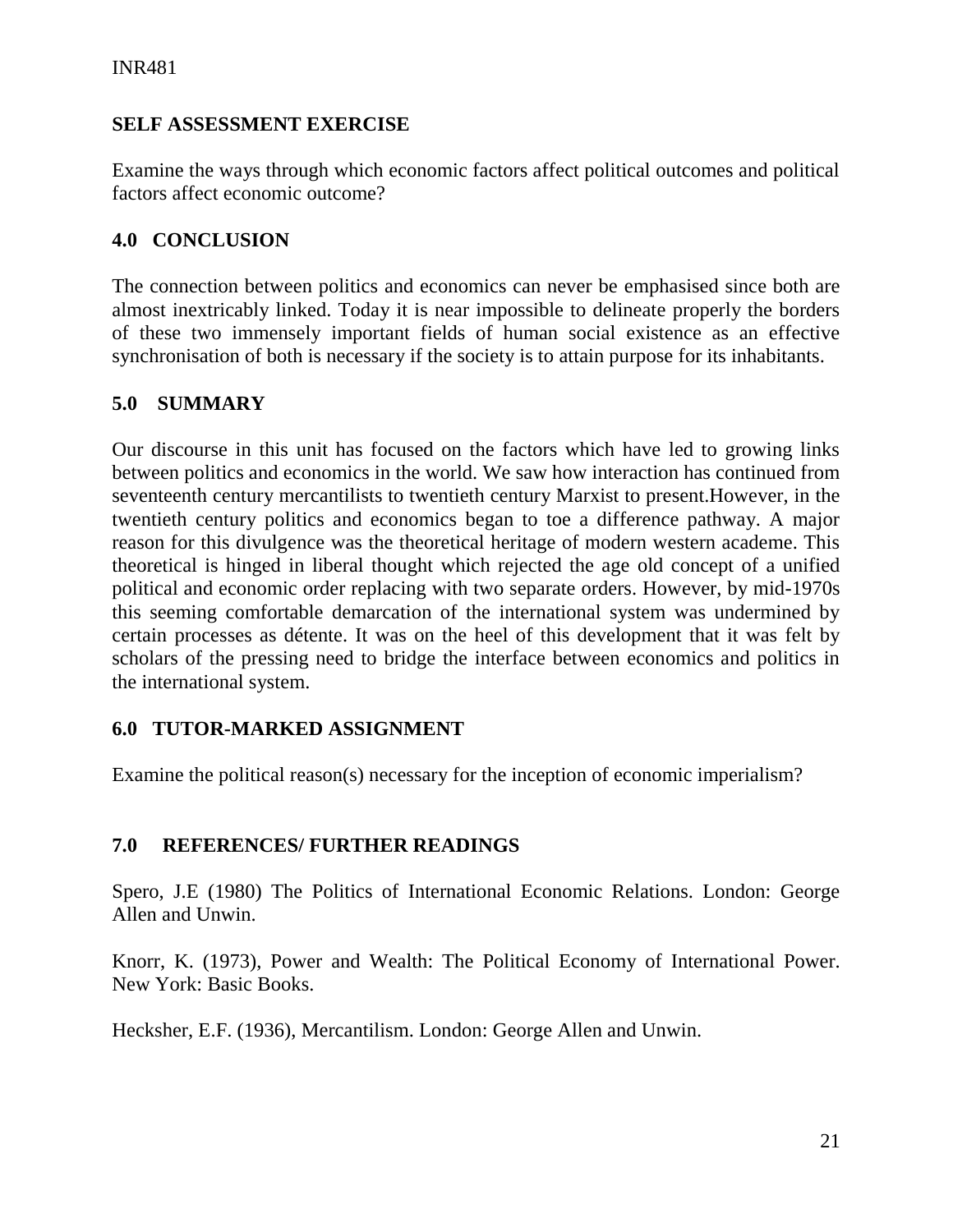## **UNIT 2: CONTENDING PERSPECTIVES ON INTERNATIONAL ECONOMIC RELATIONS**

### **CONTENTS**

- 1.0. Introduction
- 2.0 Objectives
- 3.0 Main Content
	- 3.1 contrasting perspectives and methodologies
- 4.0 Conclusion
- 5.0 Summary
- 6.0 Tutor Marked Assignment
- 7.0 References/Further Readings

### **1.0. INTRODUCTION**

The international economic system has overtime been driven by different ideologies and viewpoints. These perspectives such as liberalism, mercantilism and structuralism at one time or the order dominated international economic thinking. Even to this present age they are in varying degrees still relevant or practised in the international economic system. This unit therefore will attempt to provide the reader with a cursory bird's eye view of the aforementioned ideologies.

### **2.0. OBJECTIVES**

At the end of this unit, you should be able to:

(i) State the three streams of the international economic system.

### **3.0 MAIN CONTENT**

#### **3.1 Contrasting Perspectives and Methodologies**

The three dominant perspectives of IPE are economic liberalism, mercantilism, and structuralism. Each focuses on the relationships between a variety of actors and institutions. A strict distinction between these perspectives is quite arbitrary and has been imposed by disciplinary tradition, at times making it difficult to appreciate their connections to one another. Each perspective emphasizes different values, actors, and solutions to policy problems but also overlooks some important elements highlighted by the other two perspectives. Economic liberalism (particularly neo-liberalism) is most closely associated with the study of markets. Currently, there is an increasing gap between orthodox economic liberals (OELs), who champion free markets and free trade,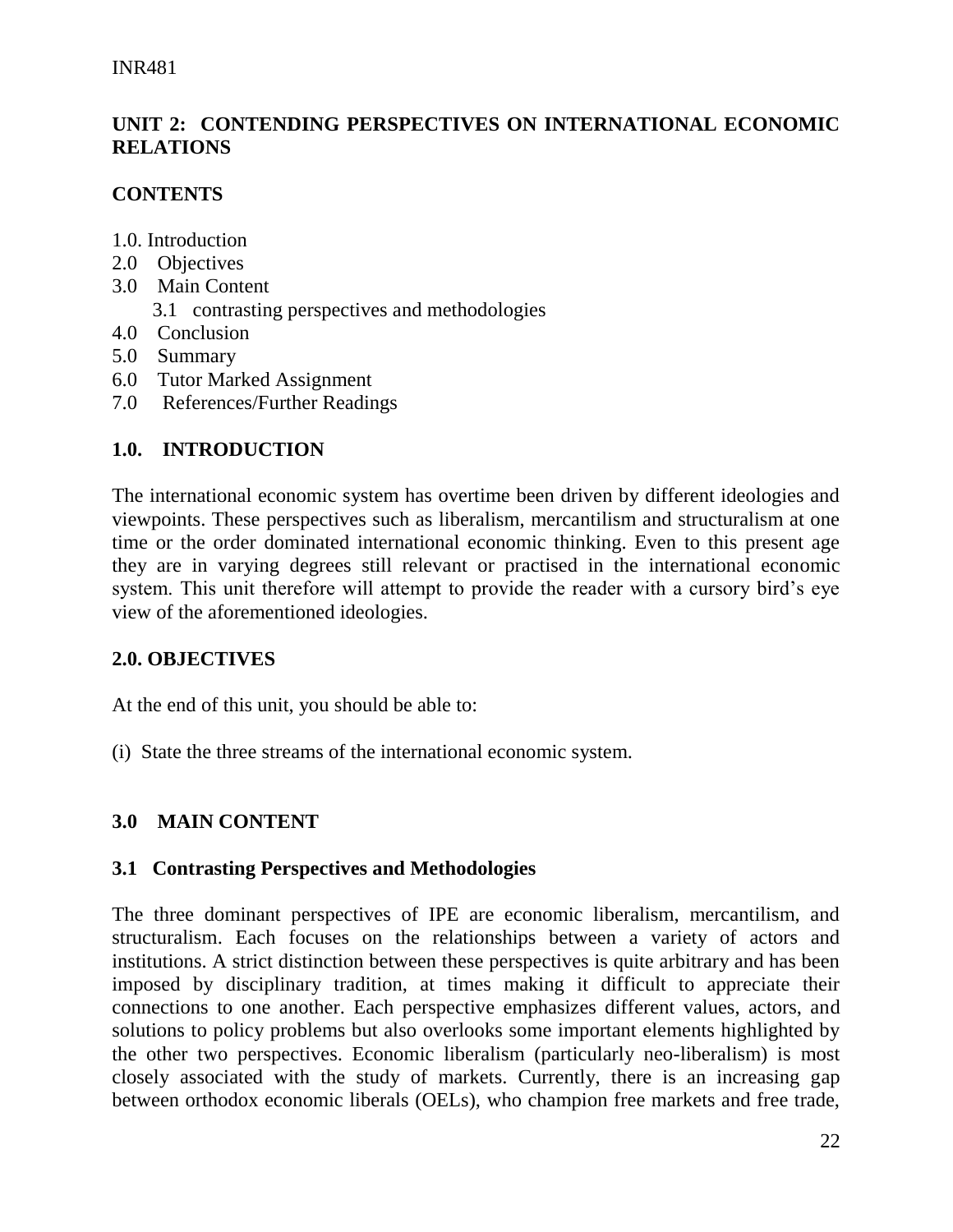and heterodox interventionist liberals (HILs), who support more state regulation and trade protection to sustain markets. Increasingly, HILs have stressed that markets work best when they are embedded in (connected to) society and when the state intervenes to resolve problems that markets alone cannot handle. In fact, many HILs acknowledge that markets are the source of many of these problems. Many liberal values and ideas are the ideological foundation of the globalization campaign. They are derived from notable thinkers such as Adam Smith, David Ricardo, John Maynard Keynes, Friedrich Hayek, and Milton Friedman. The laissez-faire principle, that the state should leave the economy alone, is attributed to Adam Smith. More recently, economic liberal ideas have been associated with former president Ronald Reagan and his acolytes, who contended that economic growth is best achieved when the government severely limits its involvement (interference) in the economy. Under pure market conditions (i.e., the absence of state intervention or social influences), people are assumed to behave "rationally".

Mercantilism (also called economic nationalism) is most closely associated with the political philosophy of realism, which focuses on state efforts to accumulate wealth and power to protect society from physical harm or the influence of other states. In theory, the state is a legal entity and an autonomous system of institutions that governs a specific geographic territory and a "nation." Since the mid-seventeenth century, the state has been the dominant actor in the international community based on the principle that it has the authority to exercise sovereignty (final authority) over its own affairs. States use two types of power to protect themselves. Hard power refers to tangible military and economic assets employed to compel, coerce, influence, fend off, or defeat enemies and competitors. Soft power comprises selective tools that reflect and project a country's cultural values, beliefs, and ideals. Through the use of movies, cultural exports and exchanges, information, and diplomacy, a state can convince others that the ideas it sponsors are legitimate and should be adopted. Soft power can in many ways be more effective than hard power because it rests on persuasion and mutual exchange. For example, Nobel Peace Prize recipient Barack Obama partly regained some of the world's support for the United States through a discourse emphasizing multilateral cooperation. Structuralism is rooted in Marxist analysis but not limited to it. It looks at IPE issues mainly in terms of how different social classes are shaped by the dominant economic structure. It is most closely associated with the methods of analysis many sociologists employ. Structuralists emphasize that markets have never existed in a social vacuum. Some combination of social, economic, and political forces establishes, regulates, and preserves them. As we will see in the case of the financial crisis, even the standards used to judge the effectiveness of market systems reflect the dominant values and beliefs of those forces.

### **4.0 CONCLUSION**

In the present global economic system, liberalism is currently the ideology in ascendancy, a situation helped in part, no doubt, by the increasing tilt toward democracy. However this does not in any way deny the occasional intrusion of other perspectives into the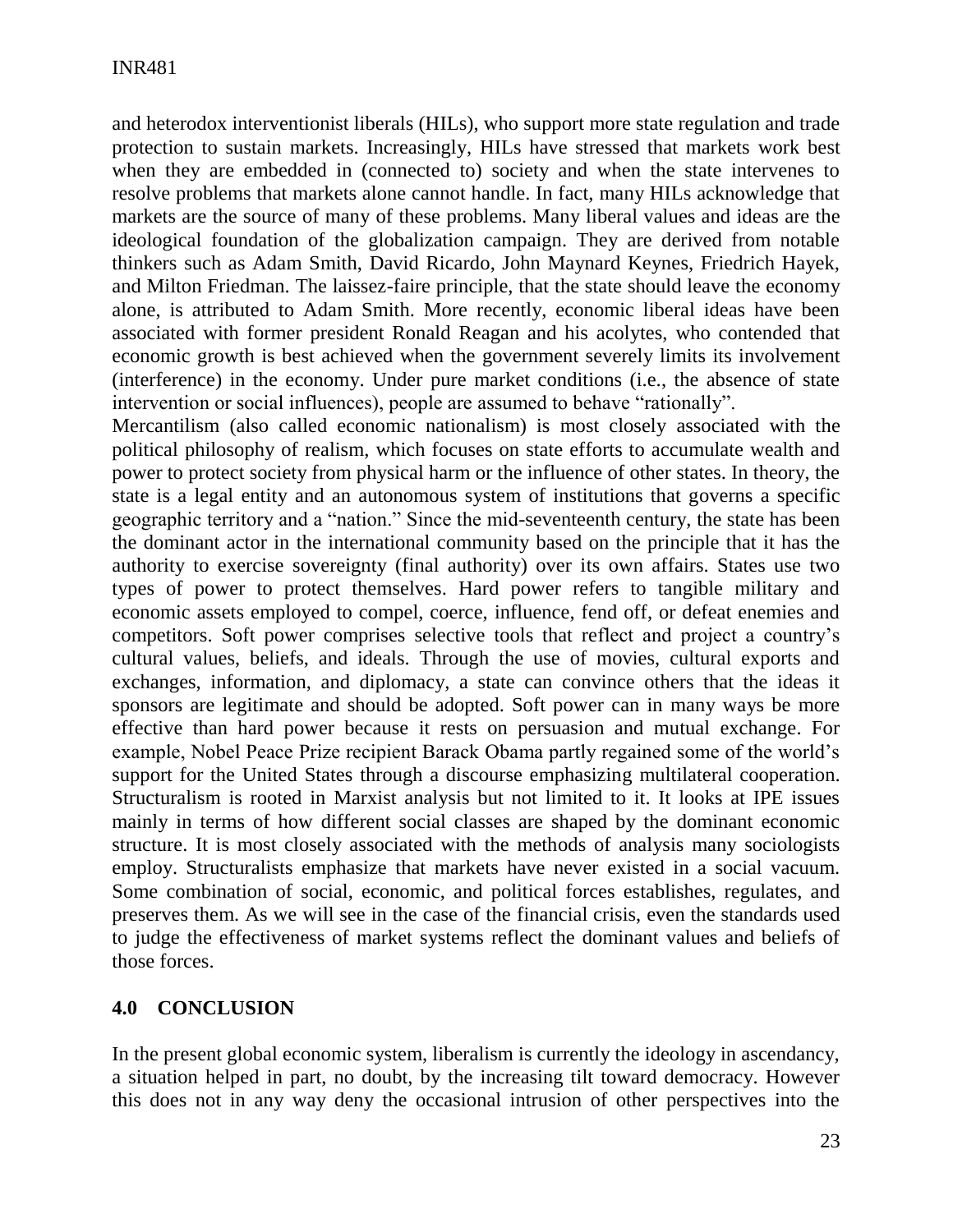international economic system. The only caveat to the ascendancy of liberalism would be the increasing frequency of global recession suffered in the international economic system.

## **5.0 SUMMARY**

Discussion in this unit has centred on the discussion of the major streams of economic ideologies of the international system. Economic liberalism (particularly neo-liberalism) is most closely associated with the study of markets; Mercantilism (also called economic nationalism) is most closely associated with the political philosophy of realism, which focuses on state efforts to accumulate wealth and power to protect society from physical harm or the influence of other states.Structuralism examines how different social classes are shaped by the dominant economic structure.

## **6.0 TUTOR MARKED ASSIGNMENT**

Examine critically the three perspectives of international economic management?

## **7.0 REFERENCES/FURTHER READINGS**

Friedman, T. (2005) The World Is Flat: A Brief History of the Twenty-First Century. New York: Farrar, Straus and Giroux.

Gilpin, R. (1987), The Political Economy of International Relations. Princeton, NJ: Princeton University Press.

Greider, W. (1997) One World, Ready or Not: The Manic Logic of Global Capitalism. New York: Simon & Schuster.

Rivoli, P. (2009) The Travels of a T-Shirt in the Global Economy: An Economist Examines the Markets, Power, and Politics of World Trade, 2nd ed. Hoboken, NJ: John Wiley.

Stiglitz, J. (2004) Globalization and Its Discontents. New York: W. W. Norton.

Strange, S. (1994) States and Markets, 2nd ed. New York: Continuum, 1994.

Waltz, K. (1959) Man, the State, and War: A Theoretical Analysis. New York: Columbia University Press.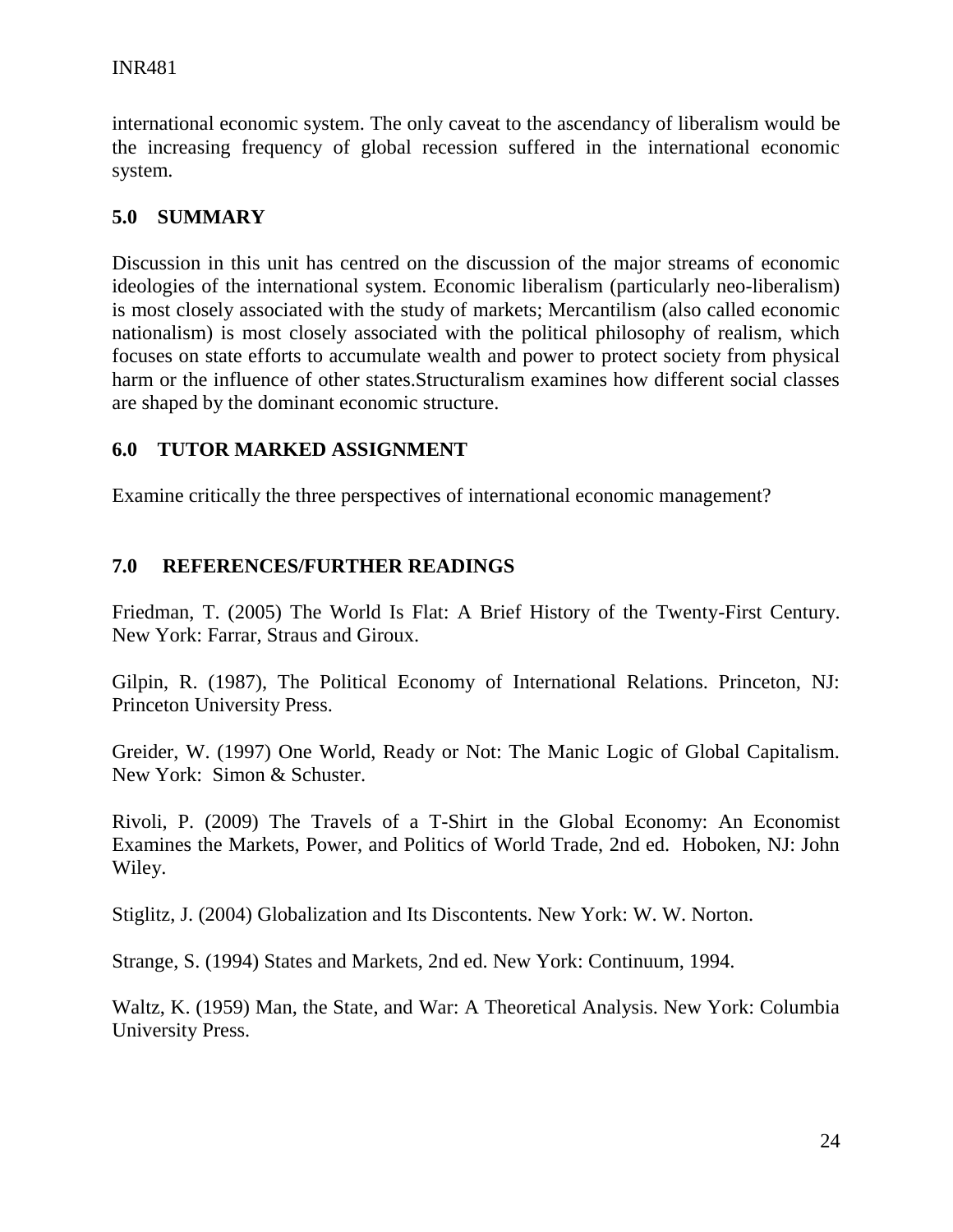**UNIT 3:** International Economic Management before World War 2

## **CONTENTS**

- 1.0. Introduction
- 2.0 Objectives
- 3.0 Main Content
	- 3.1 Global Economic Relations before World War II
	- 3.2 The Mercantilist Period
	- 3.3 The Industrial Revolution and British Hegemony
	- 3.4 The Decline of British Hegemony and World War I
	- 3.5 The Interwar Period
	- 3.6 The Institutional Framework
- 4.0 Conclusion
- 5.0 Summary
- 6.0 Tutor Marked Assignment
- 7.0 References/Further Readings

## **1.0 INTRODUCTION**

In the years the leading up to the Second World War the international economic system had been largely mercantilist in outlook. This avid nationalist colouration of the system played a key role in propagating the instability of the international system as countries engaged in cutthroat competition with each other. This prevailing attitude wasdirectly implicated as one of the causes of the Great War or the First World War. The following discussion will discuss economic system management, albeit rudimentary, of the pre-Second World War era.

## **2.0 OBJECTIVES**

At the end of this unit, you should be able to:

- (i) Understand the processes of economic management before World War Two
- (ii) State the factors that underline the institutional framework

## **3.0 MAIN CONTENT**

## **3.1 Global Economic Relations before World War II**

### **The Mercantilist Period:**

The origins of IPE are closely associated with the development of modern European states and their global markets. The modern European state gained official recognition at the 1648 Treaty of Westphalia, which marked the defeat of the Catholic Hapsburg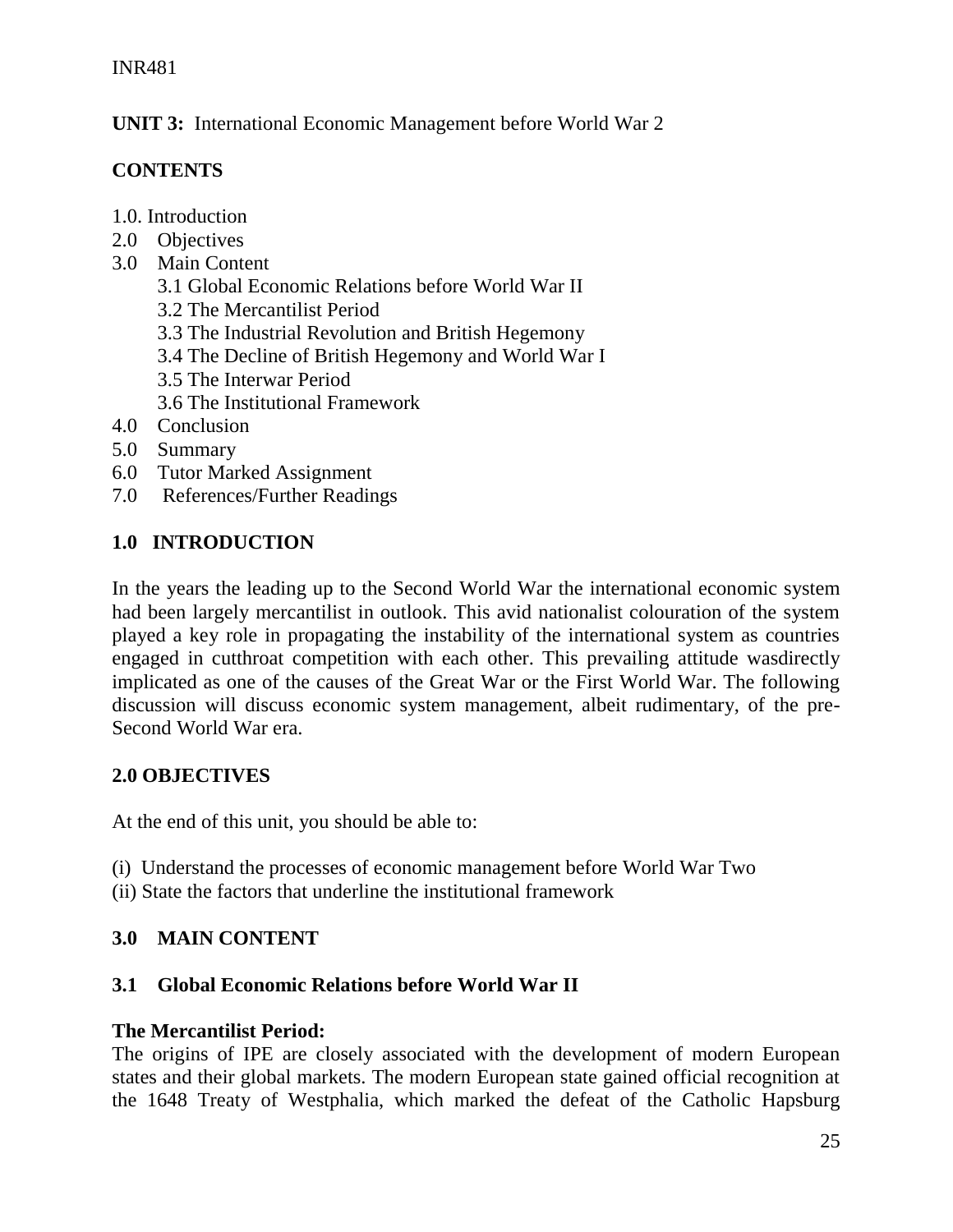countries by mostly Protestant countries in Northern Europe. The Peace of Westphalia upheld state sovereignty and territorial integrity by institutionalizing changes to prevent external religious and secular authorities e.g the Pope, Holy Roman Emperor, and other states from interfering in a state's internal affairs. A major factor enabling the state to establish its authority vis-à-vis internal and external forces was the development of mercantilism. Adam Smith, an eighteenth-century liberal economist who was highly critical of the mercantilists, first used the term in reference to much of the economic thought and practice in Europe from about 1500 to 1750. Mercantilists were acutely aware of the linkage between politics and economics, viewing both power and wealth as essential goals of national policy. The mercantilist states could use their wealth to build up their armed forces, hire mercenaries, and influence their enemies and allies. Thus, they accumulated gold and silver by seeking trade advantages over others in the following ways: They increased their exports and decreased their imports of manufactured goods, restricted raw material and technology exports to prevent others from developing manufacturing capabilities, and imported raw materials they needed to reduce costs for their own manufacturers.

Colonialism was central to mercantilism, because the colonies provided the metropole with raw materials and served as markets for its manufactures; thus, manufacturing in the colonies was usually prohibited. Although Smith criticized mercantilists for following beggar-thy-neighbour policies that would lead to conflict, their emphasis on national power helped establish state authority and territorial unification. The European state system in turn contributed to the development of the global political economy. Although sovereignty in principle gives states supreme authority within their own territory, there is a pecking order in which some states are more powerful than others. Some scholars have examined the role of "world powers" such as Portugal, Spain, the Netherlands, and Britain during the mercantilist period, but there is considerable debate as to whether these states were dominant enough to be hegemonic. Most hegemonic stability theorists refer to only two global hegemonic periods, both of them after the mercantilist period: under Britain in the nineteenth century and the United States in the twentieth century.

#### **The Industrial Revolution and British Hegemony**

Mercantilism is a preindustrial doctrine. The Industrial Revolution began in about 1780, affected only some manufactures and means of production, and initially progressed from region to region rather than involving entire countries. However, Britain became the hegemonic power in the nineteenth century as it was the first state to industrialize. By 1860 Britain accounted for about 37 percent of European industrial production, 20 percent of world industrial production, and 80 percent of newer technology industries. In view of its competitive edge, Britain shifted from mercantilist policies toward free trade: It removed most of its industrial trade restrictions by the 1830s, and in 1846 it repealed its Corn Laws, which had restricted agricultural imports. Britain's decision to liberalize agricultural trade stemmed from both domestic and external factors.

Domestically, industrial groups gained seats in the British Parliament at the expense of landed agricultural groups through legislative and demographic changes, and the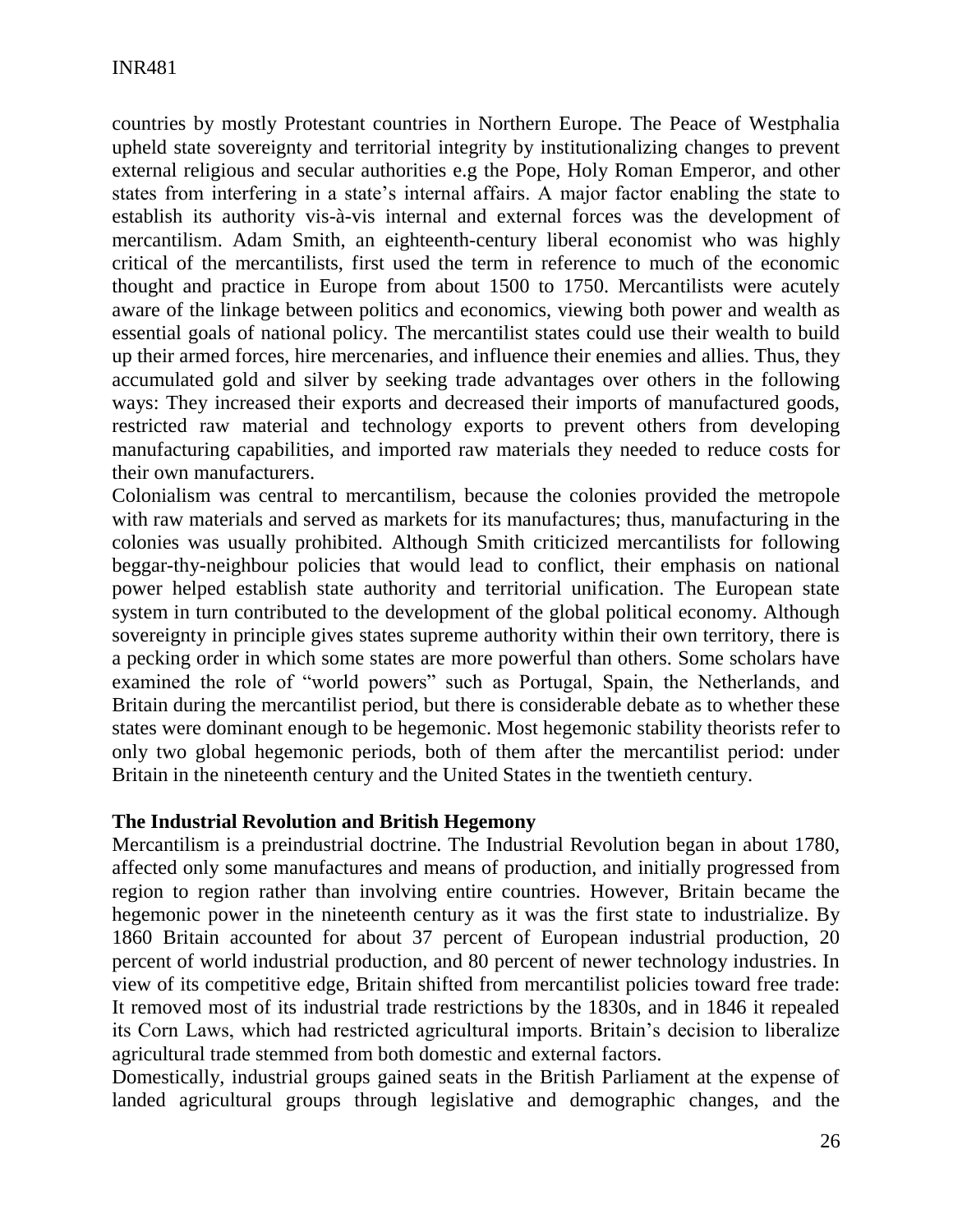agricultural elite could no longer prevent the repeal of the Corn Laws. Externally, Britain opened its markets to agricultural and raw material imports so that other countries would accept its manufactured goods. The division of labour served Britain's hegemonic interests in promoting its industrial exports. Other states oriented their production in line with Britain's preferences because it was the largest market for their exports. Moreover, Britain's policies contributed to an extended period of free trade during the nineteenth century, and the 1860 Cobden–Chevalier Treaty between Britain and France resulted in a network of treaties lowering tariffs throughout Europe.

## **The Decline of British Hegemony and World War I**

The growth of trade became slower in the late nineteenth century because of depressed economic conditions, industrial protectionism on the European continent, and a decline of British hegemony. A decrease in Britain's productivity relative to the United States and Germany made it less competitive in trade and less able to serve as a market for other countries' exports. Banks and the state (including U.S. state governments) helped promote U.S. and German productivity through investment in industrial production and infrastructure such as railroads and canals, and the two countries built up their infant industries through protectionist policies that limited imports. Whereas Britain's share of world trade fell from 24 percent in 1870 to 14.1 percent in 1913, Germany's share rose from 9.7 to 12.2 percent and the U.S. share rose from 8.8 to 11.1 percent. On the eve of World War I, the United States had become the largest industrial power, accounting for about 32 percent of world industrial output. However, Britain continued to dominate in international finance. The city of London was the main centre of the international financial system, the British pound was the key international currency, and in 1913 Britain accounted for about 43 percent of the world's foreign investment. While Britain's foreign liabilities increased during World War I, the United States emerged as a net creditor; thus financial pre-eminence finally shifted from London to New York after the war.

### **The Interwar Period:**

The United States emerged from World War I as the world's largest industrial power and the only major net creditor. Although it lent about \$10 billion to cash-short countries during the 1920s, some U.S. policies did not facilitate a return to an open, liberal economy. For example, the United States initially insisted that its close allies Britain and France repay all their war debts, and it imposed import barriers that made it difficult for Europeans to gain revenue from exports. The 1922 Fordney–McCumber Act raised U.S. customs duties, and when the U.S. economy moved into depression after the 1929 stock market crash, the 1930 Smoot–Hawley Act increased U.S. tariffs to their highest level in the twentieth century. European states retaliated with their own import restrictions, and world trade declined from \$35 billion in 1929 to \$12 billion in 1933. Hegemonic stability theorists argue that the lack of a global hegemon prevented the development of an open,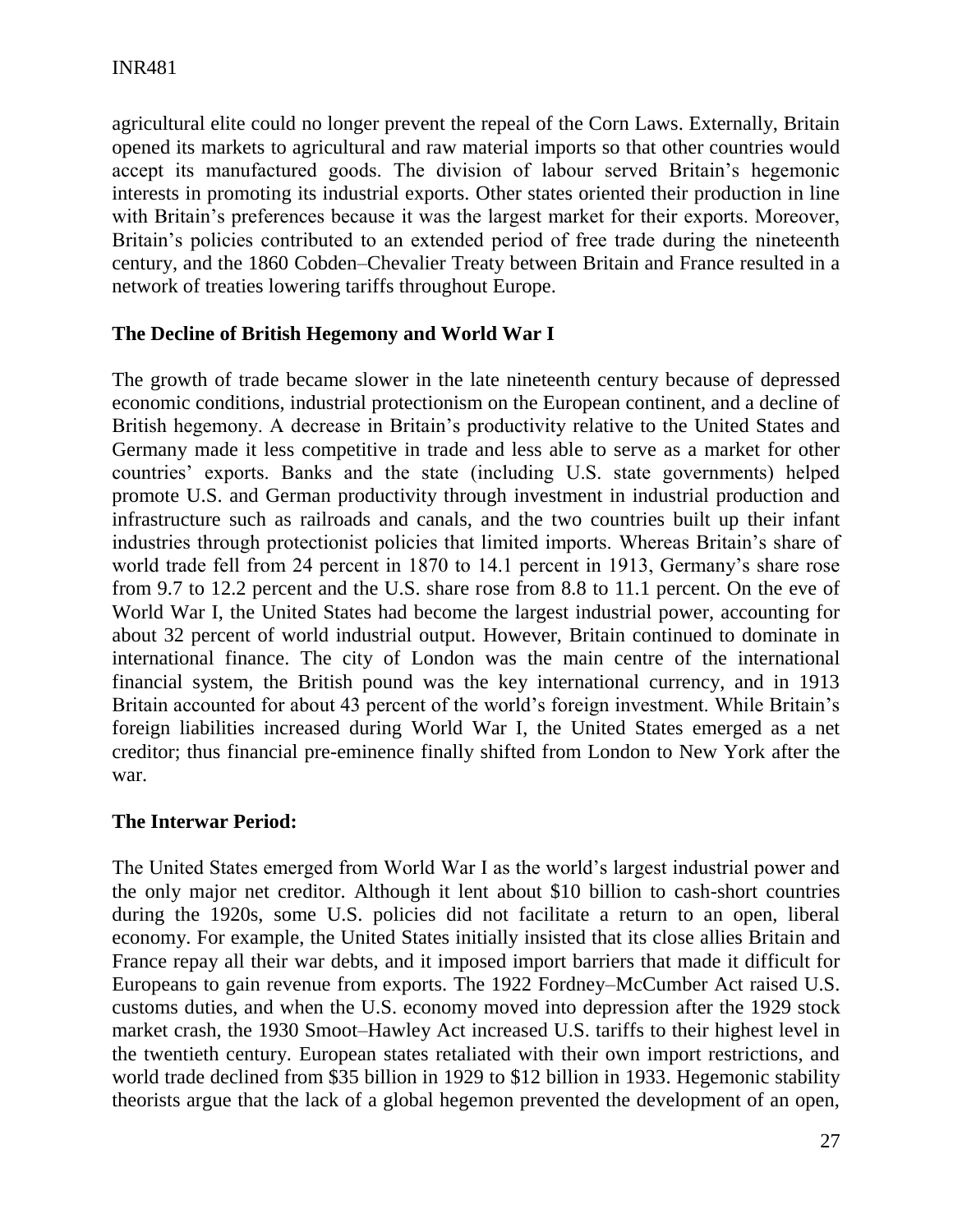stable international economy in the interwar period. Whereas Britain was the global hegemon in the nineteenth century, during the interwar period Britain was no longer able, and the United States was not yet willing, to assume the hegemon's role. Other theorists argue that domestic U.S. politics lead to the economic disarray. The U.S. Constitution gives Congress the authority to regulate foreign commerce, but as a large unwieldy body, Congress could not resist constituent demands for protectionism from special interests. Thus, U.S. tariffs increased because of domestic politics despite the growing economic power of the United States. In efforts to reverse the damage caused by the Smoot– Hawley tariff, the U.S. Congress passed the Reciprocal Trade Agreements Act (RTAA) in 1934. The RTAA delegated tariff-setting authority to the president, who could resist special interest pressures and negotiate tariff reductions more effectively than Congress. However, the RTAA reflected a conviction that the reduction oftariffs through bilateral bargaining would help restore U.S. export markets, and "protection at home remained an important goal of American trade strategy." Although the RTAA agreements resulted in a substantial reduction of some tariffs, tariff rates were so high in the early 1930s that the agreements were not sufficient to stem the forces of protectionism.

### **The Institutional Framework:**

Before World War II Most IOs formed from 1815 to 1914 were designed to utilize technological innovations and promote economic regulation and commerce mainly among European states. For example, the Central Commission for the Navigation of the Rhine was formed in 1815 to gain commercial advantages from the development of the steamship, the International Telegraph Union was established in 1865 to benefit from the invention of the telegraph, and the Universal Postal Union was created in 1874 to promote speedy and efficient postal deliveries. The first financial IO, the Bank for International Settlements (BIS), was established in Basle, Switzerland in 1930 to oversee the settlement of German reparations after World War I, but its main purpose was to promote cooperation among central banks. Other than the BIS, economic IOs in the interwar period were mainly concerned with developing international standards for facilities, equipment, and installations required for the functioning of the global economy. These organizations were not able to deal with major economic problems such as the Great Depression. As economic differences increased in the 1920s–1930s, several international conferences were convened to confront the trade and financial problems. For example, a 1922 conference in Genoa, Italy, pressured central banks to manage currency exchange rates and use currencies that were convertible into gold. However, these conferences failed to resolve the problems of war reparations and debt, disorderly currency exchange conditions, and a decline in world trade. In 1936, Britain, the United States, and France finally reached an agreement that recognized international responsibility for exchange rates. This experience emphasized the need for international bodies to promote open and stable economic relations after World War II and as a result the IMF, World Bank, and GATT were formed.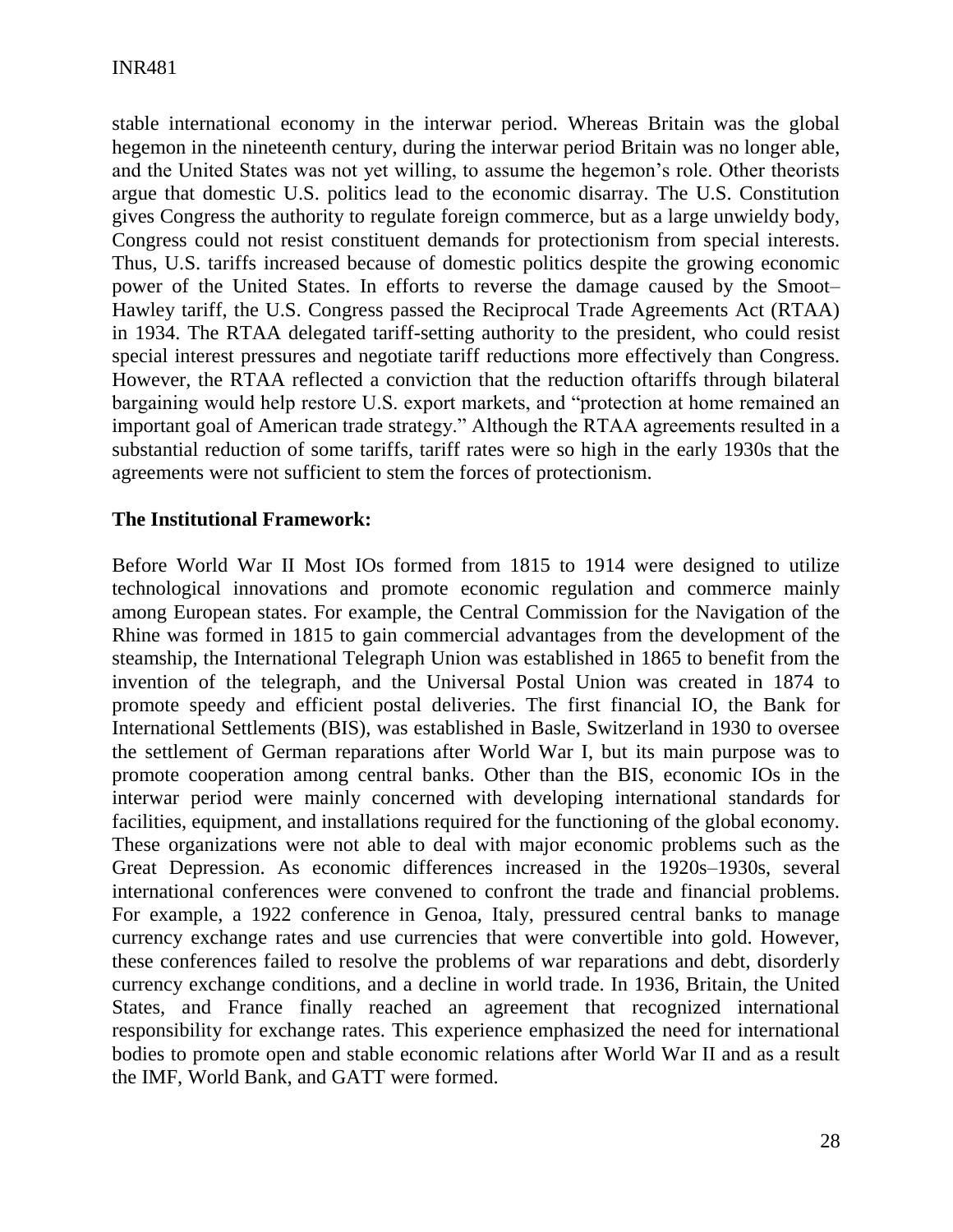#### **SELF ASSESSMENT EXERCISE**

Examine the reason why the United States introduced the 1930 Smoot–Hawley Act?

#### **4.0 CONCLUSION**

Due to the significant absence of viable frameworks to control national impulses and behaviour the pre-Second World War era tended toward instability. This attitude ensured that when the Great Depression broke out in 1929 the international system was too disunited to present a common front. This precipitated an international economic crisis which played its part in the rise of nihilist figures in Europe; figures at the vanguard of the Second World War.

### **5.0 SUMMARY**

The unit has cursorily but penetratively examined the Mercantilist Period which is a period of intense economic nationalism; the Industrial Revolution and British Hegemony, a period in which British advancement in industry led to its domination of the international system; the Decline of British Hegemony and World War I, the Interwar Period and the Institutional Framework.

#### **6.0 TUTOR MARKED ASSIGNMENT**

Discuss the institutional framework in place before the Second World War?

### **7.0 REFERENCES/FURTHER READINGS**

Friedman, T. (2005), The World Is Flat: A Brief History of the Twenty-First Century. New York: Farrar, Straus and Giroux.

Gilpin, R. (1987), Especially Chapter 1 in The Political Economy of International Relations. Princeton, NJ: Princeton University Press.

Greider, W. (1997). One World, Ready or Not: The Manic Logic of Global Capitalism. New York: Simon & Schuster.

Rivoli, P. (2009) The Travels of a T-Shirt in the Global Economy: An Economist Examines the Markets, Power, and Politics of World Trade, 2nd ed. Hoboken, NJ: John Wiley.

Stiglitz, J. (2004) Globalization and Its Discontents. New York: W. W. Norton.

Strange, S. (1994). States and Markets, 2nd ed. New York: Continuum.

Waltz, K. (1959) Man, the State, and War: A Theoretical Analysis. New York: Columbia University Press.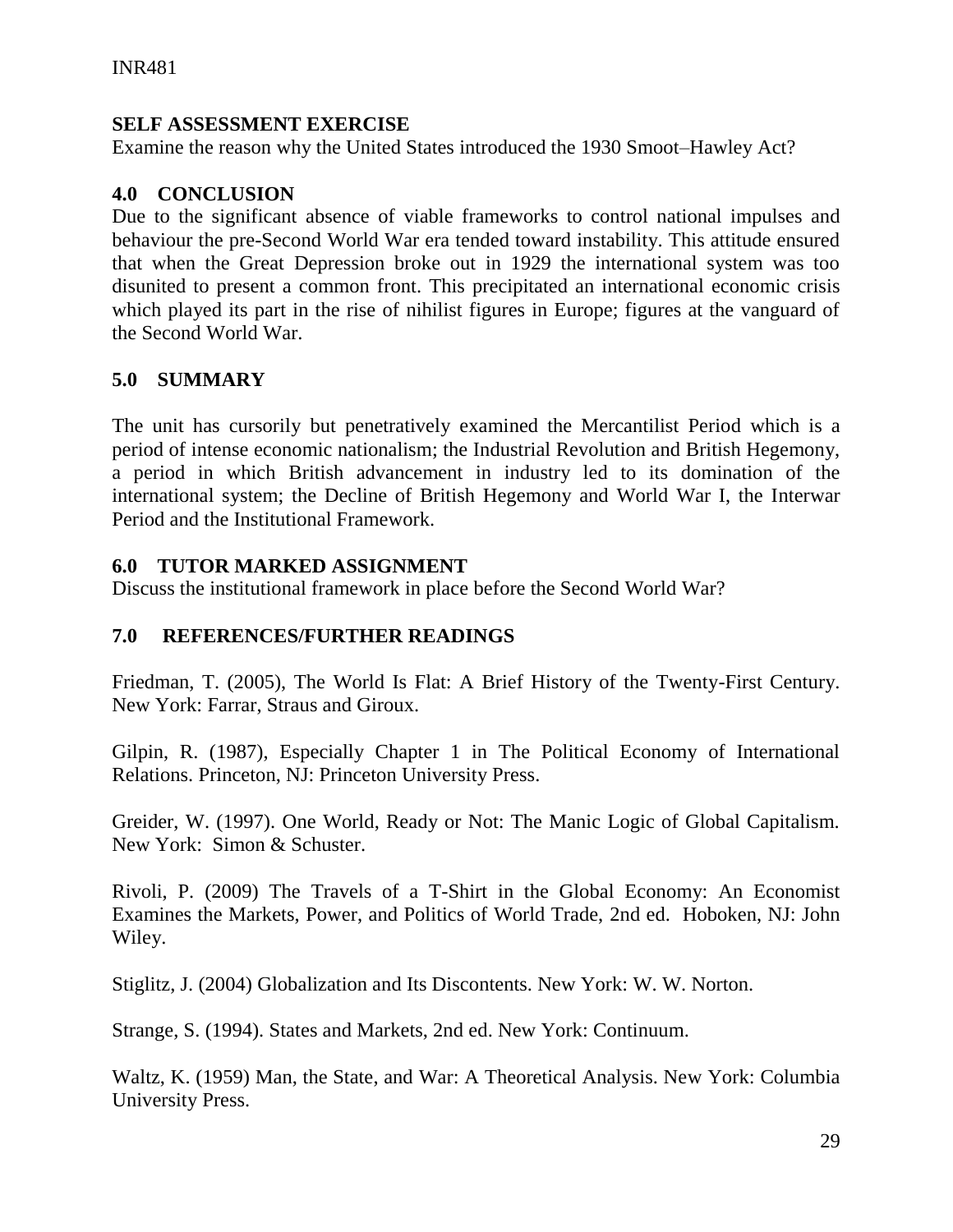**UNIT 4:** International Economic Management after World War 2

## **CONTENTS**

- 1.0. Introduction
- 2.0 Objectives
- 3.0 Main Content

3.1. The management of international economic relations since world war 11

- 4.0 Conclusion
- 5.0 Summary
- 6.0 Tutor Marked Assignment
- 7.0 References/Further Readings

## **1.0. INTRODUCTION**

The previous unit examined the nature of international economic management before World-War 2. It elucidated the major details of that system. In this unit we shall examine the international economic management put in place in the aftermath of World-War 2. The Second World War played a major role in the collapse of the subsisting and the enthronement of new system which was to endure for many years. Furthermore it was felt that the subsisting system was inadequate in several way as it had led to the severe worldwide economic depression which had hobbled global commerce and indirectly precipitated the war. Thus as the war drew to an end there was a feeling in the victors camp that an integrative economic system was indispensable for lasting peace internationally.

## **2.0. OBJECTIVES**

At the end of this unit, you should be able to:

(i) Discuss the international economic system that prevailed in the aftermath of the World War II

(ii) Critically analyse the factors that disarticulated the Bretton Woods system in the in 1970s.

## **3.0 MAIN CONTENT**

## **3.1 The management of international economic relations since World War II**

The end of the catalytic World War II saw the destruction of the predominating international economic systems and heralding of another. The imperial system was destroyed for good and the Breton Woods system enlisted for the next two decades. The Breton Woods system is based on three coincidental conditions. The concentration of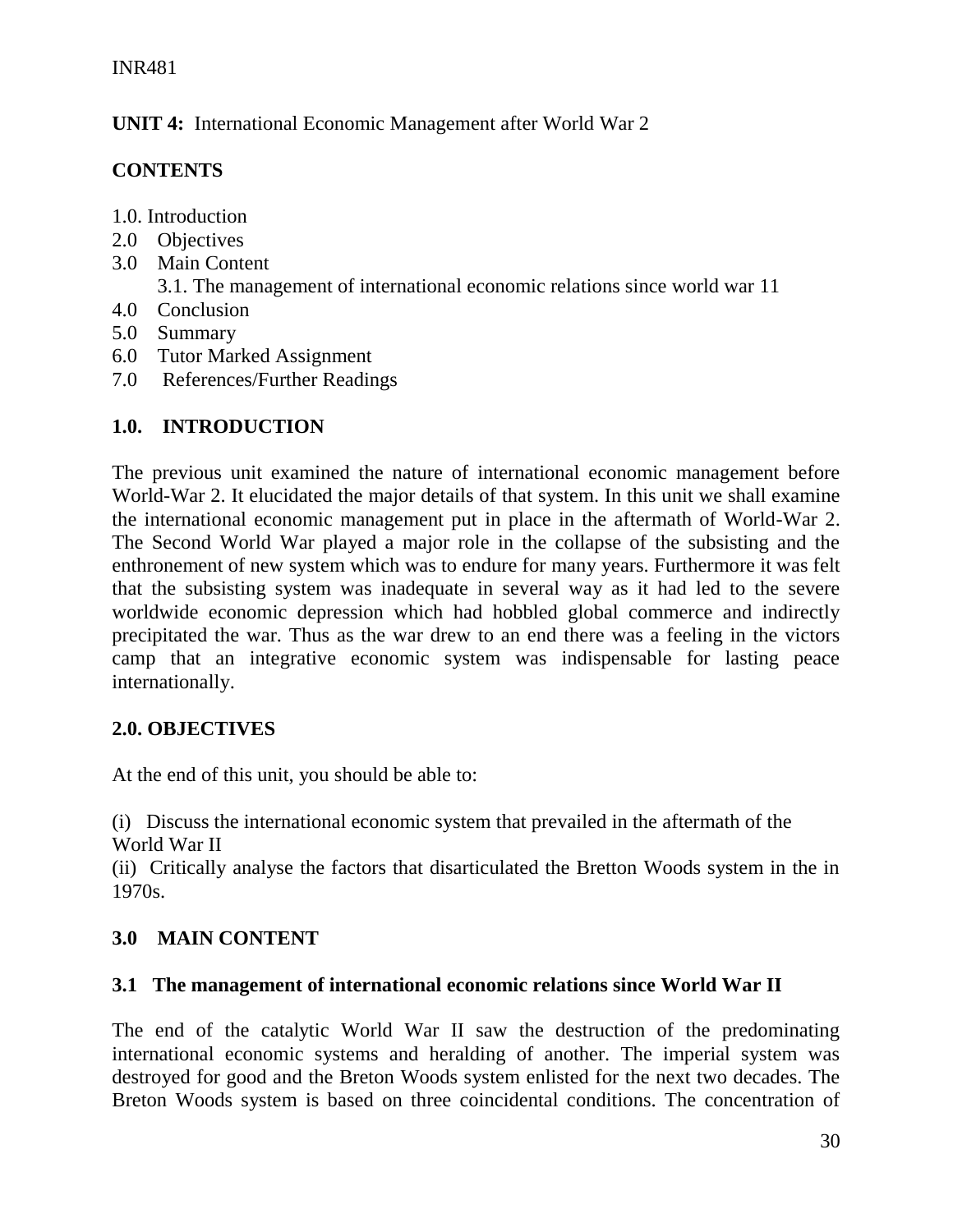power in a few states, a cluster of important interests shared by those states and most importantly a power willing and able to assume leadership of the international system.

The Breton Wood system was dominated by countries from the north represented by North America and Eastern Europe. Due to the rabid isolation of the countries of the East the small coterie of countries from the west faced no challenge to their serenity. Furthermore they faced no challenge from the countries of the third world who were more integrated into the international economic system but lacked a voice in management largely due to political and economic weakness. The only other country outside the small coterie of countries from Western Europe and America able to offer any challenge was Japan. Unfortunately, Japan was weakened by war and thus remained largely subordinate and thus outside the management for much of the Breton Wood era. The management of the international economic system was helped by overarching agreement on key principles of administration. The key principles were capitalism and liberalism. Though there were some variance in the nature of capitalism practiced by, for instance, France and the United States nonetheless they all favoured a liberal political system and free market. Again disagreeing on the implementation of this liberal system, it was however tacitly agreed that an open system would maximize economic welfare for all. In some quarters, in the west it was staunchly believed that international peace was better assured under a liberal international economic system. For instance, the U.S secretary of state Cordell Hull observed that;

unhampered trade dovetailed with peace; high tariffs, trade barriers, and unfair economic competition with war. If we could get a free flow of trade –free in the sense of fewer discriminations and obstructions – so that one country would not deadly jealous of another and the living standard of all countries might rise, thereby eliminating the economic dissatisfaction that breed war, we might have a reasonable chance of lasting peace (Gardner, 1969: 9).

In this regard there was also a tacit resolve by the developed countries of the need for governmental intervention in the international economic system. This advocacy was borne out of the experience witness during the great depression when independent national goals together with failure to perceive that those national goals could not be realized without some forms of international collaboration resulted in economic and political disaster which culminated in the second world war. A major instigator of the Breton Woods system, Henry D. White noted that a lesson learned from the disaster was that: 'the absence of a high degree of economic collaboration among the leading nations… inevitably resulted in economic warfare that will be but the prelude and instigator of military warfare on even vaster scale.

It was thus to avoid a repetition of the late conflict that countries from the west agreed to cooperate in regulating the international economic system. This front was further enhanced by the outbreak and escalation of the cold war at the end of the 1940s. It was thus felt that a strong Western Europe and Japan would better withstand pressure from the soviet bloc. This consideration furthered the willingness to compromise and share economic burdens. It was also agreed that the international economic management should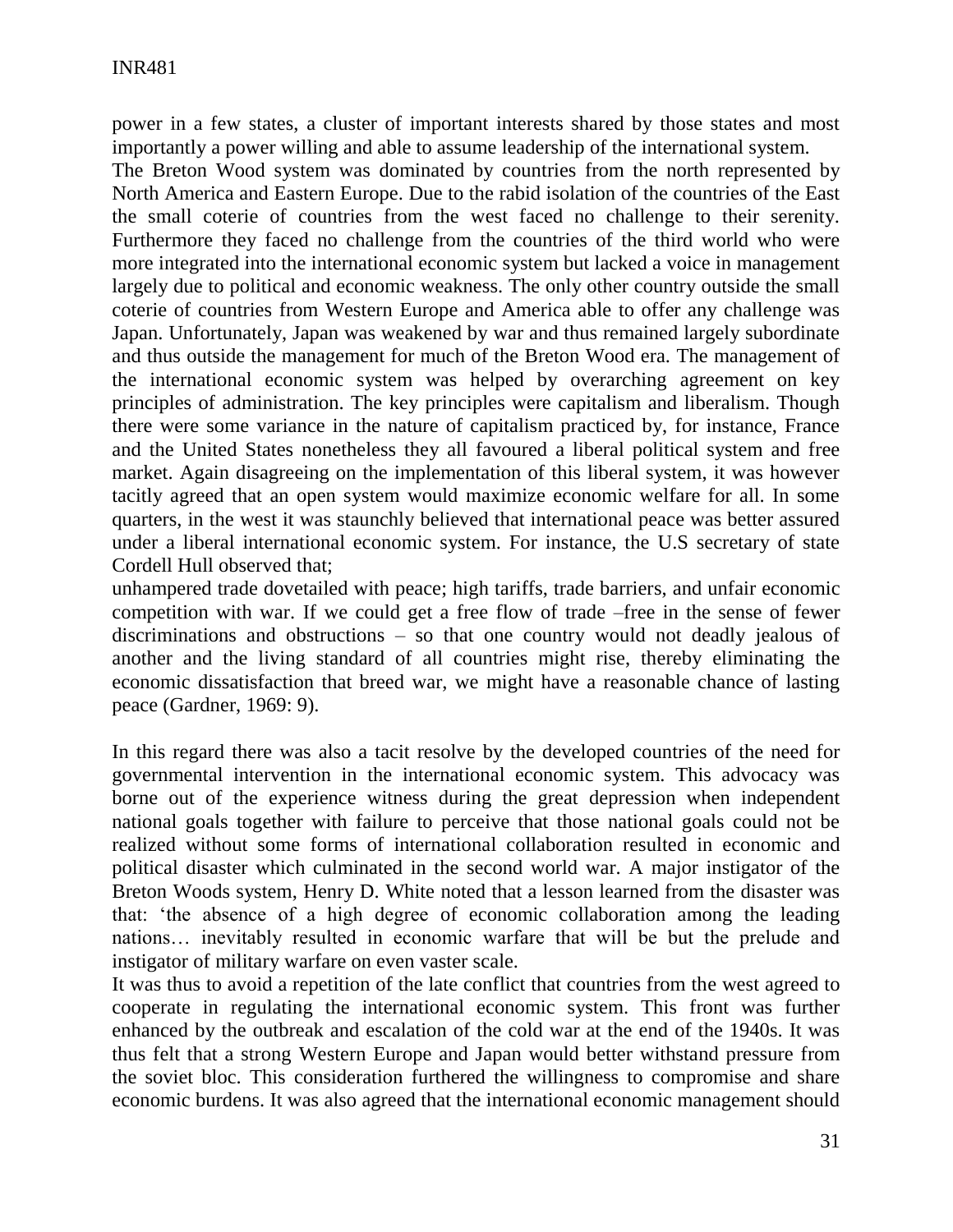be constructed to further a liberal system. To assist such a system, it was necessary for the establishment of effective international monetary system and the reduction of barriers to trade capital flows.

The removal of these subsisting and aft destructive barriers would enable a favourable economic environment for national stability and growth. By the 1970s the philosophy underlining the Bretton Woods system was beginning to unravel. This was largely due to the changes in each of the three political bases of the Breton woods system firstly states outside the development world had challenged their right to manage the system. The challenge had come from countries of the third world who left increasingly isolated from and dissatisfied with a system which shaped their economies but excluded them from an equal share of the wealth and countries of the communist bloc which sought greater participation in the international economy. Secondly, following a period of dynamic economic growth in Eastern Europe and Japan, and the concomitant internal economic problems in the United States there was increasing dissatisfaction with the prerogatives which leadership gave the United States and the way in which the United States used these prerogatives. On its part the United States was increasingly disenchanted with the cost of economic leadership. The advent of detent which led to lessened tension further undermined American leadership as Western Europe and Japan no longer felt the pressing need for American security umbrella.

Finally, by the 1970s the consensus on a liberal and limited system as the basis of Breton woods had all but collapsed. The main antagonists of the liberal system were the new states of Asia and America who felt the open system perpetuated their dependency. But even in the developed world liberalism was longer as defied as it was once. In these region liberalism one reaction was to erect new barriers to limit economic interaction and with interdependence. Open international systems in the view of many no longer maximized economic welfare and most certainly undermine national sovereignty and autonomy. Another reaction was to go beyond the idea of a limited management to new forms of international economic cooperation which would manage international dependence. It was also felt that under an open system management which would assume responsibility and prerogative formerly assumed by the state.

The isolated communist who now wished to enter the international economic system due to growing economic difficulties presented a unique challenge to liberalism. This challenge came in the form that their centrally planned state trading system is antithetical to free markets. Consequently their migration would have to require new forms of management will be required to regulate East-West trade, investment and financial flows.

#### **SELF ASSESSMENT EXERCISE**

What factors accounted for the rise of Bretton Woods' international economic system?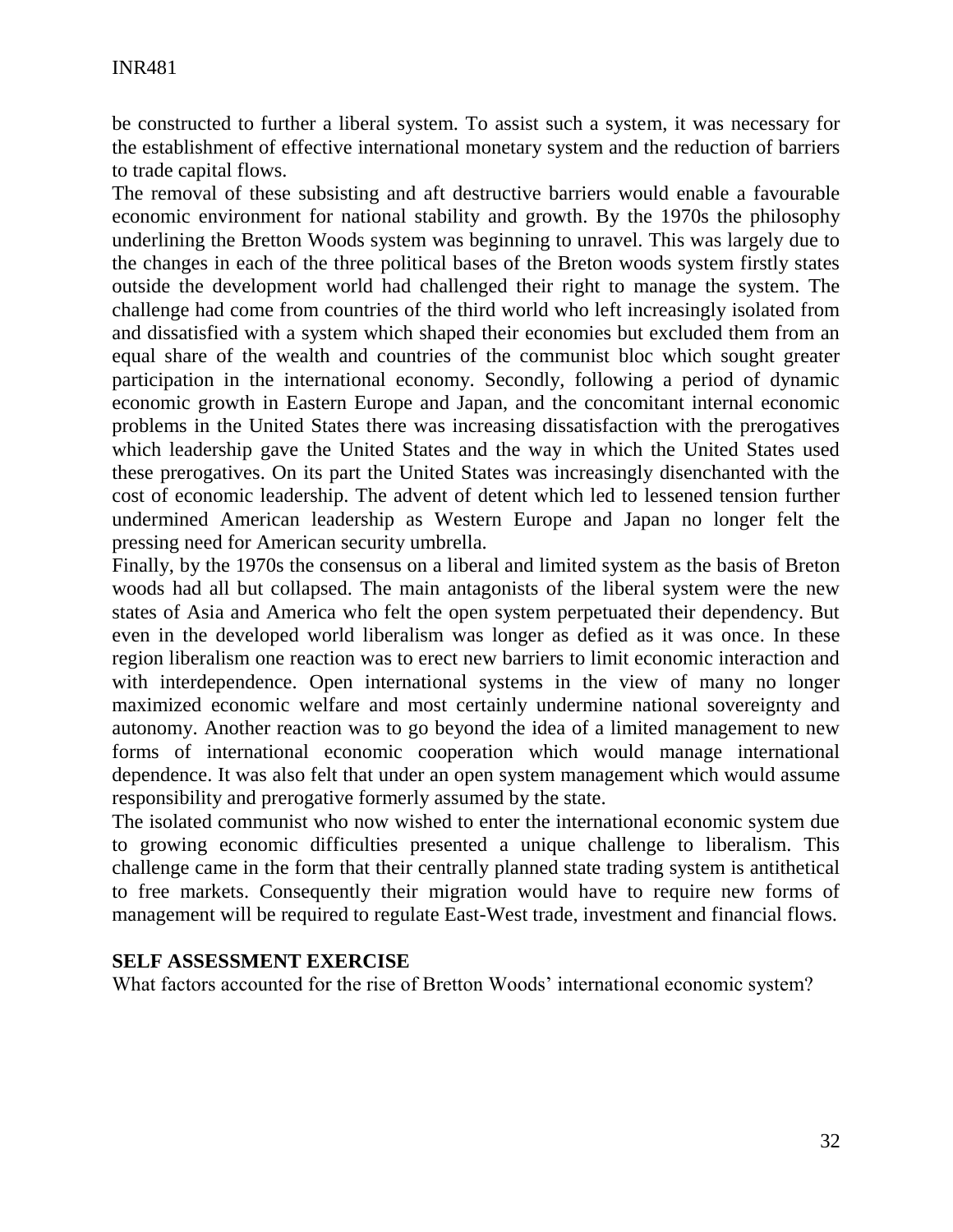## **4.0 CONCLUSION**

Thus from the relatively comfortable international economic system established at the end of the Second World War to a near anarchical situation in the 1970s, the international economic system appeared to be unravelling. This situation was further compounded by the relatively lessening of tensions between the East and the Western blocs. However because of the common experience shared by the world during the great depression there was a concerted effort to overcome these challenges.

## **5.0 SUMMARY**

This unit has examined the nature of economic system that characterised the end of the Second World War. In the aftermath of that war imperial system was destroyed for good and the Bretton Woods system enlisted for the next two decades. We also saw that by the 1970s the philosophy underlining the Breton Woods system had begun to unravel. This was largely due to the changes in each of the three political bases of the Breton Woods system firstly states outside the development world had challenged their right to manage the system. Secondly following a period of dynamic economic growth in Eastern Europe and Japan, and the concomitant internal economic problems in the United States, here were increasing dissatisfaction with the prerogatives which leadership gave the United States and the way in which the United States used these prerogatives. Finally, by the 1970s the consensus on a liberal and limited system as the basis of Breton woods had all but collapsed.

## **6.0 TUTOR MARKED ASSIGNMENT**

What factors led to the collapse of the Bretton Woods international economic system?

## **7.0 REFERENCES/FURTHER READINGS**

Spero, J.E (1980) The Politics of International Economic Relations. London: George Allen and Unwin.

Alan Beattie, "World Bank Wins Rise in Capital," Financial Times, April 25, 2010; "The Group of Twenty: A History," pp. 37–38, http://www.g20.utoronto.ca/ docs/g20history.pdf.

Bretton Woods Commission (1994), Bretton Woods: Looking to the Future (Washington, DC: Bretton Woods Committee).

Ruggie, J. "International Regimes, Transactions, and Change: Embedded Liberalism in the Post-war Economic Order," in Stephen D. Krasner, ed., International Regimes (Ithaca, NY: Cornell University Press), pp. 195–231.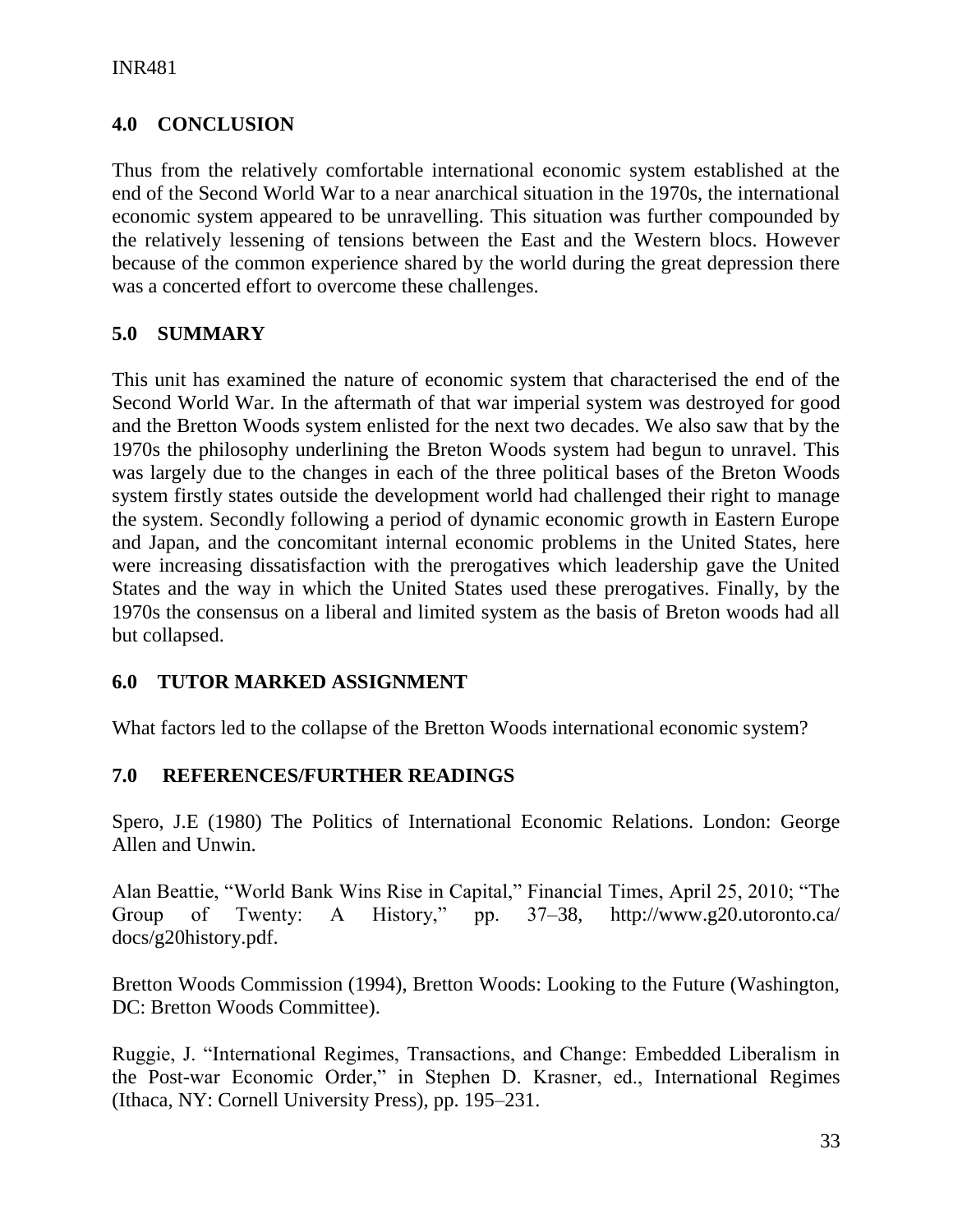"United Nations-Bretton Woods Collaboration: How Much Is Enough?," Report of the Twenty-Sixth United Nations Issues Conference (Muscatine, IA: Stanley Foundation, February 24–26, 1995), p. 2.

Bergsten, F and Henning, R (1996) Global Economic Leadership and the Group of Seven (Washington, DC: Institute for International Economics).

Cohn, T. (2002) Governing Global Trade: International Institutions in Conflict and Convergence (Burlington, VT: Ashgate,).

Bayne, N. (1987) "Making Sense of Western Economic Policies: The Role of the OECD," The World Today 43, no. 2 (February).

Henderson, D. (1996) "The Role of the OECD in Liberalising International Trade and Capital Flows," in Sven Arndt and Chris Miller, eds., special issue of The World Economy on "Global Trade Policy".

Drake, W. and Nicolaïdis, K (1992) "Ideas, Interests, and Institutionalization: 'Trade in Services' and The Uruguay Round," International Organization 46, no. 1 (Winter), pp. 37–100.

Wolfe, R. (2008) "From Reconstructing Europe to Constructing Globalization: The OECD in Historical Perspective," in Rianne Mahon and Stephen McBride, eds., The OECD and Transnational Governance (Vancouver: University of British Columbia Press) pp. 32–33.

Webb, M. (1995) The Political Economy of Policy Coordination: International Adjustment Since 1945 (Ithaca, NY: Cornell University Press, 1995).

Putnam, R. and Bayne, N. (1987) Hanging Together: Cooperation and Conflict in the Seven-Power Summits, rev. ed. (London: Sage, 1987).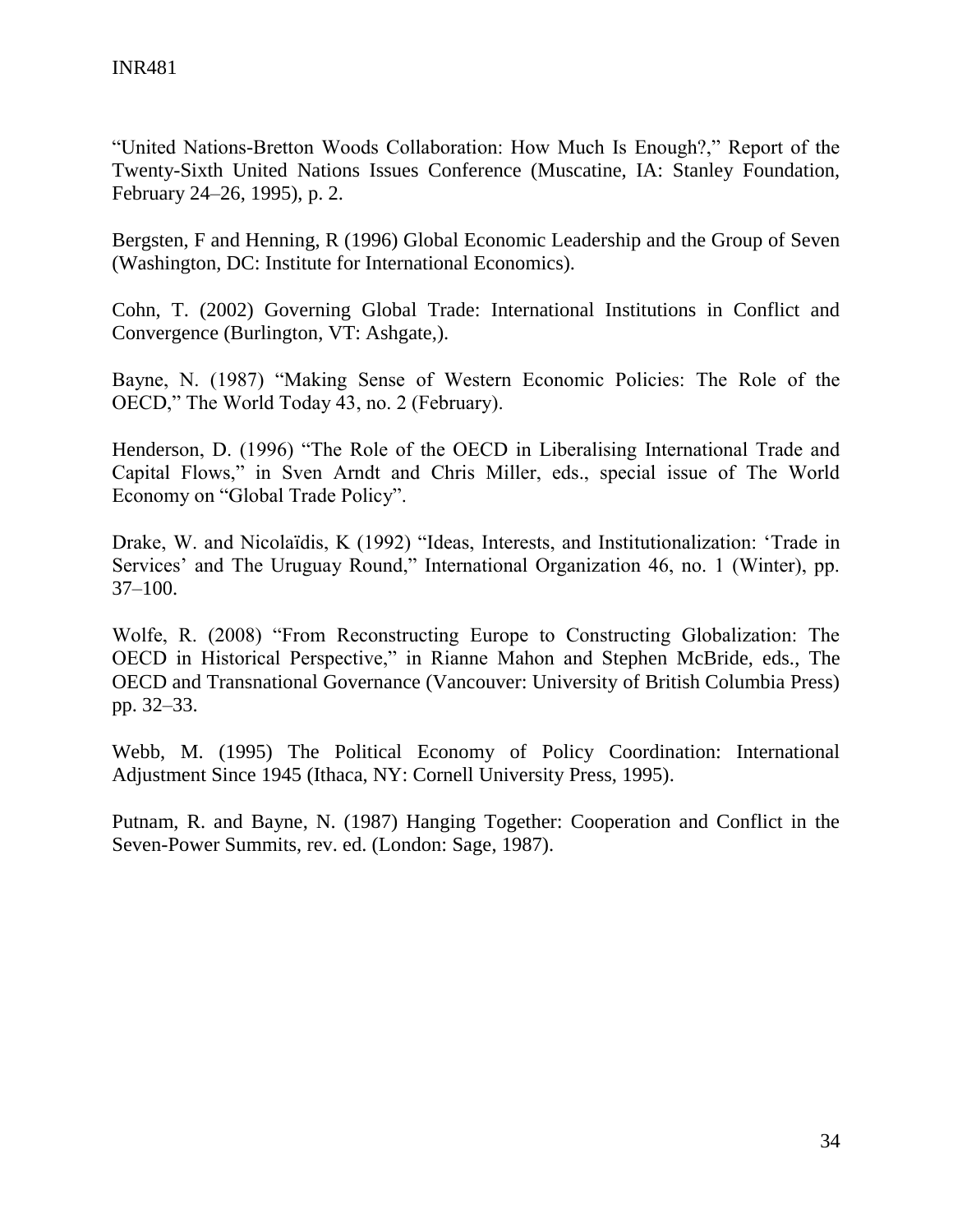**UNIT 5:** The Contemporary International Economic System

## **CONTENTS**

1.0Introduction

- 2.0 Objectives
- 3.0 Main Content
	- 3.1 The Contemporary International Political Economy
- 4.0 Conclusion
- 5.0 Summary
- 6.0 Tutor Marked Assignment
- 7.0 References/Further Readings

# **1.0. INTRODUCTION**

This unit will examine contemporary international economic management techniques since the Second World War. Involved in this analysis is description of the institutions spewed by that war. The unit will also examine the situation of economic management in the aftermath of the regression of the communist threat in the 1990s.

# **2.0. OBJECTIVES**

At the end of this unit, you should be able to:

(ii) Account for the reasons for the rise of institutional frameworks in the management of the international economic system.

(ii) Account for the collapse of the immediate post Second World War framework

# **3.0 MAIN CONTENT**

# **3.1 The Contemporary International Political Economy**

Developments since 1945 have, indeed, raised a wide variety of theoretical, practical, and policy issues. The contemporary international political economy is characterized by unprecedented levels of multinational production, cross-border financial flows, and international trade. It is also plagued by increasing political conflict as individuals, groups, classes, and countries clash over the meaning and implications of these economic transactions. The contradiction between increasing economic integration and the wealth it produces, on the one hand, and the desire for political control and national autonomy, on the other, defines much of what happens in the global political economy. For the first thirty years after World War II, the general pattern of relations among non-communist nations was set by American leadership, and this pattern continues to influence the international political economy today. In the political arena, formal and informal alliances tied virtually every major non-communist nation into an American-led network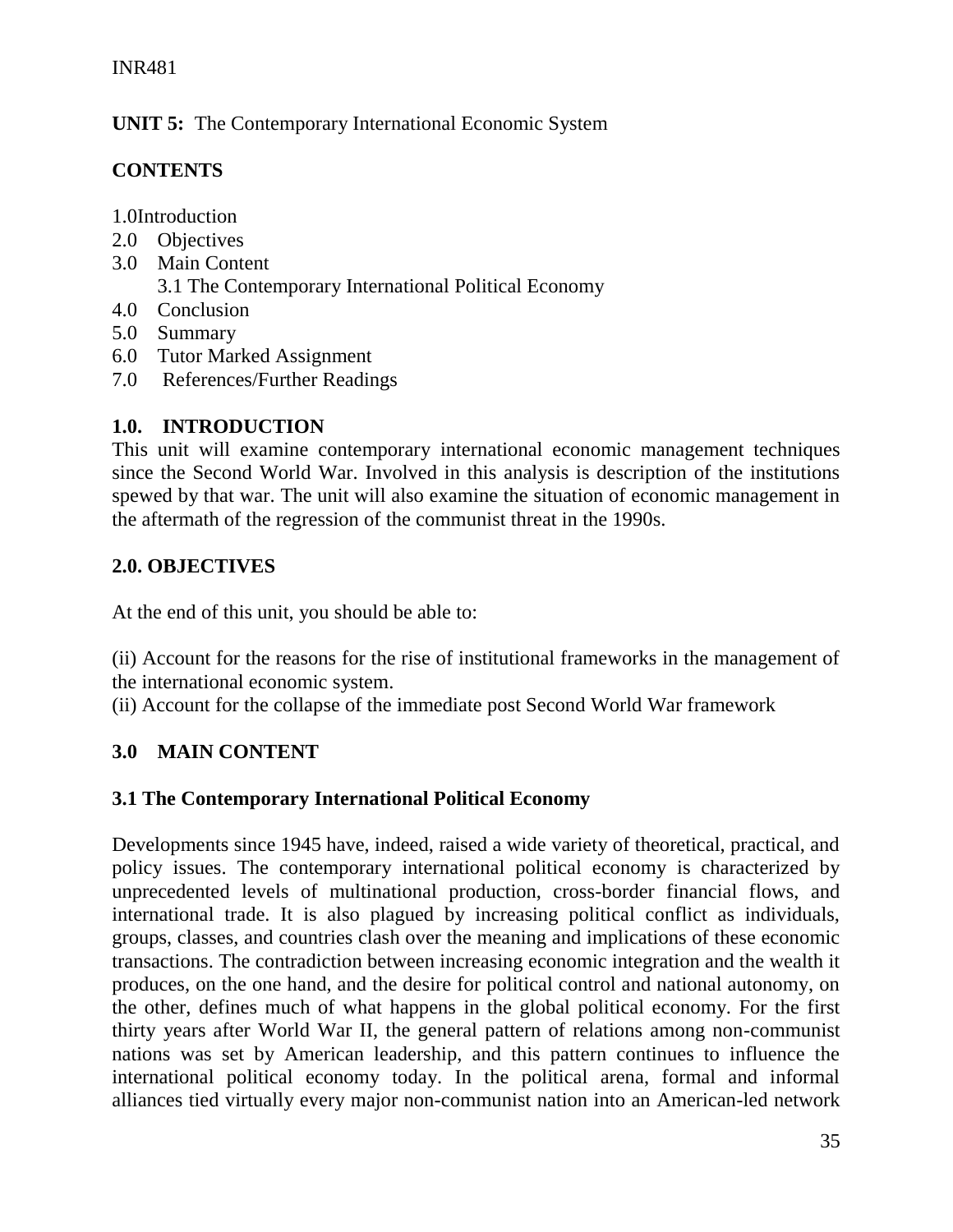of mutual support and defence. In the economic arena, a wide-ranging set of international economic organizations—including the International Monetary Fund (IMF), the General Agreement on Tariffs and Trade (GATT), and the International Bank for Reconstruction and Development (World Bank)—grew up under a protective American "umbrella," and often as a direct American initiative.

The world economy itself was heavily influenced by the riseof modern multinational corporations and banks, whose contemporary form is largely of U.S. origin. American plans for a reordered world economy go back to the mid-1930s. After World War I, the United States retreated into relative economic insularity. When the Great Depression hit, American political leaders virtually ignored the possibility of international economic cooperation in their attempts to stabilize the domestic economy. Yet even as the Franklin Roosevelt administration looked inward for recovery, by 1934 new American initiatives were signalling a shift in America's traditional isolation. Roosevelt's secretary of state, Cordell Hull, was a militant free trader, and in 1934 he convinced Congress to pass the Reciprocal Trade Agreements Act, which allowed the executive to negotiate tariff reductions with foreign nations. This important step toward trade liberalization and international economic cooperation was deepened as war threatened in Europe and the United States drew closer to Great Britain and France.

The seeds of the new international order, which had been planted in the 1930s, began to grow even as World War II came to an end. The Bretton Woods agreement, reached among the Allied powers in 1944, established a new series of international economic organizations that became the foundation for the post-war American-led system. As the wartime American-Soviet alliance began to shatter, a new economic order emerged in the non-communist world. At its centre were the three pillars of the Bretton Woods system: international monetary cooperation under the auspices of the IMF, international trade liberalization negotiated within the GATT, and investment in the developing countries stimulated by the World Bank. All three pillars were essentially designed by the United States and dependent on its support. As it developed, the post-war capitalist world reflected American foreign policy in many of its details. One principal concern of the United States was to build a bulwark of anti-Soviet allies; this was done with a massive inflow of American aid under the Marshall Plan and the encouragement of Western European cooperation within a new Common Market. At the same time, the United States dramatically lowered its barriers to foreign goods and American corporations began to invest heavily in foreign nations. Of course, the United States was not acting altruistically: European recovery, trade liberalization, and booming international investment helped ensure great prosperity within its own borders as well. American policies, whatever their motivation, had an undeniable impact on the international political economy.

Trade liberalization opened the huge American market to foreign producers. American overseas investment provided capital, technology, and expertise for both Europe and the developing world. American governmental economic aid, whether direct or channelled through such institutions as the World Bank, helped finance economic growth abroad. In addition, the American military umbrella allowed anti-Soviet governments in Europe,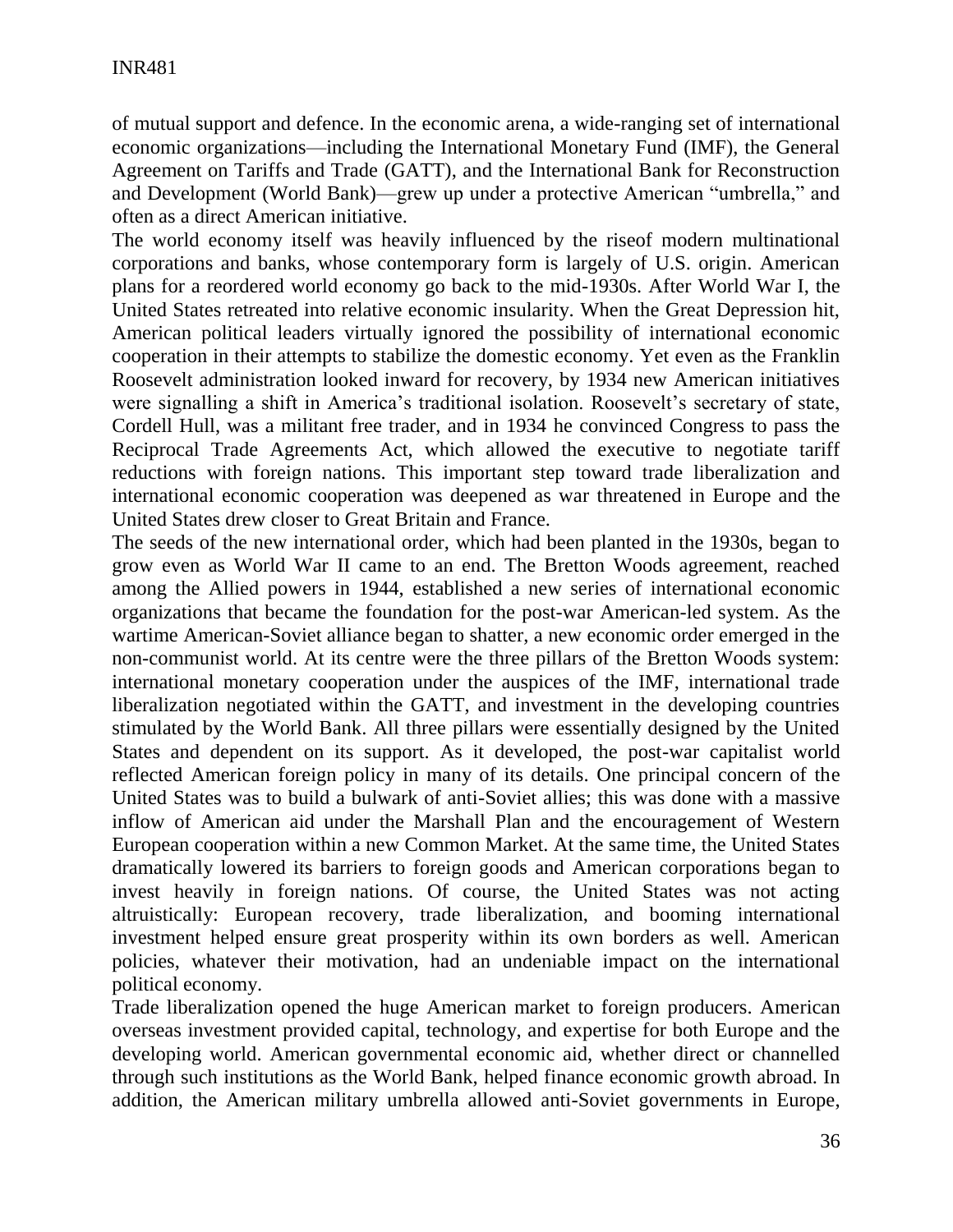Japan, and the developing world to rely on the United States for security and to turn their attentions to encouraging economic growth. All in all, the non-communist world's unprecedented access to American markets and American capital provided a major stimulus to world economic growth, not to mention to the profits of American businesses and general prosperity withinthe United States. For over twenty-five years after World War II, the capitalist world experienced impressive levels of economic growth and development, all within a general context of international cooperation under American political, economic, and military tutelage. This period is often referred to as the Pax Americana because of its broad similarity to the British-led international economic system that operated from about 1820 until World War I, which was known as the Pax Britannica. In both instances, general political and economic peace prevailed under the leadership of an overwhelming world power—the United Kingdom in one case, the United States in the other. There were, nonetheless, major differences between the two eras.

Just as the Pax Britannica eventually ended, however, the Pax Americana gradually eroded. By the early 1970s, strains were developing in the post-war system. Between 1971 and 1975, the post-war international monetary system, which had been based on a gold-backed U.S. dollar, fell apart and was replaced by a new, improvised pattern of floating exchange rates in which the dollar's role was still strong but no longer quite so central. At the same time, pressures for trade protection from uncompetitive industries in North America and Western Europe began to mount; and, although tariff levels remained low, a variety of nontariff barriers to world trade, such as import quotas, soon proliferated. In the political arena, détente between the United States and the Soviet Union seemed to make the American security umbrella less relevant for the Japanese and Western Europeans; in the less developed countries, North-South conflict appeared more important than East-West strife. In short, during the 1970s, as American economic strength declined, the Bretton Woods institutions weakened, and the Cold War thawed, the Pax Americana drew to a close. The quickening pace of change in the Soviet Union and its allies eventually culminated in the collapse of former Soviet bloc nations in the late 1980s and early 1990s, and ultimately in the disintegration of the former Soviet Union. The end of the Cold War did not, of course, mean an end to international conflict, but it did put an end to the East-West divide that had dominated global politics for so long. To some extent, some of the former centrally planned economies, especially in Central Europe, moved successfully into the ranks of the developed nations, albeit as relatively poor ones. Others, however, became most similar to the developing nations as they struggled to overcome poverty and privation. Russia, although it shares many typical Third World problems, is unique in its mix of underdevelopment, size, and military might. Within a rapidly changing environment, the United States remains the most important country within the contemporary international political economy, but it is no longer dominant. The era of American hegemony has been replaced by a new, multilateral order based on the joint leadership of Western Europe, Japan, and the United States. Together, these countries have successfully managed—or, some would say, muddled through—the "oil shocks" of the 1970s, the debt crisis of the early 1980s, the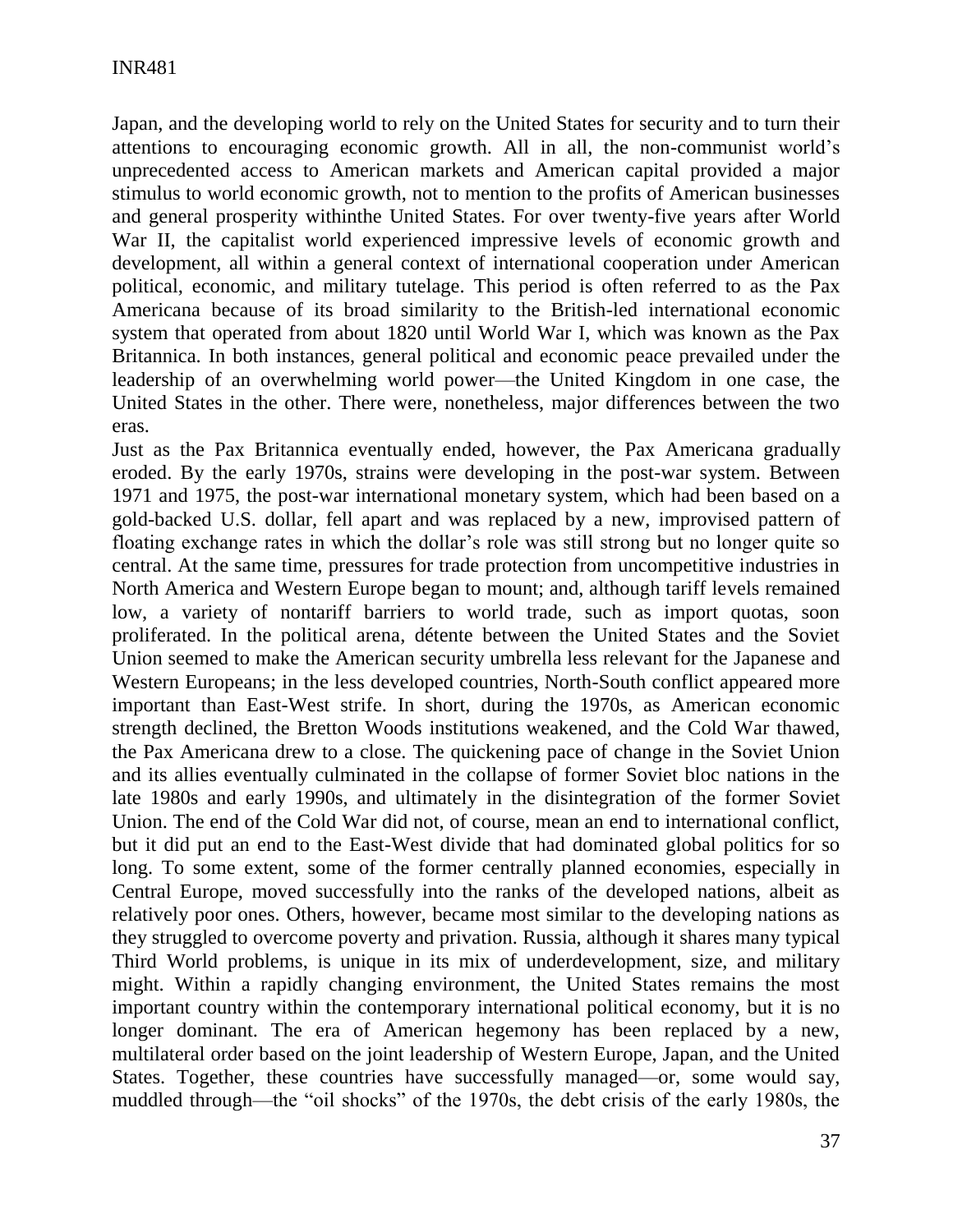transition to the market of the former centrally planned economies after 1989, and the currency and other financial volatility of the 1990s.

Despite greater success than many thought possible, multilateral leadership andthe liberal international order remain fragile. Conflicts of interest and economic tensions remain muted, but they could erupt at any time. As might be expected, the rise and decline of the Pax Americana and the emergence of the new, multilateral order, along with the end of the Cold War, have led to great scholarly controversy. For some analysts, America's global dominance and the East-West divide were the principal determinants of Western interests and policies and, in turn, of the liberal international economy. In this view, the decline of the United States in a post-Cold War world presages the eventual collapse of international openness. For other observers, the policies of the United States and other countries were affected in more important ways by domestic economic and political pressures; from this perspective, the decline of American hegemony is expected to have little effect on international openness. For still others, the consequences of the liberal order have fundamentally altered the interests of the United States and other countries; the internationalization of production and finance and the rise of economic interdependence have created vested interests in favour of the free flow of goods, services, and capital across national borders.

### **SELF ASSESSMENT EXERCISE**

What factors accounted for the rise of Pax America in the international economic system?

### **4.0 CONCLUSION**

It is clear from the trend of international economic outlook that there is overwhelming sympathy for liberalism and thus globalisation. Consequently, the world is in an advanced stage of economic integration-the so-called global village. However despite the seeming global consensus on globalisation there is small but nonetheless trenchant opposition to its operation. This opposition mostly from the Arab countries view globalisation as a western tool for the enthronement of Northern hegemony. This stance has led to the ongoing clash, exemplified through terrorism, between East and West.

# **5.0 SUMMARY**

In this unit we have discussed a brief history of rise of institutional frameworks for the management of the international economic system. This process began in the post-bellum period with the formulation of the Bretton Woods institutions. The decline and eclipse of communism allowed neo-liberal influences to pull the global economy toward the much taunted globalisation system. This has brought the West in head-long clash with conservative interests in the East.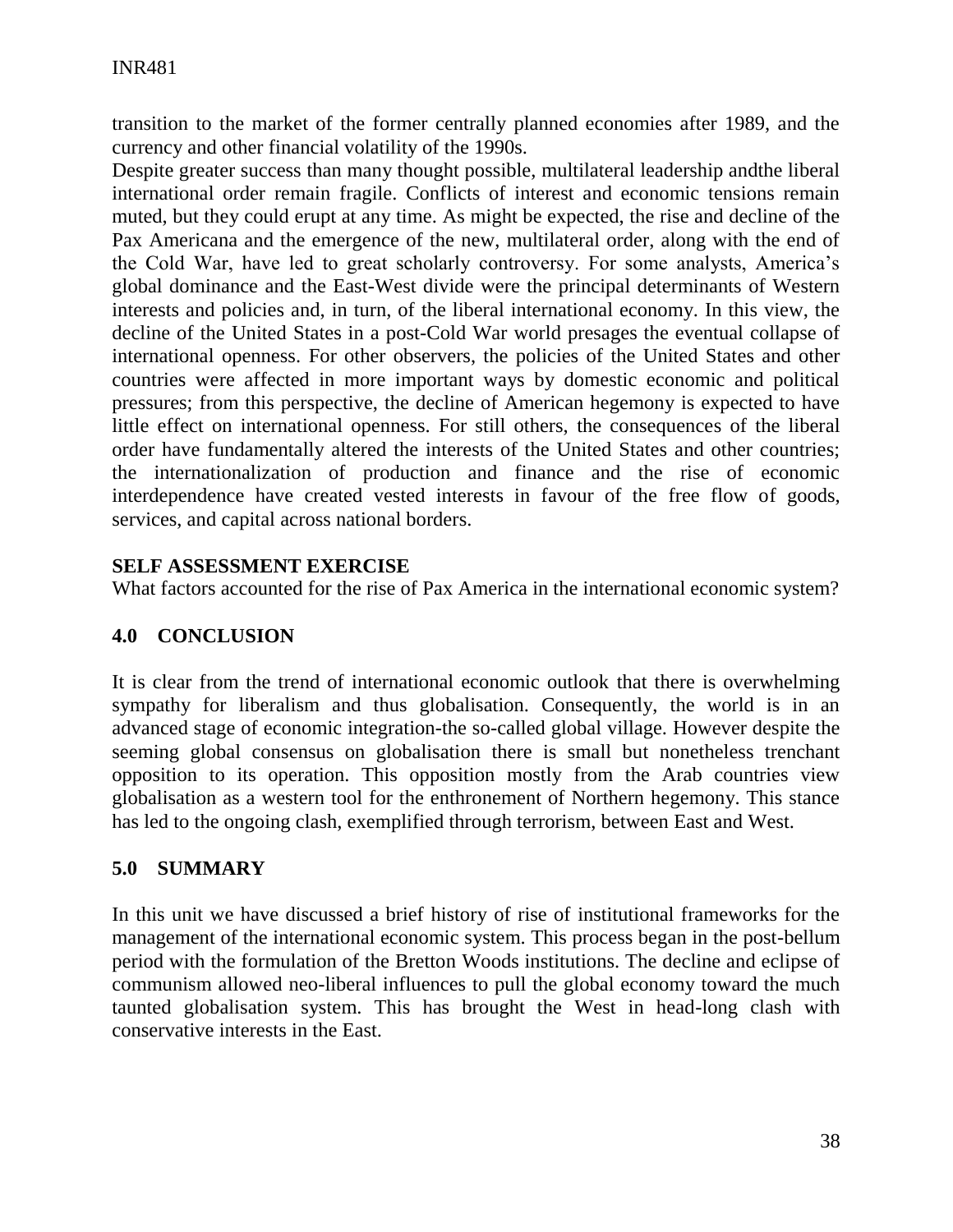#### INR481

## **6.0 TUTOR MARKED ASSIGNMENT**

Examine in detail the rise of multilateral economic leadership in the international economic system?

## **7.0 REFERENCES/FURTHER READINGS**

Alan Beattie, "World Bank Wins Rise in Capital," Financial Times, April 25, 2010; "The Group of Twenty: A History," pp. 37–38, http://www.g20.utoronto.ca/ docs/g20history.pdf.

Bretton Woods Commission (1994), Bretton Woods: Looking to the Future (Washington, DC: Bretton Woods Committee).

Ruggie, J. "International Regimes, Transactions, and Change: Embedded Liberalism in the Post-war Economic Order," in Stephen D. Krasner, ed., International Regimes (Ithaca, NY: Cornell University Press), pp. 195–231.

"United Nations-Bretton Woods Collaboration: How Much Is Enough?," Report of the Twenty-Sixth United Nations Issues Conference (Muscatine, IA: Stanley Foundation, February 24–26, 1995), p. 2.

Bergsten, F and Henning, R (1996) Global Economic Leadership and the Group of Seven (Washington, DC: Institute for International Economics).

Cohn, T. (2002) Governing Global Trade: International Institutions in Conflict and Convergence (Burlington, VT: Ashgate,).

Bayne, N. (1987) "Making Sense of Western Economic Policies: The Role of the OECD," The World Today 43, no. 2 (February).

Henderson, D. (1996) "The Role of the OECD in Liberalising International Trade and Capital Flows," in Sven Arndt and Chris Miller, eds., special issue of The World Economy on "Global Trade Policy".

Drake, W. and Nicolaïdis, K (1992) "Ideas, Interests, and Institutionalization: 'Trade in Services' and The Uruguay Round," International Organization 46, no. 1 (Winter), pp. 37–100.

Wolfe, R. (2008) "From Reconstructing Europe to Constructing Globalization: The OECD in Historical Perspective," in Rianne Mahon and Stephen McBride, eds., The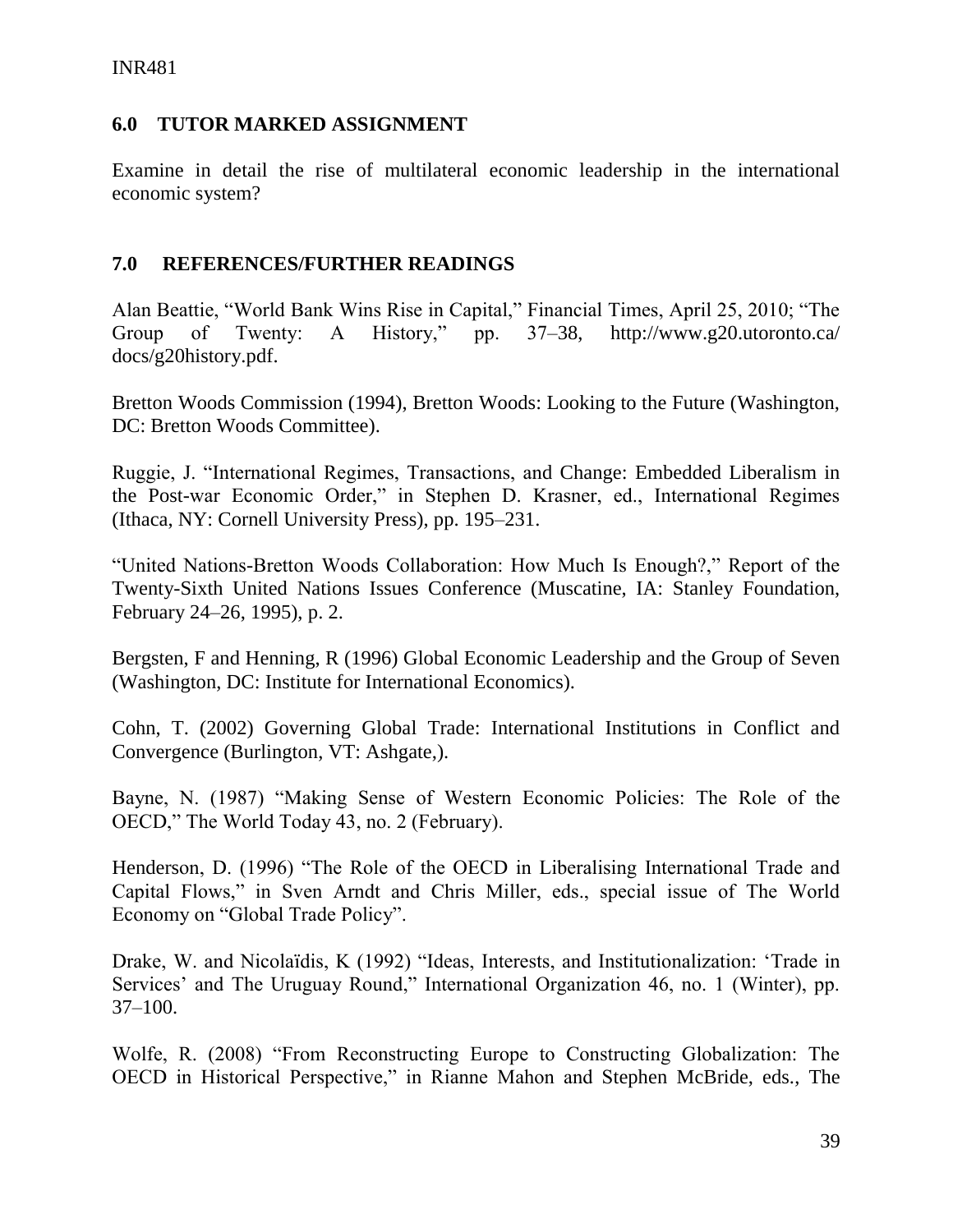### INR481

OECD and Transnational Governance (Vancouver: University of British Columbia Press) pp. 32–33.

Webb, M. (1995) The Political Economy of Policy Coordination: International Adjustment Since 1945 (Ithaca, NY: Cornell University Press, 1995).

Putnam, R. and Bayne, N. (1987) Hanging Together: Cooperation and Conflict in the Seven-Power Summits, rev. ed. (London: Sage, 1987).

Bayne, N. (2000) Hanging in There: The G-7 and G-8 Summit in Maturity and Renewal. Burlington, VT: Ashgate.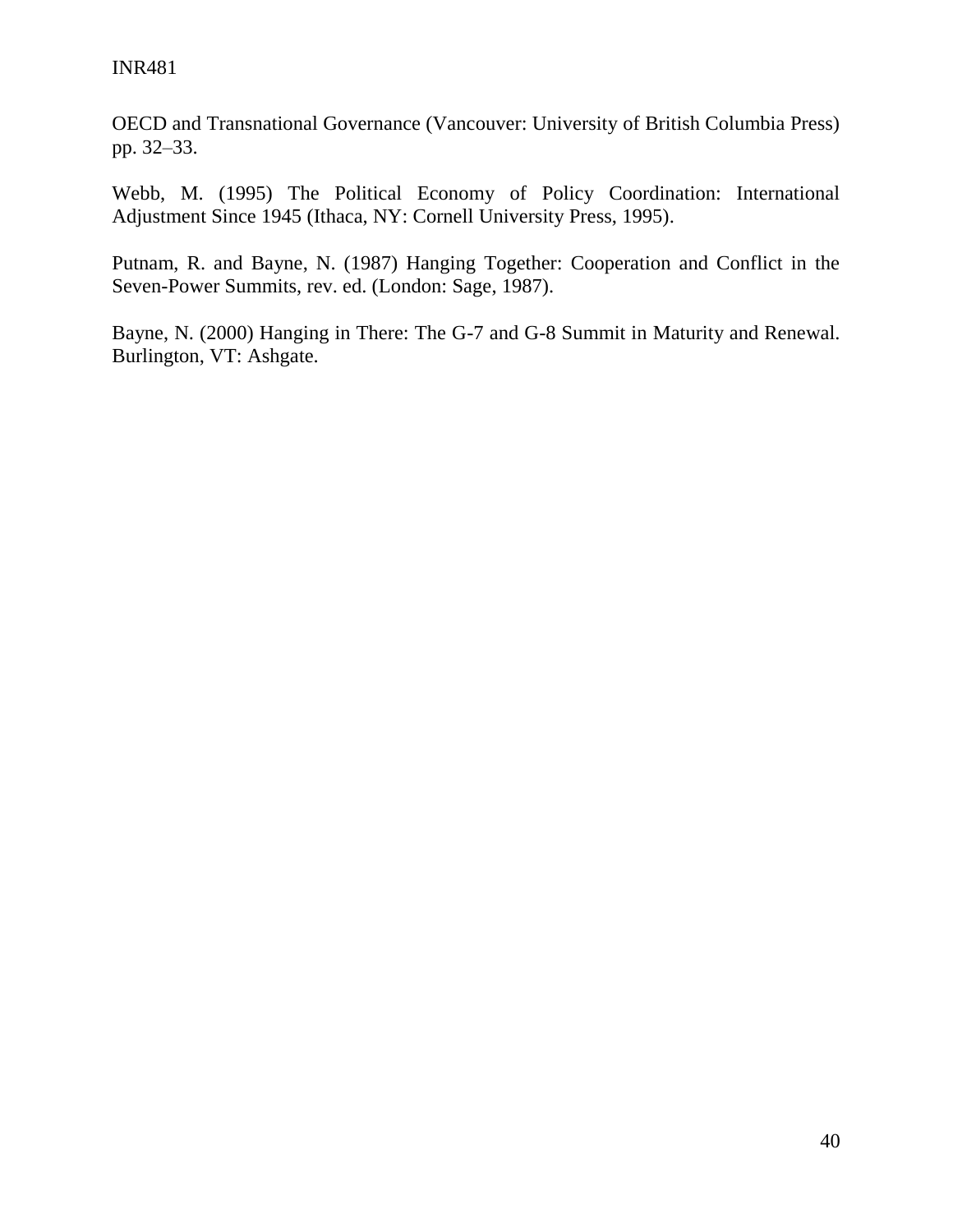# **MODULE 2: The Major Strands in the Management of International Relations**

# **INTRODUCTION**

Module 1 dealt with a contemplation of the international economic system. This is important because as we shall soon see it had far reaching implications on the future economic relations of the world. For example it was the mismanagement of the international economic system before World War 2 which indirectly precipitated that war.This module, which is sub-divided into fourunits, will examine the various regional economic systems and their interaction with each other.

- Unit 1 The Western System
- Unit 2 The North-South System
- Unit 3 The East-West System
- Unit 4 The South-South System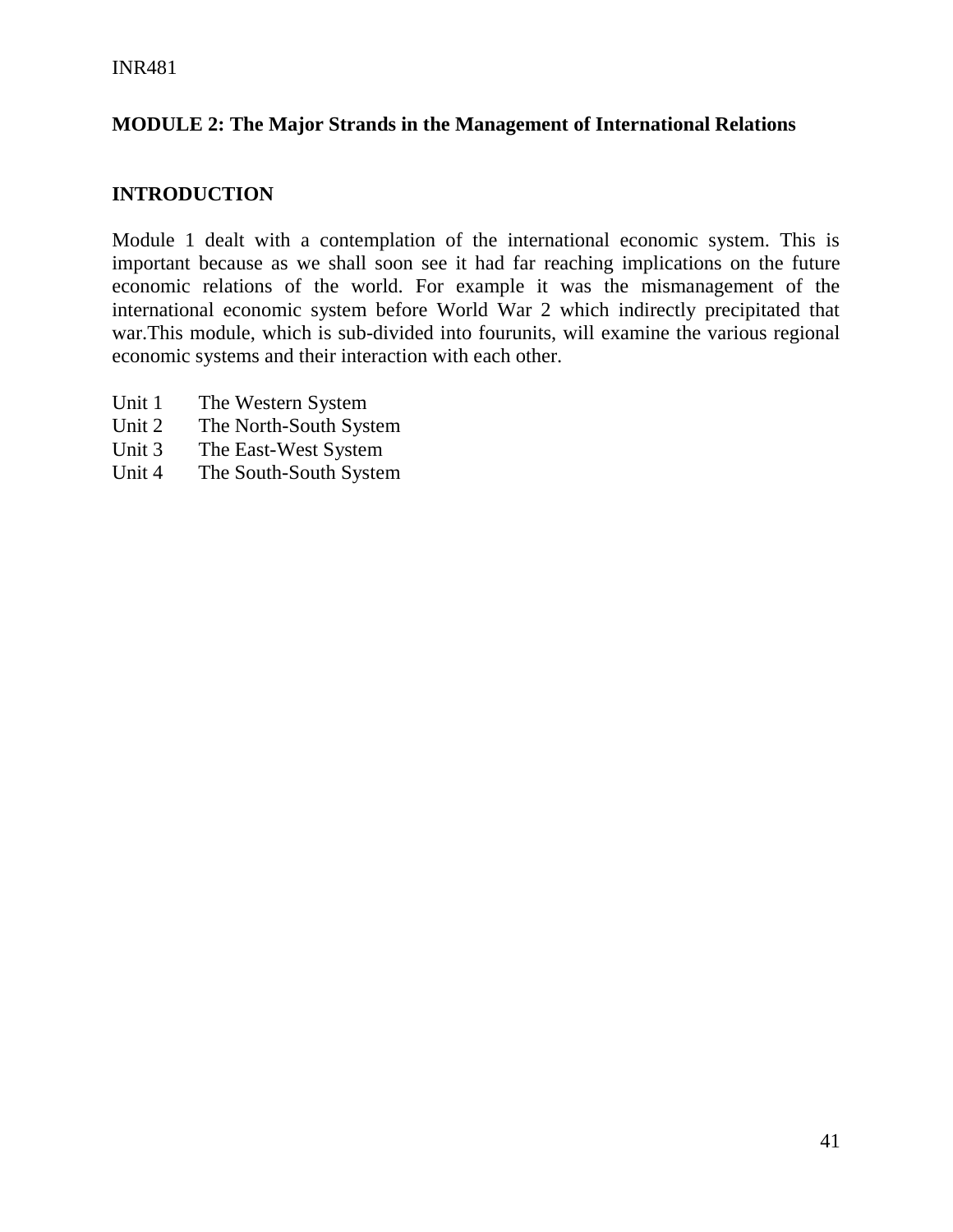### INR481

# **UNIT 1: The Western System**

# **CONTENTS**

1.0Introduction

- 2.0 Objectives
- 3.0 Main Content
	- 3.1 The Formation of an International Economic System
	- 3.2 Unilateral American Management
	- 3.3 Multilateral Management under US Leadership
	- 3.4 International Trade and Domestic Politics
- 4.0 Conclusion
- 5.0 Summary
- 6.0 Tutor Marked Assignment
- 7.0 References/Further Readings

# **1.0. INTRODUCTION**

As the Second World War began to ebb away, the representatives of forty four nations met at Breton wood, New Hampshire to create a new intentional monetary order. A major need for this meeting was to put on apparatus that could replace the international monetary system which had collapsed in the 1930s. It was also important that such an apparatus be durable enough to prevent another economic and political collapse and subsequently another military conflict. It was generally held that mere reliance on the forces of the market was unavailing and government acting in concert was assuming a pivotal role in the management of the international monetary system.The United States was a major instigator of the Bretton woods system because of the policy makers had realized that a major cause of the political and economic collapse had been a failure of American leadership. These individuals envisioned an international economic system which would exclude economic nationalism by embracing free trade and a high level of international interaction for them. This would enable a lasting peace for the international system. The American plan in concert with the British became the first publicly managed international monetary order. This plan endured for a quarter of a century in which the development countries witnessed robust economic growth.

# **2.0. OBJECTIVES**

At the end of this unit, you should be able to:

(i) Discuss the mode of economic management in the aftermath of the Second World War.

(ii) Enumerate the reasons for the rise and fall of the economic institutions.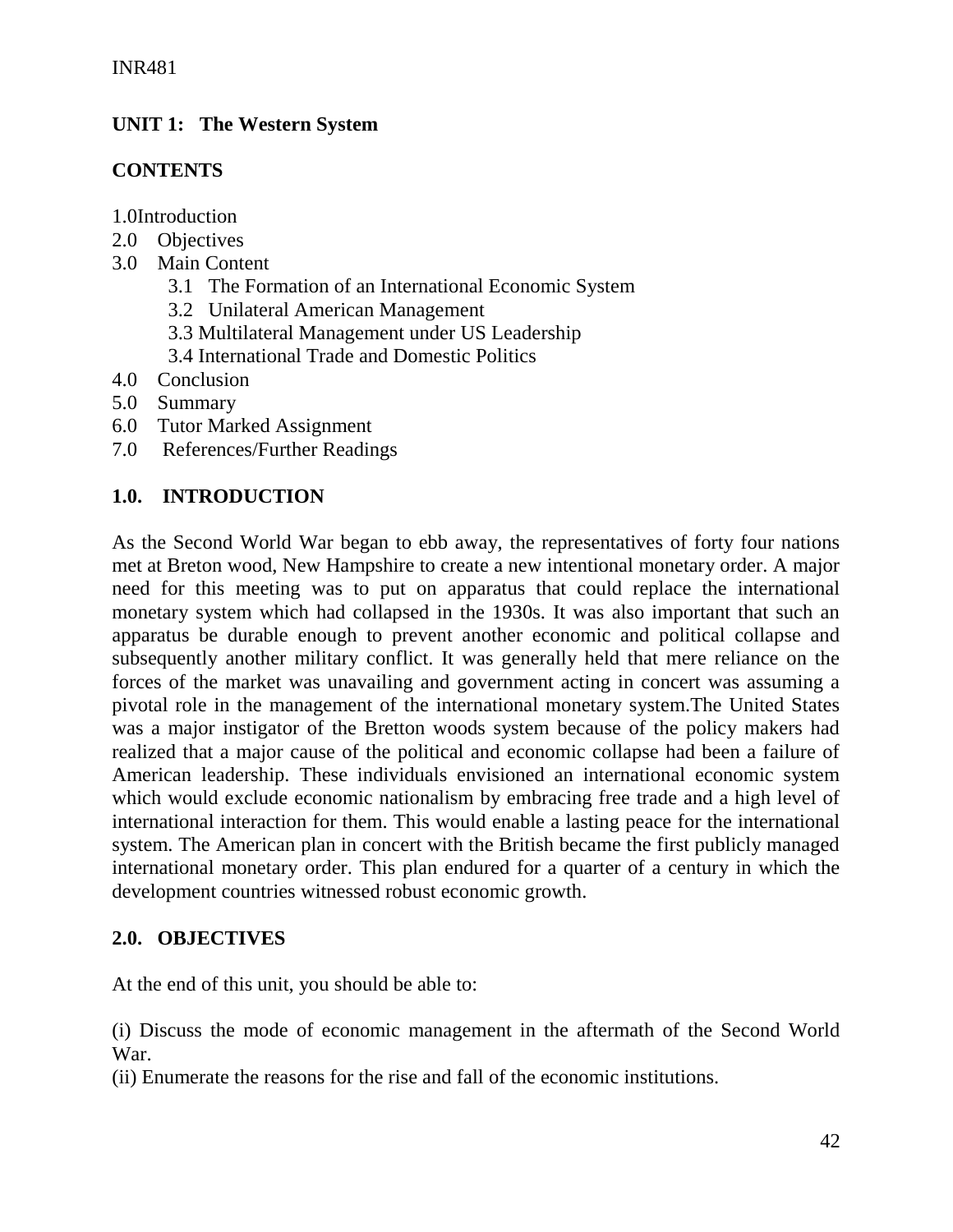# **3.0 MAIN CONTENT**

### **3.1 The Formation of an International Economic System**

Following Spero, the Bretton woods never functioned as intended by the originators. Two organizations originated with the Bretton woods system; the international monetary fund (IMF) and the international bank for reconciliation and development (IBRD, also known as the world bank). They were to be central banks of the international economic system. The Bretton woods system provided guidelines set forth the articles of agreement. The first rule was that there will be a fixed exchange rate in contrast to the floating exchange rate which was believed to have orchestrated from the problems associated with the crises of the 1930s. to actualize this all countries agreed to establish the parity of their currencies in terms of gold and to maintain exchange rates within one percent, plus or minus of parity. The IMF was to be the keeper of the rules and the main instrument of public international management. Its approval was needed for any change in exchange rates. It advised countries and extended credits to countries suffering from balance of payments problems. In order to achieve this aim the IMF was provided with a fund, the initial quotas were 8.8 billion, contributed by member countries. These contributions were denominated in gold and in the currencies of the contributing countries. During times of budgetary deficit countries could borrow up to eighteen months and in cases up to five years from this fund.

However, despite these innovations in its original form, the Bretton woods system still placed emphasis on national and market solutions to monetary problems. For instance national monetary reserves were to be supplemented when necessary by IMF credits during crises of balance of payments distortions. In the final analysis few means were handed to the IMF on how to encourage such national solutions. It was expected in 1944 that the new system would come to into operation after the return to normalcy following the devastation of the war. In order to ensure speedy post war recover, the international bank for reconciliation and development was created. By 1947, it was recognized especially in the United States that the Bretton woods system was not performing as planned and thus the entire western system tittered on collapse. This was because the entire productive capacity of Europe had been destroyed during the war. Consequently, Europe was running huge deficits whilst the United States was amassing huge surplus.

Due to the problems, the Bretton Woods system was unable to cope as envisaged furthermore the article of agreement stated that IMF loans should be available for only current account deficits and not for reconstruction purposes. Meanwhile the IBRD had only \$570 million for such purpose. Thus by 1947 both IMF and the IBRD had admitted their failure to cope with the crises. Key political issues underpinned the crises; pressure from powerful labour unions in France and Italy; British withdrawal from India and Palestine and the abandonment of its political and security commitments t Greece and turkey and seeming communist gains under soviet tutelage in east Europe. It appeared then to observers that the soviets were awaiting the collapse of Western Europe to further their political advantage.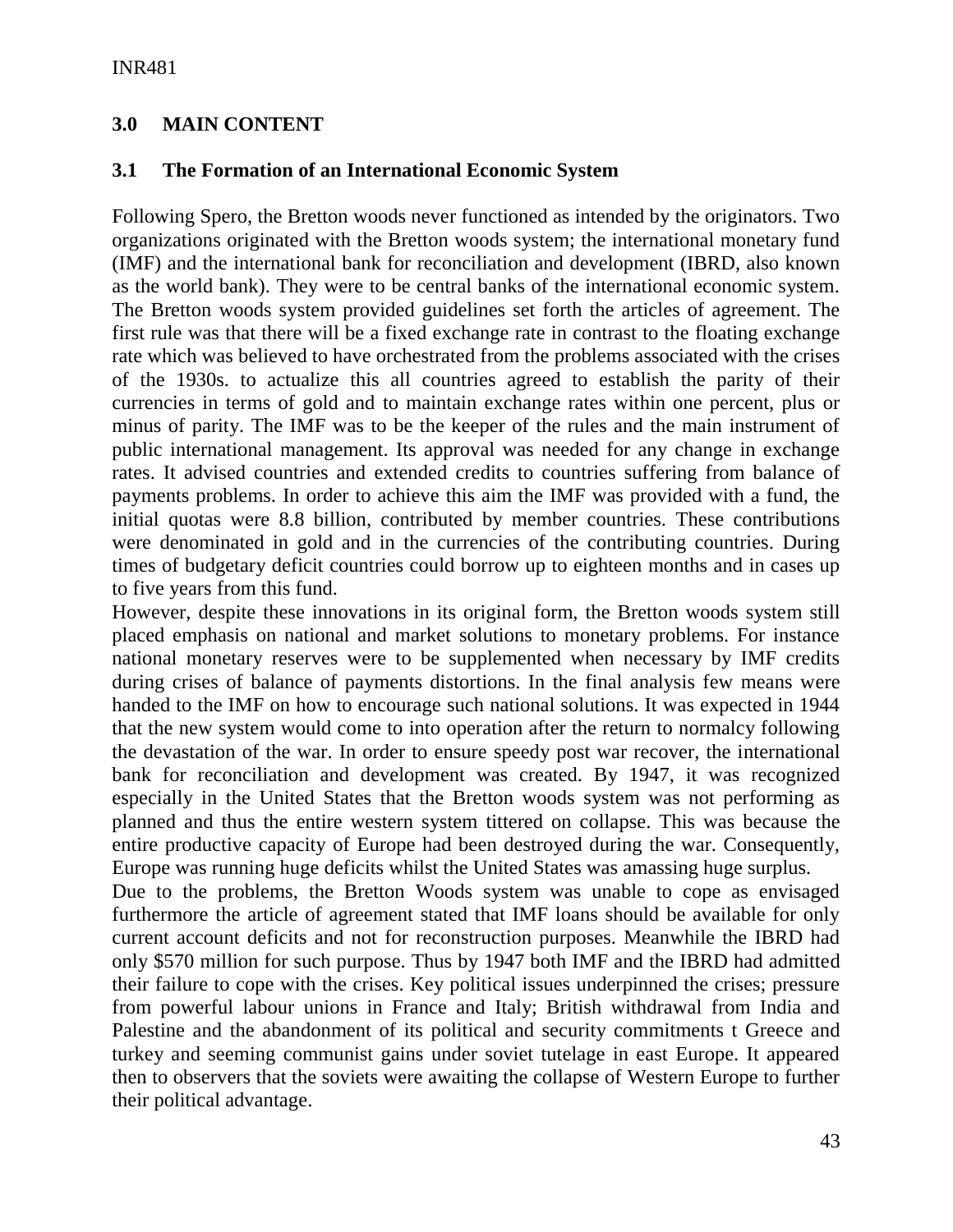Given the haplessness of the Bretton Woods institutions by 1947 a new system of international monetary management was born. This system was the dollar system which was hinged solely on American management.

## **3.2. Unilateral American Management**

The United States was able to manage the system from 1947 to 1960. This ability largely grew from the strength of the American economy, lessons of the interwar period and security incentives. Moreover the Europeans and Japanese wearied by the war were willing to accept American political and economic leadership in order to rebuild their societies politically and economically. In 1947 the United States began to perform this task by providing liquidity and adjustment which are two key functions necessary for a monetary system. In the nineteenth and early twentieth century's gold had served as an instrument for determining the currency value. Supplementing the use of gold in this period was the British pound based on the dominance of the British economy. By 1947 gold was insufficient to meet world financial demands and the devastation of the British economy had seriously weakened the pound. Thus the American dollar the only currency strong enough then to meet the international demand stepped into the breach.

Apart from its strength the dollar had other attributes which rated it higher than the gold such as earning of interest, flexibility and ability to buy imports. In order to assure the world of much needed dollar supply, it was necessary that the natural economic processes had to be reversed. That is dollar has to leave the United States and become available for international use. This rather than continue to run massive surplus the united state economy had to run massive deficits. Consequently, from 1947 to about 1958 the United States government deliberately encouraged the outflow of dollars through various aid programs such as the Marshall plan amongst several others. The United States also gave out billions of dollars in grants to sixteen Western Europe countries from 1948 to 1952. Dollar liquidity was also provided through America's vast expenditures on security to curtail the growing communist threat worldwide.

As regards the provision of adjustment the United States adopted several measures which facilitated it in the short term. For instance, it neglected the Bretton woods system structure on convertibility and encouraged European and Japanese trade protectionism. In order to encourage long-term adjustment, the United States encouraged trade competiveness of European Japanese goods. By the 1950s the international economic system had recovered well enough under American influence to assure stability and progress.

### **3.3. Multilateral Management under US Leadership**

By 1958, as Europe and Japan recovered, America lost interest in running a payments deficit. In fact, it was long before the United States realized that its deficit was out of control. By 1960 that deficit had risen to 3.7 billion dollars. 1960, international speculators began to convert dollars into gold on the London market. In the following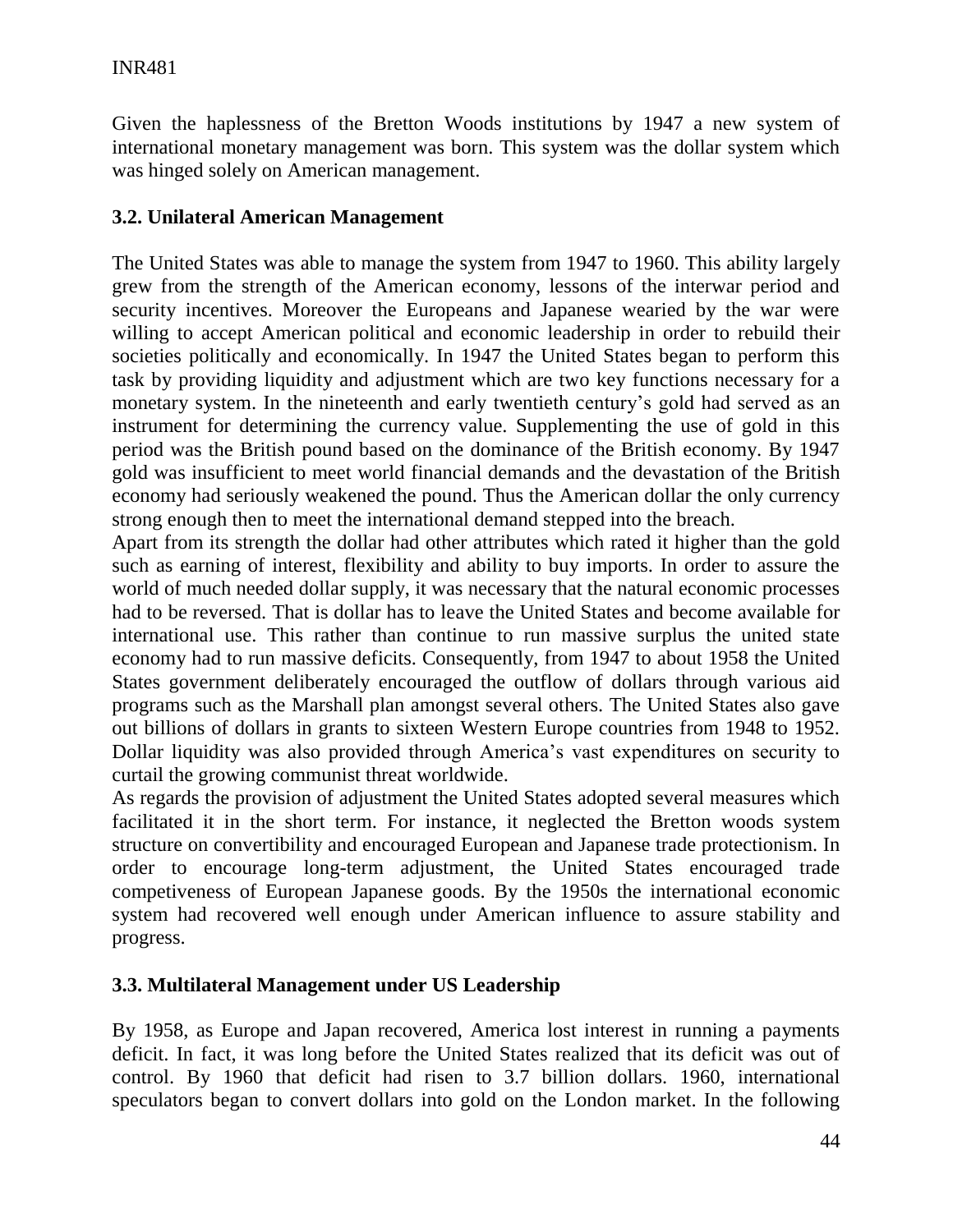year there was also massive speculation on the British pound. This led to the perception that the United States was now unable to manage the system alone. Consequently, the United States was forced to join in collective management of the system. The IMF which had hitherto been dormant under American economic suzerainty began to find its voice when Europeans began to turn to it for funds to finance temporary balance- of- payments disequilibrium. Increases in the fund's quotas at the time facilitated the more active role. However the major functions of monetary management were perfumed by multilateral elite from the major states. These forms of multilateral included, central bank cooperation, the group of ten comprising of ten composing of finance ministers and their deputies, the working party three of the organization for economic cooperation and development and a series of bilateral arrangement between the United States and other members of the group of ten which supported the multilateral management system.

To the extent that they prevented and contained currency crises the multilateral management mechanisms were a success. They also achieved major reform of international liquidity.

By the 1960s and 1970s, certain important structural changes led to the breakdown of multilateral management. One major change was the high level of monetary interdependence. This new interdependence was created first by the internationalization of banking. This new form of monetary interdependence made possible huge international capital flows. This high rate of monetary interdependence began to increasingly interfere with national economic management. The effect of this monetary system told negatively on American trade. Due to expenditure on the Vietnam war and alteration of exchange rates by other countries, the dollar became overvalued. A fact led to declining export. A second structural change which undermined the system was the rise of pluralism. Europe and Japan had recovered and were no longer content to sit back and allow the United States unrestricted domination of the system. Furthermore, the loosening of tension in the cold war helped loosen the bonds that had hitherto held the western alliance. The new pluralism thus made monetary management more difficult.

### **Paralysis**

Given the imbroglio a paralysis in international monetary management was bound to develop from 1968 to 1971 a series of paralysis seized the system. The central banks were unable to control the large currency flows in the system. Cooperation in the group of ten detonated; America withdrew from cooperation and leadership of the system and followed domestic policies regardless of its international consequences. The United States also engaged in benign neglect of the system as it no longer sought to mobilize the system for reform as it had done in the 1960s. This was partly because it was unable to lead the system. Issues came to a head on August 15, 1971 when President Nixon without consulting the members of the international monetary system announced his new economic policy. The policy called for dollar inconvertibility into gold and 10 percent surcharge on dutiable imports. That day signalled the end of the Bretton Woods system.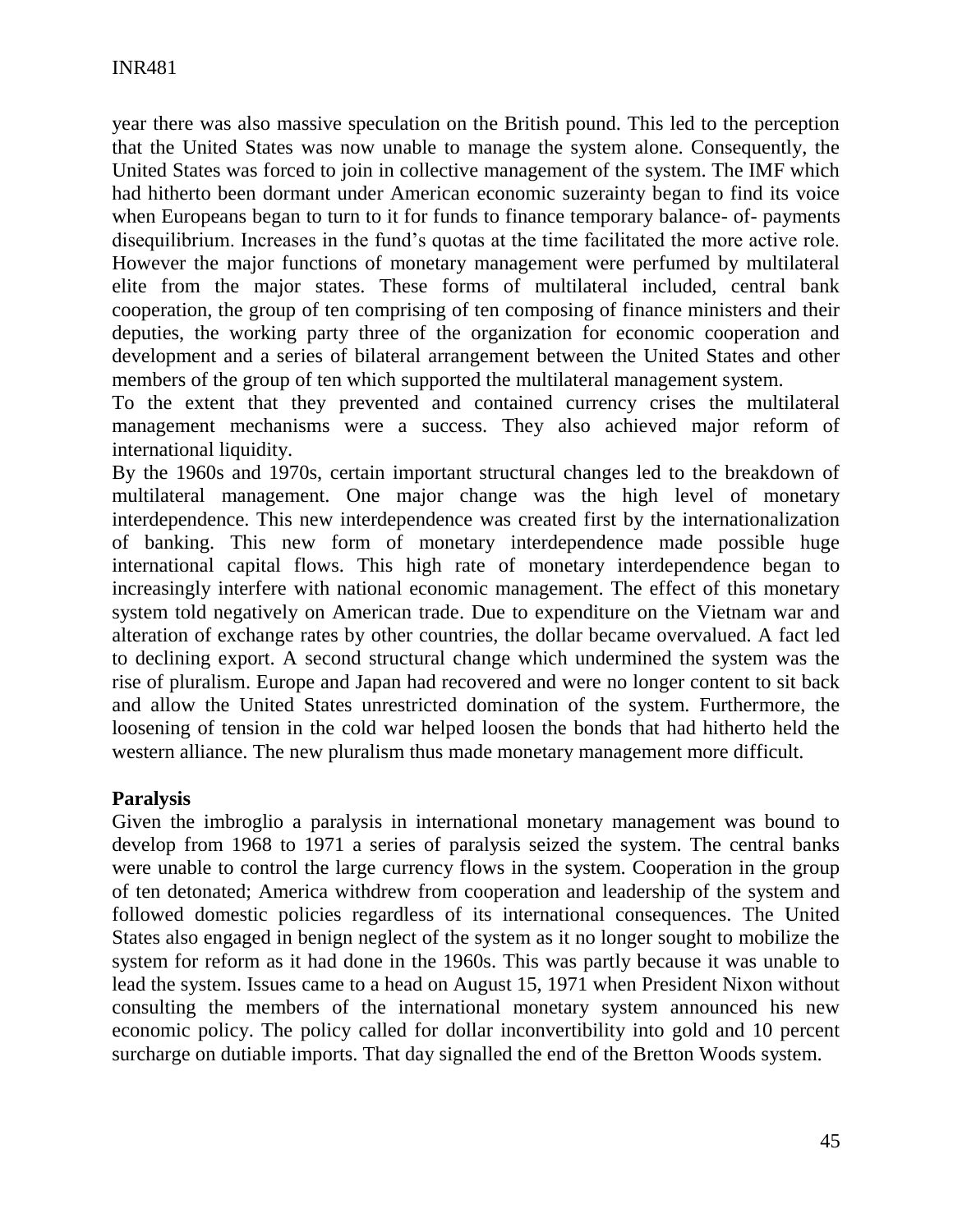#### **The Smithsonian agreement**

Following the American declaration on August 15, 1971 attempts were made under American direction to develop a new multilateral monetary system. Following the series of negotiations on agreement was reached at the Smithsonian institution in Washington in December 1971. The Smithsonian agreement presented a minimum level of international monetary cooperation. American negotiators finally agreed to devalue the dollar. Despite the 10 percent US import surcharges the Europeans and Japanese did not impose countervailing duties. Thus, there were no drift into protectionism.

Smithsonian was a temporary agreement which it was hoped would give the participants' time to negotiate a long –term monetary reform. The lengthy negotiation leading to Smithsonian revealed the under currents of political conflicts bedevilling the international monetary system. Only a last minute compromise by the American and French President had saved the negotiation. Within a year, the Smithsonian agreement had dissolved under pressure from issues such as massive currency flows.

#### **The committee of twenty; the elusiveness of reform**

In 1972, a committee on reform of the international monetary system and related issues, the committee of twenty had been established within the IMF to develop a major reform of the international monetary system. The committee was charged with developing new means of managing the quantity of the world's reserves, establishing a commonly accepted currency or currencies in which members of the system had confidence and developing new adjustment mechanisms. As expected there was great conflict over issues such as the nature of controls on surplus and deficit countries, over the conditions of floating, over the role of gold and dollar e.t.c. Even as the committee sat the world economy went into turbulence, double digit inflation erupted and orchestrated a dramatic rise in the price of oil. This led directly to huge surplus in the oil producing states. Thus the international monetary system must provide mechanisms for transferring earnings from oil surplus to oil deficit countries. This is the recycling problem.

Overwhelmed by the float, inflation and the monetary consequences of the oil crises the committee of twenty, in Rome, in 1974, concluded it was impossible to fashion a plan for monetary reform given the turmoil in the international system. In this regard it was replaced by an interim committee. The interim management focused on controlling problems arising from the sudden hike in oil prices. These remedies included makeshiftprograms such as a German loan of \$2billion to Italy, a European Economic Community (EEC) facility of \$3billion and a \$3billion IMF facility for oil- induced deficit. Due to disagreements it was not possible to go beyond these temporary measures to more significant recycling program. In January 1975, a general agreement was reached to establish a \$25billion net with the OECD. There were still problems from monetary management problems related to the rise in the price of petroleum. These problems included debt payment, the long-term transfer of resources from oil consumers to oil producers. The shift in vast resources to oil producers who were outside the traditional management group of developed economies. This was a significant problem because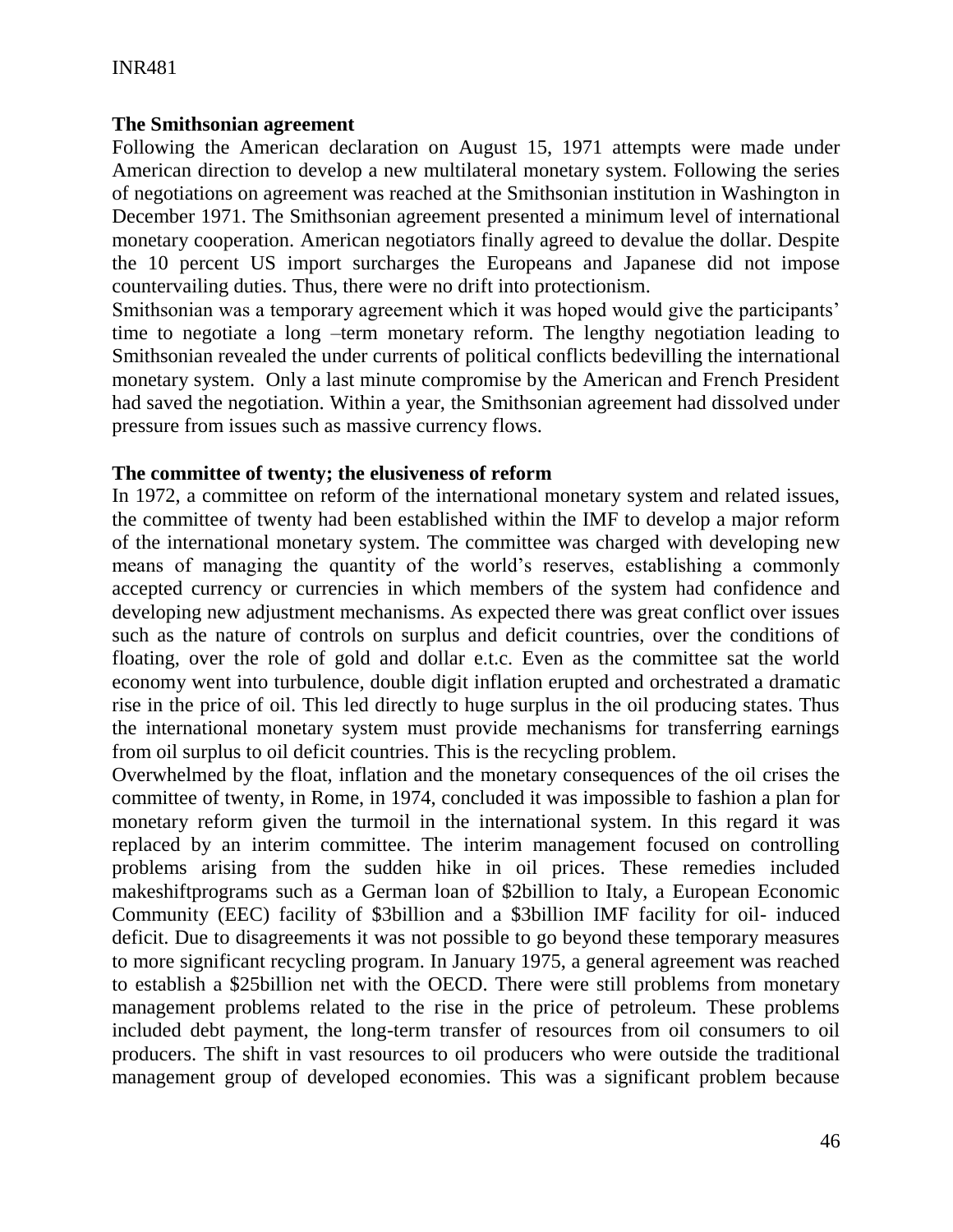these countries now processed the means to disrupt the system. Consequently new mechanisms had to be developed to integrate the new monetary powers into the system.

The attempt to address exchange rate and reserve problems now came to the fore after 1975 when the oil crises had been received to a considerable extent. At various meetings in November 1975 in Rambouillet, France IMF meeting in September 1975 and IMF meeting in Jamaica in January 1976 the five monetary powers achieved some consensus.(38); the float was legalized but a window was left open for the fixed exchange rates for countries willing to do so; at the insistence of France it was agreed that a generalized fixed rate may be returned to at some future time; finance ministers were mandated to meet frequently to discuss policy whilst central banks must consult daily about exchange rate conditions. On reserve assets, an official price for gold was eliminated, the disposal's of one third of the IMF's supply of gold and the renewal of the fund's obligation to make and receive payments in gold. The political process of reform was fraught with difficulties. Gone are those simpler days when the United States, along with the United Kingdom could draw up a constitution for a world monetary order.

#### **3.4. International Trade and Domestic Politics**

Trade policies of many countries are usually at very centre of domestic politics. Concepts such as tariffs, quotas, and non tariff barriers are familiar issues for a broad range of economic groups in any country's domestic politics. The intricacies of trade policy are not only well known, they are also the subject of frequent and often lightly domestic political conflict majorly because it determines prosperity or depression, profit or trade policy, bankruptcy, survival or death for many industries.

Domestic politicization has been an important constraint on international management. In trade due to the presence of large number of actors and interests, unilateral management is not possible through leadership. Factors which led to the emergence of managed international system after World War II also led to the attempt to subject trade for the first time to systematic international control. Two factors were predominant in the quest for an international managed trade system; the United States belief in free trade and its willingness to lead the system.

### **The Havana Charter**

The conflict between domestic politics and international management arose with the Havana charter which was intended towards a new order for the international economic system. In 1945, the United States had presented a plan for a multilateral commercial convention which would regulate and reduce restrictions on international trade. The convention offered rules for all aspect of international trade- tariffs, preferences, quantitative restrictions, subsidies, international trade agreements. It also provided for an international trade organization to oversee the system. Discussion began in 1946 on American initiative on how to implement a new trading order.

The result was a long and delayed international negotiation which did not end until 1947. The Havana charter was a compromise which ended up pleasing everyone and satisfying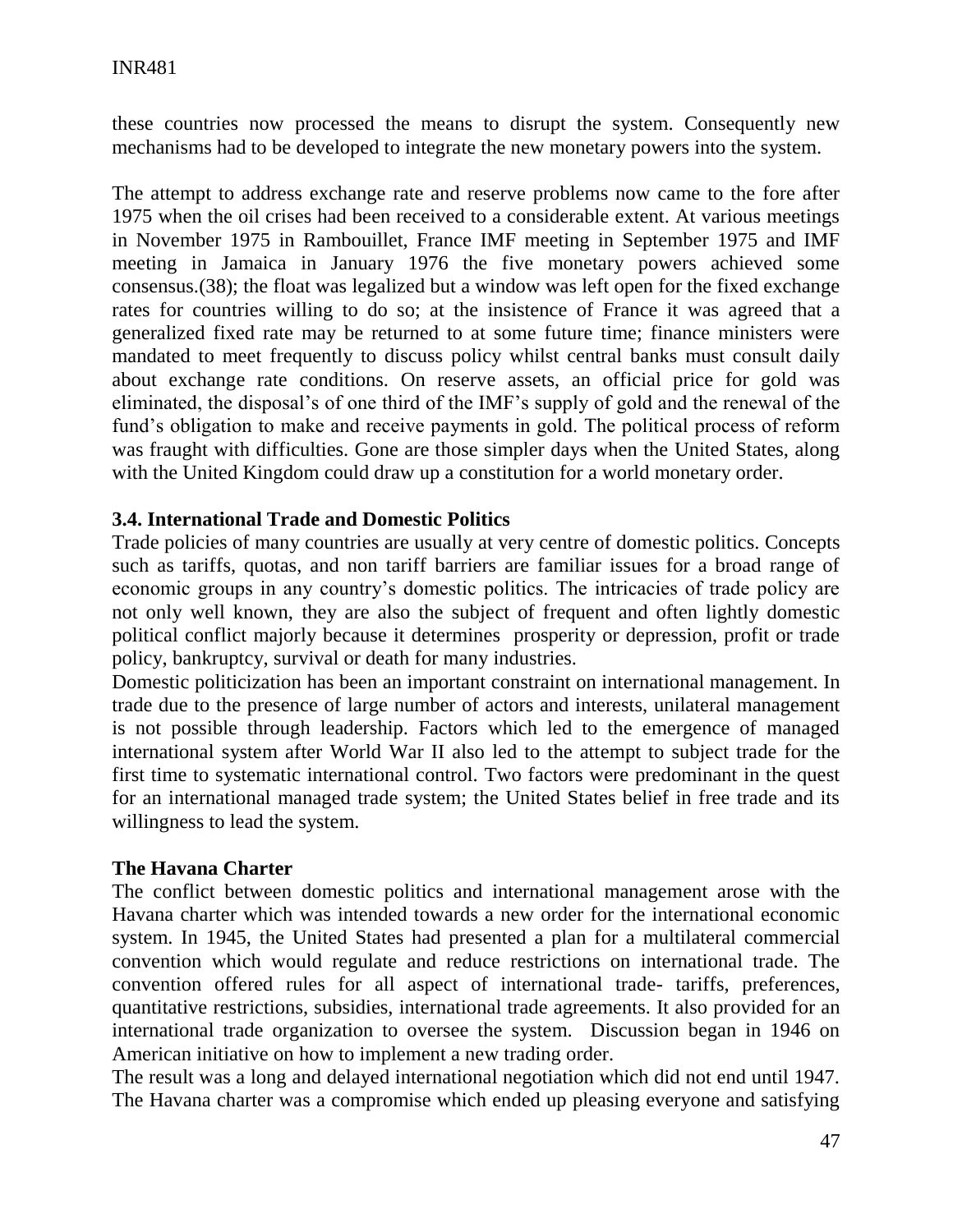no one. The domestic conflict in America politics finally put paid to the ambitions of the charter. In 1950 president Truman finally decided against submitting the charter to congress where it faced inevitable defeat.

#### **Multilateral Management under US Leadership**

The end of ITO signalled the end of many rules of the Havana charter but the consensus on the need for the establishment of an international trading order remained. It was embodied in GATT (General Agreement on Tariffs and Trade) which had been drawn up in 1947 to provide a procedural base and to establish guiding principles for the tariff negotiations the being held in Geneva.

Because the Havana charter was never ratified, GATT which was meant to be temporary became by default the expression of the international consensus on trade. The major rule for implementing free trade was the GATT principle of non-discrimination. GATT also established an international commercial code with rules on such important issues as dumping and subsidies. The most important rule prohibited the use of quantitative restriction such as quota except for balance of payments reasons. GATT also provided the framework for multilateral trade negotiations. Thus from a temporary treaty GATT became not only an established commercial code but also an international organization with a secretariat and a director general to oversee the implementation of GATT rules and to carry out preparatory work for international trade conferences. Finally, America also moved in to head the new trading system.The system worked as quotas and exchange rate barriers were eliminated. However by 1968, structural changes were leading to the resurgence of domestic political challenges to international management of trade and the system appeared to be failing.

#### **Paralysis and Drift**

After 1967, there were no new multilateral trade negotiation leading states to adopt policies which eroded the system of leadership and the norms of cooperation. These problems include the attempt of the six and later the nine European states to build a common economic and political unit. Although custom unions had been permitted by GATT yet by the late 1960s it had appeared as if Europe was moving against multilateralism. A good example was the community's agricultural policy (CAP) which blocked imports into the community. Despite its protectionist impact the EEC had been unwilling to make any major revision in CAP. The expansion of the preferential trading arrangements explicitly outlawed by GATT rule of non-discrimination was also a problem. The enlargement of the EEC to include the United Kingdom, Denmark and Ireland increased the size of the agricultural protectionist system and the preferential system.

#### **SELF ASSESSMENT EXERCISE**

What factors accounted for the non-performance of the Bretton woods institutions as planned?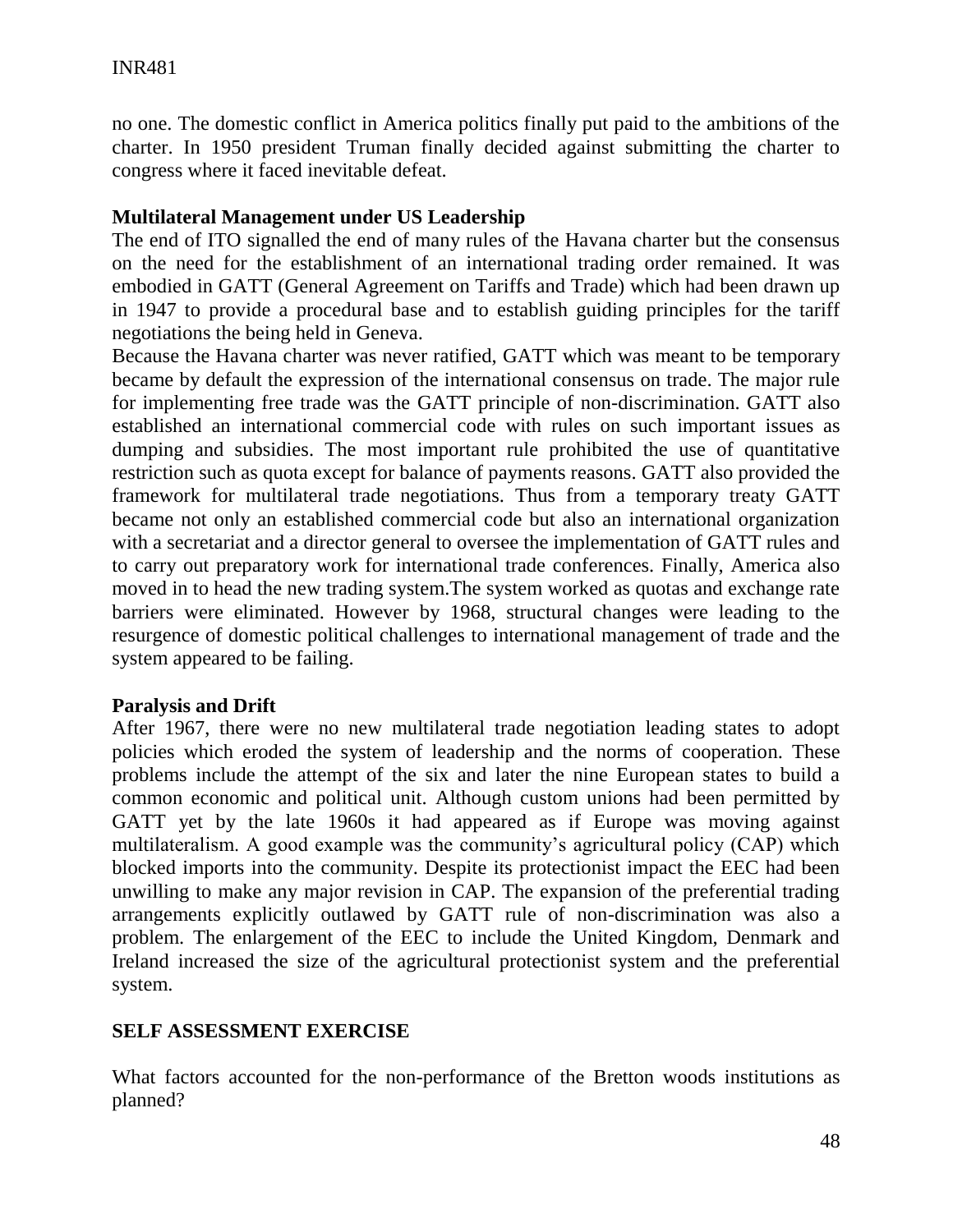# **4.0 CONCLUSION**

At the close of our examination of this unit, we have seen the tremendous attempts made by the countries of the international system to develop a consensus in the management of international economic system. However despite their best efforts dissensus of the debilitating kind continued to characterise international economic engagements even to the present age.

# **5.0 SUMMARY**

Our discussions in this unit have revolved around the setting up of Bretton woods institutions and the IBRD. The unit also noted that by 1947, it was recognized especially in the United States that the Bretton woods system was not performing as planned and thus the entire western system verged on collapse. This was because the entire productive capacity of Europe had been destroyed during the war. Given this scenario a new system of international monetary management was born. This system was the dollar system which was hinged solely on American management.It worked for a while before it too under stress began to encounter serious distortions.

## **6.0 TUTOR-MARKED ASSIGNMENT**

Examine the reasons behind the rise and fall of American management?

# **7.0 REFERENCES/ FURTHER READINGS**

Spero, J.E (1980) The Politics of International Economic Relations. London: George Allen and Unwin.

Gardner, R. (1969), Sterling-Dollar Diplomacy: The Origins and Prospects of our International Economic Order. New York: McGraw-Hill.

Mason, E. and Asher, R. (1973), The World Bank Since Bretton Woods. Washington, D.C: the Brookings Institution.

Bach, G. (1971), Making Monetary and Fiscal Policy. Washington, D.C: Brookings Institution.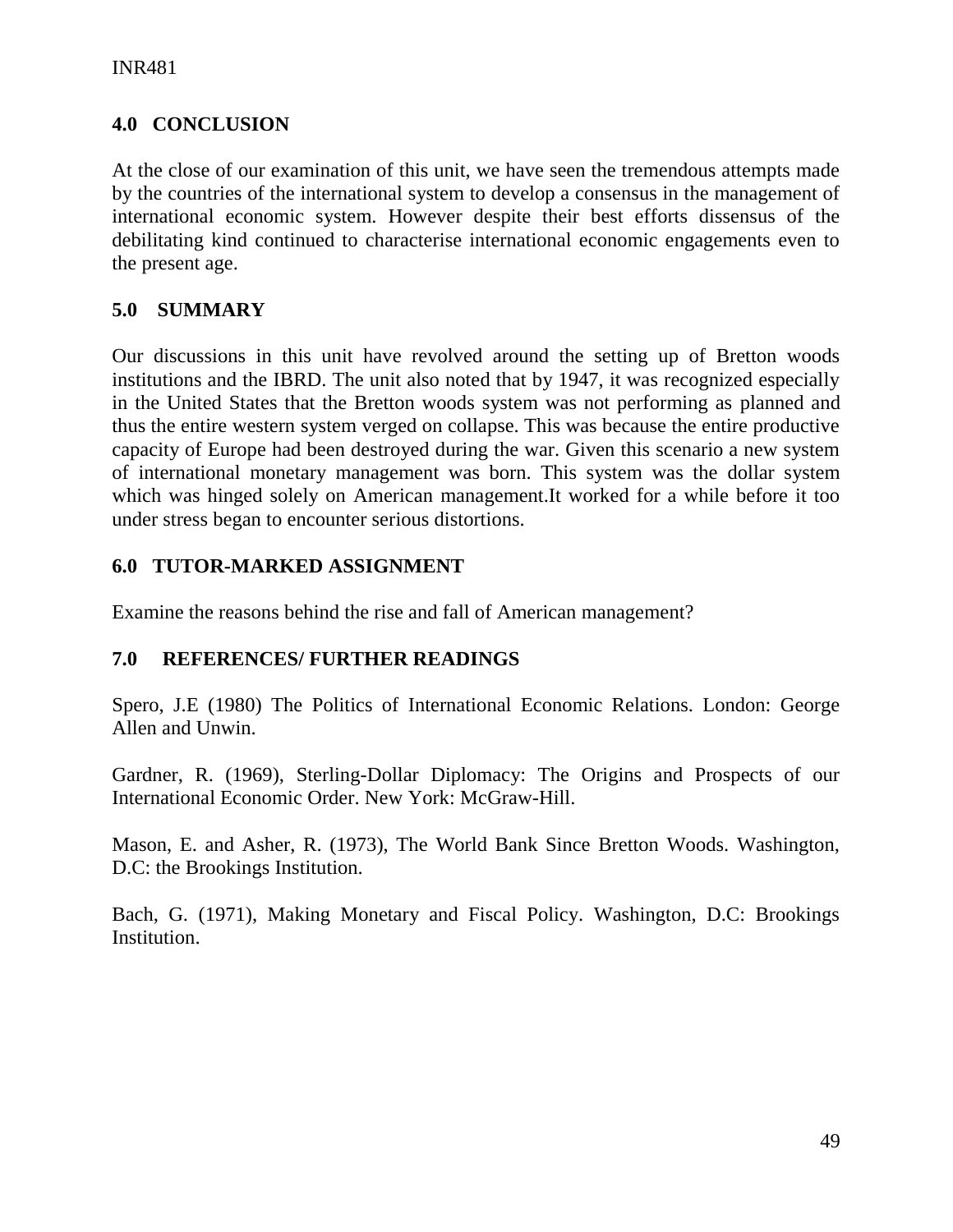### INR481

## **UNIT 2:** THE NORTH-SOUTH SYSTEM

## **CONTENTS**

- 1.0. Introduction
- 2.0 Objectives
- 3.0 Main Content
	- 3.1 The North-South System
	- 3.2 Trade Strategy
	- 3.3 The multinational corporation
- 4.0 Conclusion
- 5.0 Summary
- 6.0 Tutor Marked Assignment
- 7.0 References/Further Readings

# **1.0. INTRODUCTION**

Management problems of the North-South system are quite different from those of the Western system. For the system of the market economies, the dilemma is whether it is possible to achieve the necessary international political capability to manage mutually beneficial international economic relationships. In the North-South system of dependence, the management dilemma is whether it is possible to achieve the necessary international political capability to create a system which is mutually beneficial for all.

### **2.0. OBJECTIVES**

At the end of this unit, you should be able to:

(i) Discuss the History of North-South economic interaction China and account for its interaction with the west.

(ii) Account for the imbalances in the economic relationship between North and South

# **3.0 MAIN CONTENT**

# **3.1 The North-South System**

The management problems of the north-south system are quite different from those of the western system of dependence the management dilemma is whether it is possible to achieve the necessary international political capability to create a system which is mutually beneficial for all. In this regard the policy of the north has been to maintain the system of independence whereas the policy of the south has been to change in liberal school, the Marxist-medical school and the structuralize school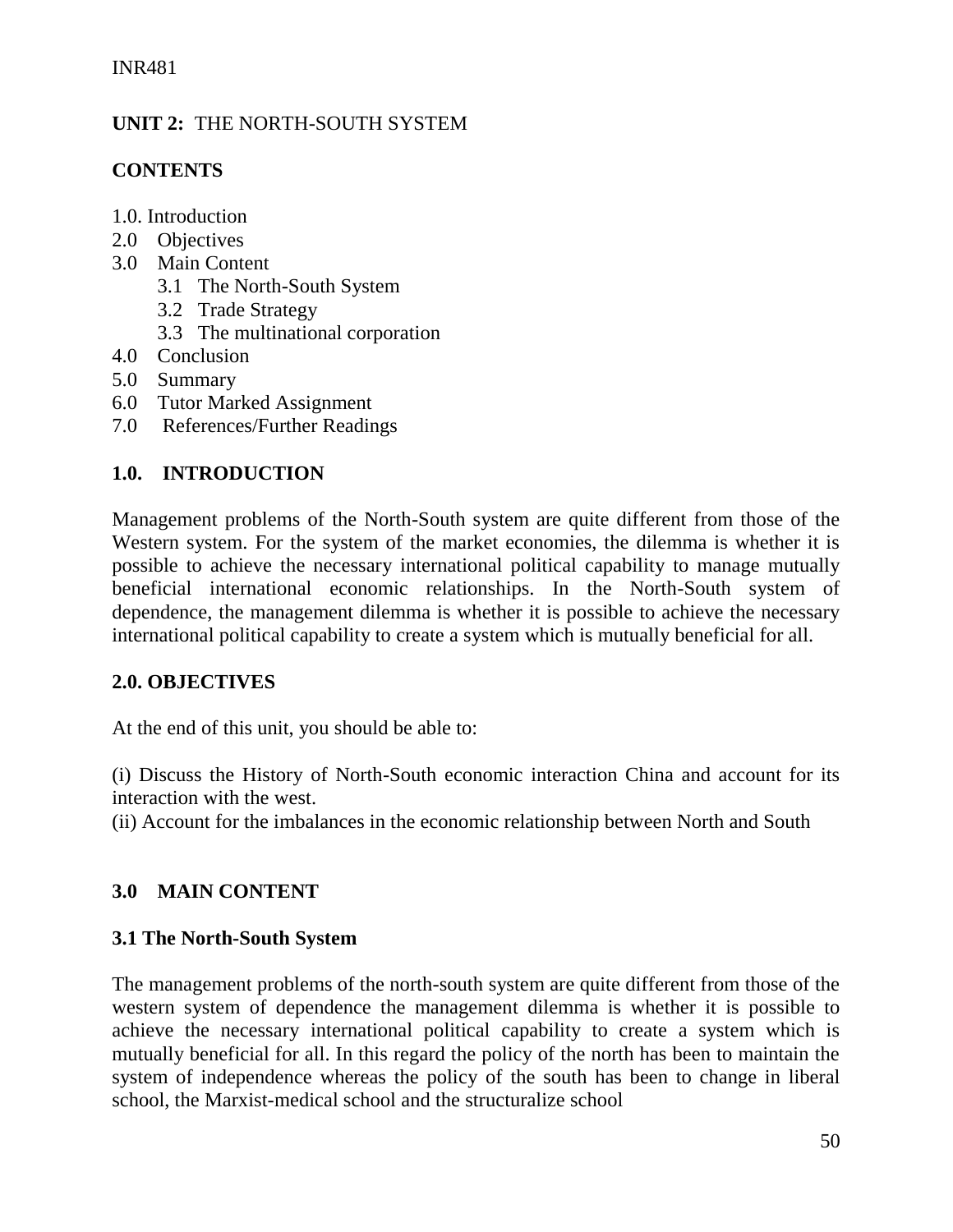## **The liberals:**

For liberal theorists' continuous contact with the developed market economics is an important means of promoting development; trade according to liberal analysis acts as an engine of growth. Specialization according to comparative advantage and international trade increases income foreign aid from developed market economics is also believed to help fill resource gaps in underdeveloped countries by providing capital, technology and education.

## **Marxist:**

For Marxists theorist equitable distribution of benefits cannot occur within the international capitalist system. Southern countries are poor and exploited because of their history as subordinate elements in the world capitalist system and units condition will persist for as long as they remain part of that system .further more foreign investment further hinders and distorts southern development often by controlling the most dynamic local industries and expropriating the economic surplus of these sectors via negotiation of profits .royalty sues and licenses

## **The Structuralists:**

Just like Marxists, structuralists have argued that the international market perpetuates backwardness and dependency in the south and encourages dominance by the north. Gunner Myrdal one of the foremost structuralists observed that the market tends to favor the already well endowed and thwart the underdeveloped the structural bias of the international market according to this school, rests in large port on the inequalities of the international trading system

# **3.2 TRADE STRATEGY**

In the post world war II the independent southern states fought to include their interests in the post war international trading order. The economic development of the south was not a major concern of wartime and post-war economic planning .the Havana charter recognized in some degree the special problems of underdeveloped countries .in this regard the south had access to the major decision –making bodies of the ITO. The abrupt end of the Havana charter ended the integration of the concerns of less developed countries in the regulation of international trade. The GATT which replaced it made no provisions for the interests of the under developing countries. Consequently isolated from the management system they then sought to insulate themselves from adverse conditions of the international market.

By the late 1950s it was becoming clear that the southern strategy of isolation from the international trading system was a failure it led neither to development nor to independence and may have actually aggravated the negative impact of international trade on the south .in cheatingly dissatisfied with the operation of the international market and with the exclusion from management and often unable or unwilling to carry out domestic reforms to further economic development the country of the south began to look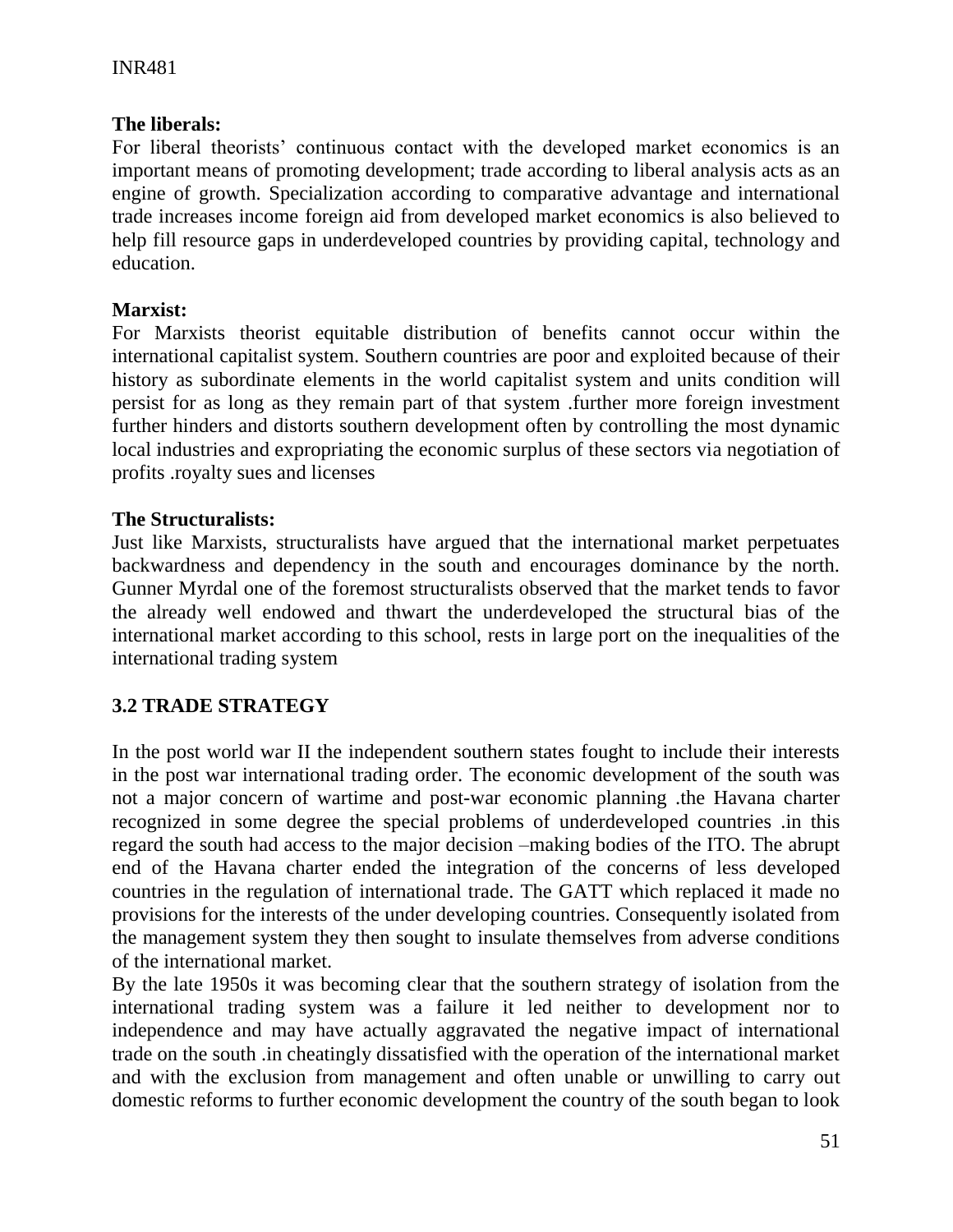for a new trade strategy factors such as worsening economic situation ,negative effects of import substitution and balance of payments crisis aided this search

The southern strategy of the 1960s was one of unity and confrontation .the first southern demand was for an international conference on trade and development and the first attempt to unite the south behind such a demand came at the bell gate conference of nonaligned countries in September 1961.faced with this unity and the southern numerical control of the general Assembly the north gave way .this decision had been forced on it by the Cairo conference of 1962 at which for the first time several American states has joined the Aston and African nations in a unified southern attempt to formulate a joint policy and a joint demand on the developed countries southern unity and numerical strength in the United Nations thus succeeded in calling the first UNCTAD in Geneva in 1964. The permanent secretariat and its secretary general had reinforced the perception of common interest by providing a doctrine which defines what is needed is redistribution of world resources to help the south.

Although the UNCTAD had achieved some success yet it encountered important limitation, difficulty in maintaining southern unity, the united front of opposition from the developed countries and most importantly the inability of the southern strategy to pressure the north.

#### **3.3 The multinational corporation**

The level of globalization in the world today has heightened .the problems of managing the multi nationals in developing economies. This is primarily because multinational corporations have far greater power in the south than in the north and it would appear also that the costs of multinational power have been for greater in the underdeveloped world than in the developed world than in the developed world

The importance of foreign investment in the south varies from country to country .in some states it is relatively insignificant where as in others it plays a key role. It is known that multinational corporations have tended to concentrate a few underdeveloped countries. The power of multinational corporations grows out of their structural position within the relatively small and underdeveloped economies of many southern states more importantly foreign investment dominates key industries in southern states. This include the extractive industry and manufacturing

#### **Power: Local Government**

A major governmental problem in the global south has been the multinational ability to intervene in the domestic political process of the host state to further corporate as opposed to host government interests. Multinational corporations are potentially able to use their resources in both legal and illegal political activities in host countries. Tactics such as public relations activities campaign contributions bribery and economic boycott are available to the corporation in their ability to intervene in domestic polices multinational corporations are, in one sense, no different from national corporations; the problem they pose is not in the area of foreign investment but in their ability as private corporations to influence government. Thus due to their powerful positions within third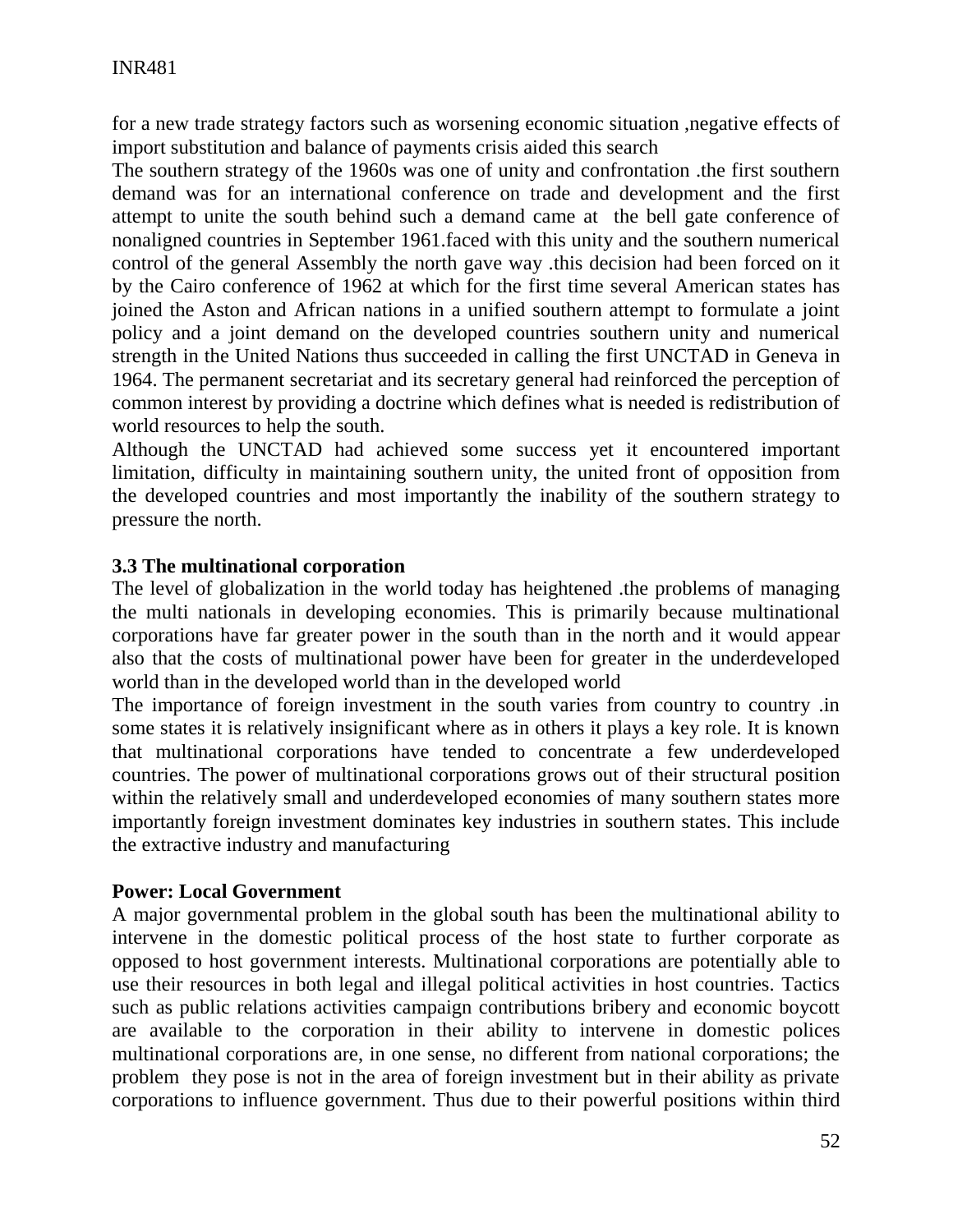world economics and vis-à-vis third world governments multinational corporations can affect economic efficiency and welfare and influence politics in southern host countries.

#### **Efficiency, Growth and Welfare**

Proponents argue that foreign investment has a positive impact on southern economic development one of the most important contributions is capital. A second crucial resource gap filled by multinational as argued is technology. For them foreign investment also improves the quality of labour in the south. However these viewpoints have been contested by critics who vote that multinationals do not bring as much foreign capital as suggested since their financing is usually done through host country finance. There is also the contention that foreign investment actually leads to an outflow of capital .Another criticism is that profits only represents a small point of the effective return to the parent as a large point of the real return comes from licensing fees and royalties paid by the subsidiary to the parent for the use of technology controlled by parent in sum multinational accused of fostering a distributed an undesirable enclaves which do not contribute to the development of the larger economy.

#### **Management of foreign investment**

Despite the apparent enthusiasm of the underdeveloped countries for the attempt by the United Nations centre on transitional corporations to develop on international code of conduct little can be expected of such efforts. The real efforts to control the national level or prep has as in the attempt of the an clean

The most publicized southern attempts to manage multinational corporations have been nationalization of local subsidiaries. Further there has been the enactment in recent years of new bureaucratic system of control is the use of inducement such as tax advantages or exemption from import restrictions in order to encourage companies to invest in new fields or to use new technologies. Another technique of control is government support of state .owned industry in many industries with high barriers to entry, government-owned enterprise is the only visible national alternative to foreign investment.

#### **Oil and Cartel Power**

In 1973 southern oil-exporting states dramatically reversed a system of dependency and increased not only their economic rewards but also their political power .consequently it appeared as if the organization of petroleum exporting countries became the new hope of the underdeveloped countries. The international oil system which was overturned by Opel had been dominated from the earliest days by consortium of international oil companies known as the seven sisters. they included standard oil of new jersey now known as Exxon, standard oil of California, Mobil, Gulf and Texaco (American), British petroleum and British royal Dutch-shell (Anglo-Dutch).The ability of this oil oligopoly to manage the price of the oil to their advantage was facilitated by the nature of demand for oil .The demand for petroleum is highly inelastic at least in the short run .This is due to the fact that there are no readily available substitutes and also because it is difficult to decrease consumption on increase in the price of oil the dominance of the seven sisters was backed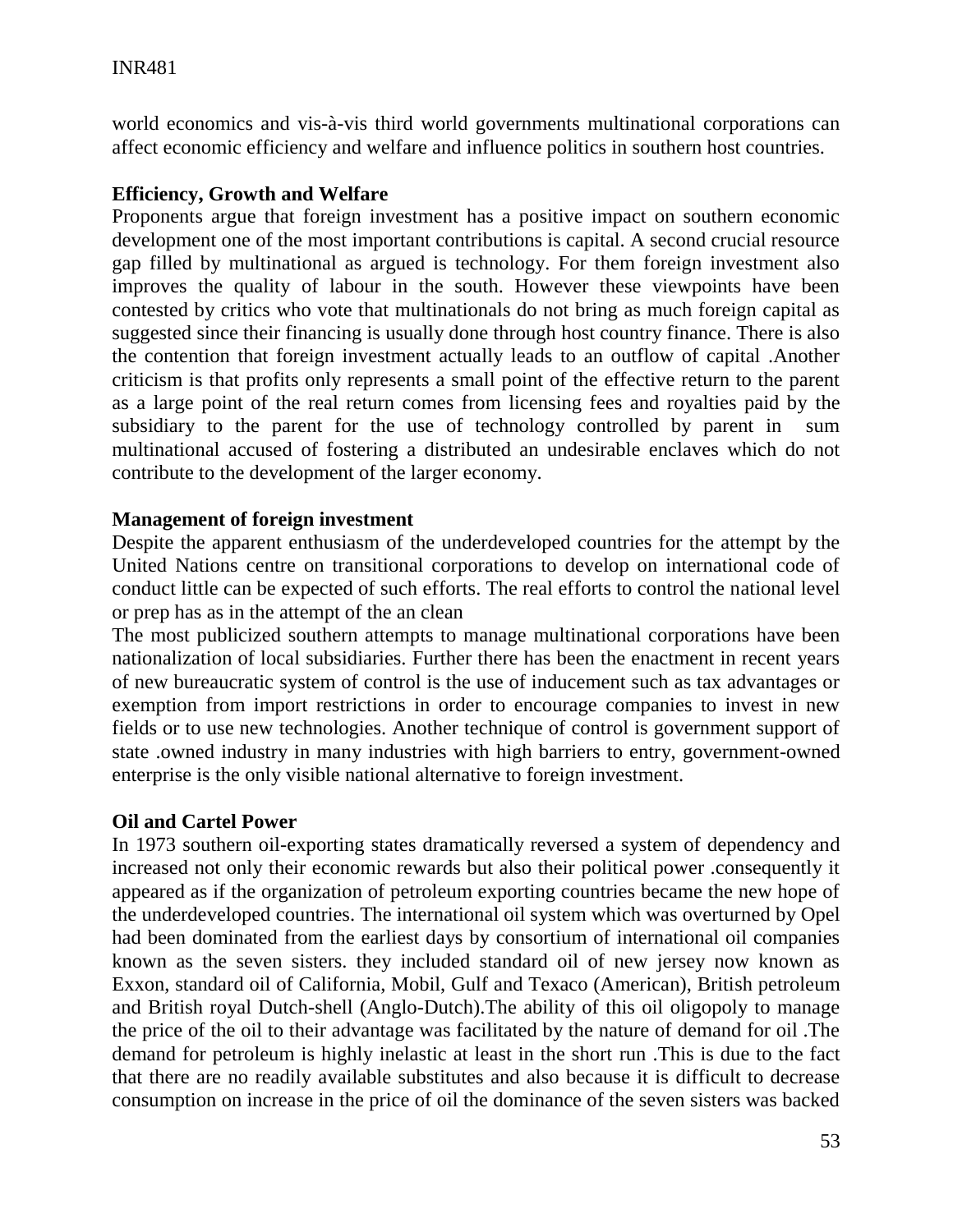by political intervention from the industry as well as from their home government an extreme example of such of such intervention took place in Iran in the early 1950s .due to nationalization of the Anglo-Iranian oil company by the government of Muhammad Mossadegh was overthrown by the CIA .

## **Forces of Change**

A number of important changes eventually relieved the producing states from dependence on the seven states. These changes include the entry of new firm thus increasing competition the formation of OPEC in 1960 which improved slightly the bargaining position of the producing countries and the increased dependence of the developed world on imported oil a situation that was accentuated by the declining political influence of these countries government in the oil- producing regions

The major changes in the system began in 1970. In the 1970s the oil producing statesespecially the Arab oil producers –developed a strong bargaining position vis-à-vis both the companies and producing states. Favourable international economic and political conditions plus internal co-operation enabled the first to take control of prices and then to assume actual ownership of oil investment. The catalyst of future change was the Libyan government action against the oil companies in 1970. This had begun when the radical government of Colonel Muammar Gaddaffi demanded on increase in the posted price of and the tax of Libyan oil. The Libyan settlement was a harbinger of things to come as oil producers where now aware fully that government revenue could be raised not only by increasing exports but also instead by increasing price.

In December 1970 OPEC countries met in Caracas and passed resolutions calling for an increase in the posted price of oil and in host country income taxes on that oil. Negotiations between OPEC and the oil companies began in Teheran, Iran in January 1971.The outcome was on increase in government royalties and taxes from 50 percent to 55 percent. In April 1971 a similar agreement but with higher price, was reached with Libya at Tripoli 1972 in Geneva an agreement was negotiated which provided for an increase in the posted price of oil and a continuing adjustment to account for exchange rate changes. Despite two more negotiations in 1972 to discuss nationalization and in 1973 to discuss a second adjustment of prices to reflect monetary changes, the country remained dissatisfied.

The conditions creating discontent also created the possibility for alleviating that discontent. The fourth Arab-Israel war had begun on October 6 just two days before the Vienna talks began on December 23 OPEC unilaterally raised the price of person Gulf oil to 111.65 to take effect January 1964.The actions of OPEC showed that hence forth on issues of price the producers would not negotiate with the companies or with the consuming states they possessed the power to dictate terms unilaterally. Since 1973 oil prices have been determined by the OPEC members acting as a producers' cartel.

The success of the oil producers led to revolution in the thinking of southern new material producers. Suddenly it seemed that producer cartels could bring the end of dependence. Producer organization in copper, bauxite, iron one, bananas and coffee were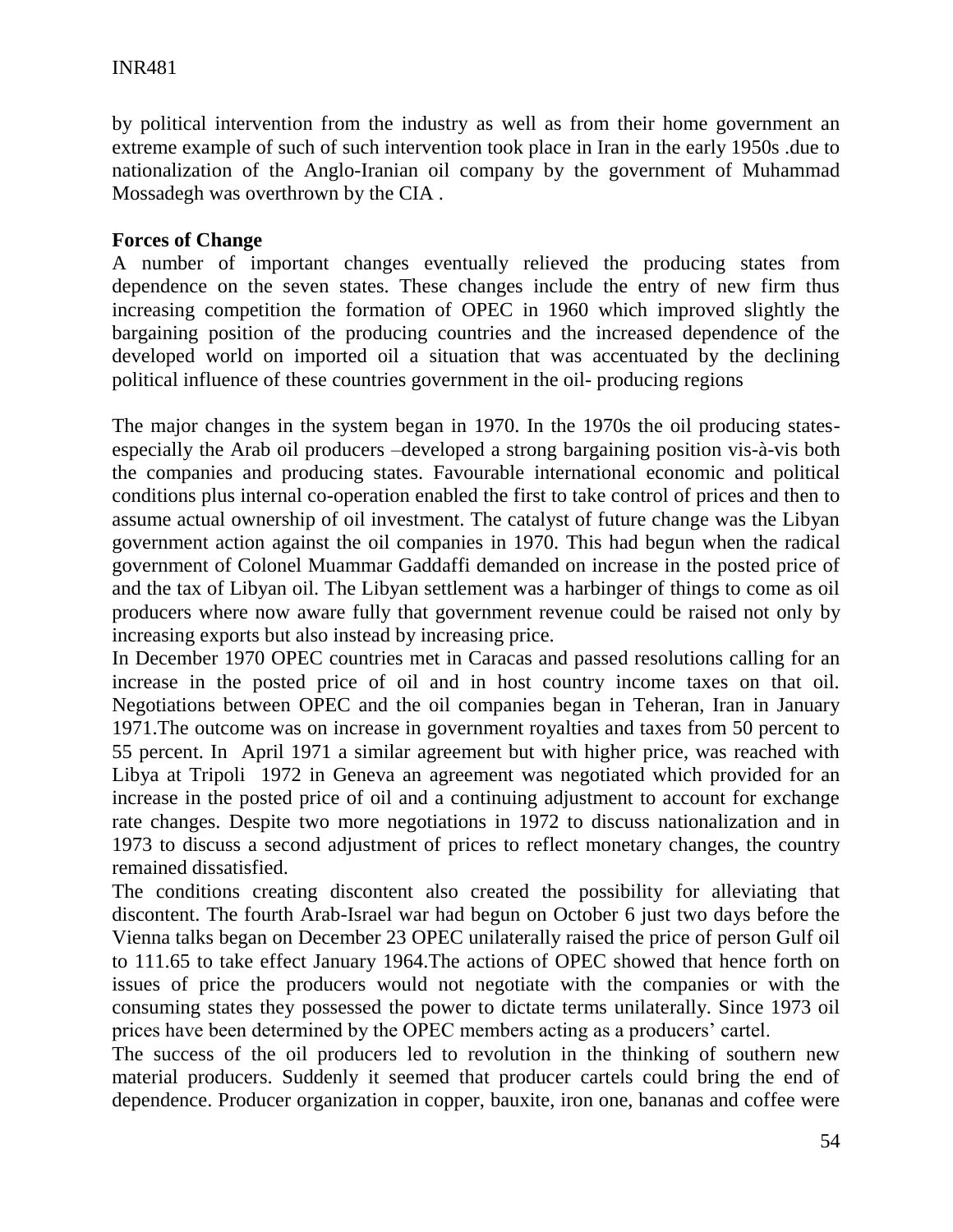either formed or took on new life after October 1973.the third world issued a call for producer associations' .in April 1974 at a special season of the United Nations General Assembly. The less developed countries demanded the establishment of a new international economic order which was to include Northern support for the functioning and the aims of producer association. In December 1974 the third world pressed through the general assembly a charter of economic rights and duties of states which included an article on the right of the south to form producer associations and the duty of the north to respect that right by refraining from applying economic and political measures that would limit it.

# **SELF ASSESSMENT EXERCISE**

Examine the impact of dependency on the economic development of the South?

# **4.0 CONCLUSION**

If, as it is argued, it is possible to change the system, the problem is to determine whether the underdeveloped countries can effectively make demands for such change in the management and distribution of rewards and under what circumstances the North can be induced to respond. This is likely or increasingly problematic for the South since their share of international trade is continually diminishing.

### **5.0 SUMMARY**

The unit discussed aid, trade strategy, the Multinational Corporation and oil in the economic interaction and relationship between North and South hemispheres. Even though these issues sprung up generations ago yet one finds that even to the present time they still bear remarkable salience in the North-South economic relations.

# **6.0 TUTOR MARKED ASSIGNMENT**

Examine the structuralist perspective on economic development?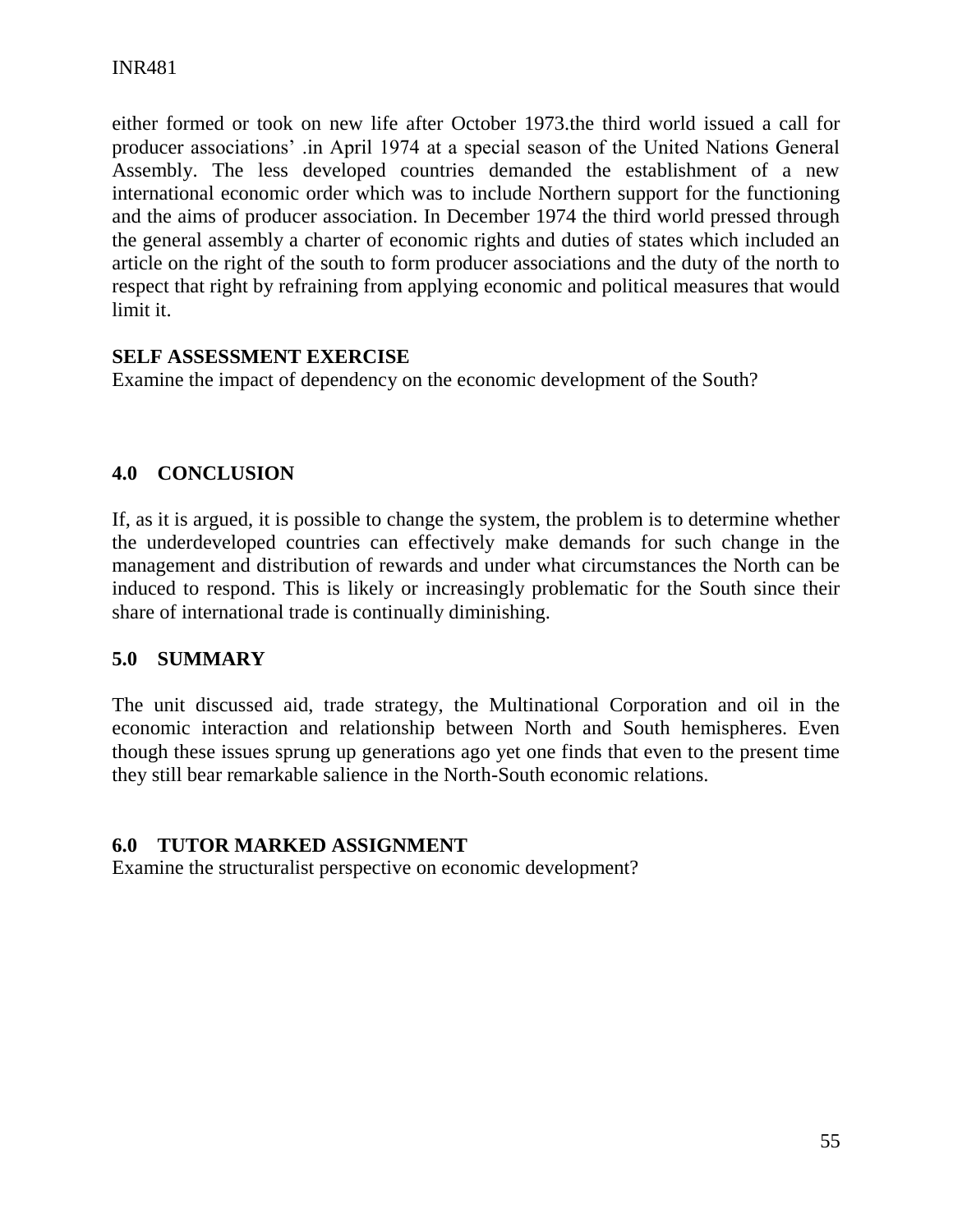## **7.0 REFERENCES/FURTHER READINGS**

Spero, J.E (1980) The Politics of International Economic Relations. London: George Allen and Unwin.

Myrdal, G. (1957) Rich Lands and Poor: The Road to World Prosperity. New York: Harper and Row.

Baran, A. and Sweezy, M. (1966), Monopoly Capital: An Essay on the American Economic and social Order. New York: Monthly Review.

Nurkse, R. (1953) Problems of Capital Formation for Underdeveloped Countries. London: Basil Blackwell.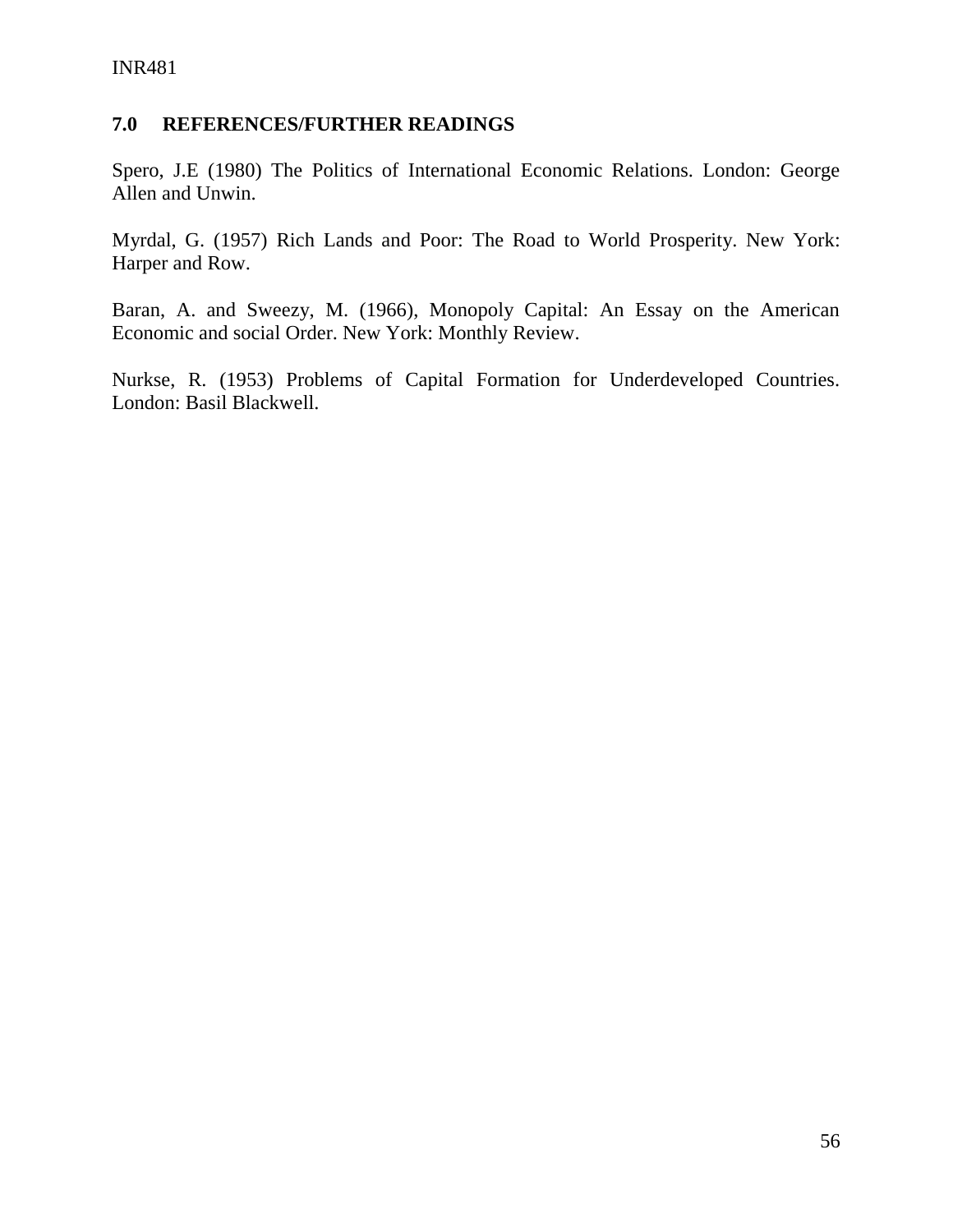# **UNIT 3:** THE EAST-WEST SYSTEM

# **CONTENTS**

1.0Introduction

- 2.0 Objectives
- 3.0 Main Content
	- 3.1 East-West Economic Relations
	- 3.2 Forces of Change in the East
	- 3.3 Forces of Change in the West
- 4.0 Conclusion
- 5.0 Summary
- 6.0 Tutor Marked Assignment
- 7.0 References/Further Readings

# **1.0. INTRODUCTION**

In the post-war peace orchestrated by the allied military victory, it was felt that the aftermath peace would rely heavily on post-war international economic prosperity. Thus Soviet participation in the international economic order would encourage harmony and trade with the Soviet Union would create demand for U.S products thereby encouraging prosperity. However the optimistic view was shortly undermined by post-war disagreements between the U.S and the Soviet Union.

# **2.0. OBJECTIVES**

At the end of this unit, you should be able to:

- (i) Explain the
- (ii) Understand the politics that characterise East-West economic relations

# **3.0 MAIN CONTENT**

### **3.1 East-West Economic Relations**

It was not part of the plans of economic reconstitution in the past-world war II period that the east would not be part of the post war system from the time of the Russian revolution until the early 1930s, when the collapse of world trade led to a collapse of trade with the west, the society union carried on an important trade relationship with the developed countries and with the united states in particular. In fact US-society economic interaction revived during the war years through US –lend –lease assistance

The participation of Eastern Europe in the post war economic order was not questioned by western planners. The countries of Eastern Europe had been closely integrated with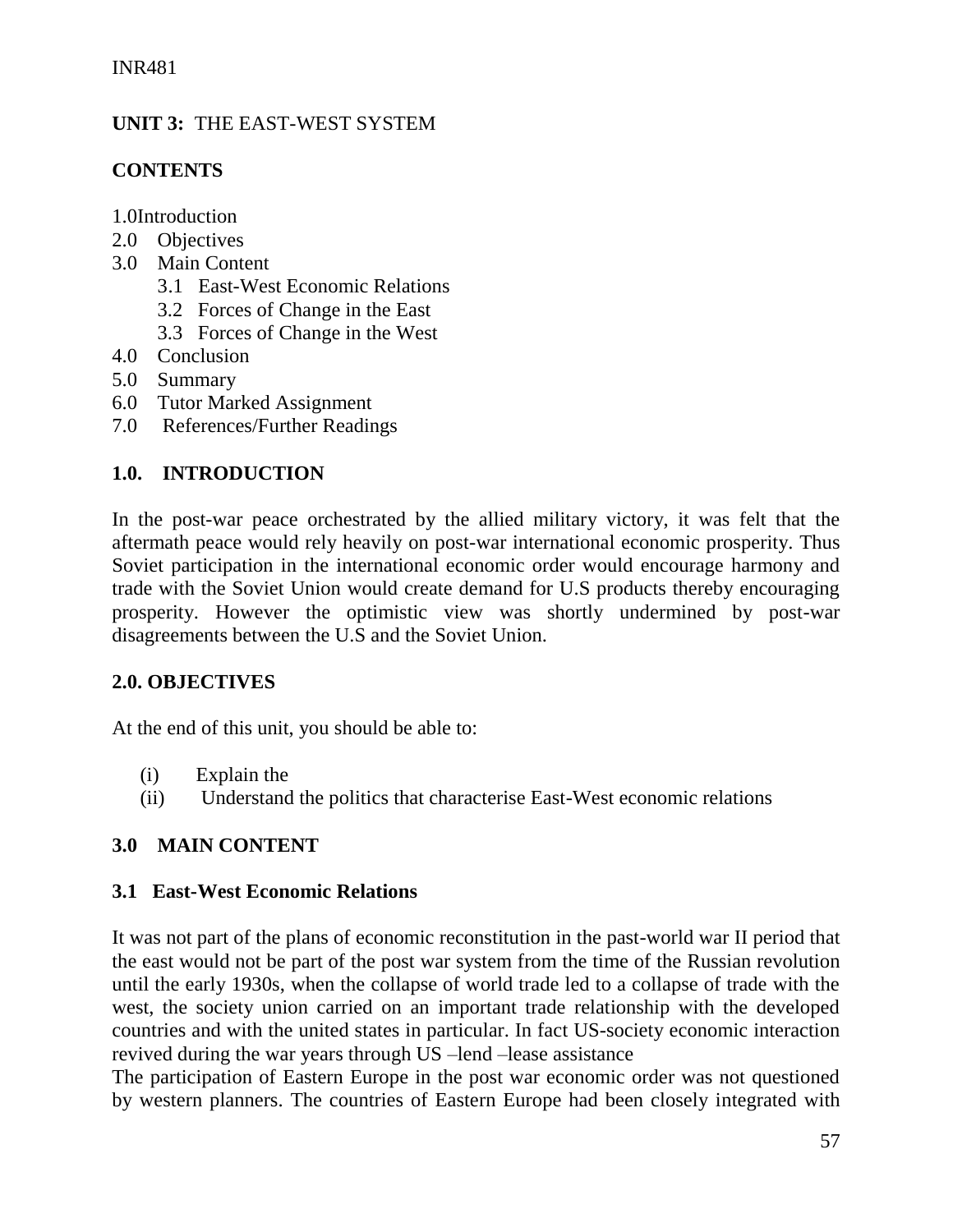the west in the inter war period. Despite these past economic relationship between the capitalist countries of the west and the communist of the east became one of independence and for most of the post war era of confrontation .the world war led to an effort on both sides to separate the economics of east and west and to use that separation as a tool of political confrontation. The Soviet Union together with the new communist states of Eastern Europe created a separate economic system. As Joseph Stalin put it

The disintegration of the single, all-embracing world war market must be regarded as the most important economic sequel of the Second World War and of its economic consequences. China and European people's democratic broke away from the capitalist system together with the Soviet Union formed a united and powerful socialist camp confronting the camp of capitalism (Spero, 1980)

The creation of a separate eastern economic system was part of the Soviet Union postwar policy of dominance Eastern Europe. The Soviet Union ideological purpose was to advance world revolution and the spread of communism. According to Marxist theoreticians the formation of a separate eastern economic blitz would deepen the crisis of world capitalism and speed its inevitable demise. The denial of eastern markets would decent rate the west's economic problem unsolved since the great depression and reinforced by the war station started that denying the eastern export possibilities, create idle industrial capacity and to the inevitable internal economic and political collapse of capitalism. There was also the military strategy of preventing Eastern Europe from falling into the orbit of the hostage western powers. Thus through wartime diplomacy, military occupation and coup d'état, the Soviet Union established communist satellite regimes in all the states of Eastern Europe. The Soviet Union refused to join the new international economic institutions created by the west and prevented these satellites which were eligible and which evidenced on interest from participating in western institutions.

### **Forces of Change in the East**

The decline of political and economic forces in the Soviet union and Eastern Europe led to decrease in political conflict with the West. Some of these factors included the Soviet nuclear parity with the United States which allowed the Soviets to view the West with more confidence. Another factor was the problem of Russian agriculture. Unable or unwilling to subject their people to increasing pressure without courting political risks the Soviet Union after 1960 decided to meet shortfalls with international purchases. Another factor was the issue of the intractable problem of Eastern technology. In the East there was little incentive for plant managers to experiment with new technologies. Thus by the mid-1960s it became increasingly apparent that the East would have to turn to the West to sort out its most serious problems.

#### **Forces of Change in the West**

An economic interest in opening relations with the East developed in the United States in the late 1960s and early 1970s at the time of economic crisis in the West. Changing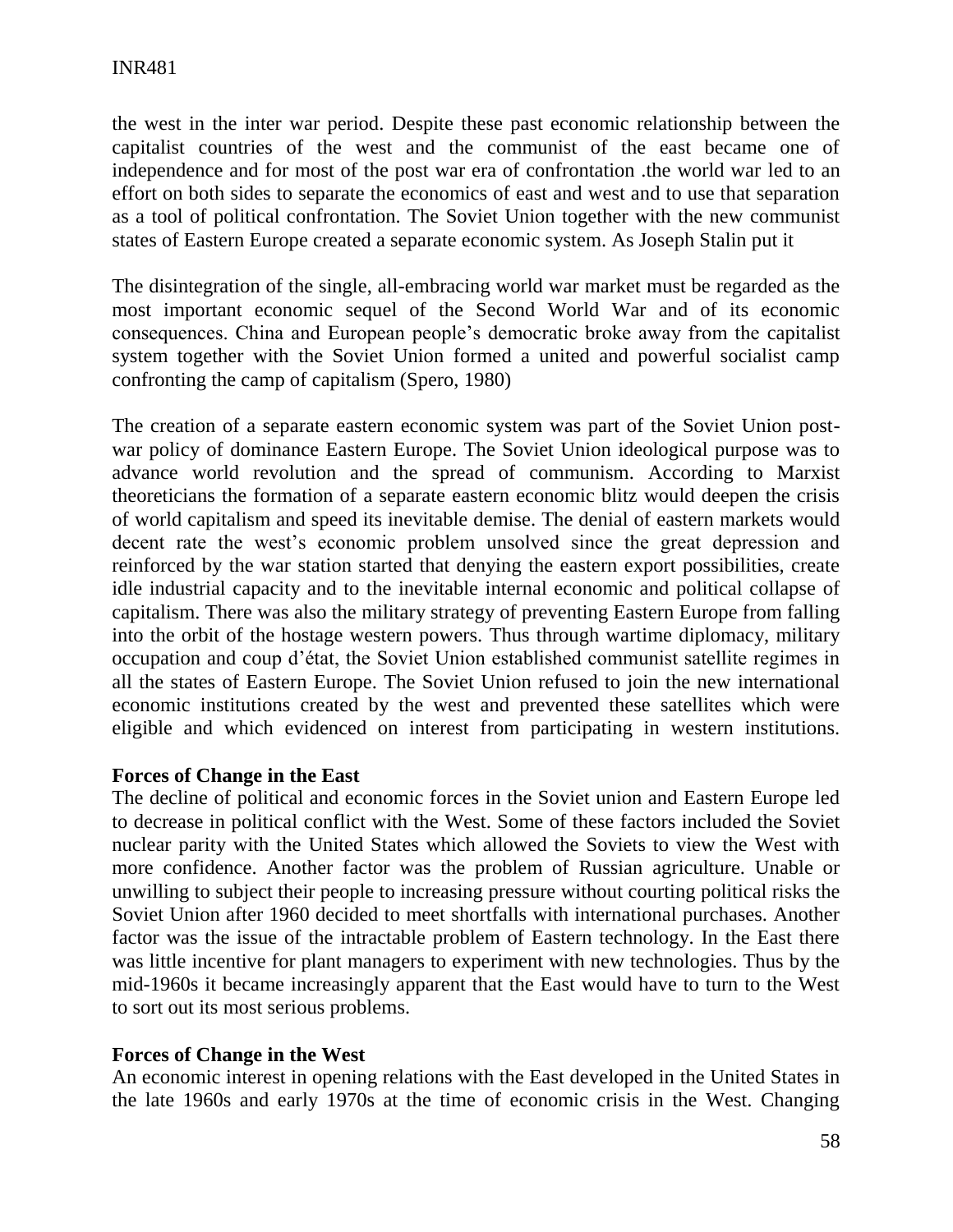international economic conditions fostered a domestic political consensus favouring increased trade with the East. As Western Europe and Japan became powerful competitors and threatened US position in Western markets, American businessmen began to look to the East. The communist state looked attractive not only as untapped markets but also because of the new interest of the communist countries in purchasing technology in large quantities from the West.

### **SELF ASSESSMENT EXERCISE**

#### **4.0. CONCLUSION**

Unlike the other two systems we have examined, the East-West economic system is no longer technically in existence. Almost all of the former members of the Eastern bloc are now firmly integrated in the liberal western system. The Soviet Union which was the chief architect of that bloc has itself dissolved. So it is studied more as a source of intellectual curiosity than a practical entity.

#### **5.0. SUMMARY**

This unit examined the processes that led to the rise of the Eastern economic bloc as a force in the international economic system. In order to circumvent this bloc the West had launched a sustained economic warfare on the Eastern bloc primarily to obstruct the rise of communism. However within a short while economic dictation forced the cooperation of the two blocs until the latter day demise of the Eastern bloc.

### **6.0 TUTOR MARKED ASSIGNMENT**

Examine the processes that led to greater economic cooperation between the Eastern and Western Blocs during the Cold War?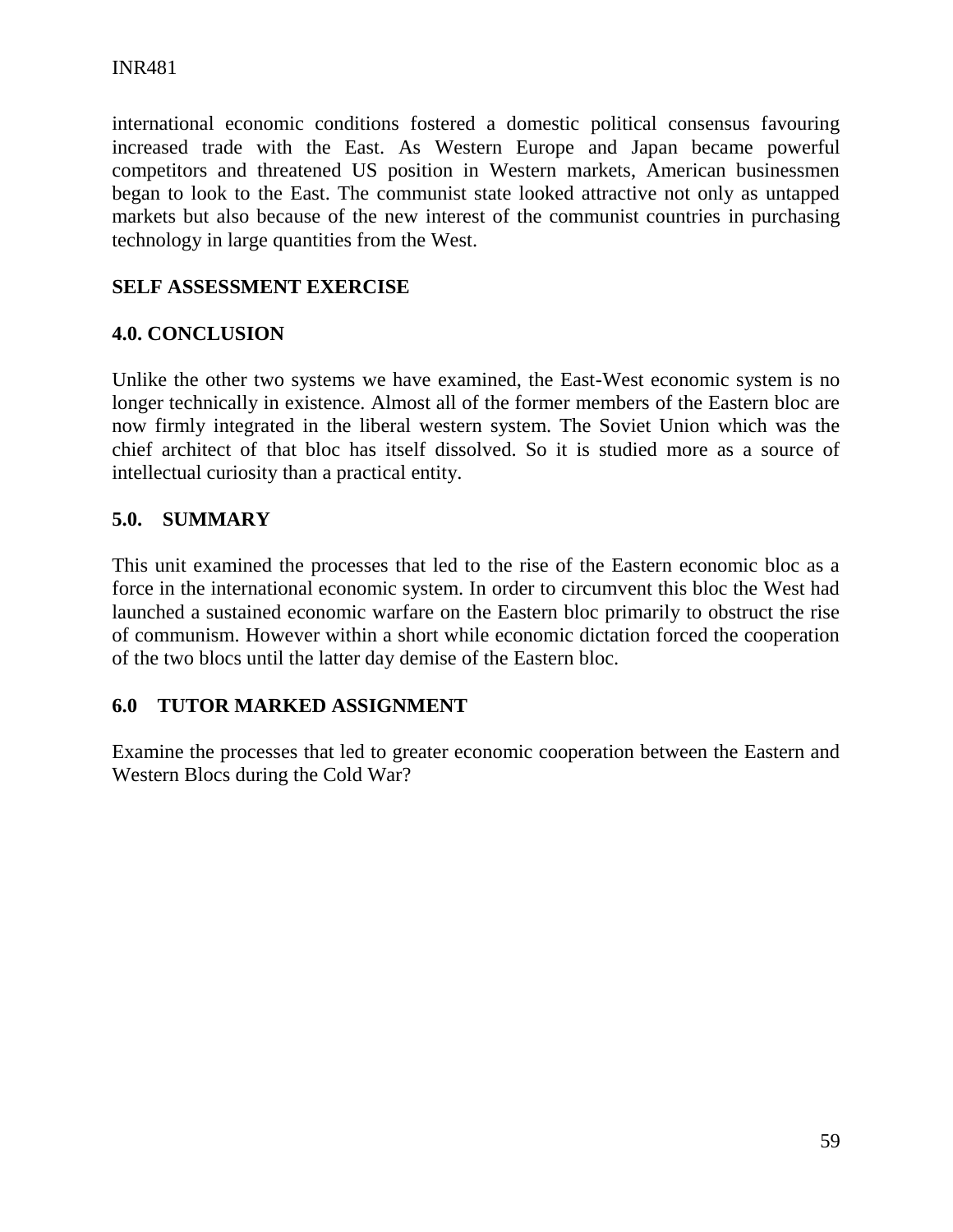## **7.0 REFERENCES/FURTHER READINGS**

Spero, J.E (1980) The Politics of International Economic Relations. London: George Allen and Unwin.

Goldman, M. (1975), Détente and Dollars: Doing Business with the Soviets. New York: Basic Books.

Viner, J. (1944), International Relations between State-Controlled National Economies, American Economic Review, 54. 315-329.

Spulber, N. (1957) The Economics of Communist Eastern Europe. New York: Technology Press of M.I.T. Wiley.

Holzman, F. (1966) "Foreign Trade Behaviour of Centrally Planned Economies" in Henry Rosovsky, ed., Industrialization in Two Systems. New York: Wiley.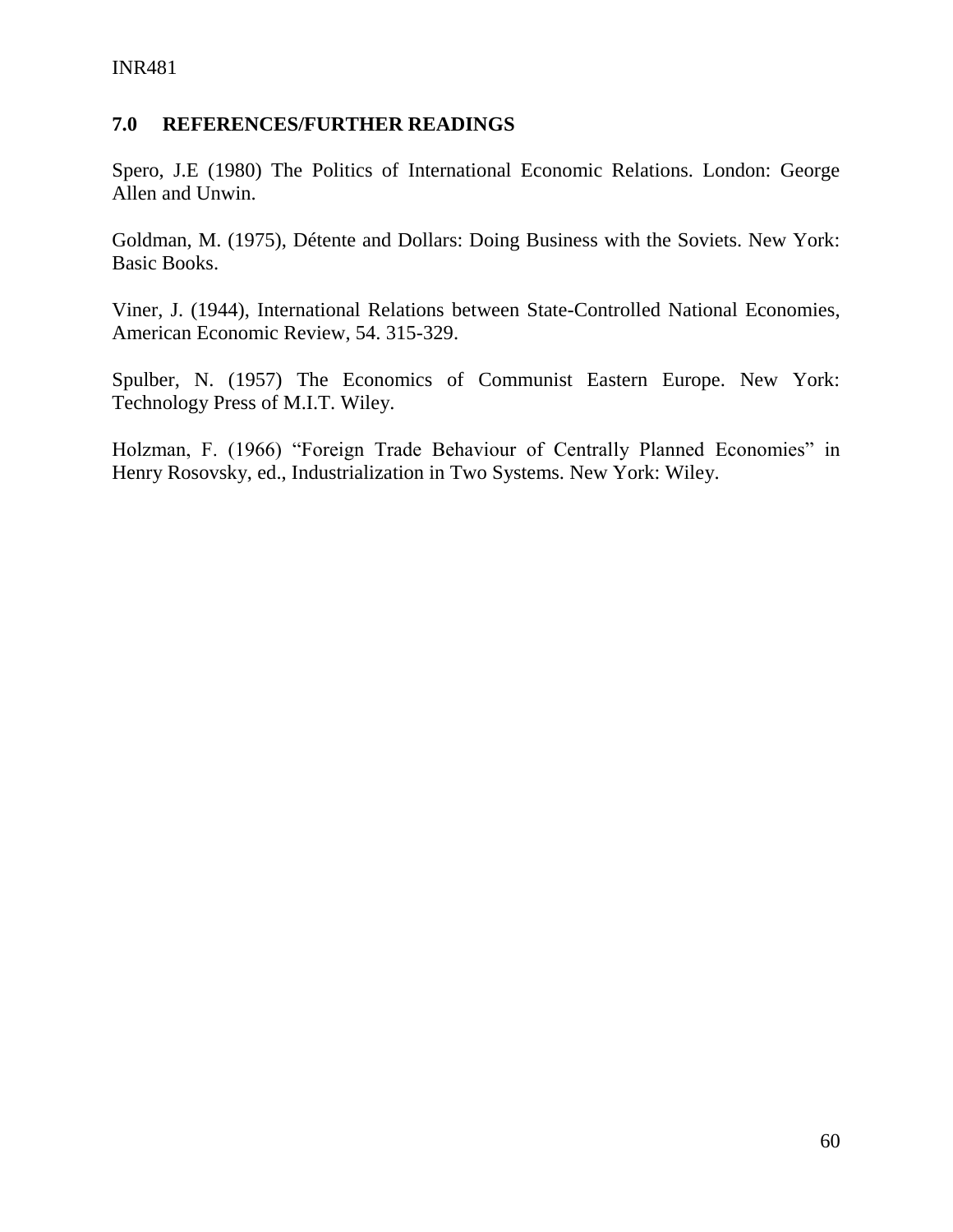# **UNIT 3: THE SOUTH-SOUTH SYSTEM**

# **CONTENTS**

1.0Introduction

- 2.0 Objectives
- 3.0 Main Content
	- 3.1 The South and the South in cooperation
	- 3.2 Technology, knowledge, skills, information, innovation, R&D and networking driven industrialization to reshape comparative advantage-based production.
	- 3.3 Global integration as a prerequisite for enhanced South-South trade
- 4.0 Conclusion
- 5.0 Summary
- 6.0 Tutor Marked Assignment
- 7.0 References/Further Readings

# **1.0. INTRODUCTION**

The South herein refers to the developing countries as per the country groupings in the International Yearbook of Industrial Statistics 2007, UNIDO. For example, the Nonaligned Action Programme for Economic Cooperation among Developing Countries in 1972 and the Lima Declaration which was a call for change made in March 1975 when the Second General Conference of the United Nations Industrial Development Organization (UNIDO), meeting in Lima, issued a Declaration and World Plan of Action for the redistribution of world industry so that developing countries would generate 25 per cent of world industry by the year 2000.

# **2.0. OBJECTIVES**

At the end of this unit, you should be able to:

- (i) Understand the key argument behind South-South cooperation.
- (ii) Explain the impact of South-South cooperation on its development

# **3.0 MAIN CONTENT**

# **3.1 The South and the South in cooperation**

The rationale for industrial development, trade and hence growth and poverty alleviation through SSC relates to declining real prices for, and loss of, market shares by commodity dependent DCs (Developing Countries) in general, and least developed countries (LDCs) in particular. With the exception of hydrocarbons, and certain industrial raw materials,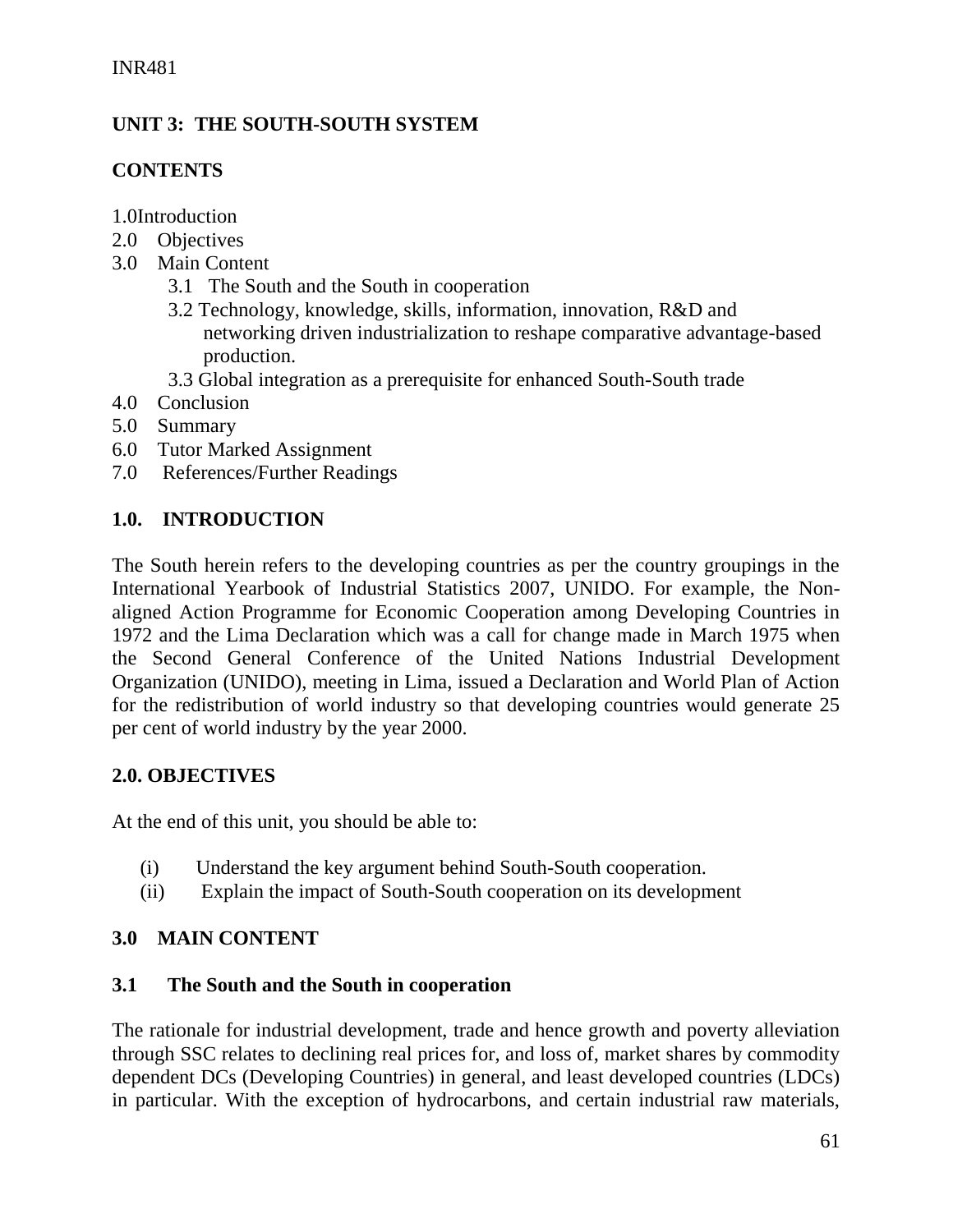prices for commodities have been on a long-term downward trend and remain at historically low levels despite more recent demand-induced upward changes. The case for SSC in industrial development for economic growth also stems from the regionalism in trade that is characterized by preferential RTAs. When countries of a RTA have similar natural resources, in the absence of policy interventions, they may achieve little diversity in their resource endowments and hence experience limited opportunities for advancing up the manufacturing value added (MVA) ladder.

A wide spectrum of initiatives among DCs, continuing on from those of the 1970s and 1980s, is needed in pursuit of using trade and SSC as responses to the challenge of sustainable industrial development. A division of labour that spurs South-South tradeinduced economic and industrial complementation, in terms of the Akamatsu (1962) 'flying geese' paradigm, would seem beneficial. However, SSC cannot take place in isolation from the progressive integration of the global economy under the auspices of multilateral trade agreements that set the 'rules of the game'. A profile of South-South trade that is emerging, irrespective of the current economic crisis, indicates windows of opportunity for converting relatively static comparative advantages into dynamic competitive advantages through membership in RTAs. Economic growth in a number of Asian countries bears testimony to poverty alleviation being growth-centric, with export trade acting as the engine of growth. The success of Asian countries in using export dynamic manufacturing for growth and poverty alleviation is inherent to the way those countries have addressed a number of critical issues. An attempt is made in this unit to capture key issues regarding SSC in industrial development.

#### **Trade Agreements and Vertical Specialization**

A select group of factors indicate the deepening integration of the world economy. These are in turn framed by a global rule-based trading system that is increasingly articulated through RTAs. SSC is therefore contextualized by the separation of stages of production and vertical specialization in value chains and their geographic distribution in the economic space. The factors are: with increasing globalization, the growth of financial capitalism has outpaced world output growth; growth of vertical intra-industry trade (VIIT) has outperformed that of foreign direct investment (FDI); global trade is dominated by multinational enterprises (MNEs) such that 70-75 per cent of world imports and exports occur within, or between, the organizational boundaries of MNEs; and growth of FDI (at least regarding the twin peaks of FDI in 2000 and 2007 [UNCTAD (2008)]) outpaced that of world trade growth. These dynamic changes have been cradled by the proliferation of RTAs — growing cumulatively from 25 (1975) through 50 (1982) to 214 (2006). The framework of 158 RTAs covering goods and services and the 43 RTAs covering services that cradle SSC is expanding at such a pace that by 2010 approximately 400 RTAs could conform the global economic landscape. Notwithstanding the issues of compatibility between RTAs and the multi-lateral trading system rules of the World Trade Organization (WTO), such a framework of RTAs could first enable DCs to increasingly make RTAs central to commercial and industrial policies (as intermediate manufactures and industrial services dominate international trade). Secondly, the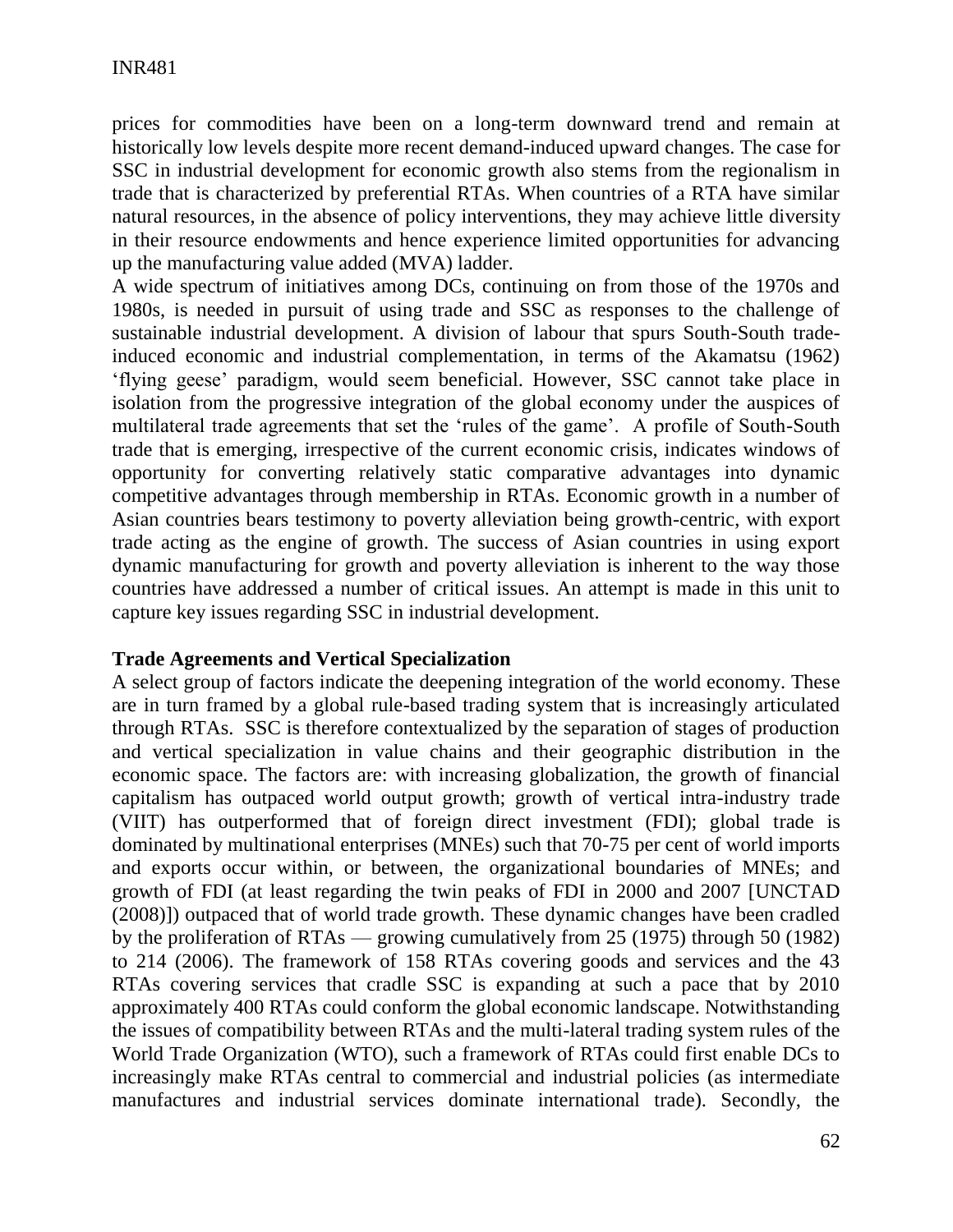increasing sophistication in the design of RTAs involving liberalization, and not restricted to geographically near partner countries, would enable DCs greater degrees of freedom and flexibility, given shrinkages in 'policy space', in shifting towards preferential agreements that provide new trade opportunities within the context of SSC. In other words, increasingly, countries are exploiting RTAs as policy vehicles for gaining access to strategic markets rather than strictly as policy instruments for 'near abroad' regional integration. The crucial outcomes of the operations of the global factory are in terms of shares of vertical specializations in world trade, which have been increasing. The South accounted for some 25 per cent of global MVA in 2004 compared to some 14 per cent in 1980 [UNIDO (2006)].

Within this overall dynamic, key players of the South are increasingly important in trade in intermediate goods. Vertical specialization has increased from about 15 per cent (1970) to about 20 per cent (1990) of world trade, and within the value chain, represented by automotive and transport equipment, there are significant opportunities for DCs to upgrade their industrial manufacturing sectors. These sectors, and others, referred to in terms of export dynamic products hold the potential for DCs to integrate their economies more efficiently into the global economy.

### **Opportunities and Challenges**

The increasing specialization in world trade and globalization presents opportunities for greater SSC along a number of fronts, including complementarity in using comparative advantage, as well as preferential agreements for industrial structural change, and hence ultimately for socio-economic development. However, a number of serious challenges remain. For one, the benefits of liberalization need to be nested in low transaction costs of doing business. Secondly, the current state of the Doha Round carries implications for the proliferation of RTAs—and their complexity—as they may bypass the multilateral trade negotiations. New opportunities for SSC would need to address a number of key issues.

### **Employment insensitivity to growth**

Changes triggered by liberalized South-South trade are likely to change production patterns. The emerging pattern of production increasingly demands mobility of labour that is equipped with enhanced skills and technical knowledge. However, free movement of labour across manufacturing activities hinges on a number of interrelated factors. Knowledge and skill flows are more efficient when facilitated by worker mobility to industries that are similar to their industry of origin as measured by input-output flows between industries. It is thus contended that workers are conduits through which knowledge is transferred across firms. This in turn leads to significant increases to total factor productivity and hence wage gains.

At the efficient production frontier, it is generally assumed that high employment and high growth environment workers with accumulated knowledge and skills can usefully be deployed, without transaction or friction costs, from declining industries to rising industries, in a way that leads to optimal allocation of labour. In contrast, in high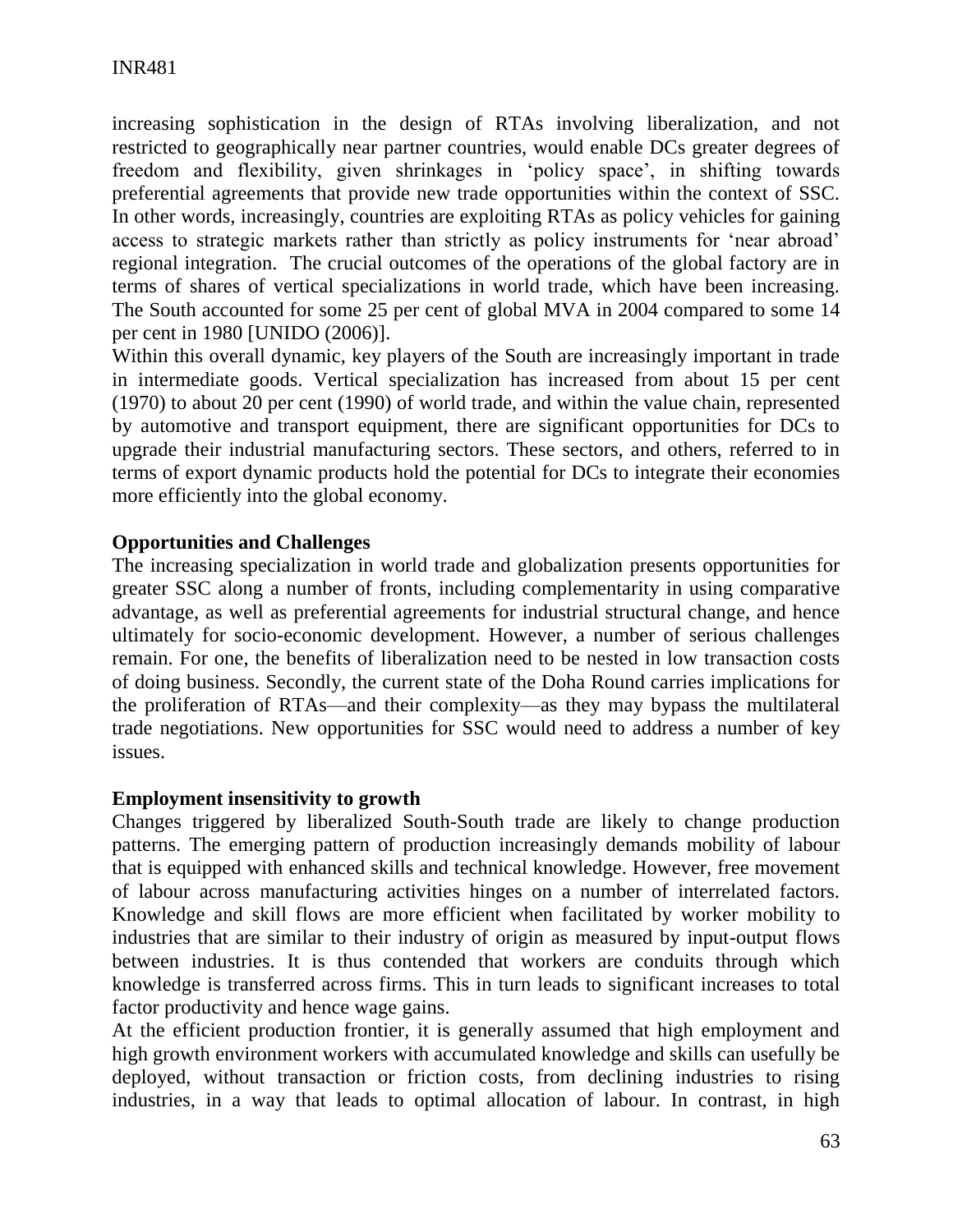unemployment and slow growth environments, even workers with accumulated knowledge and skills may face limited labour mobility, and employment might be insensitive to growth. In the absence of specific policies that reduce the transaction costs of deploying labour to correct system failures, labour is unlikely to respond to the changing facets of production systems as elaborated above.

#### **3.2 Technology, knowledge, skills, information, innovation, R&D and networking driven industrialization to reshape comparative advantage-based production.**

A recent study points to empirical evidence regarding preferential trade liberalization in MERCOSUR countries that favours a reshaping of manufacturing production according to regional comparative advantage in labour and technologically-skilled labour during 1985-1998. Drawing on this experience, a number of inferences can be made and implications drawn for SSC in trade, which may suggest comparative advantage based on reshaping of industrial production, given the policy incentives, ceteris paribus, namely: - Industries that use agricultural inputs intensively tend to locate in countries with a large endowment of arable land; - Labour-intensive industries tend to locate in countries that are relatively labour abundant (in terms of productivity-adjusted cost of labour); - Industries that intensively use skilled workforce tend to locate in countries relatively well endowed with technologically-skilled labour; and - Industries which rely highly on industrial intermediate inputs tend to locate in countries with a large or 'thick' industrial base thus ensuring better access to relevant and broad-based suppliers. However, increasingly, industrialization patterns are driven less by comparative advantages of resource endowments and more by knowledge, technology, skills, research and development (R&D), revealed technological advantage and innovation-intensity skills that are networked to convert static comparative advantages into dynamic competitiveness within RTAs.

### **3.3 Global integration as a prerequisite for enhanced South-South trade**

Manufactured exports in South-South trade have increased significantly from 58 per cent in 1990 to 64 per cent in 2001 [Economic Analysis Unit (2004)]. One of the fastest growing export products in South-South trade between 1990 and 2001, accounting for around half of manufactured exports is office and telecommunication equipment growing at an average annual rate of 18 per cent during 1990-2001, followed by automotive products (17 per cent), and machinery and transport equipment (16 per cent). The manufacture of all these products is spatially distributed and therefore, by definition, benefits significantly from global connectivity. While global integration is critical for keeping DCs connected to the new industrial realities, there appear mixed research findings on global integration with respect to the sources of creating improvements in domestic capability. Building advanced domestic capabilities constitutes the key to learning, innovation and competitiveness. In this regard, FDI is generally expected to bring in advanced skills, know-how and technology that can be transferred to the host country by setting up training facilities, inter alia. Notably, during their developmental path, countries such as the Republic of Korea and Taiwan, Province of China, have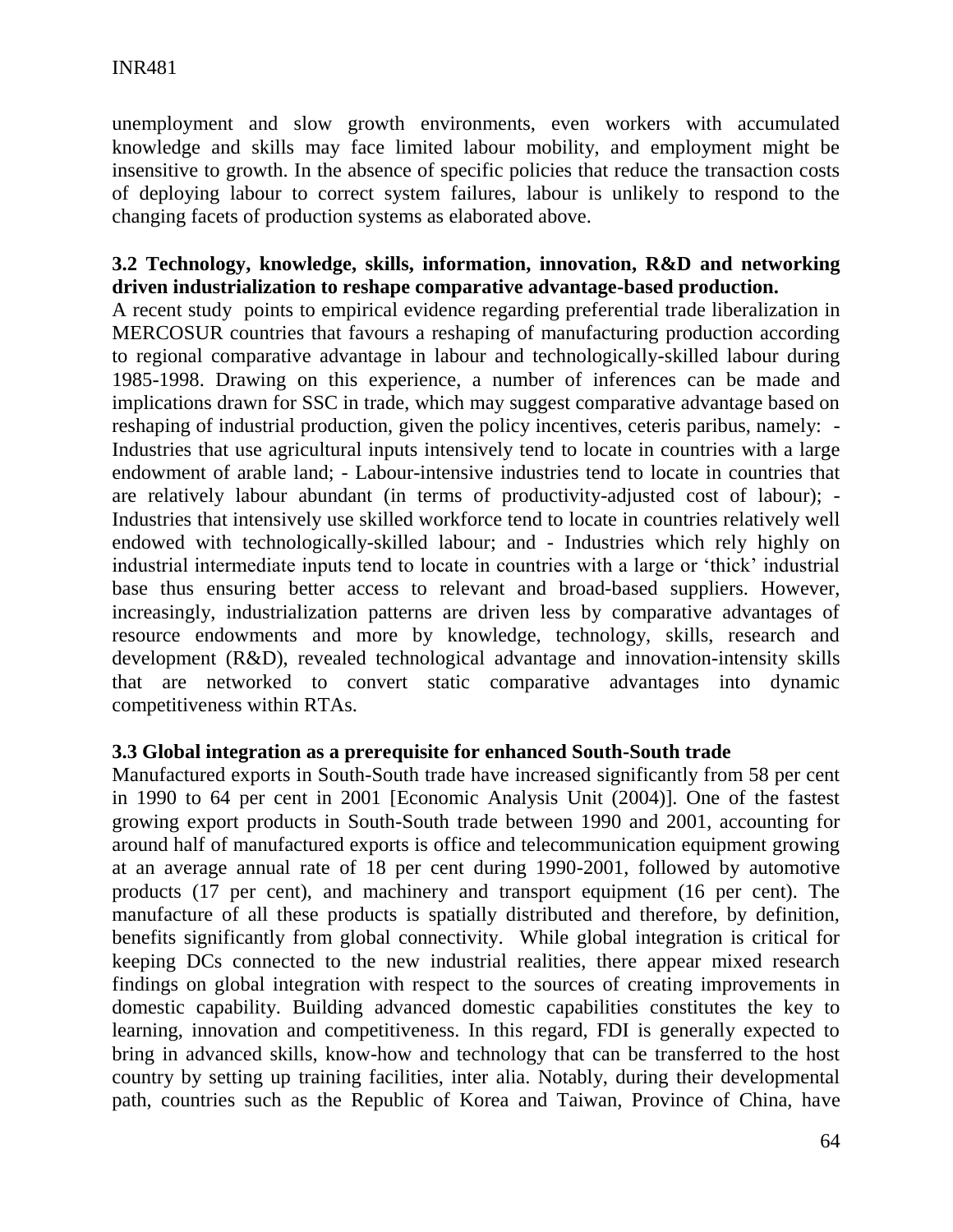developed advanced indigenous capabilities despite—but also precisely because of restricting initially the entry of foreign firms through low modal neutrality. A policy array of licensing and tapping experiential knowledge from local employees serving in MNEs and domestic capabilities developed from local initiatives to facilitate learning and innovation became the basis for the development of local firms. However, the shrinking policy space presents challenges to other DCs in replicating the policy successes of the 1970s and 1980s.

FDI, joint ventures, licensing, original equipment manufacturing, original design manufacturing, original brand manufacturing, subcontracting, imports of capital goods, franchising, management contracts, marketing contract, technical service contract, turnkey contracts, overseas training, overseas acquisition of equity investments, strategic partnership or alliances for technology, contracts for R&D to other companies, research grant consortia, bilateral cooperative technology agreements, buying technology embedded in products, material sub-assembly or process are various channels of technology transfer and adaptation dependent on domestic capacities and capabilities.Modal neutrality refers to investment policies that leave the decision on the best way(s) to serve foreign market(s), in terms of entry mode, up to the investor (high modal neutrality) rather than the host government (low modal neutrality). Related to this concept are contestability which refers to the legal ability of foreign as well as domestic investors to compete for the same input factors of production and policy coherence which signifies the degree to which development objectives, the FDI regime and interpretation of that regime, in its regulatory form, has internal consistency across business functions, at different levels of Government and in different places in the country.

### **Efficient means of private sector acquisition of technology**

The issue remains that while there are many sources of technology in the South, due to lack of widespread and 'deep' capital and financial markets, manufacturers in the South are generally unable to access financing easily for acquiring, or developing, technologies. Most technology financing is done through the private effort of entrepreneurs. This implies policy conditions that recognize the importance of deepening the capital and financial markets of DCs and enabling them to intermediate between entrepreneurs and the market.

# **SELF ASSESSMENT EXERCISE**

Examine the reason why global integration serves as a key prerequisite for enhanced South-South trade?

### **Global trade negotiations and SSC**

DC delegations in multilateral trade negations have become adept at forming coalitions. However, there seems to be little evidence of those coalitions accelerating South-South trade across the board. The basic principles of the GATT/WTO system: most favoured nation; and treating all products that have entered partner territory on parity, while sound, have not been sufficiently powerful with respect to the agricultural sector which is the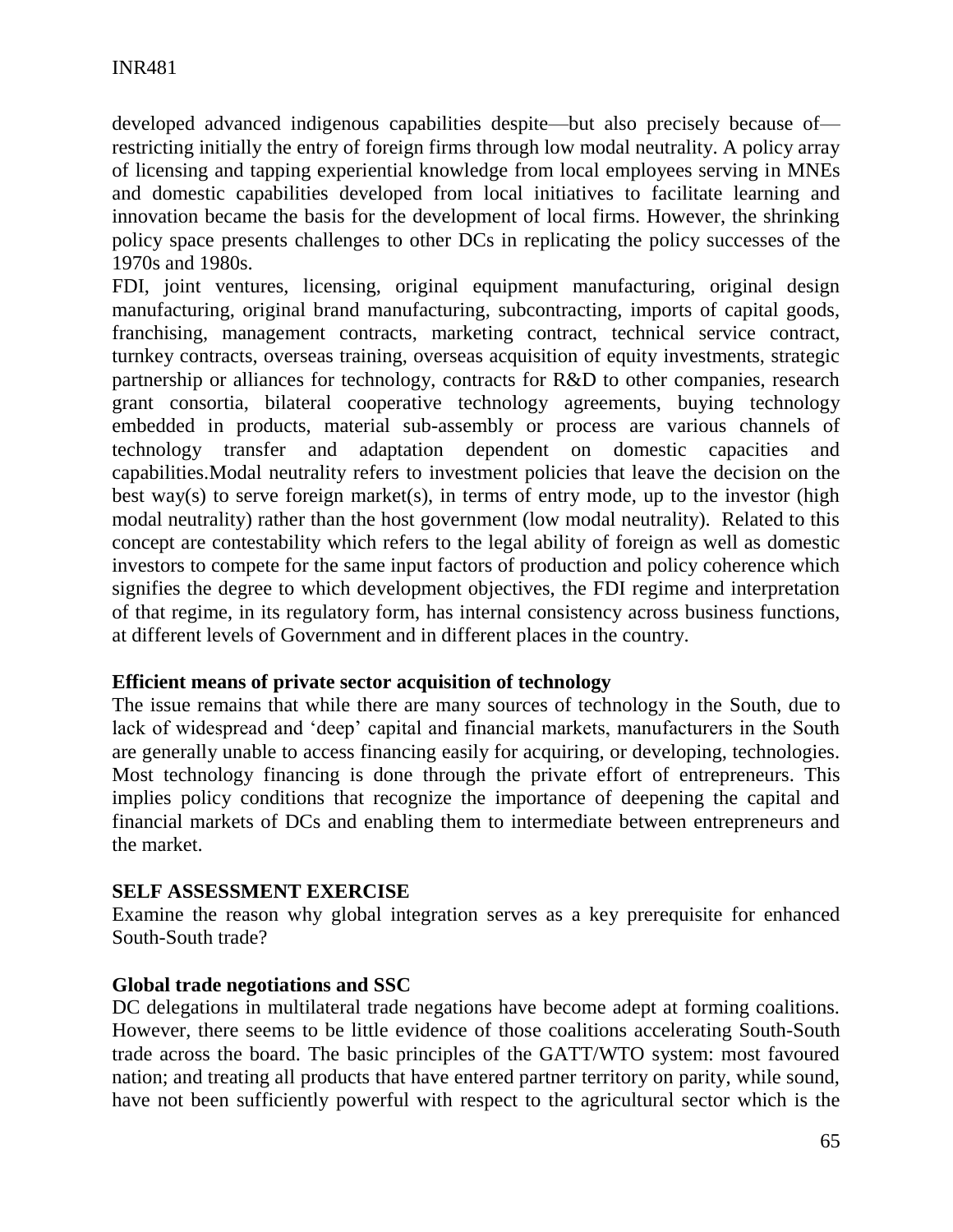principle source of livelihood for the poor in DCs. It is in this sector that signatory countries find it difficult to make concessions regarding the progressive reduction and eventual eradication of subsidies.Two other issues are related to the agreement on traderelated aspects of intellectual property rights (TRIPS) and the system for settlement of disputes in the WTO which has presented several difficulties for DCs.

## **4.0. CONCLUSION**

Having now realised that the bulk of its economic salvation lies within its boundaries, the South-South nations have intensified all efforts to cooperate economically. Thus one observes at first glance, a radical shift in trade from the North to within the Southern region. This enhanced cooperation has however been racked by extensive problems some of which have been highlighted however given the global South's hunger for development one can expect these problems to be surmounted.

### **5.0. SUMMARY**

This unit has dealt with the issues concerned in South-South cooperation such as Trade Agreements and Vertical Specialization; the Opportunities and Challenges; Employment insensitivity to growth and Technology, knowledge, skills, information, innovation, R&D and networking driven industrialization to reshape comparative advantage-based production.

# **6.0 TUTOR MARKED ASSIGNMENT**

Examine the reasons why South-South economic cooperation is vital for Southern development?

### **7.0 REFERENCES/FURTHER READINGS**

Akamatsu, K., 1962, A historic pattern of economic growth in developing countries, Journal of Developing Economies, vol. 1, No. 1, March-August, pp. 3-25.

Alvarez, F. and Robert, E. L. Jr., (2005) General Equilibrium Analysis of the Eaton-Kortum Model of International Trade; NBER working paper series no. w11764; Cambridge, Mass.: National Bureau of Economic Research.

Blas, J., 2009, "Africa 'giving away' land as rich countries push for food security", Financial Times, 25 May 2009.

Buckley, P. J., 2003, "FDI and Growth for Developing Countries: MNEs and Challenges of the New Economy", Keynote Speech & Paper, UNIDO General Conference, 1-5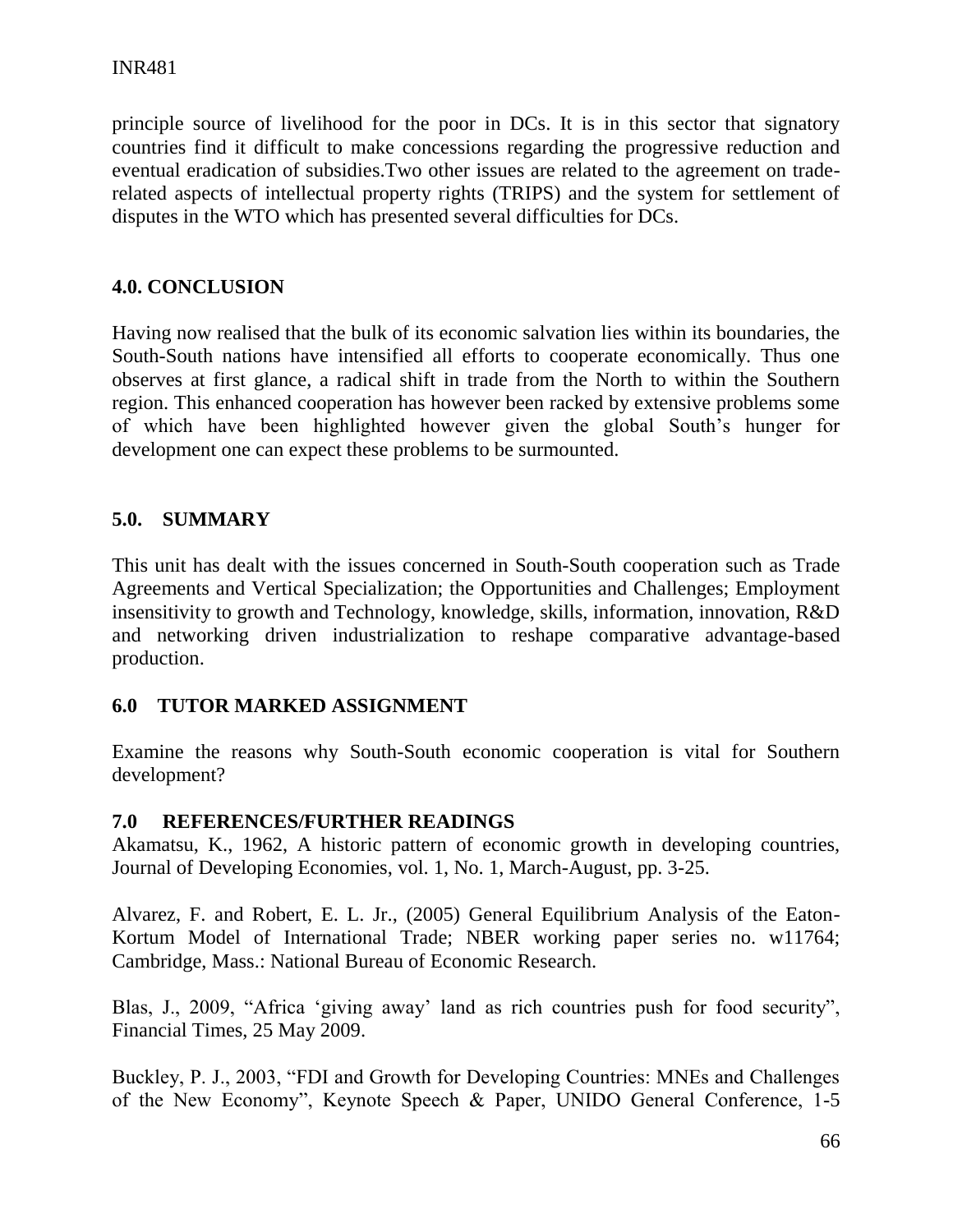December 2003, Round-table 5: Promoting investment in developing countries (with special reference to Africa): Challenges, opportunities and experience, Proceedings of the Industrial Development Forum and Associated Round Tables, Vienna: UNIDO.

Broadman, H. G., 2007, Africa's Silk Road: China and India's New Economic Frontier, World Bank: Washington D.C.

Cantner, U., Pyka, A. and Krüger, J. J., 1999, "Twin-Peaks - What the Knowledge-Based Approach Can Say about the Dynamics of the World Income Distribution", IDEAS, RePEc data.

Chang, H.-J., 2005b, Why Developing Countries Need Tariffs?, South Centre, Oxfam International.

Cotula, L., Vermeulen, S., Leonard, R., and Keeley J., 2009, Land grab or development opportunity? Agricultural investment and international land deals in Africa, IIED/FAO/IFAD, London/Rome.

Dicken, P., 2003, Global Shift: Reshaping the Global Economic Map In The 21st Century, London: Sage.

Durlauf, S. N., and Quah D., 1998, The New Empirics of Growth, Centre for Economic Performance, Discussion Paper No. 384, January.

Economic Analysis Unit, 2004, South-South trade: Winning from liberalization, Australian Government, Department of Foreign Affairs and Trade, Sydney.

Fiorentino, R. V., Verdeja, L., and Toqueboeuf, C., 2007, The Changing Landscape of Regional Trade Agreements: 2006 Update, Discussion Paper No. 12, WTO: Geneva. Goldstein, et al., 2006, China and India: What's in it for Africa?, 16-17 March 2006, OECD: Paris.

Hamwey, R. M., 2005, Expanding National Policy Space for Development: Why The Multilateral Trading System Must Change, Working Paper 25, The South Centre, September.

Humphrey, J., and Memedovic, O., 2003 The Global Automotive Industry value Chain: What Prospects for Upgrading by Developing Countries, UNIDO Sectoral Studies Series, UNIDO: Vienna.

IGCS Binghampton University Newsletter, vol. 5, No. 1, winter/spring 2004-05.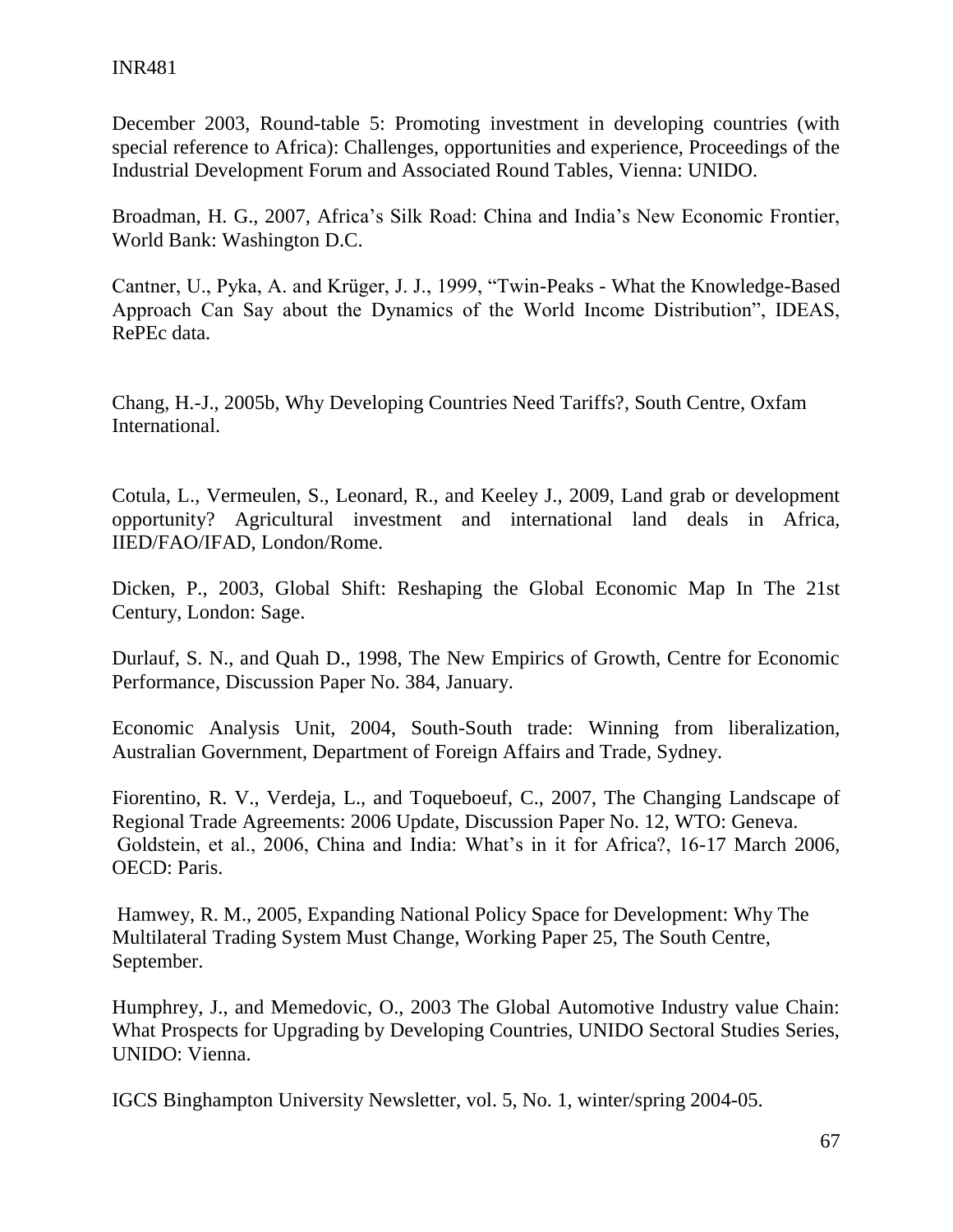Kraus, G., University-Industry Links: Lessons from South Africa, Opinions, Scidev.net, 29/November/2006. IGCS Binghampton University Newsletter vol. 5, No. 1, winter/spring 2004-05.

Levitt, K. P., 2006, Reclaiming Policy Space for Equitable Economic Development, The North South Institute, Ottawa, Canada, January.

Linder, S. B., 1961, An Essay on Trade and Transformation, John Wiley & Sons: New York.

Mills, G., Ten Things That Africa Can Do for Itself, Heritage Lectures, No. 923, Heritage Foundation, 27/February/2006.

OECD, 2006, The Rise of China and India: What's in it for Africa? OECD Development Centre Studies: Paris.

Prebisch, R., 1950, The Economic Development of Latin America and its Principal Problems, United Nations, New York. Reprinted in 1962 in Economic Bulletin for Latin America, 7(1), pp 1–22.

Sanguinetti, P., et al., 2004, The impact of South-South preferential trade agreements on industrial development: An empirical Test, Centre for European Integration Study (ZEI), Bonn, Germany.

Schiff, M., and Winters L. A., 2003, Regional Integration and Development, World Bank: Washington DC.

Tanner, A., 2005, Brain drain and beyond: returns and remittances of highly skilled migrants,

UNIDO, 2006, Industrial development, trade and poverty reduction through South-South cooperation, UNIDO: Vienna.

UNIDO, 2004, Industrial Development Report, 2004, Industrialization, Environment and the Millennium Development Goals in Sub-Saharan Africa: the New Frontier in the Fight Against Poverty, UNIDO: Vienna.

Wolf, M., 2004, Why Globalization Works, Yale University Press: New Haven, Conn.

Zejan, P., and Bartels, F. L., 2006, Be Nice and get Your Money-An Empirical Analysis of World Trade Organization Trace Disputes and Aid, Journal of World Trade, vol. 40, No. 6, pp. 1021-1047.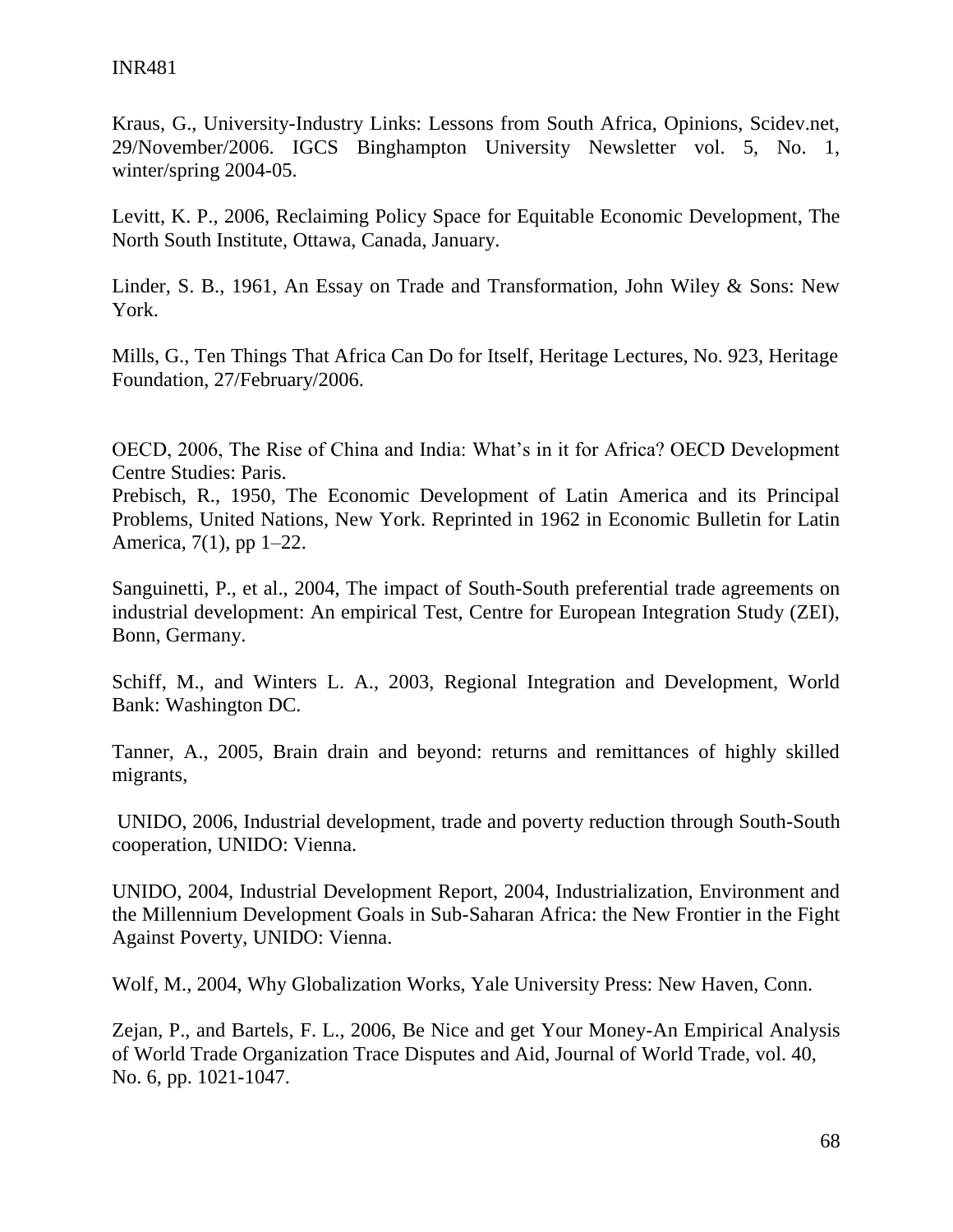# **MODULE 3: UNDERSTANDING THE ROLE OF IGOS AND TRANSNATIONAL CORPORATIONS IN THE INTERNATIONAL ECONOMIC SYSTEM**

## **INTRODUCTION**

The late 1940s laid the foundations for international economic relations for the entire post war period. It was in this period that the World Bank and the IMF were established and from thenceforth gradually became an indispensable cog in the wheel of international economic relations to the present period. Trans-national corporations or Multi-nationals as they are better known even though part of the international economic land prior to the War yet they assumed their present character in the atmosphere shaped by the Second World War. This module will succinctly attempt to X-ray the impact of these powerful organisations on the international economic system.

- Unit 1 World Bank
- Unit 2 International Monetary Fund
- Unit 3 United Nations Conference on Trade and Development
- Unit 4 World Trade Organisation
- Unit 5 Transnational Corporations in International Economic Relations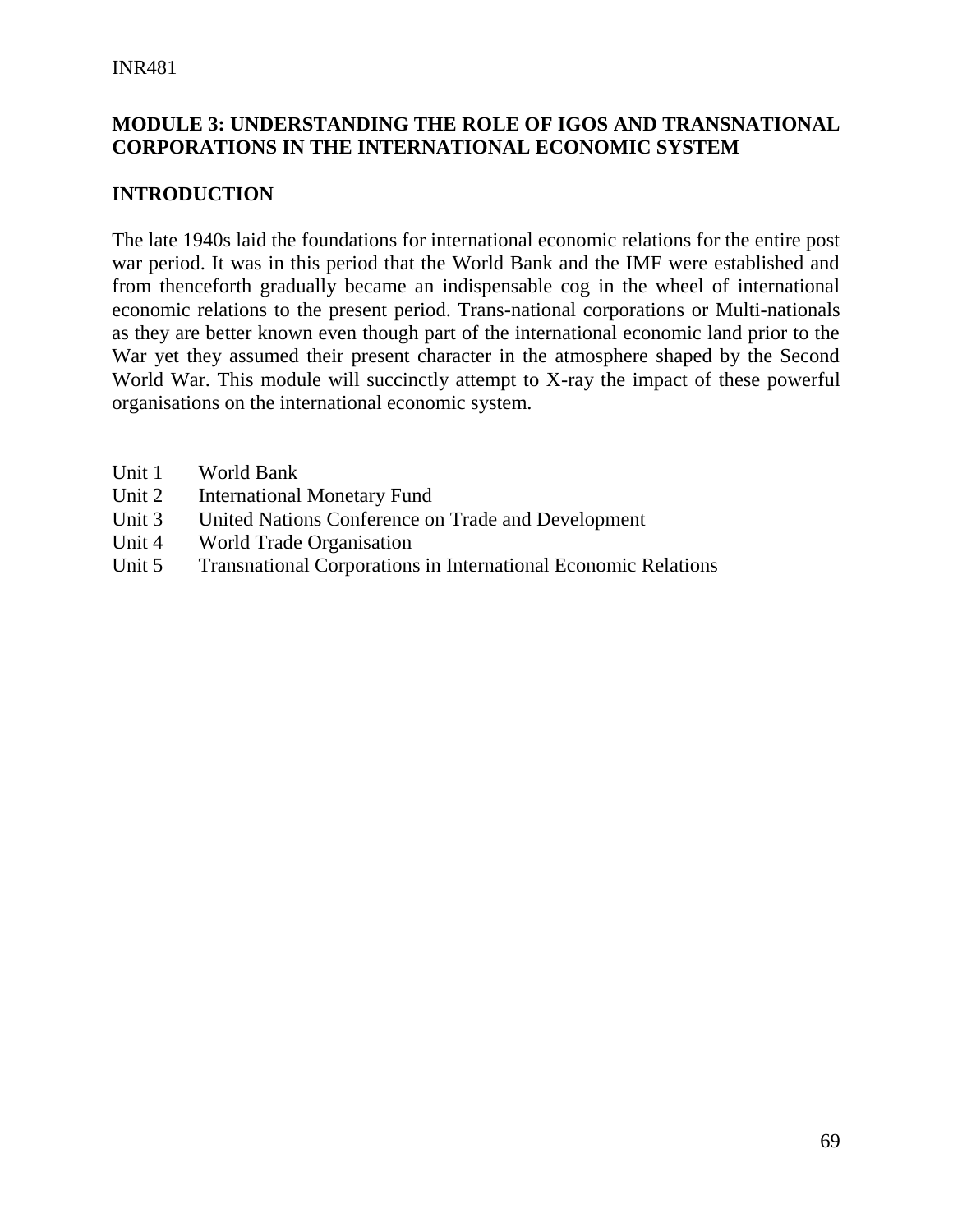INR481

## **UNIT 1: THE WORLD BANK CONTENTS**

1.0Introduction

- 2.0 Objectives
- 3.0 Main Content 3.1 The World Bank
- 4.0 Conclusion
- 5.0 Summary
- 6.0 Tutor Marked Assignment
- 7.0 References/Further Readings

# **1.0. INTRODUCTION**

In this unit we shall examine the events leading to the formation and the present activities of the World Bank. The World Bank has gradually grown into a colossus of international finance that simply cannot be ignored. This is more especial in the global south where its financial poweris sorely needed for developmental projects. Asides this, the World Bank also provides loans at very attractive rates. However the organisation has had severe criticisms trailing its activities especially also in the global south; this unit will examine all the processes of the organisation

# **2.0 OBJECTIVES**

At the end of this unit, you should be able to:

(i) Explain the activities, successes and failures of the World Bank.

# **3.0 MAIN CONTENT**

# **3.1 World Bank**

Like the International Monetary Fund, the World Bank is a product of the Bretton Woods system. Originally called the International Bank for Reconstruction and Development (IBRD), it commenced operations in 1946 with a membership of 38 states, including the United States, Britain, and France. The initial task for the Bank was to provide loans to the shattered economies of Europe. During the 1950s and 1960s, as Europe began to recover from the Second World War, the Bank turned its attention to Africa, Asia, and Latin America, offering loans, guarantees, technical assistance, investment advice, and political risk management to middle-income countries seeking to modernise and develop. Over the past decade this commitment has extended to East European countries as well. The Bank now has a membership of more than 180 states and is headquartered in Washington, DC. It is one of the key agencies of the United Nations.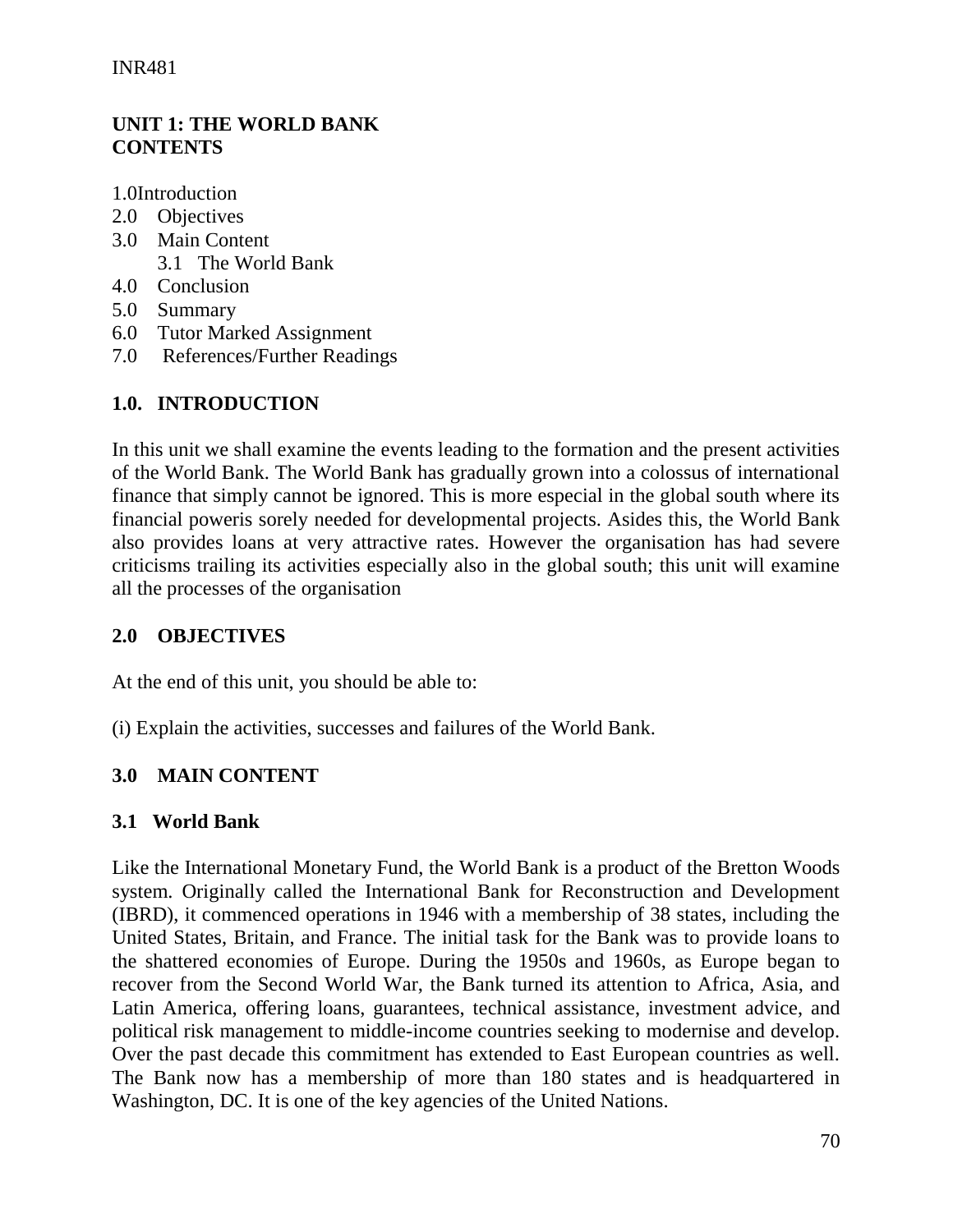Since the 1950s, four specialised organisations have been created to assist the Bank in its work. In 1956, the World Bank created the International Finance Corporation (IFC). This agency offers loans to private developers (mainly multinational corporations) as a way of attracting other private investment capital. The International Development Association (IDA) was the second of the specialised institutions created by the Bank. It came into being in 1960 to offer long-term, interest-free loans to the poorest countries in the world. In 1966, the International Centre for the Settlement of Investment Disputes (ICSID) was set up to mediate disputes between governments and investors. In 1988, the Multilateral Investment Guarantee Agency (MIGA) was formed to insure private investments against expropriation, coups, and other forms of political risk. In principle, the main goal of the World Bank is laudable. It seeks to reduce the level of poverty in the Third World. The Bank tries to live up to this lofty ideal by targeting projects likely to stimulate economic growth and raise the standard of living of the recipient country. Generally, the Bank concentrates its efforts on large infrastructure projects such as dams, roads, telecommunications networks, ports, and bridges. But the IDA is involved in more modest projects such as water purification, sanitation, health, family planning, agricultural production, and the training of educators. It is important to note, however, that the Bank lends only a proportion of the funds required for particular projects. The remainder must be raised from private investors, taxation, and capital markets. The Bank itself is funded from a number of sources. It borrows fromcommercial institutions and it receives interest on its loans and investments. The Bank also sells bonds to pension funds, insurance companies, and multinational corporations.

The most steady source of income, however, has been the annual contributions of its member countries. The United States is the largest donor, contributing more than US\$50 billion to the Bank since 1945. The day-to-day running of the bank is handled by an Executive Board consisting of 22 directors. Five of these are appointed by the largest donor countries (the United States, Japan, Germany, Britain, and France) and the rest are elected by the member countries. Above the executive directors are the President and the Board of Governors. The Board includes a representative from each of the member countries. Voting power is proportional to contributions made. This gives the United States the largest number of votes. The President of the Bank is appointed by the executive directors, generally for a five-year period. The World Bank has many critics. At one extreme are those who see it as a 'wolf in sheep's clothing'. From this vantage-point, the Bank is primarily an institution for opening up Third World markets for the First World rather than being devoted to reducing world poverty.

Today, indebtedness in the Third World is approaching US\$2 trillion. Some countries now have a lower per capita income than they did before becoming involved with the Bank. In the early 1980s an estimated 130 million people were living in poverty, but by the beginning of the 1990s the figure had risen to an estimated 180 million people. These are grim statistics, especially given the enormous sums of money that have already been loaned. One of the interesting things about these figures is that they are used by critics on both the left and the right of the political spectrum. The left highlight the growing poverty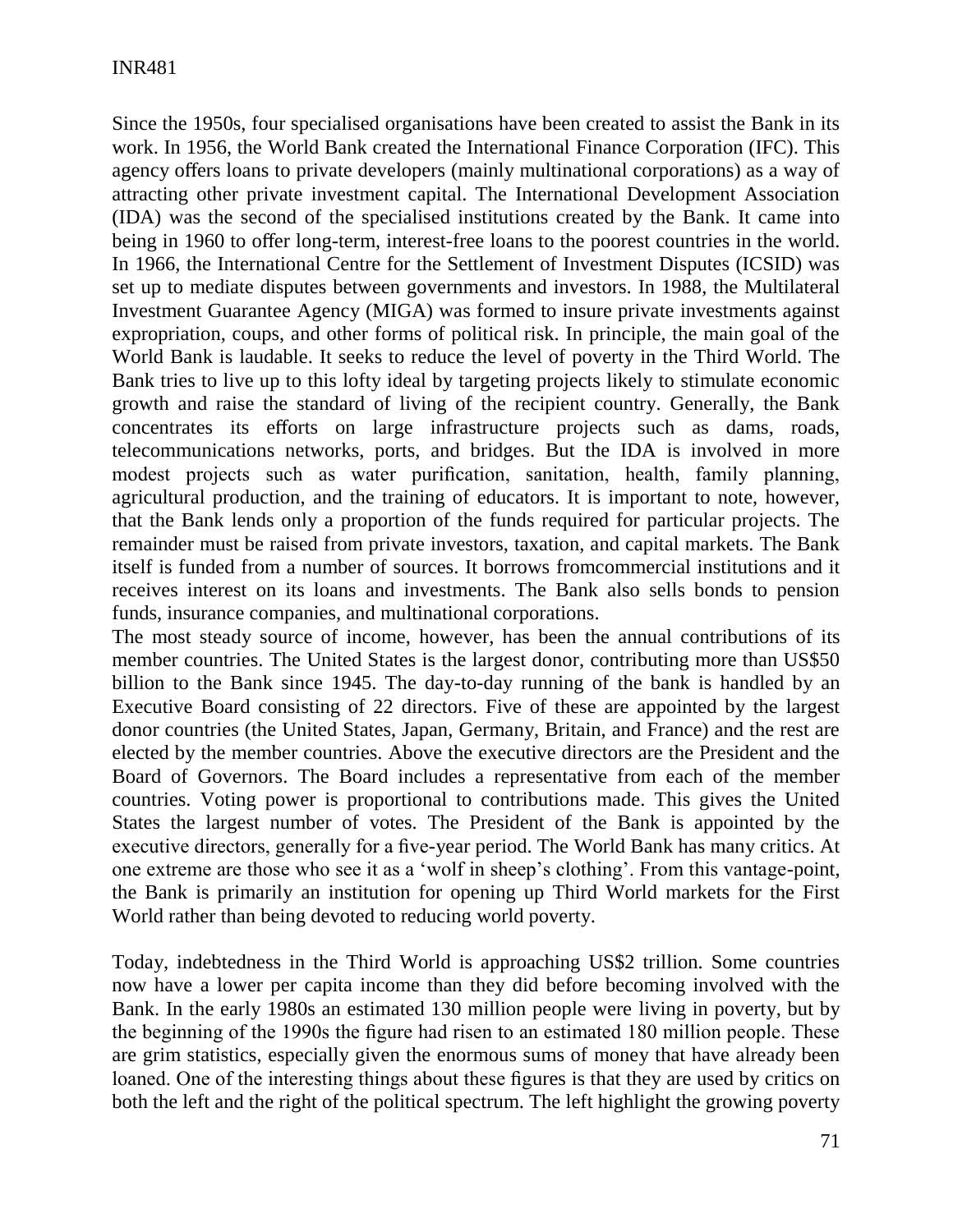in order to mount a case for the cancellation of Third World debt and a redistribution of wealth from the rich to the poor countries. Those on the right use the same statistics to discredit the Bank and to push for its abolition, believing that economic prosperity can only come about when the market is left to itself.

Writers have been critical of the Bank's 'large project' mentality, arguing that it has failed to consider local issues such as the environment and the role of women in development. The Bank has attempted to address some of these issues in recent years. For example, it has funded projects specifically designed to improve the position of women in Third World countries. One of the most controversial projects in recent years has been the Bank's involvement in a US\$160 million loan to resettle nearly 58,000Han Chinese and Chinese Muslim farmers into traditional Tibetan territory. The Tibetan communityin-exile argues that if the Bank grants such a loan, it will be supporting a policy of ethnic cleansing. However one views this particular case, it highlights the main problem for the World Bank. It is an institution that exists to serve the interests of states. As such, its commercial decisions will often prejudice the needs of non-state groups. It is likely, therefore, that the Bank will always be mired in controversy. It will never be able to live up to its cosmopolitan ideals as long as it remains subordinate to the most powerful states in the international system, particularly the United States.

### **SELF ASSESSMENT EXERCISE**

Examine the main reasons for the setting up of the World Bank?

### **4.0. CONCLUSION**

The World Bank had originally been programmed to finance the devastating carnage occasioned by the Second World War however with time its terms of reference has changed to encompass developmental activities in undeveloped countries. It is a fact that these activities has been studded with many mishaps which has brought due opprobrium on the Bank yet, despite this, one still has the sense that the organisation will continue to have relevance in the coming years.

### **5.0 SUMMARY**

In this unit, we saw the formation of the World Bank as organ for the acceleration of reconstruction in post-war Europe. During the 1950s and 1960s, as Europe began to recover from the Second World War, the Bank turned its attention to Africa, Asia, and Latin America, offering loans, guarantees, technical assistance, investment advice, and political risk management to middle-income countries seeking to modernise and develop.Despite the organisation's sterling achievements scholars have become increasing critical of the Bank's 'large project' mentality, arguing that it has failed to consider local issues such as the environment and the role of women in development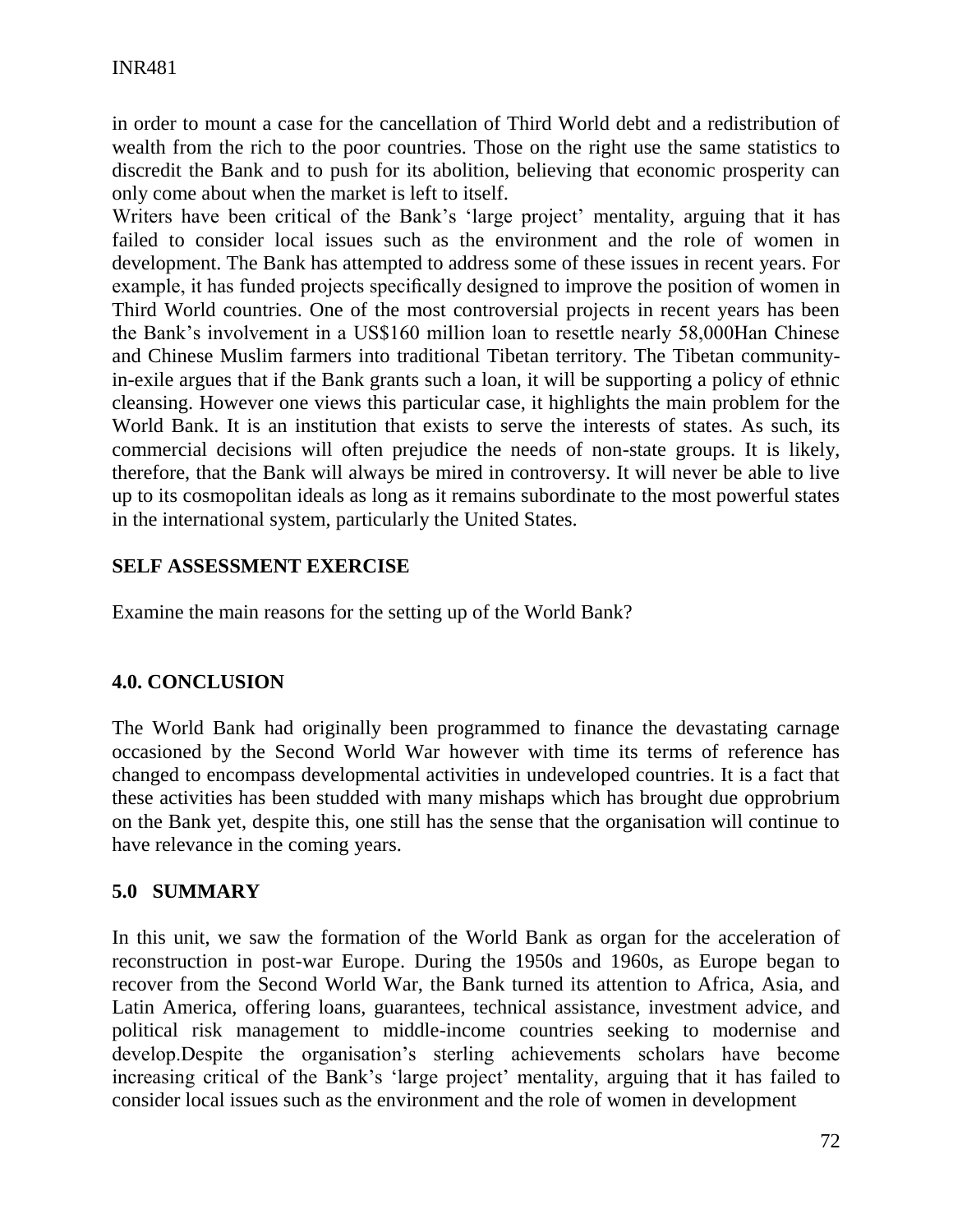#### **6.0 TUTOR MARKED ASSIGNMENT**

Outline the main way through which the World Bank alleviates poverty in the undeveloped countries?

#### **7.0 REFERENCES/FURTHER READINGS**

Danaher, K. (1994) 50 Years Is Enough: The Case against the World Bank and the International Monetary Fund, London, South End Press.

Kapur, D. (1997) The World Bank: Its First Half Century, Washington, DC, Brookings.

Sharufk, R. (1999) Do World Bank and IMF Policies Work? New York, St Martin's Press.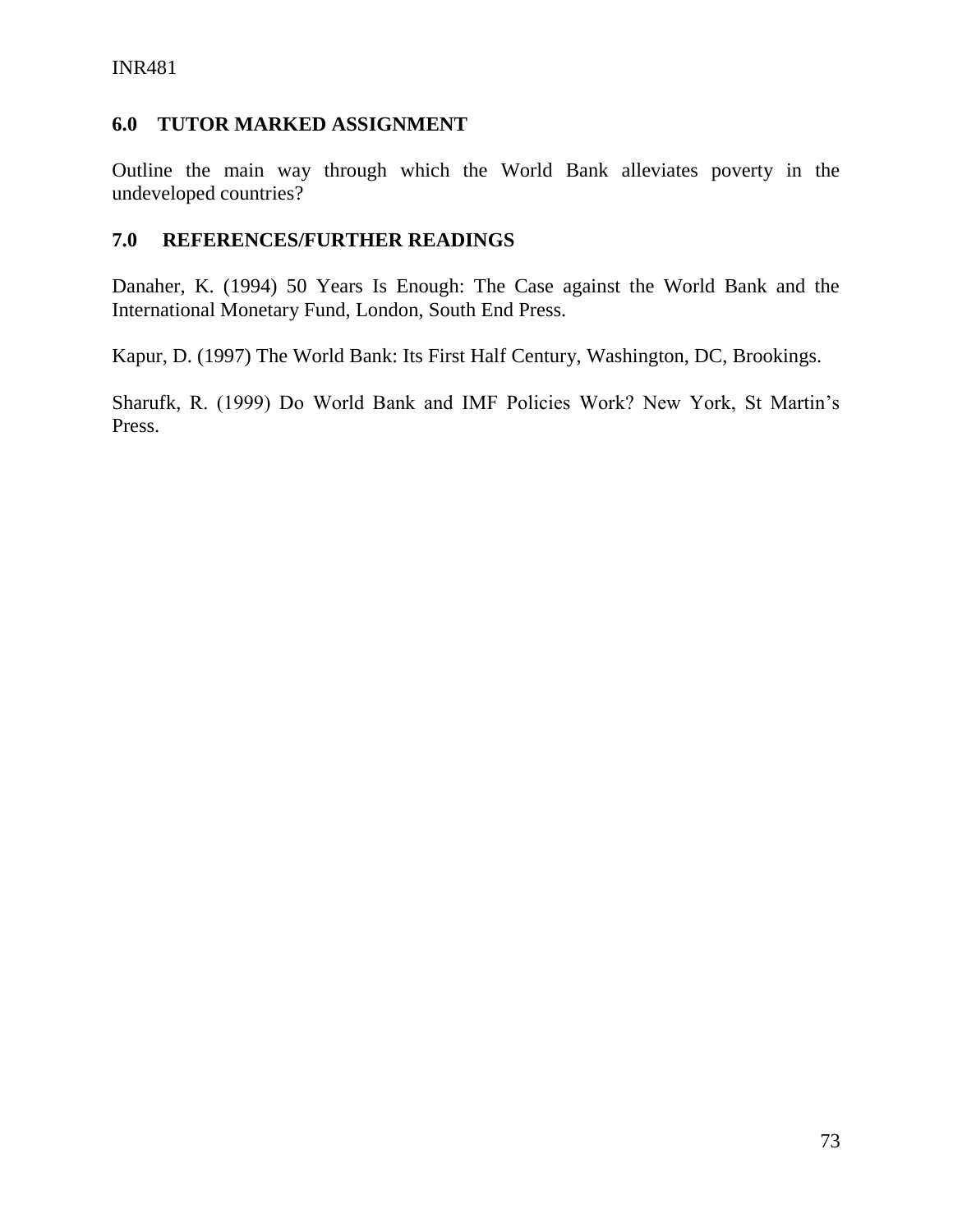## **UNIT 2: INTERNATIONAL MONETARY FUND**

## **CONTENTS**

1.0Introduction

- 2.0 Objectives
- 3.0 Main Content 3.1 International Monetary Fund
- 4.0 Conclusion
- 5.0 Summary
- 6.0 Tutor Marked Assignment
- 7.0 References/Further Readings

## **1.0. INTRODUCTION**

The International Monetary Fund (IMF) is one of the second major developmental financial institutions set up at the nadir of the Second World War. Unlike the World Bank whose term of reference was the financing of infrastructural regeneration the IMF was mandated to stabilise the value of money and to promote international trade. These goals were pertinent because the Second World War had largely stemmed from a depression in trade in the late 1920s which had allowed fascist and anti-system governments to come to power in Europe. Consequently in the post-war period it was hoped that such catastrophe can be overcome through the agency of the IMF.

## **2. OBJECTIVES**

At the end of this unit, you should be able to:

- (i) Discuss the factors responsible for the setting up of the IMF
- (ii) Understand the present tasks of the IMF

## **3.0 MAIN CONTENT**

#### **3.1. International Monetary Fund (IMF)**

The Great Depression of the 1930s had an enormous impact on the advanced industrialised states. In the United States and Europe agricultural prices fell, unemployment skyrocketed, banks closed leaving people penniless, factories stood idle, and international trade collapsed. Indeed, the onset of the Depression was one of the main reasons why so many ordinary Germans were willing to follow Hitler into war in 1939. At the same time, the outbreak of war in Europe proved to be a key factor in the United States' economic recovery. Increases in the level of production needed to fight the war stimulated economic growth, put people back to work, and money into circulation. One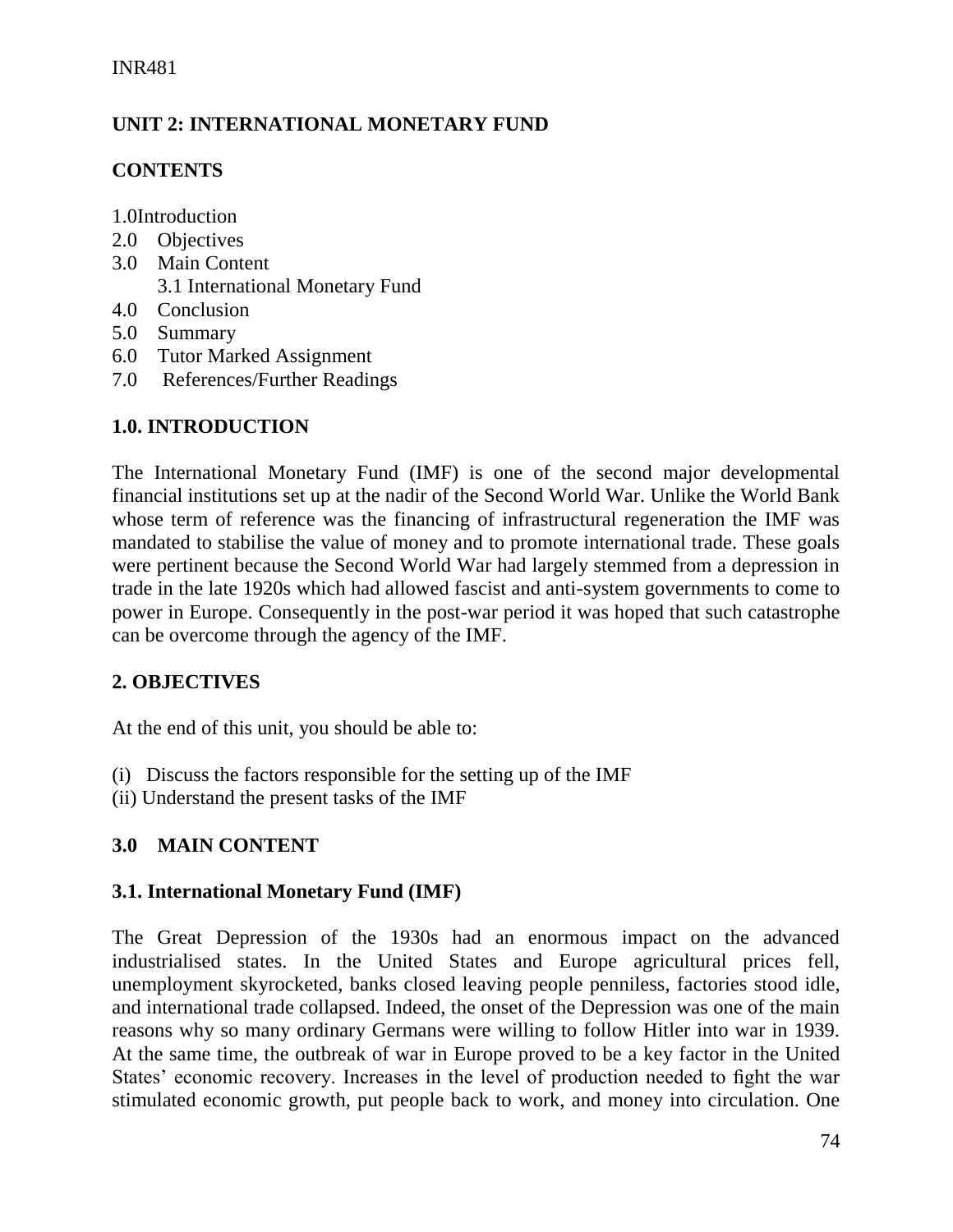of the important questions confronting American policymakers, however, was how to maintain the new level of economic activity after the war. Would the international economy dramatically slow down again? Would high tariffs continue to be a feature of the international economic landscape? Would high levels of unemployment return? The purpose of the Bretton Woods Conference was primarily to ensure that these things did not happen. The 1944 Conferencehad two main goals: to stabilise the value of money and to promote international trade. Along with the World Bank, the International Monetary Fund (IMF) was created to facilitate both these goals. Article 1 of the IMF's

#### **Charter states that its purpose is to:**

- promote international monetary cooperation;
- facilitate the expansion and balanced growth of international trade;
- promote and maintain high levels of employment;
- promote exchange stability and avoid competitive exchange rate depreciation;
- eliminate foreign exchange restrictions;

• offer resources to countries to correct maladjustments in their balance of payments without resorting to measures destructive of national or international prosperity;

• shorten the duration and lessen the degree of disequilibrium in the international balance of payments of its members.

The original mandate of the IMF was achieved primarily by linking the world's currencies to the American dollar. Members were required to fix the value of their currencies in relation to the dollar. Changes beyond 1 per cent had to be discussed with the other members of the Fund and agreed to by them. Investors, manufacturers, and states benefited enormously from what was called the par value system. Not only did it give them a clear idea of the actual value of different currencies, it also helped to bring a degree of predictability to the international economy. The par value system lasted until the early 1970s, when the US decided it could no longer afford to allow countries to convert their US dollars into gold. It is customary to talk about the collapse of the Bretton Woods system in the early 1970s. This is not quite correct. In fact, the IMF survived because the need for monetary stability became more crucial in the absence of fixed exchange rates. None the less, the role of the IMF has changed since the 1970s. True, it continues to promote monetary stability and trade, but increasingly its role is to assist countries that are in the midst of financial crisis. Indeed, it has become something of an economic crisis management institution. It offers financial and technical assistance to countries experiencing monetary problems and remains a lender of last resort. This gives the IMF enormous power to determine the economic fate of countries experiencing balance-of payment problems. If, for example, a member country has continuing economic problems, the IMF will initiate Structural Adjustment Programmes (SAPs). These macroeconomic reforms can includedebt reduction strategies, privatisation policies, and cuts in public spending. Unfortunately, these strategies generally impact on the poor most severely. It is for this reason that SAPs are regarded as particularly iniquitous by some observers.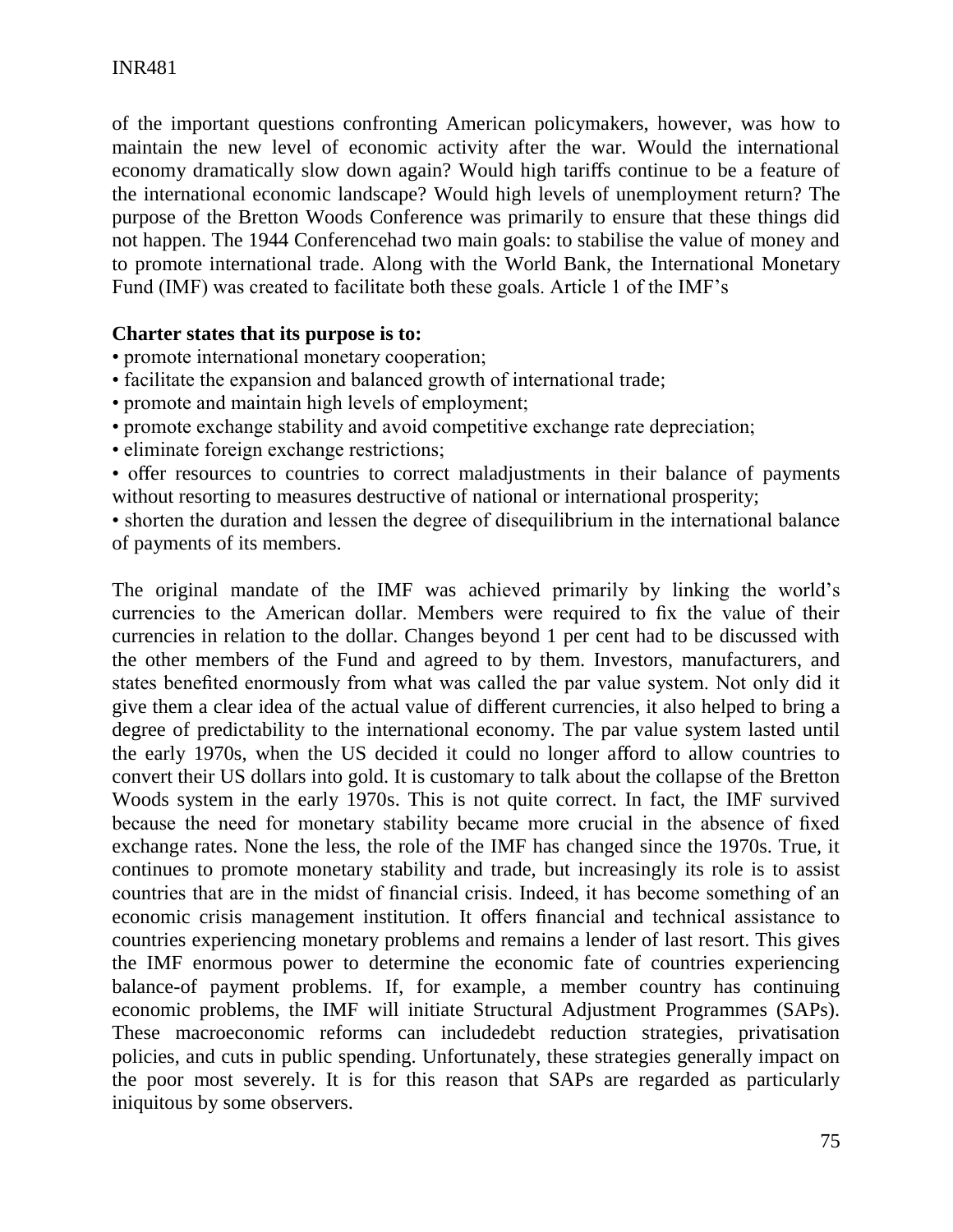Today, the IMF has more critics than friends. Some economists suggest that the world economy would function better without it, and that many of its SAPs exacerbate crises rather than alleviate them. Others suggest that while it is an imperfect institution, it is better at maintaining economic stability than many governments. Whatever the truth, there is little evidence to suggest that the IMF is heading for the institutional scrap-heap. There have been muted calls for a new Bretton Woods conference, but this message has not yet filtered up to policymakers and government officials. At the same time, it is hard to imagine how the global economy could function effectively without some institutional guidance. The challenge is to ensure that a balance is struck between good economic management and human needs. In striking this balance, the IMF appears to have a long way to go.

### **SELF ASSESSMENT EXERCISE**

In the light of new developments in the global south analyse Article 1 of the IMF's Charter?

## **4.0 CONCLUSION**

Unlike the World Bank the IMF has had greater challenges especially in its third world policies. These challenges have combined in calls for its reorganisation. However as noted in the body the IMF still retains a lot of institutional relevance in a world in which it is still difficult to establish consensus on how to run the international economic system.

## **5.0 SUMMARY**

The Great Depression of the 1930s had an enormous impact on the international economic system. Indeed, the onset of the Depression was one of the main reasons why so many ordinary Germans were willing to follow Hitler into war in 1939. The IMF was formed essentially to stabilise the value of money and to promote international trade. Since the 1970s the role of the IMF has changed to assisting countries in financial distress.

#### **6.0 TUTOR MARKED ASSIGNMENT**

Examine the impact of IMF polices on the undeveloped countries?

#### **7.0 REFERENCES/FURTHER READINGS**

McQuillan, L. (1999), The International Monetary Fund, Washington, DC, Hoover Institute Press.

Danaher, K. (1994) 50 Years Is Enough: The Case against the World Bank and the International Monetary Fund, London, South End Press.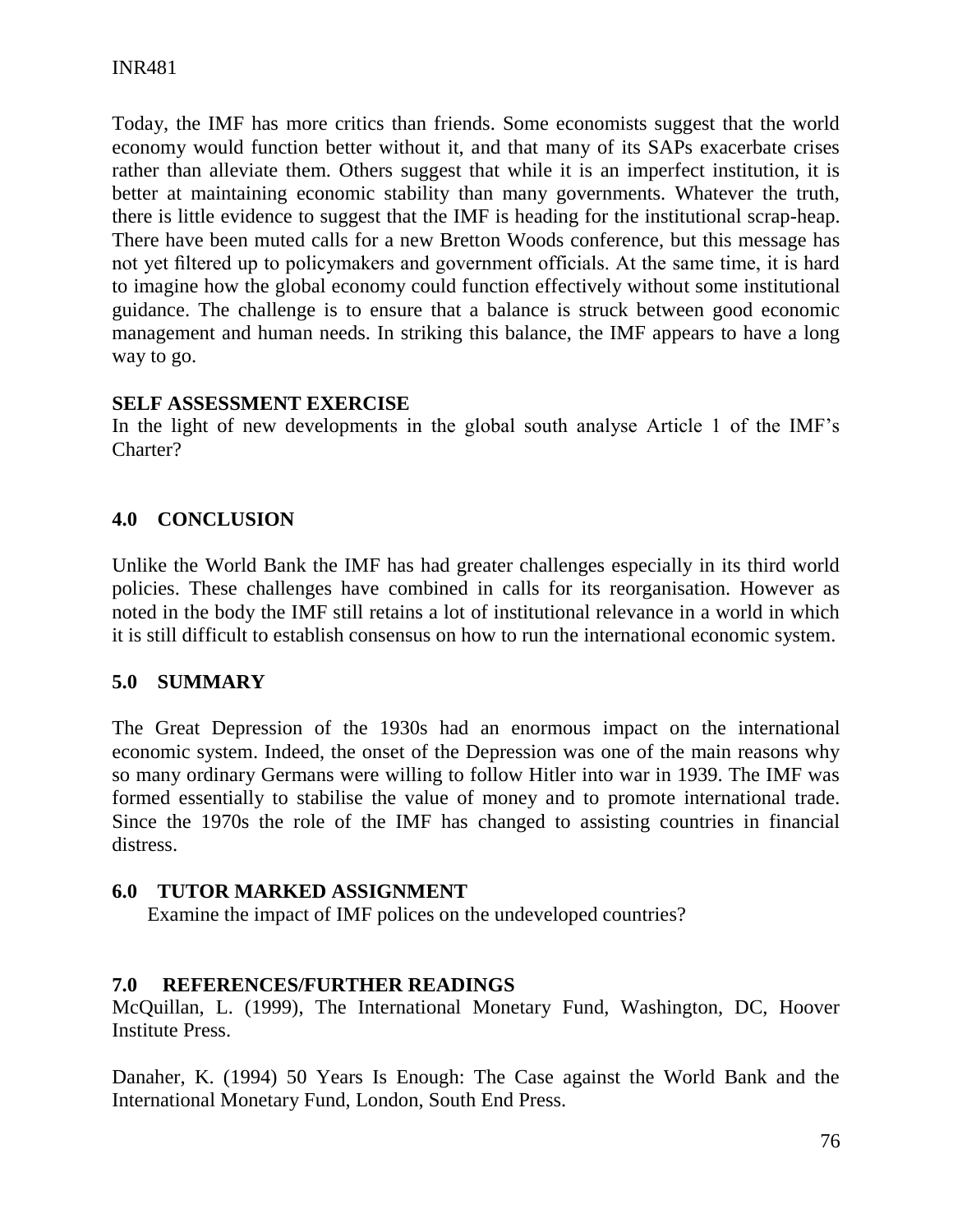# **UNIT 3: UNCTAD**

- 1.0 Introduction
- 2.0 Objectives
- 3.0 Main Content
	- 3.1 The United Nations conference on trade and development
- 4.0 Conclusion
- 5.0 Summary
- 6.0 Tutor Marked Assignment
- 7.0 References/Further Readings

# **1.0. INTRODUCTION**

UNCTAD is the principal organ of the [United NationsGeneral Assembly](https://en.wikipedia.org/wiki/United_Nations) dealing with trade, investment, and development issues.One of the specialised agencies of the United Nations it has succeeded largely in bringing out greater global consensus on trade and development. The ability of the UNCTAD to engineer greater and more even spread of trade benefits in the post-war period is arguably one of the reasons behind a relative world peace. This unit examines the role the UNCTAD has played in global politics since its formation.

# **2. OBJECTIVES**

- At the end of this unit, you should be able to:
- (i) Account for the establishment of the UNCTAD
- (ii) State the achievements of the UNCTAD

# **3.0 MAIN CONTENT**

## **3.1 The United Nations conference on trade and development**

UNCTAD's goals are essentially to: maximize the [trade,](https://en.wikipedia.org/wiki/International_trade) [investment](https://en.wikipedia.org/wiki/Foreign_direct_investment) and development opportunities of [developing countries](https://en.wikipedia.org/wiki/Developing_countries) and assist them in their efforts to integrate into the world economy on an equitable basis. The primary objective of UNCTAD is to formulate policies relating to all aspects of development including trade, aid, transport, finance and technology. The conference ordinarily meets once in four years; the permanent secretariat is in Geneva.

One of the principal achievements of UNCTAD has been to conceive and implement the [Generalised System of Preferences](https://en.wikipedia.org/wiki/Generalised_System_of_Preferences) (GSP). It was argued in UNCTAD that to promote exports of manufactured goods from developing countries, it would be necessary to offer special tariff concessions to such exports. Accepting this argument, the developed countries formulated the GSP scheme under which manufacturers' exports and some agricultural goods from the developing countries enter duty-free or at reduced rates in the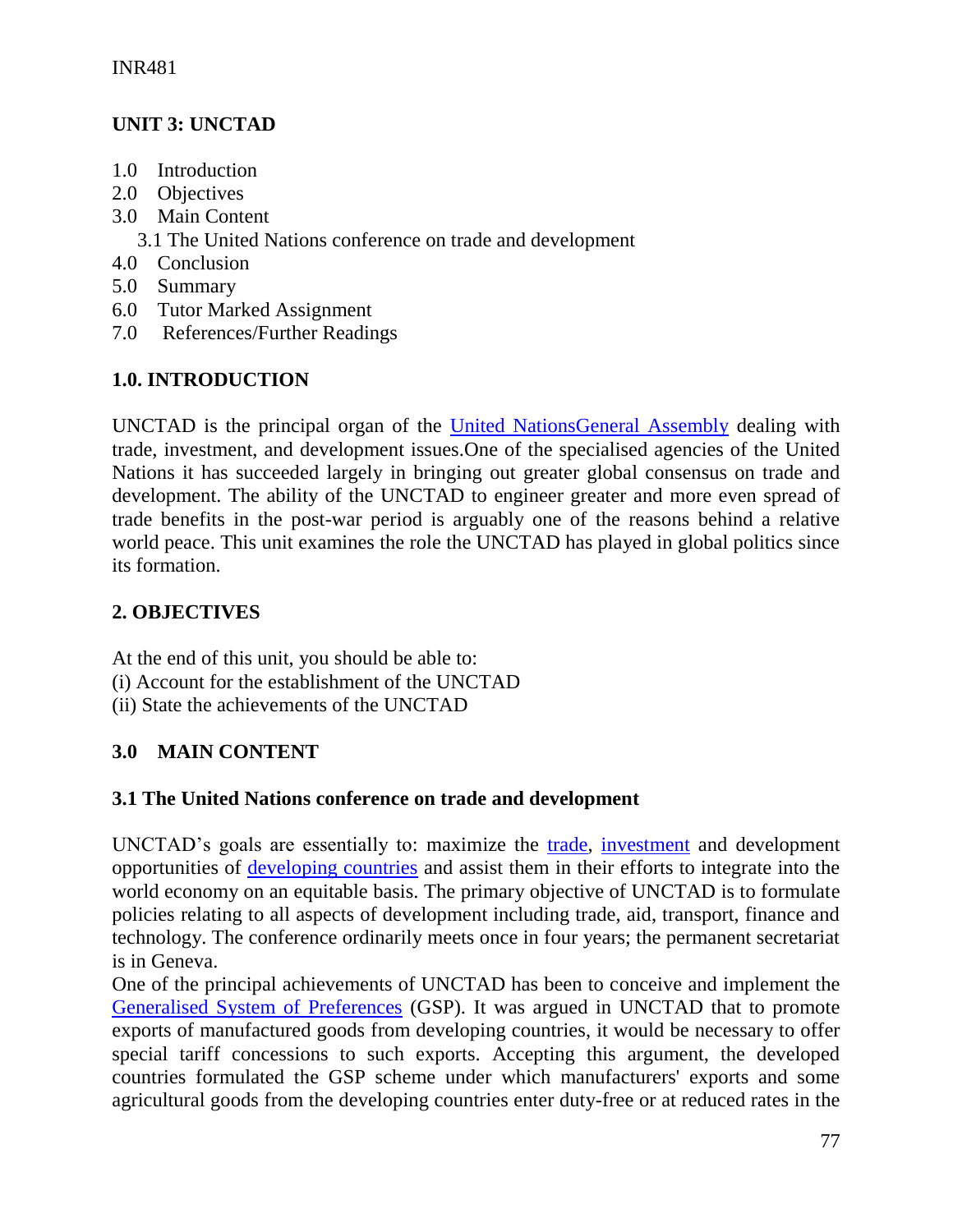developed countries. Since imports of such items from other developed countries are subject to the normal rates of duties, imports of the same items from developing countries would enjoy a competitive advantage. The creation of UNCTAD in 1964 was based on concerns of developing countries over the international market, multi-national corporations, and great disparity between developed nations and developing nations. The United Nations Conference on Trade and Development was established to provide a forum where the developing countries could discuss the problems relating to their economic development. The organisation grew from the view that existing institutions like GATT (now replaced by the [World Trade Organization,](https://en.wikipedia.org/wiki/World_Trade_Organization) WTO), the [International](https://en.wikipedia.org/wiki/International_Monetary_Fund)  [Monetary](https://en.wikipedia.org/wiki/International_Monetary_Fund) Fund (IMF), and [World Bank](https://en.wikipedia.org/wiki/World_Bank) were not properly organized to handle the particular problems of developing countries. Later, in the 1970s and 1980s, UNCTAD was closely associated with the idea of a [New International Economic Order](https://en.wikipedia.org/wiki/New_International_Economic_Order) (NIEO).

The first UNCTAD conference took place in [Geneva](https://en.wikipedia.org/wiki/Geneva) in 1964, the second in [New Delhi](https://en.wikipedia.org/wiki/New_Delhi) in 1968, the third in [Santiago](https://en.wikipedia.org/wiki/Santiago) in 1972, fourth in [Nairobi](https://en.wikipedia.org/wiki/Nairobi) in 1976, the fifth in [Manila](https://en.wikipedia.org/wiki/Manila) in 1979, the sixth in [Belgrade](https://en.wikipedia.org/wiki/Belgrade) in 1983, the seventh in Geneva in 1987, the eighth in [Cartagena](https://en.wikipedia.org/wiki/Cartagena,_Colombia) in 1992, the ninth at [Johannesburg](https://en.wikipedia.org/wiki/Johannesburg) (South Africa) in 1996, the tenth in [Bangkok](https://en.wikipedia.org/wiki/Bangkok) (Thailand) in 2000, the eleventh in [São Paulo](https://en.wikipedia.org/wiki/S%C3%A3o_Paulo) (Brazil) in 2004, the twelfth in [Accra](https://en.wikipedia.org/wiki/Accra) in 2008 and the thirteenth in [Doha](https://en.wikipedia.org/wiki/Doha) (Qatar) in 2012.

Currently, UNCTAD has 194 member states and is headquartered in [Geneva,](https://en.wikipedia.org/wiki/Geneva) [Switzerland.](https://en.wikipedia.org/wiki/Switzerland) UNCTAD has 400 staff members and a bi-annual (2010–2011) regular budget of \$138 million in core expenditures and \$72 million in extra-budgetary technical assistance funds. It is a member of the [United Nations Development Group.](https://en.wikipedia.org/wiki/United_Nations_Development_Group) There are non-governmental organizations participating in the activities of UNCTAD.

As of October 2012, 194 states are UNCTAD members: all [UN members](https://en.wikipedia.org/wiki/Member_states_of_the_United_Nations) and the [Holy](https://en.wikipedia.org/wiki/Holy_See)  [See.](https://en.wikipedia.org/wiki/Holy_See) UNCTAD members are divided into four lists, the division being based on [United](https://en.wikipedia.org/wiki/United_Nations_Regional_Groups)  [Nations Regional Groups](https://en.wikipedia.org/wiki/United_Nations_Regional_Groups) with six members unassigned: Armenia, Kiribati, Nauru, South Sudan, Tajikistan, Tuvalu. List A consists mostly of countries in the [African](https://en.wikipedia.org/wiki/Africa) and [Asia-](https://en.wikipedia.org/wiki/Asia)[Pacific](https://en.wikipedia.org/wiki/Pacific_Ocean) Groups of the UN. List B consists of countries of the [Western European and](https://en.wikipedia.org/wiki/Western_European_and_Others_Group)  [Others Group.](https://en.wikipedia.org/wiki/Western_European_and_Others_Group) List C consists of countries of the Group of Latin American and Caribbean States (GRULAC). List D consists of countries of the [Eastern European Group.](https://en.wikipedia.org/wiki/Eastern_European_Group)

## **SELF ASSESSMENT EXERCISE**

What are the goals of UNCTAD?

## **4.0 CONCLUSION**

The UNCTAD conducts certain technical cooperation in collaboration with the [World](https://en.wikipedia.org/wiki/World_Trade_Organization)  [Trade Organization](https://en.wikipedia.org/wiki/World_Trade_Organization) through the joint International Trade Centre (ITC), a technical cooperation agency targeting operational and enterprise-oriented aspects of trade development.UNCTAD hosts the [Intergovernmental Working Group of Experts on](https://en.wikipedia.org/wiki/Intergovernmental_Working_Group_of_Experts_on_International_Standards_of_Accounting_and_Reporting)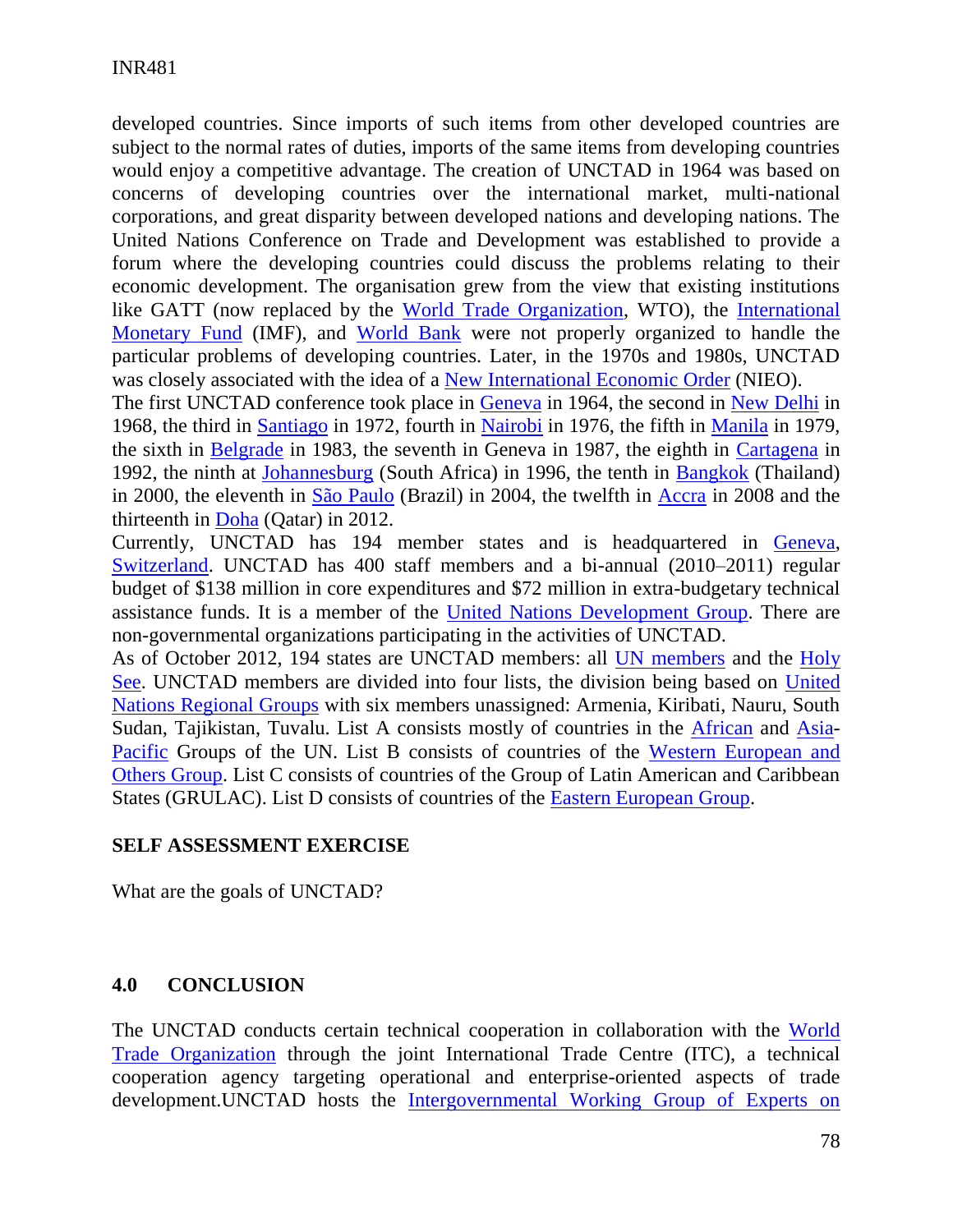[International Standards of Accounting and Reporting](https://en.wikipedia.org/wiki/Intergovernmental_Working_Group_of_Experts_on_International_Standards_of_Accounting_and_Reporting) (ISAR).These multifarious roles have made the organization rather indispensable in today's global trade relations.

## **5.0 SUMMARY**

This unit examined the goal of the UNCTAD'swhich include the maximization o[ftrade,](https://en.wikipedia.org/wiki/International_trade) [investment](https://en.wikipedia.org/wiki/Foreign_direct_investment) and development opportunities of [developing countries.](https://en.wikipedia.org/wiki/Developing_countries) Its primary objective is to formulate policies relating to all aspects of development including trade, aid, transport, finance and technology.The unit also noted that in its life time it has been able to conceive and implement the [Generalised System of Preferences](https://en.wikipedia.org/wiki/Generalised_System_of_Preferences) (GSP).

## **6.0 TUTOR MARKED ASSIGNMENT**

What was the fundamental reason behind the establishment of UNCTAD?

## **7.0 REFERENCES/FURTHER READINGS**

UNCTAD (various issues). Trade and Development Report. United Nations publication, New York and Geneva.

UNCTAD (2008), 'The growth of 'South-South'trade: It is not just the geography but the content that matters', Geneva: UNCTAD (http:/www.unctadx11.org/en/media/pressrelease).

UNCTAD/ILO (2014), "Transforming Economies: Making industrial policy work for growth, jobs and development"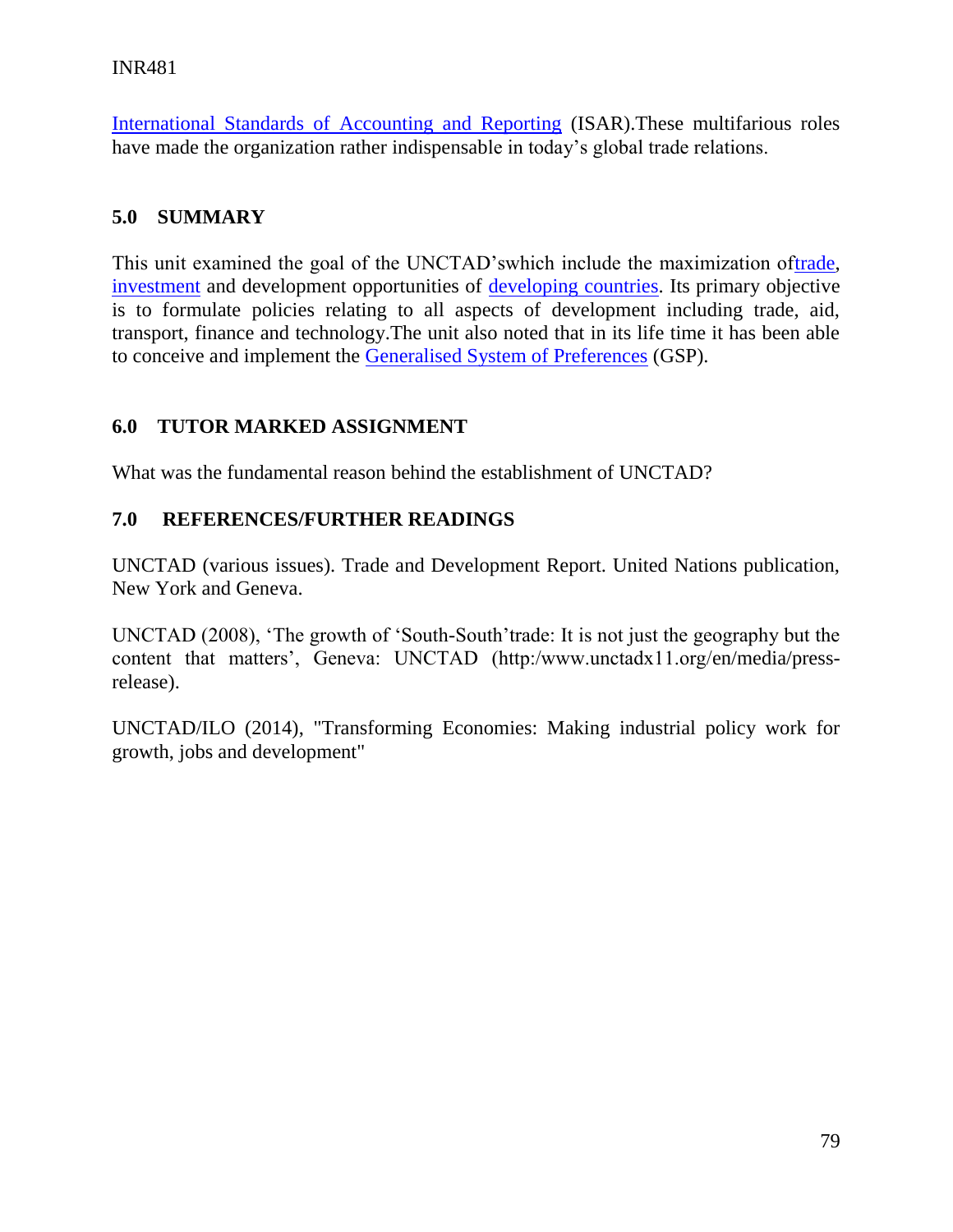## **UNIT 4: WORLD TRADE ORGANISATION (WTO)**

### **CONTENTS**

- 1.0 Introduction
- 2.0 Objectives
- 3.0 Main Content
	- 3.1. World Trade Organisation (WTO)
- 4.0 Conclusion
- 5.0 Summary
- 6.0 Tutor Marked Assignment
- 7.0 References/Further Readings

## **1.0. INTRODUCTION**

The World Trade Organisation was an organisation set up to coordinate the international trade system in order to prevent conflict. In recent times the WTO has gone to great lengths to orchestrate a trade system acceptable to a large proportion of the global community. In this unit we will examine the formation of the WTO and its effects on trade and development.

## **2. OBJECTIVES**

At the end of this unit, you should be able to:

- (i) Discuss the reasons behind the setting up of the World Trade Organisation.
- (ii) Understand the extent to which the WTO has achieved their objectives

## **3.0 MAIN CONTENT**

## **3.1World Trade Organisation (WTO)**

The WTO came into existence on 1 January 1995, as one result of the agreement reached in the seven-year-long Uruguay round of multilateral trade negotiations that was completed the previous year. Its history, however, extends much further back, at least to the proposed International Trade Organisation (ITO) that was designed in the mid1940s alongside the other Bretton Woods Institutions, the International Monetary Fund (IMF) and the World Bank. The ITO was never approved, and part of its intended purpose was served instead by the General Agreement on Tariffs and Trade (GATT), which had been agreed upon originally as only a temporary measure pending approval of the ITO. The GATT sponsored a series of rounds of trade negotiations, the Uruguay round being the most recent. Early rounds were primarily intended to reduce tariffs, the most successful of these being the Kennedy Round that was completed in 1967. It was followed by the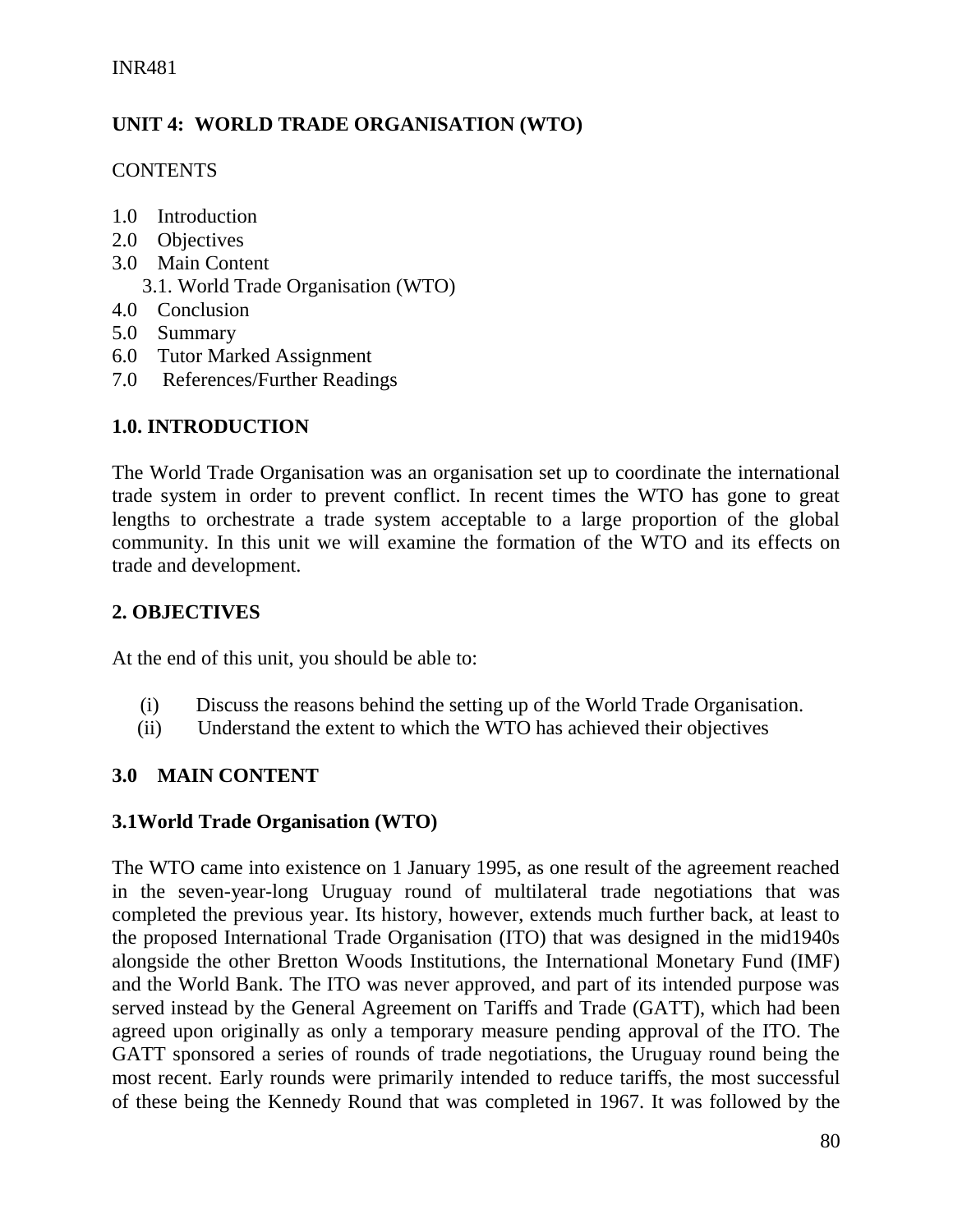Tokyo Round, begun in 1974 and completed in 1979. Unlike GATT, the WTO is a formal organisation that is not restricted to promoting trade liberalisation solely in manufactured goods.

The institutional structure of the WTO contains three components: a revised GATT, the General Agreement on Trade in Services (GATS), and the Agreement on Trade-Related Intellectual Property Issues (TRIPS). These components collectively enable the WTO to fulfil four important functions in international trade. First, it constitutes a forum for the exchange of information, consultation, and negotiation among its 135 member states. At the highestlevel, the trade ministers from the member countries meet every two years to discuss trade policies. Members also communicate through ongoing working groups on particular issue-areas such as the environment or competition policy. In addition, members of the WTO are obliged to notify it whenever they engage in policies in a variety of areas that might be trade restricting. Technical regulation, for example, must be notified to the WTO Secretariat with sufficient lead-time for exporters to adapt to the new rules. Second, the WTO constrains the trade policy actions of member states. Underlying the entire WTO and its GATT predecessor is the single principle of non-discrimination: that economic welfare is greatest if policies do not discriminate among suppliers and among demanders of economic goods and services.

The WTO spells out in some detail a long list of constraints on member state behaviour – things that they either must do or must not do in order to be viewed as cooperating. Many of these constraints appeared as provisions of the original GATT agreement of 1947, which took the form of a treaty and consisted of 35 Articles of Agreement. These Articles have been revised, extended, and supplemented with additional agreements in the rounds of negotiation that have occurred since then. For example, the WTO requires countries to commit not to raise tariffs above levels that they negotiate on entry or in multilateral trading rounds. These levels are called tariff bindings. It also constrains states from imposing a variety of non-tariff barriers to trade. Third, the WTO specifies and permits a list of exceptions from the constraints for prescribed reasons and with prescribed means. Complex agreements among national governments must permit a fair amount of flexibility. Any rules that are adopted will inevitably be subject to interpretation, and the effect of these rules on the economy can never be known with certainty. Therefore, international trade agreements typically include some sort of escape clause that allows the parties to back partially out of the agreement in the event that it proves to be more injurious than expected. The WTO specifies in great detail the criteria that states must follow in order to avoid the constraints without penalty. Finally, the WTO offers a mechanism for the settlement of disputes among member states. Agreements are worthless without enforcement, because states may depart from them whenever they perceive it to be in their interest to do so. When one country believes that another country is violating any aspect of a trade agreement, the complaining country first requests consultation with the alleged offender, and the two seek to resolve the dispute on their own. If consultation fails, then the complaining country requests establishment of a panel, consisting of three persons with appropriate expertise from states not party to the dispute. This panel assesses the evidence in the context of its interpretation of the WTO rules and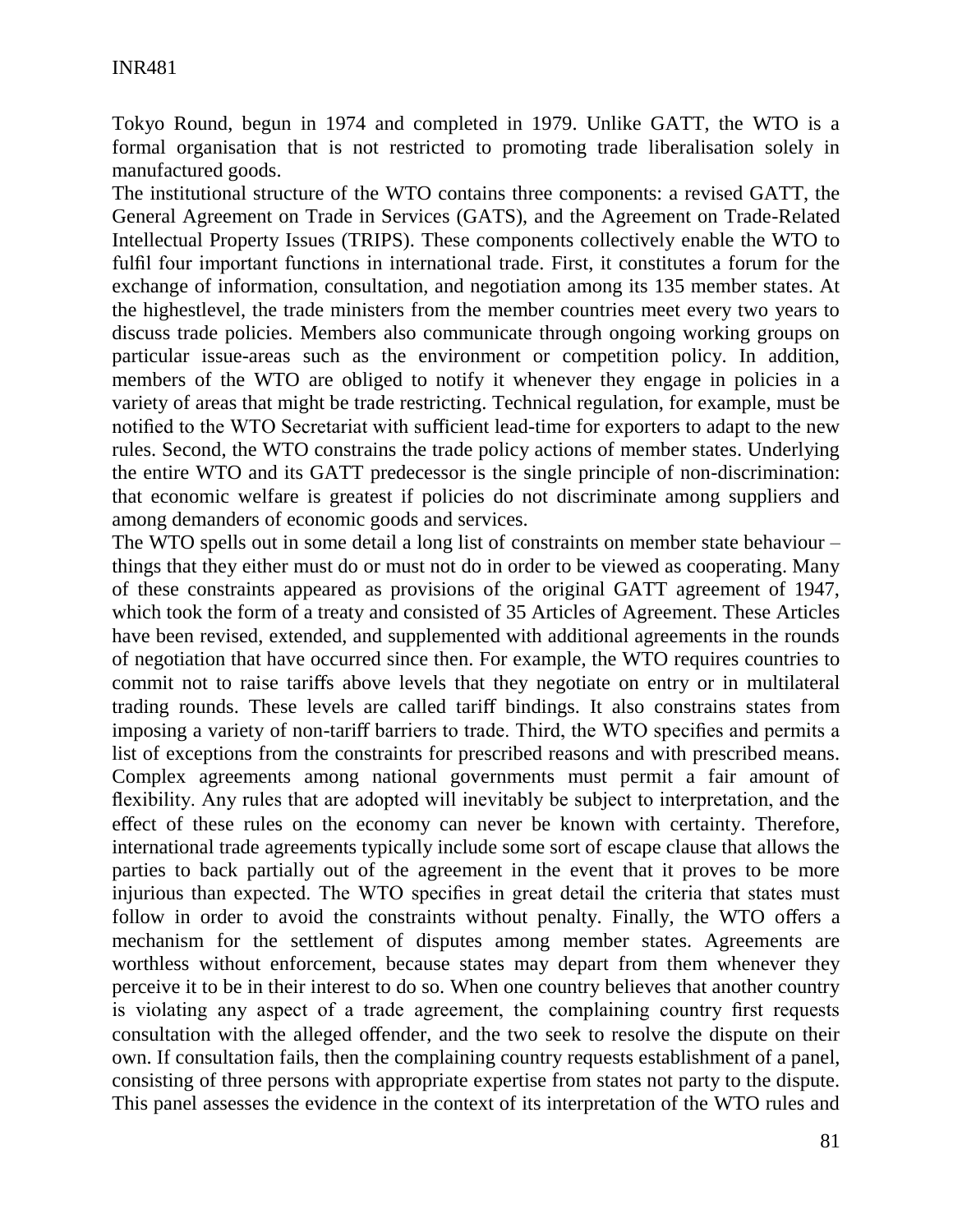issues a report. The report is automatically accepted unless all WTO members decide against its adoption, or if one of the parties to the dispute appeals. The WTO has established an Appellate Body composed of seven members, of whom three will serve on any given case. It also issues a report that must be accepted except by a unanimous decision to reject it by member states. Once this process is completed, states are expected to implement any recommendations of the panel report. If they do not, then complaining countries are entitled to compensation from them, or to use suspension of trade concessions against them. Concessions that the offended country had previously made to the offending party can be withdrawn. In practice, this means that selected trade barriers will be raised against (and only against) the offending country. In short, the WTO represents a major attempt to provide a more institutionalised and regulatory system for the conduct of international trade.

The scope and extent of regulation have increased with the inclusion of new issues and more detailed and obligatory substantive regulations. It remains to be seen how effective the new organisation will be. On the one hand, its membership has increased dramatically over the last decade, and many observers have welcomed the formal entry of China after years of negotiation. On the other hand, the organisation also faces some difficult challenges in the years ahead. This became clear in 1999 when member states met in Seattle to kick start a new round of trade talks designed to increase free trade and reduce barriers to international trade. Preliminary talks in Geneva revealed such a sharp division among the participants that it proved impossible to create an agenda for the meetings. In other words, the members were so divided that they could not even agree on what ought to be discussed. For example, the United States wants Europe to cut its subsidies of farm products so that it can sell more products to Europe. The Europeans are refusing, since free trade between US and European agriculture would devastate Europe's farmers. Developing countries want to be excused from further liberalisation of their trade policies. Labour unions in advanced industrial countries want to set minimum labour standards in the Third World, which would make the Third World a less attractive investment. The Third World wants to do without the labour unions' solicitude. Further trade liberalisation depends upon whether member states can negotiate fruitfully on aglobal basis, or whether they will focus more on regional forms of cooperation.

#### **SELF ASSESSMENT EXERCISE**

Outline the key functions of the WTO?

#### **4.0 CONCLUSION**

Despite its immerse success in harmonising trade policies worldwide and thus preventing conflict in that combustible realm of the international system yet recent events would appear to suggest that all is still not well. The inability of the major trading blocs depicted largely through the North/South divide, to reach significant agreements on trade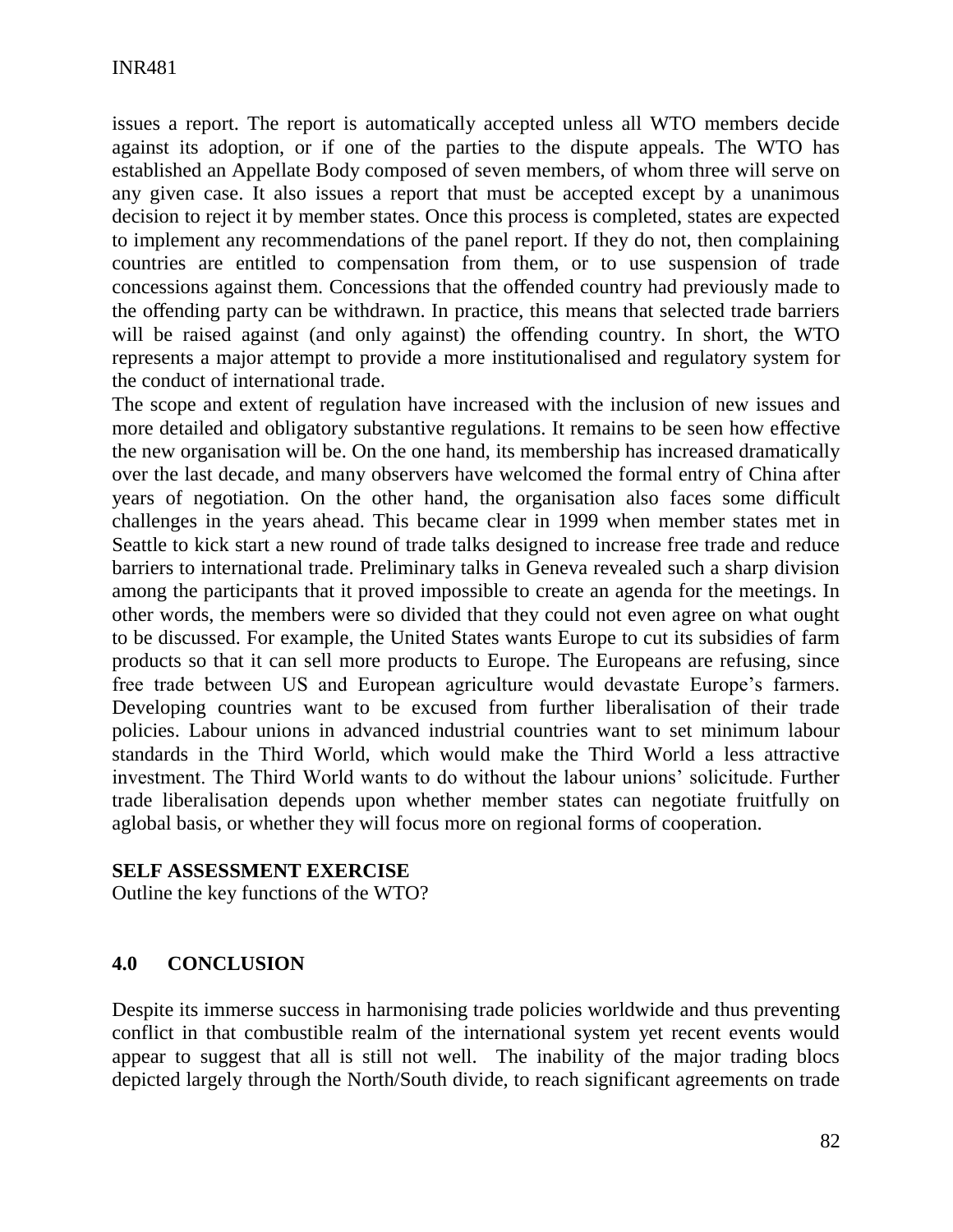#### INR481

points to this. However amid this challenge the WTO nonetheless retains relevance for the coming years.

### **5.0 SUMMARY**

The WTO is not restricted to promoting trade liberalisation solely in manufactured goods with three components: a revised GATT, the General Agreement on Trade in Services (GATS), and the Agreement on Trade-Related Intellectual Property Issues (TRIPS). These components collectively enable the WTO to fulfil important functions in international trade. Despite its successes the organisation is still marked by challenges especially with regards to consensus.

### **6.0 TUTOR MARKED ASSIGNMENT**

Examine in detail the causes of dissensus in the WTO?

### **7.0 REFERENCES/FURTHER READINGS**

Wilkinson, R. (2000) Multilateralism and the World Trade Organisation, London, Routledge.

Bernard, H. and Kosteck, M. (1995) The Political Economy of the World Trading System, Oxford, Oxford University Press.

Bhagwati, J. (1994) 'The world trading system', Journal of International Affairs 48: 279– 85.

Jackson, J. (1989) The World Trading System, Cambridge, MA, MIT Press.

Preeg, E. (1995) Traders in a Brave New World: The Uruguay Round and the Future of the International Trading System, Chicago, University of Chicago Press.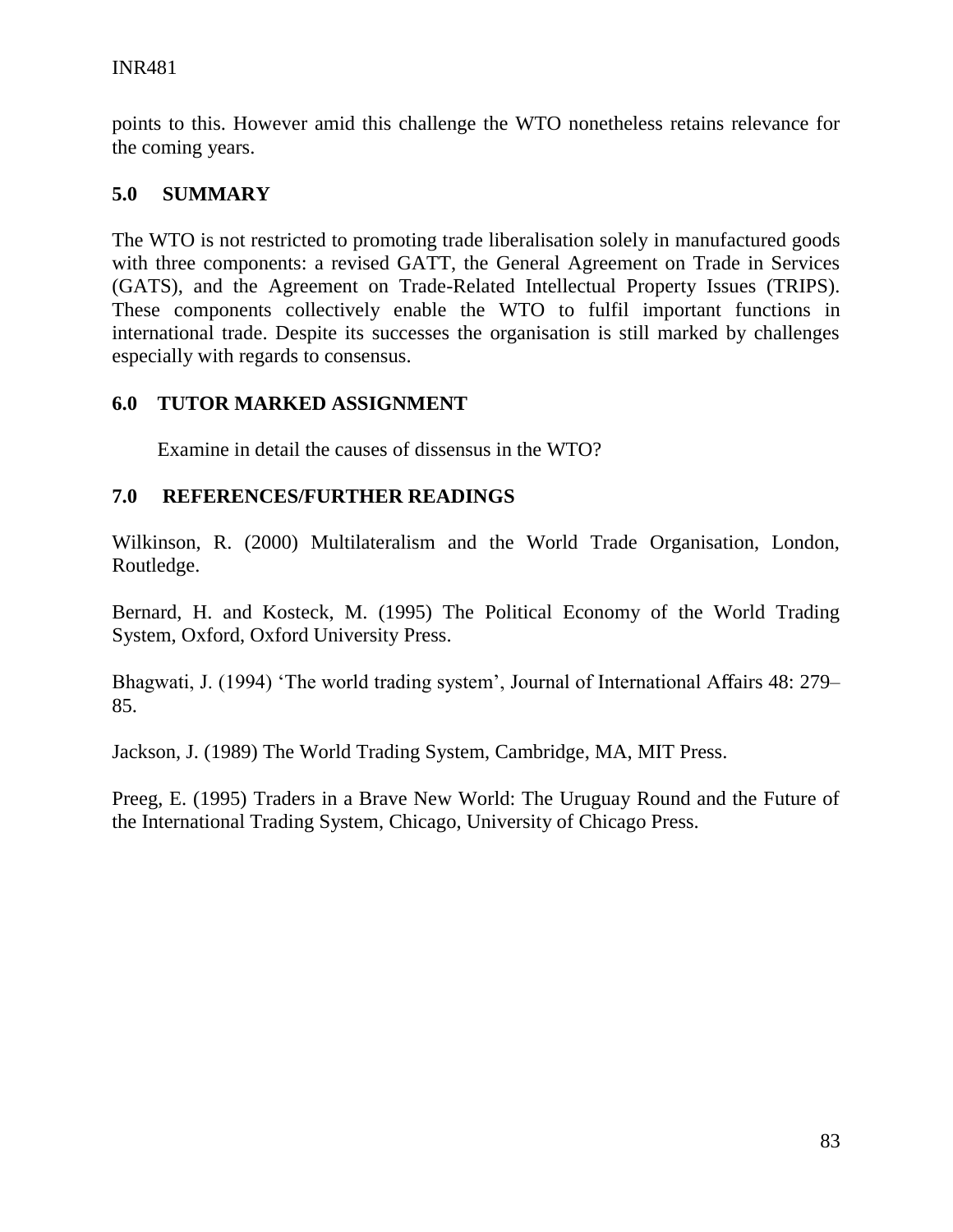## **UNIT 5: TRANSNATIONAL CORPORATIONS IN INTERNATIONAL ECONOMIC RELATIONS**

#### **CONTENTS**

- 1.0 Introduction
- 2.0 Objectives
	- 3.0 Main Content
	- 3.1 Multinationals and their activities
- 4.0 Conclusion
- 5.0 Summary
- 6.0 Tutor Marked Assignment
- 7.0 References/Further Readings

### **1.0. INTRODUCTION**

In the previous units we examined the processes and behaviour of inter-governmental organisations with regard to their activities in the international economic system. We saw the impact these organisations have had on the system since their advert in the post-war era, we also noted the challenges which continue to dog their heels. In this unit we shall examine another organisation which has a longer history than the aforementioned organisations- the Multinationals. As independent organisations they are largely unregulated and thus able to permeate the international economic more totally than other organisations.

#### **2. OBJECTIVES**

At the end of this unit, you should be able to:

- (i) Understand the history and activities of Multinational organisations
- (iii) Understand the impact of Multinationals on global politics

#### **3.0 MAIN CONTENT**

#### **3.1 Multinational Corporation (MNC) and their activities**

Sometimes called multinational enterprises (MNEs) or transnational corporations (TNCs), these are powerful actors that carry out commercial activities for profit in more than one country. Increasingly, they view the world as a single economic entity and their impact on the global economy is immense. Indeed, there is almost no area of human life that is not influenced in some way by these giant firms. For example, the largest 500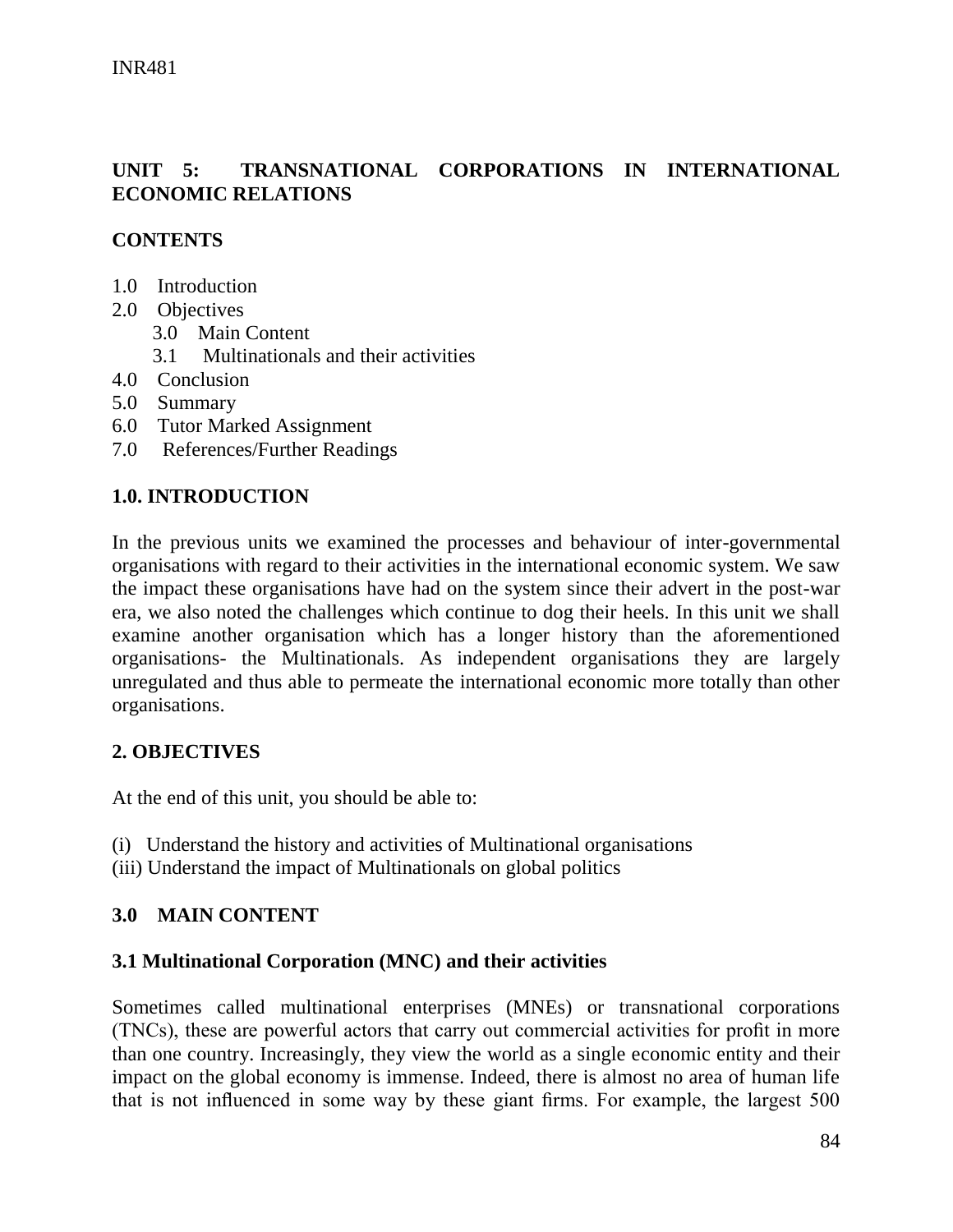corporations control more than two-thirds of world trade, much of which takes place between their own subsidiary firms. Moreover, the largest 100 corporations are estimated to account for about one-third of global foreign direct investment (FDI). Although there are more than 53,000 MNCs worldwide (and approximately 450,000 affiliate and subsidiary firms), most of the top 500 corporations have their headquarters in OECD member states.

The term 'multinational corporation' is misleading in a couple of ways. First, it implies a level of internationalisation of management and stock ownership that does not exist. Second, most MNC activity takes place within the territorial borders of the sovereign state and not between 'nations'. A more satisfactory designation would probably be 'global business enterprise'. MNCs are not new. For example, the Hudson Bay Company and the British East India Company began operating during the first wave of colonial expansion over 300 years ago. Of course, the character ofMNCs has changed dramatically since then. The Industrial Revolution, advances in technology and communications, and new management techniques have been particularly important. For example, in the early 1900s Henry Ford's new production-line methods enabled him to vastly increase the number of automobiles he could manufacture in a single year. By 1911, he had constructed an assembly plant in Europe and established Ford as a major player in the emerging worldwide automobile industry. While multinational corporations have a long history, it was not until the Bretton Woods Conference (1944) laid the foundation for an international economic order based on the principles of free trade that they began to expand their commercial activities on a grand scale. This had a lot to do with the position of the United States in the post-1945 order, and especially the strength of the American dollar.

MNCs are, without doubt, the most controversial of all non-state actors. In the eyes of many critics they are predators, accused of toppling elected governments, exploiting under-developed countries, engaging in illegal activities, ignoring human rights, and wilfully damaging the environment. There is certainly ample evidence to support some of these accusations. During the 1970s, for example, ITT and Anaconda Copper (with the help of the CIA) were accused of overthrowing the democratically elected socialist government of Salvador Allende in order to retrieve their nationalised assets. Union Carbide's factory in Bhopal India caused the death of nearly 4000 people and injured almost half a million. Royal Dutch Shell was one of very few MNCs to remain in South Africa during the apartheid years, despite calls from the international community and some nongovernmental organisations to abandon its commercial interests there. Moreover, the OK Tedi mine in New Guinea, operated by BHP, has done significant environmental damage to the Fly River system and irretrievably altered the lives of the local inhabitants. At the same time, defenders of multinational corporations portray them as engines of progress, innovative in research and development, a modernising force in international relations, and the best hope for overcoming the chronic under-development and poverty in the Third World.

It is difficult to evaluate these positions. Much depends on the ideological predisposition of the critic. With the exception of the newly industrialising countries (NICs), there has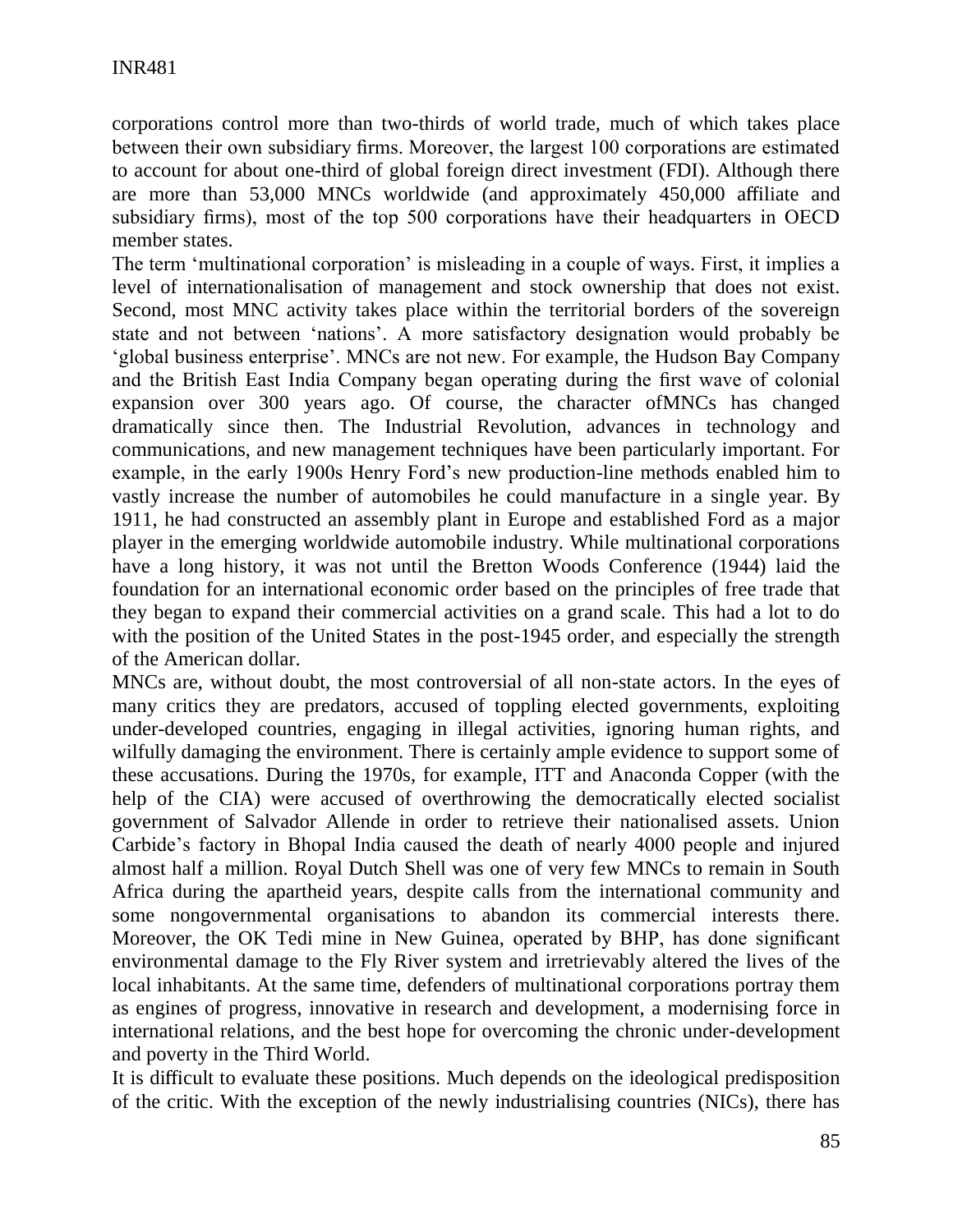been little discernible improvement in the living standards of people in the Third World. Indeed, there is evidence to suggest that global inequality is growing significantly. True, many MNCs operating in the Third World have setup hospitals, schools, and other valuable infrastructure. Some of them also provide employment, professional training, health care, and educational opportunities for their employees. But it is equally true that others impact heavily on the local culture, employ child labour, damage the environment, and often engage in corrupt practices. None the less, there is some indication that multinational corporations are beginning to realise that they must act more responsibly in the communities in which they operate, and that it is in their own interest to do so. In so far as the search for new markets and consumers is becoming more important for multinational corporations than extracting resources, it is not in their interest to place their reputations at risk by engaging in practices that could besmirch their global image.

#### **SELF ASSESSMENT EXERCISE**

Examine the factors that make Multinationals engines of economic growth?

#### **4.0 CONCLUSION**

That the Multinationals have generated tremendous wealth through their economic activities both wholesome and unwholesome is incontrovertible. Today standards of living of not only individuals but countries have been significantly altered positively by the Multinationals. However they have also contributed equally significantly to economic and environmental dislocations nonetheless for all this they are likely to remain a pivotal tool for private capital for years to come.

#### **5.0 SUMMARY**

Multinationals have been operating for a long time for example, the Hudson Bay Company and the British East India Company began operating over 300 years ago. The Industrial Revolution, advances in technology and communications, and new management techniques have been particularly important. For example, in the early 1900s Henry Ford's new production-line methods enabled him to vastly increase the number of automobiles he could manufacture in a single year.Today the largest 500 corporations control more than two-thirds of world trade, much of which takes place between their own subsidiary firms. Multinationals have been drivers of economic growth and transformation especially in the undeveloped world where they have been in the forefront of the provision of basic infrastructure. Concomitantly they have been behind some of the most amoral behaviours in the region primarily due to weak regulations. Nigeria's experience with the Anglo-Saxon oil giant, Shell is a critical example of this behaviour.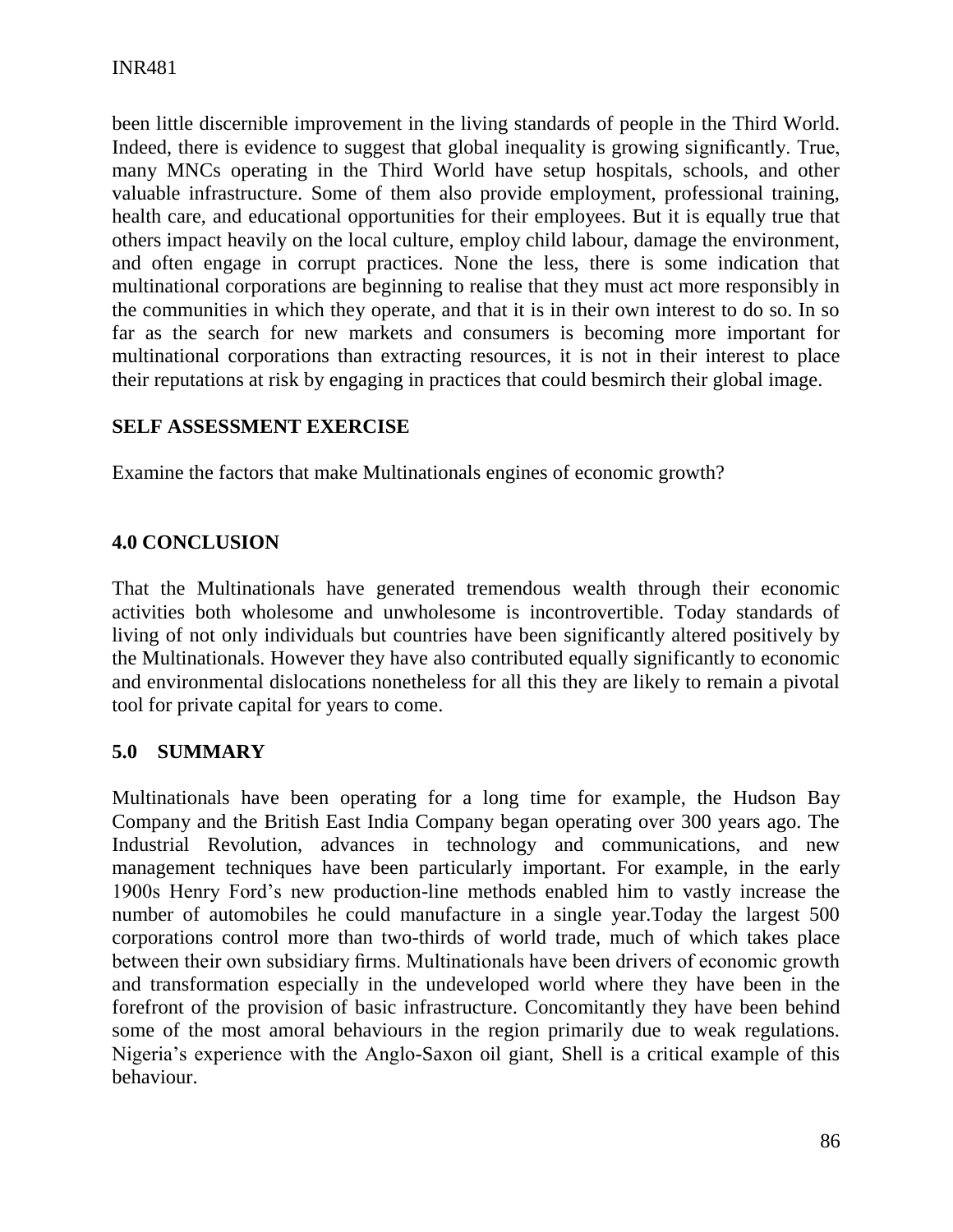### **6.0 TUTOR MARKED ASSIGNMENT**

Examine the reasons for the amoral behaviour of Multinationals?

#### **7.0 REFERENCES/FURTHER READINGS**

Sewell, J. (ed.) (2000) Multilateralism in Multinational Perspective, Basingstoke, Palgrave.

Stopford, J. (2000) 'Multinational corporations', Foreign Policy 117: 12–20.

Barnet, R. and Cavanagh, J. (1994) Global Dreams: Imperial Corporations and the New World Order, New York, Simon & Schuster.

Doremus, P., Keller, W., Pauly, L., and Reich, S. (1998) The Myth of the Global Corporation, Princeton, NJ, Princeton University Press.

Falk, R. (1995) On Human Governance: Towards a New Global Politics, Cambridge, Polity Press.

Falk, R. (1995) On Human Governance: Towards a New Global Politics, Cambridge, Polity Press.

Korten, D. (1995) When Corporations Rule the World, West Hartford, CT, BarettKohler/Kumarian.

Schwartz, P. and Gibb, B. (1999) When Good Companies Do Bad Things: Responsibility and Risk in an Age of Globalisation, New York: John Wiley & Sons.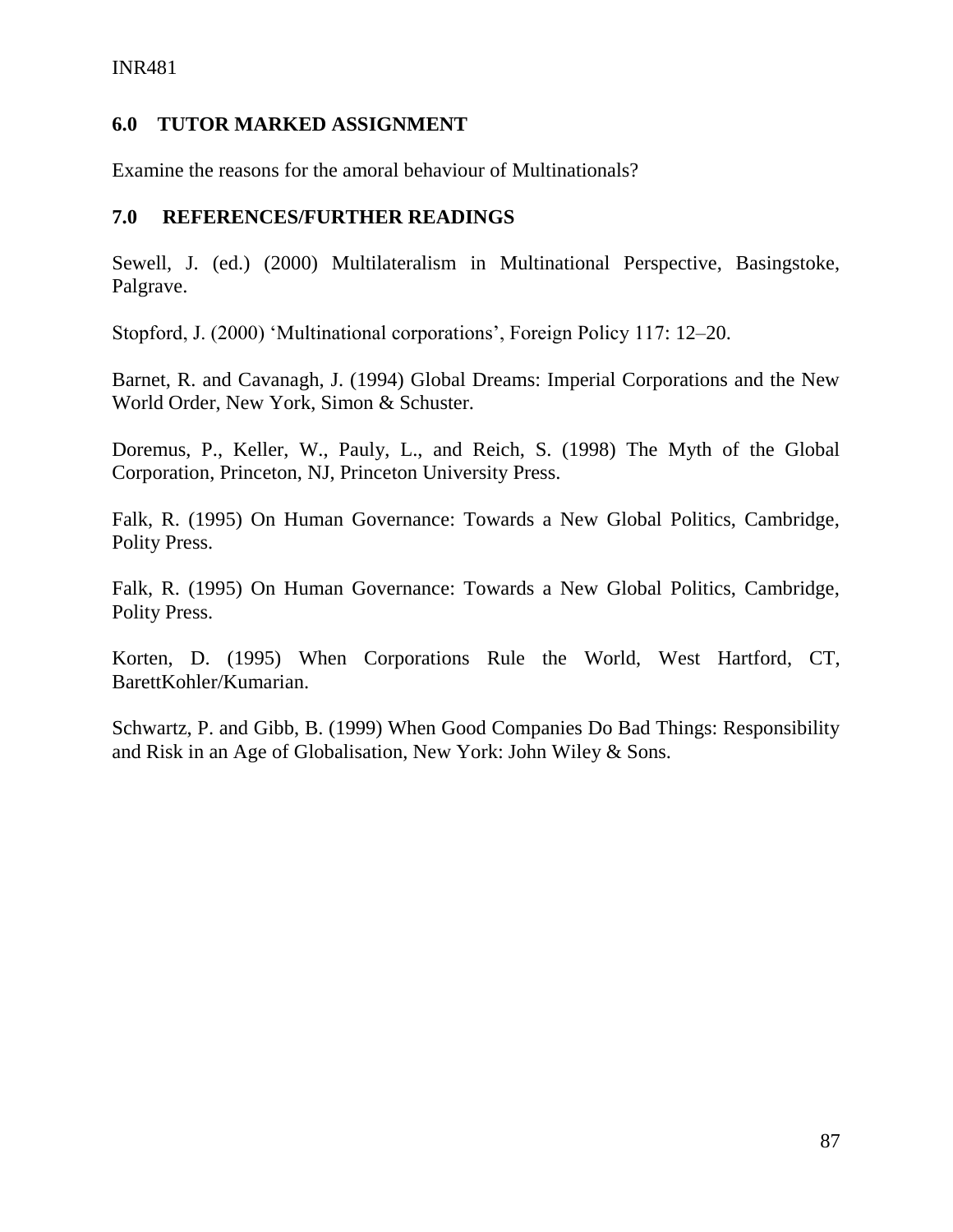### **MODULE 4: DEVELOPMENTAL ISSUES IN THE INTERNATIONAL ECONOMIC SYSTEM**

### **INTRODUCTION**

Despite the giant economic and technological strides attained by the world since the inception of the industrial revolution certain daunting challenges continue to haunt every corner of the global community. The most fervent of these developmental challenges are to found in the global south. Paramount among these issues is the long drawn debt crisis which hobbled development in several southern states. This is closely followed by foreign aid debate which most commentators feel is detrimental to development. Other issues may include Foreign Direct Investment and the infrastructural deficit bedevilling the African continent.

- Unit 1 Foreign Aid
- Unit 2 Foreign Direct Investment
- Unit 3 Debt and Development
- Unit 4 The Debt crisis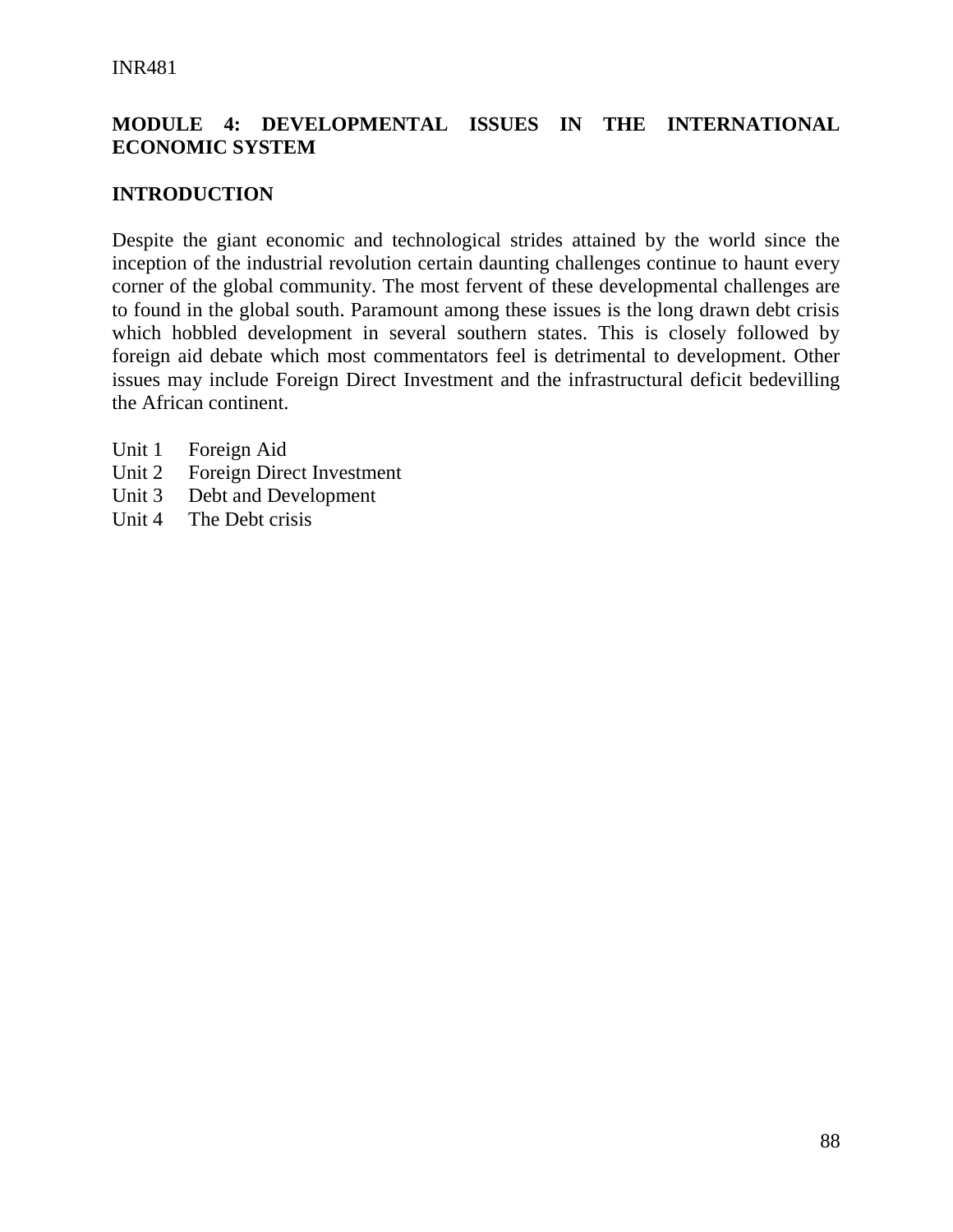## **UNIT 1: FOREIGN AID**

### **CONTENTS**

1.0Introduction

- 2.0 Objectives
	- 3.0 Main Content
	- 3.1 Foreign Aid: definition and meaning
- 4.0 Conclusion
- 5.0 Summary
- 6.0 Tutor Marked Assignment
- 7.0 References/Further Readings

# **1.0. INTRODUCTION**

In this unit we shall look at foreign aid as an important concept in international economic relations more so as it relates to the undeveloped world. This is because this sphere of globe due to the peculiar developmental challenges confronting it is most disposed to the politics associated with foreign aid. As we shall soon see foreign aid has both its fervent supporters and critics each backing up its case with tenable reasons.

## **2. OBJECTIVES**

At the end of this unit, you should be able to:

- (i) Discuss the perspectives associated with foreign aid
- (ii) Identify the major criticisms against foreign aid

## **3.0 MAIN CONTENT**

## **3.1 Foreign Aid**

There is a longstanding debate over the desirability and effectiveness of foreign aid from rich to poor states. Supporters of foreign aid programmes argue that aid is necessary to help capital-poor countries acquire new skills and technology. Foreign technical assistance spreads the benefits of scientific research, most of which is conducted by the wealthiest states in the world. In addition, government-to-government loans and United Nations multilateral assistance finance numerous development projects at lending rates below commercial levels. The largest lender, the World Bank, has followed a policy of giving seed money for major projects in order to attract private or local government investment for ventures that do not fit commercial criteria. Aid funds are often used to help establish leading sectors of the economy that can then, through links to less developed sectors, pull the development process along. Finally, former colonies argue that rich states have a moral obligation to assist the poor wherever the coloniser's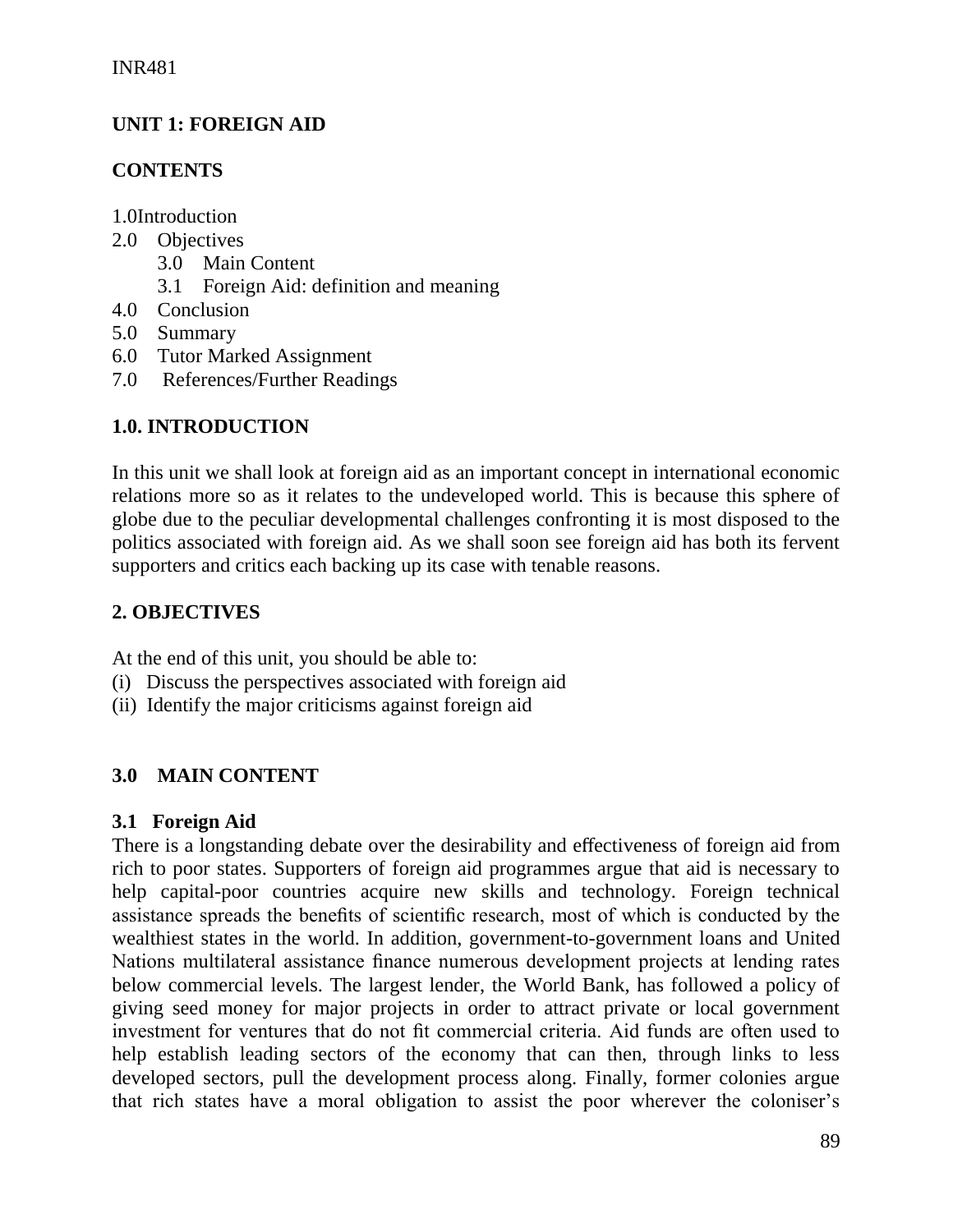industrial wealth was created with Third World resources. Even when the demand for restitution is difficult to justify, simple compassion calls for the rich to take some responsibility for relieving the burdens of global poverty.

Critics of foreign aid have put forward a number of reasons to explain why it has not been effective in promoting development. In the first place, the amounts are pitiful in light of the magnitude of the problem. Only a handful of states have managed to achieve the international standards declared by the United Nations, which hovers around 1 per cent of the gross domestic product (GDP) of advanced industrialised states. The United States, once the world leader in global aid, is now in fourth place after Japan, Germany, and France in terms of absolute amounts. Expressed as a percentage of its GDP, with 0.1 per cent of American GDP allocated to Overseas Development Assistance, the United States is well at the bottom of all industrialised donors. Furthermore, much of its foreign aid is in the form of military goods that contribute nothing to economic prosperity. More than half the amount of money in US foreign aid dispensed since the Second World War has been in the form of military aid. By supporting the power of the armed forces in many poorer states and encouraging the military to play an active political role, these security-assistance dollars have served to undermine democracy and economic development.

One reason for the extensive debate over aid is that so many diverse objectives drive its allocation that it is hard to evaluate how effective it is. While economic growth is clearly not the sole objective of foreignassistance, it is one of the few areas where empirical evidence permits evaluation. Growth is also important because without growth it is difficult, if not impossible, to achieve all the other goals – security, human rights, democracy – attributed to aid. In many less developed countries, there is a negative correlation between aid flows and growth performance. Africa, for example, receives ten times more aid per capita than Latin America or East Asia and yet performs far worse by most or all economic measures. There are several explanations, but one point is clear. By removing a hard budget constraint, aid inflows to a country can impede the formation of a domestic consensus on the need for difficult economic reforms. Research suggests that countries with high inflation tend to implement more complete reforms and then enjoy higher average growth rates than countries that just muddle along at medium inflation rates. What happens is that aid flows are often cut off in countries with very high inflation rates but continue in countries with medium inflation rates. These aid flows protect countries from the full costs of bad economic policies, often preventing the onset of deeper problems and the important policy learning experience that is often critical to successful economic reform. Countries often have to 'hit bottom' to get a domestic consensus on the need for economic reforms. Of course, allowing countries to collapse economically is hardly an acceptable policy recommendation. To complicate the issue further, it is also important to note that in some cases aid has actually helped develop a consensus in favour of market reforms. For example, in Poland in 1989 the promise of foreign aid as something that the reform government could deliver was critical to its election and the undertaking of market reforms. Both the timing and the role of aid flows in the implementation of policy reforms are still being widely debated. But what we do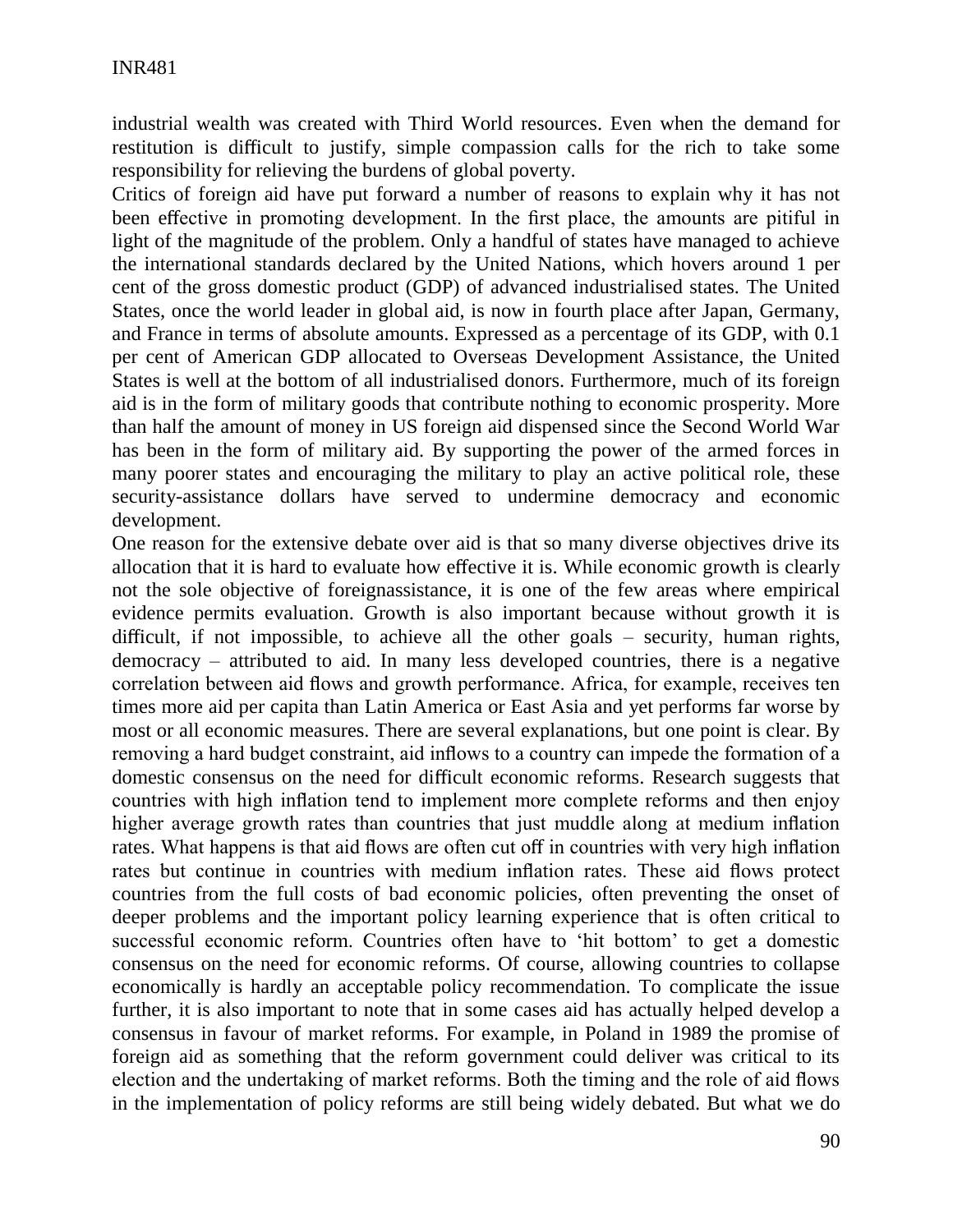know is that financial aid to countries where there is no consensus at all in favour of reform has a negative impact. How and why has so much aid continued to flow under such conditions?

Conditionality, which is how aid is appropriated for the most part, is usually applied ex ante; that is, borrowing countries must meet certain conditions to be eligible for a loan and then must continue to meet those conditions along the way as aid is disbursed. But despite a marked increase in conditional lending in the past decade, and also an increase in the number of conditions on each loan, conditionality has not been particularly effective in attaining borrower compliance. The higher number of conditions actually seems to decrease borrower ownership of reforms. It creates a vicious cycle: weak compliance withconditions prompts donors to impose more conditions; increased conditions make it yet harder for the recipient to comply, thus increasing the incentive not to comply; and so on. On the donor side, meanwhile, the incentive structure rewards continued lending rather than halting financial flows in response to breaches in compliance. Ultimately, multilateral institutions are lending institutions, and they must lend to remain operational. So the average loan officer at the World Bank has a greater incentive to disburse loans on time than to enforce strict compliance from the recipients of those loans. As a result, many countries continue to receive loans even though they have bad records at both compliance and policy reform.

#### **SELF ASSESSMENT EXERCISE**

Enumerate the major reasons behind the continuance of foreign aid?

#### **4.0. CONCLUSION**

It is thus clear that foreign aid will continue to flow despite the almost unanimous consensus against it by policy makers, a fact borne out by the need for economic morality. It is this loophole that countries have exploited in harnessing foreign aid resources which they have more often than not mismanaged. However it is also possible that donor countries can subvert this debilitating behaviour by introducing a benchmark which prospective aid seeking countries will have to attain to access aid. This may help ensure more proper use of the funds.

#### **5.0 SUMMARY**

The unit reviewed foreign aid and its muti-faceted problems. Some writers are of the view for example that foreign aid helps to boost economic expansion and growth while others condemn foreign aid as helping to keep backward countries further impoverished. One reason for the extensive debate over aid is that so many diverse objectives drive its allocation that it is hard to evaluate how effective it is. However it is clear for all this that financial aid to countries where there is no consensus at all in favour of reform has a negative impact.

## **6.0 TUTOR MARKED ASSIGNMENT**

Examine the varying or contending perspectives on foreign aid?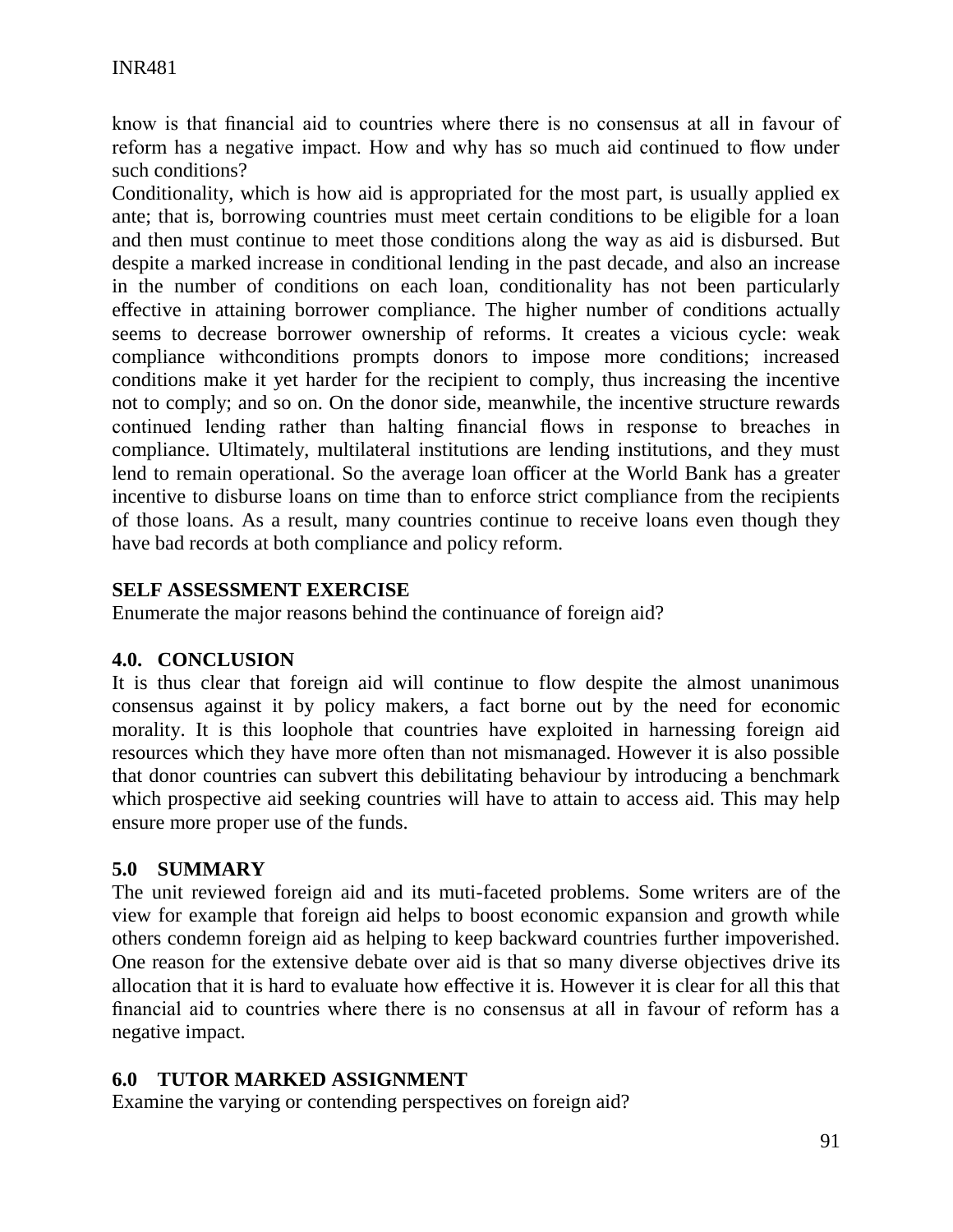## **7.0 REFERENCES/FURTHER READINGS**

Tarp, E. (2000) Foreign Aid and Development, London, Routledge.

Tisch, S. and Wallace, M. (1994) Dilemmas of Developmental Assistance: The What, Why and Who of Foreign Aid, Boulder, CO, Westview Press.

Maren, M. (1997) The Road to Hell: The Ravaging Effects of Foreign Aid, New York, Free Press.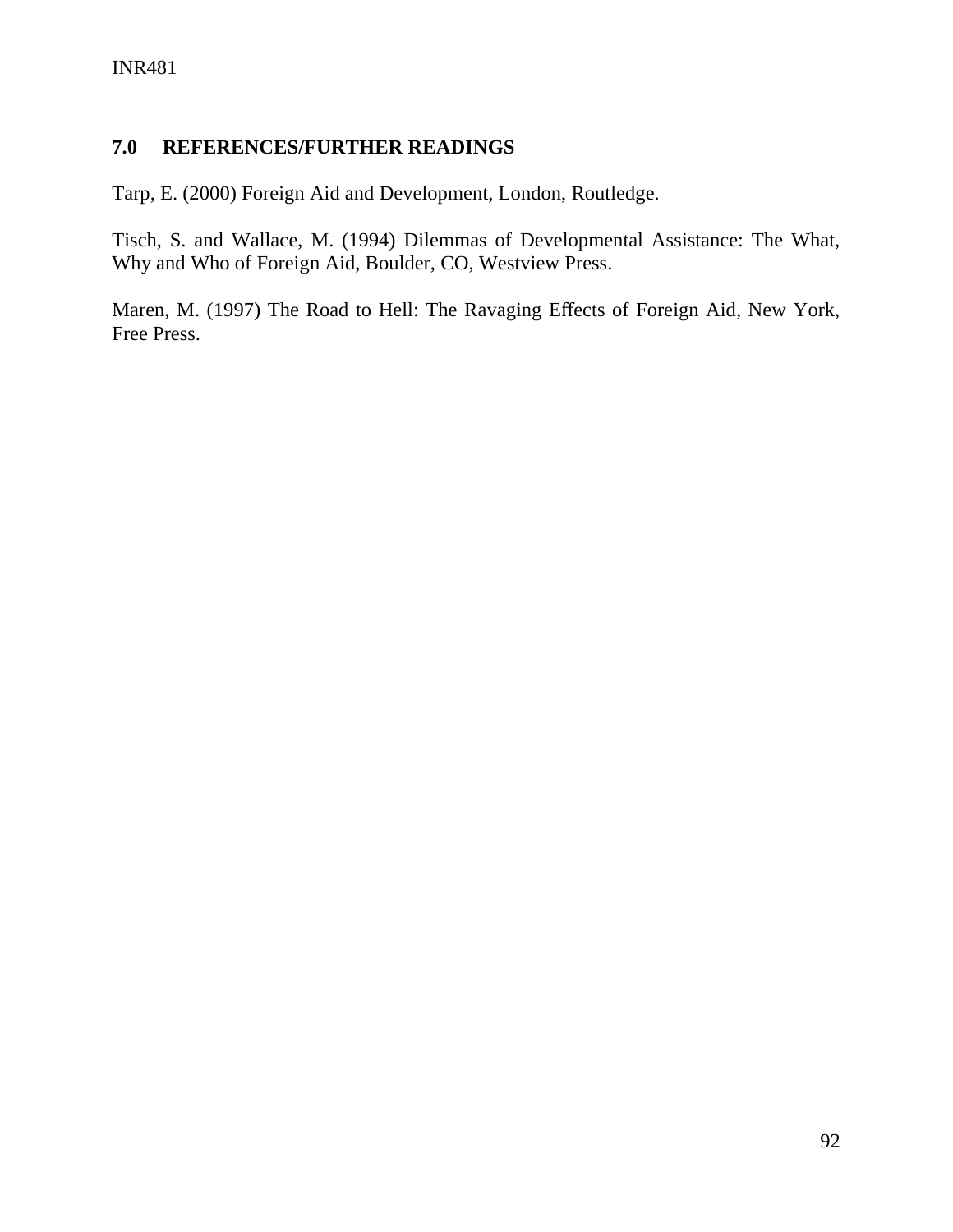## **UNIT 2: FOREIGN DIRECT INVESTMENT (FDI)**

## **CONTENTS**

1.0Introduction

- 2.0 Objectives
	- 3.0 Main Content
- 3.1 Foreign Direct Investment (FDI)
- 4.0 Conclusion
- 5.0 Summary
- 6.0 Tutor Marked Assignment
- 7.0 References/Further Readings

# **1.0. INTRODUCTION**

In this unit we shall examine the concept of foreign direct investment and its impact on the international economic system. The reader must understand that FDI has grown into a concept of relative importance given the intensity of globalisation and the concomitant urge for economic development by the global south. These twinprocesses have colluded effectively in pushing FDI to the front burner of developmental discourse perhaps since the 1990s.

## **2. OBJECTIVES**

At the end of this unit, you should be able to:

- (i) Understand the processes attached to FDI
- (ii) Discuss the connection between FDI and development

## **3.0 MAIN CONTENT**

## **3.1 Foreign Direct Investment (FDI)**

This is the transfer of capital, personnel, know-how, and technology from one country to another for the purpose of establishing or acquiring income-generating assets. There are two main types of FDI. The first is fixed asset investment, in which the investing company maintains a significant level of physical control over the asset (such as a manufacturing plant) during the life of the investment. The second is portfolio investment – the acquisition of shares and stocks located in foreign countries. FDI is not a new phenomenon. Indeed, it was an important component in European colonialism. Yet over the last 20 years, levels of FDI have increased dramatically.

In 1999 foreign direct investment reached an all-time high of US\$865 billion, while total cross-border flows of short- and long-term investment have more than doubled between 1995 and 1999. In addition, FDI spreads across a wide range of industries and firms. Traditional resource extraction firms have been joined in overseas locations by consumerproduct firms, by manufacturing firms, and by companies in the service and information industries. Indeed, investment in primary sector industries (such as mining and oil) is a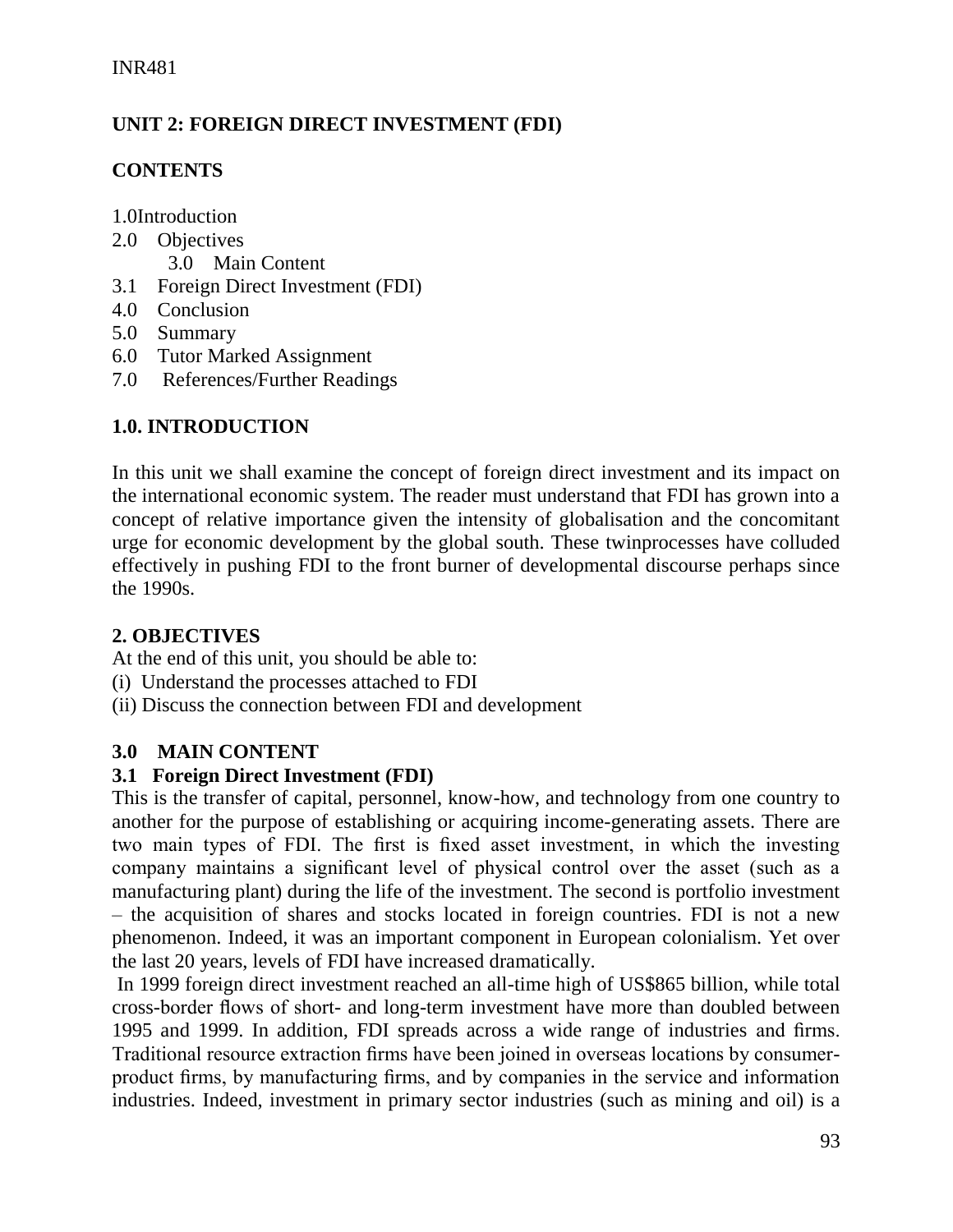shrinking portion of foreign direct investment. When firms invest abroad, they do so for a variety of reasons: to gain access to resources or raw materials; to reduce costs; to expand markets; to follow their customers; or to compete with other firms. Most FDI comes from companies based in the OECD region. Between 1960 and 1991, for example, over 85 per cent of all FDI came from the United States, the United Kingdom, Japan, Germany, France, the Netherlands, and Canada. During the same period, however, the US share of total FDI shrank from 65 per cent to around 16 per cent of the world total, while Japan's share increased from just 2 per cent to 21 per cent. This partly explains the debate during the 1980s concerning the relative decline of US hegemony. Since the 1970s, the Third World's share of FDI has diminished. In 1994, for example, Africa received 1.4 per cent of global FDI, the Middle East and the transition economies of Eastern Europe received 1.6 per cent, and Latin America received 11 per cent. Asia, on the other hand, received around 20 per cent of global FDI, a figure that reflects the economic rise of the newly industrialising countries (NICs). Of course, since the Asian financial crisis of 1997–98 this figure has been significantly reduced.

FDI became a major issue during the 1970s, when the assets of a number of large American corporations were nationalised by left-wing governments. In the most famous case, Salvador Allende, the democratically elected President of Chile, nationalised the assets of ITT and Anaconda Copper. The fact that Allende was a socialist made the expropriation of US company assets a cold war foreign policy issue. The result was the overthrow and death of Allende by a military opposition (covertly supported by the United States) and the rise to power of Augusto Pinochet, a ruthless military dictator. Not surprisingly, both companies were immediately de-nationalised. One of the consequences of this and similar incidences elsewhere was the realisation among corporate CEOs that sound FDI needed high-quality political risk analysis.

There is a debate in the literature whether FDI is, in fact, a conduit for wealth extraction rather than for domestic development. Some observers argue that FDI creates jobs, increases the revenue and tax bases of the host government, facilitates the transfer of technology and human capital, and ultimately promotes development, economic growth, and prosperity. Opponents, on the other hand, argue that FDI serves to extract more national wealth than it contributes to the host country. They claim that FDI maintains the host country in a dependent situation. Second, it creates a skewed or uneven pattern of economic development. When the investment period comes to an end, for example, it can leave the local workforce in a precarious economic position. Third, to attract FDI, host countries increasingly compete with one another and can end up offering such favourable deals and incentives that they ultimately lose more revenue than they generate. Finally, there are environmental and health issues as well. For example, multinational corporations (MNCs) sometimes export heavy polluting technologies or 'dirty industries' that are highly regulated in the home country. Despite the criticisms, FDI has grown into an important aspect of a host country's economic development plans and it seems likely to grow in the future. For example, in 1996 foreign direct investment in the developing world was more than US\$129 billion, with US firms alone accounting for US\$28 billion. By contrast, official development flows in that year amounted to US\$40 billion, and the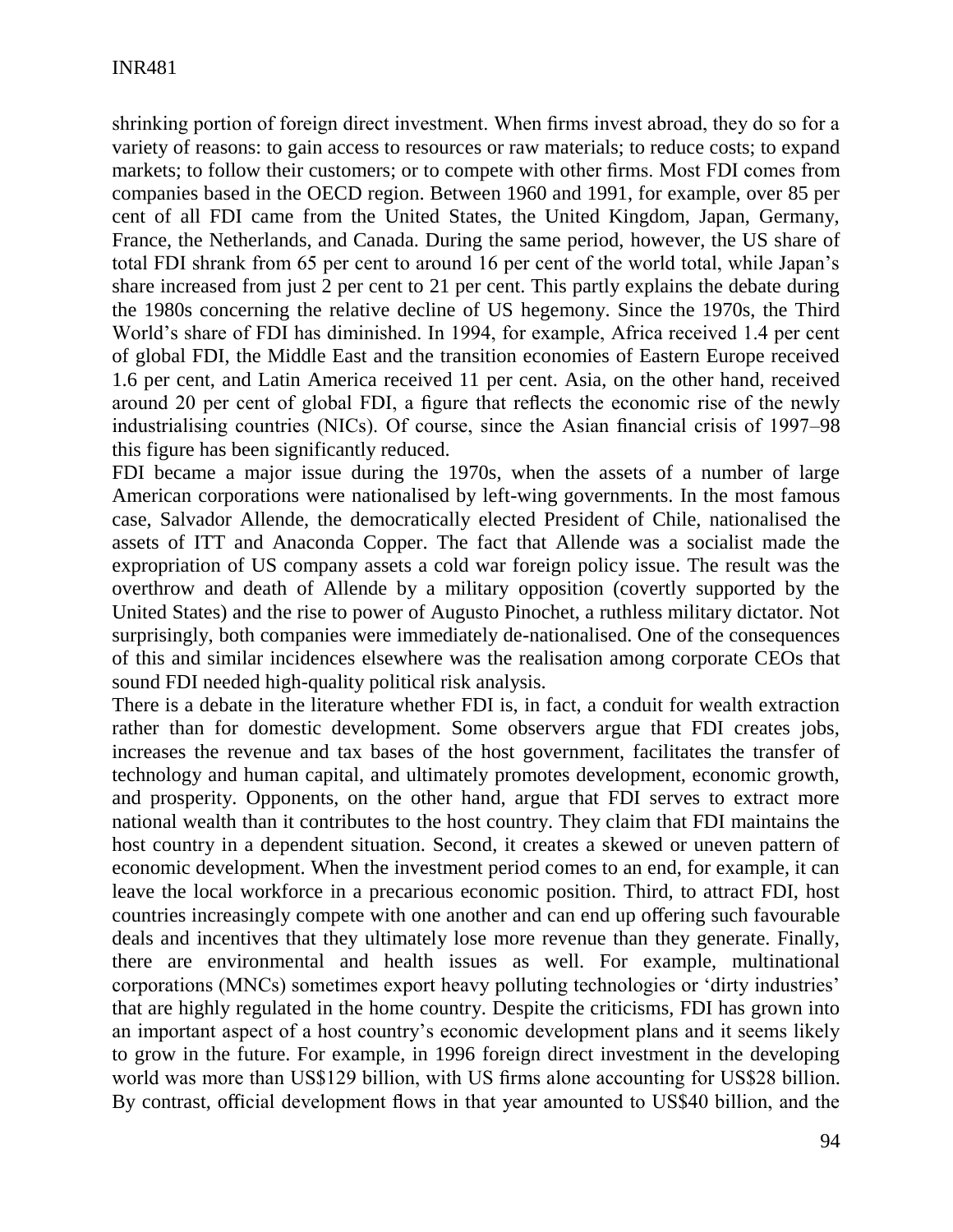entire foreign aid budget of the United States was only US\$12 billion. Increasingly, therefore, contact between the industrialised world and the Third World is taking the form of foreign direct investment.

### **SELF ASSESSMENT EXERCISE**

Examine the reasons why countries invest abroad?

#### **4.0. CONCLUSION**

Similar to the Multinationals, FDI has a consistent band of growing critics who disparage its activities. Yet it also has a faithful coterie of supporters who are unwavering in their assertion that FDIs are indispensable for development especially in the global south. This point of view appears to be strongly favoured by governments in the South who have gone out of their way to attract FDIs by instituting favourable domestic policies. The intensification of globalisation has also increased the volume of capital seeking profitable destination worldwide. An excellent case is China whose FDIs is in several billions of Dollars.

#### **5.0 SUMMARY**

There are two main types of FDI. The first is fixed asset investment, in which the investing company maintains a significant level of physical control over the asset (such as a manufacturing plant) during the life of the investment. The second is portfolio investment – the acquisition of shares and stocks located in foreign countries. There is a debate in the literature whether FDI is, in fact, a conduit for wealth extraction rather than for domestic development. But no matter the extent or the depth of argument over the morality of FDI it may likely remain long a preferred means of quick economic development.

#### **6.0 TUTOR MARKED ASSIGNMENT**

Discuss the impact both negative and positive of FDI in the Third World?

#### **7.0 REFERENCES/FURTHER READINGS**

Dyker, D. (ed.) (1999) Foreign Direct Investment and Technology Transfer in the Former Soviet Union, Cheltenham, Edward Elgar.

Bornschier, V., Chase-Dunn, C., and Rubinson, R. (1984) 'Cross-national evidence of the effects of foreign investment and aid on economic growth and inequality', American Journal of Sociology 78: 651–83.

Dicken, P. (1998) Global Shift: Transforming the World Economy, 3rd edn, London, Sage

Dunning, J. (1993) The Globalisation of Business, London, Routledge.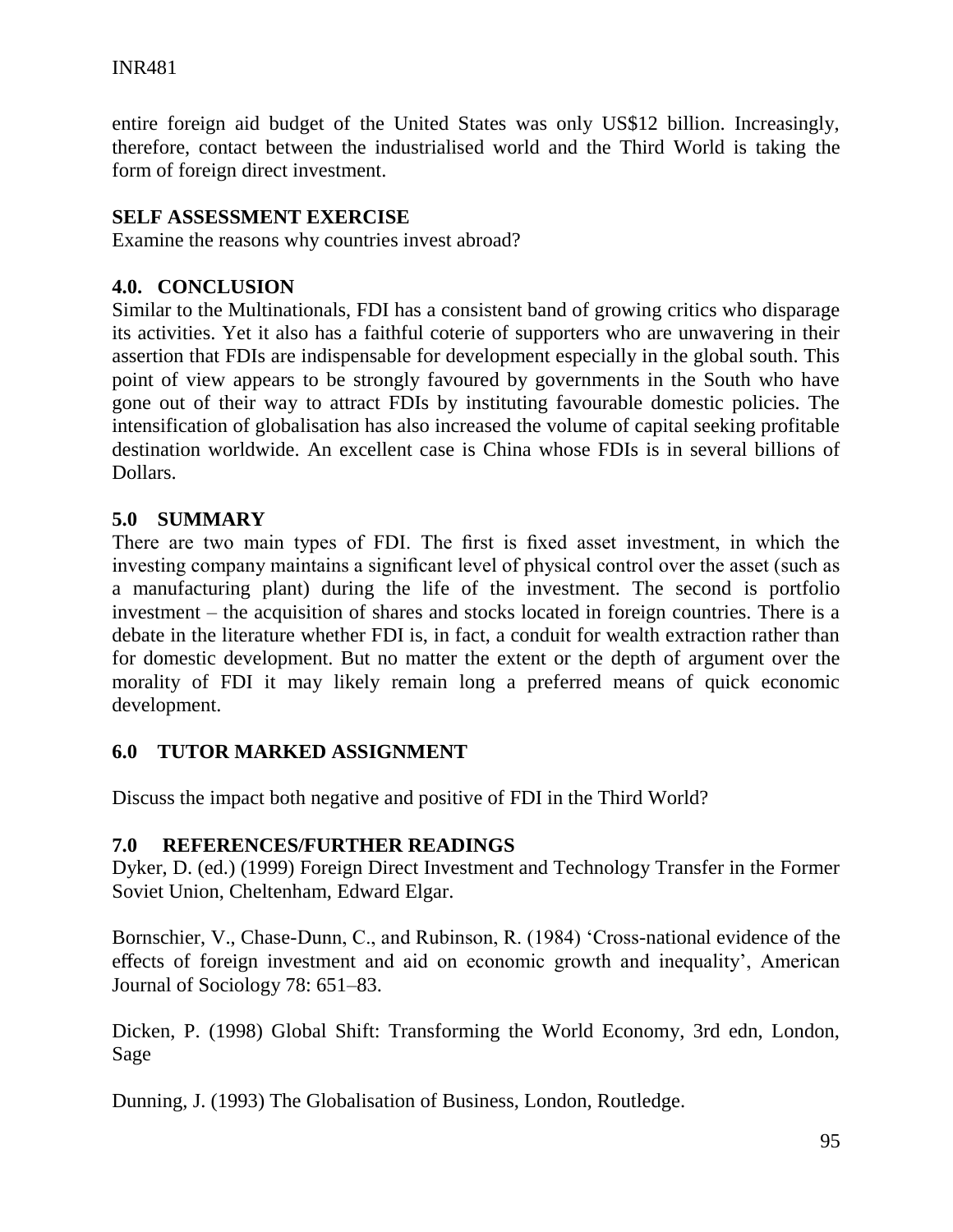#### INR481

## **UNIT 4: Debt and Development**

## **CONTENTS**

1.0Introduction

- 2.0 Objectives
- 3.0 Main Content 3.1 Debt and Development
- 4.0 Conclusion
- 5.0 Summary
- 6.0 Tutor Marked Assignment
- 7.0 References/Further Readings

# **1.0. INTRODUCTION**

In this unit we shall briefly examine the impact of debt on the growth and development of developing polities such as Nigeria's. Borrowing in itself is not inimical to development however when the loan becomes a cog on the finances of a state it assumes the character of a burden. The history of debt in the third world has assumed momentous proportions in recent times because of its near asphyxiating hold on development. In this unit we will discuss the current conditions of debt and development globally.

## **2. OBJECTIVES**

At the end of this unit, you should be able to:

(i) State the impact of debt on development

## **3.0 MAIN CONTENT**

## **3.1 Debt and Development**

The high debt burdens suffered by many developing countries that have seen their debts written down over recent years were not the consequence of high levels of borrowing. A number of reasons for the accumulation of these debts have been adduced.

i. The high debt burdens have resulted from poor economic growth.

The idea that developing countries borrowed too much is characterised in the discussion over 'odious debts'. An odious debt is a moral category that has come to take on pseudo economic meaning. Lists have been drawn up by Western NGOs and campaign groups determining the moral character of particular African governments over time. Debt taken on by governments deemed to be illegitimate are said to be odious. The notion is that developing countries have had access to too much cash, and have frivolously run up debts – like global shopaholics developing countries have been unable to control their urges and have recklessly borrowed vast sums with little thought about how they could afford to pay their bills. This is not a small quibble, but is an argument that has consequences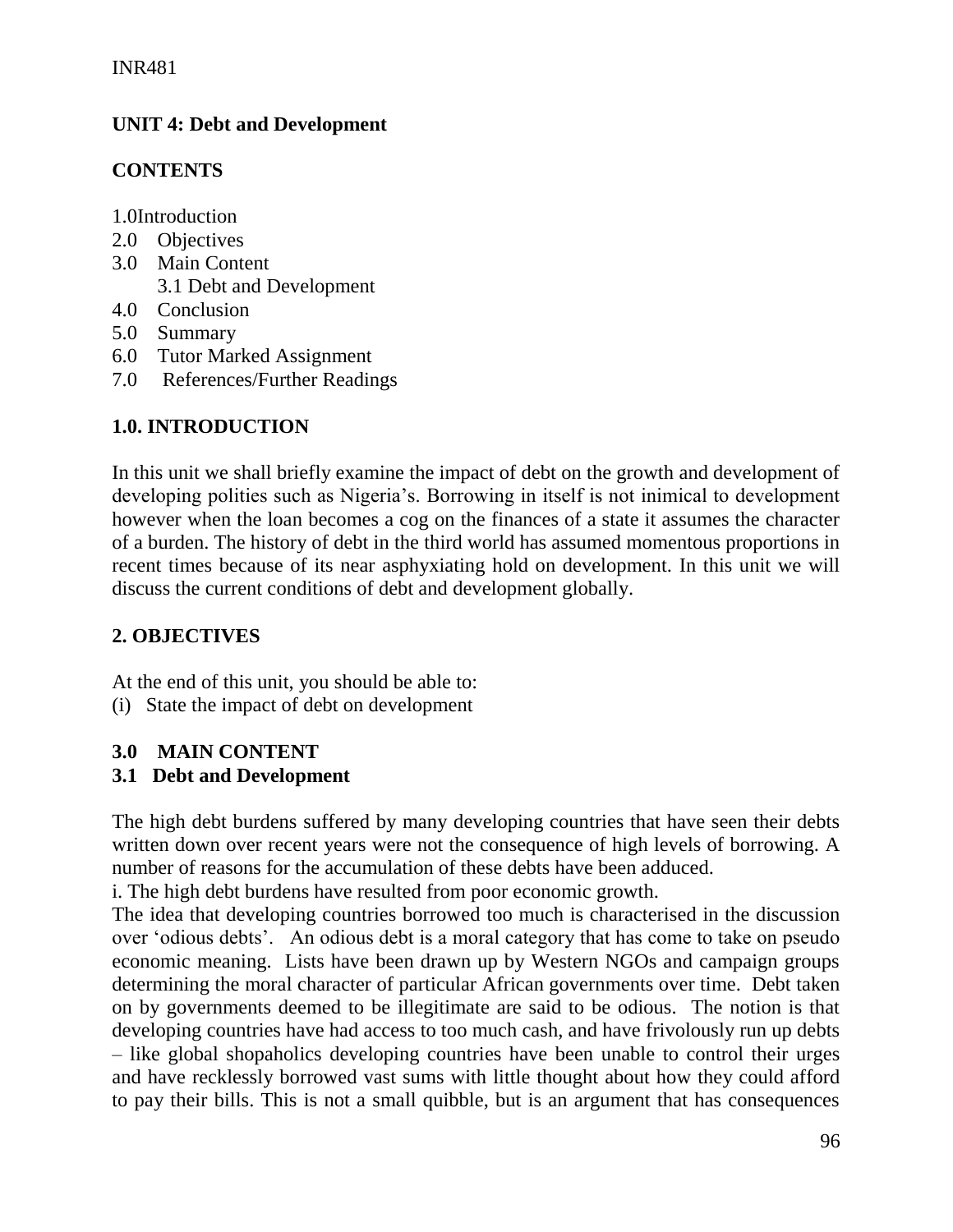for the ability of countries such as Ghana or Nigeria to raise funds for much needed infrastructure development. According to debt relief campaigners and Western donors, if countries have simply borrowed too much in the past, the best course of action is to forgive their sins out of compassion for the poor and to ensure that it doesn't happen again. This is the logic of debt relief, to cut developing countries off from their supply of credit. This view of the developing world as addicts to debt is to be found not only within the governments of the G8, but from their critics also.

ii. Many loans simply propped up dictators or went to projects that failed because of corruption and poor lender advice.

It has been argued that debt has either been pushed upon developing countries or has been taken out by dictatorial or incompetent regimes. These are dangerous assumptions that paint a contemptuous picture of developing countries. Namely that developing countries are unable to govern their own affairs – they lack the sophistication and expertise needed; the governments and officials of developing countries are corrupt and cannot be trusted; and that the failure of development is a consequence of vast sums going to waste. But above all, the most damaging charge levelled by the critics is that developing countries have had access to too much cash.

iii. Much of the debt of poor countries arose through the reckless or self-interested lending by the rich world.

High levels of debt are presented as the consequence of the unscrupulous practice of pushing loans on developing countries that did not need them. In reality, the group of countries that has been placed under the HIPC (Heavily Indebted Poor Countries) banner are separated from the rest of the developing world in that development assistance, in the form of loans or grants, has been the main source of external funding available to them . Arguing that debt is a problem for these countries has the effect of cutting them off from a much needed source of cash for infrastructure developments.

#### **3.2. Debt Burden**

Heavy debt burdens and poor economic performance are certainly linked. It does not follow that high borrowing is the cause of Ghana's economic problems or even the cause of a high debt burden. The view that a high level of borrowing is the cause of an unsustainable debt burden may be common sense, but it is not a line of thinking that is much used to understand the government debt of developed nations in the industrialised West, and it is a line of thinking that tells us little about the causes of the lack of development in poor countries. Whilst most involved in the discussion of the debt of developing economies understand the importance of the distinction between debt stock and debt burdens, the distinction is never the less slippery. The idea that the debt problems of developing countries has resulted from nothing more than an increase in the stock of external debt ignores the importance of the role played by another factor, the growth of an economy.

The level of debt stock of a country is the \$ value of amounts owed to external creditors that are guaranteed by the government of the country. This is an absolute amount which tells us little about the economic situation. The level of debt burden, in contrast, is a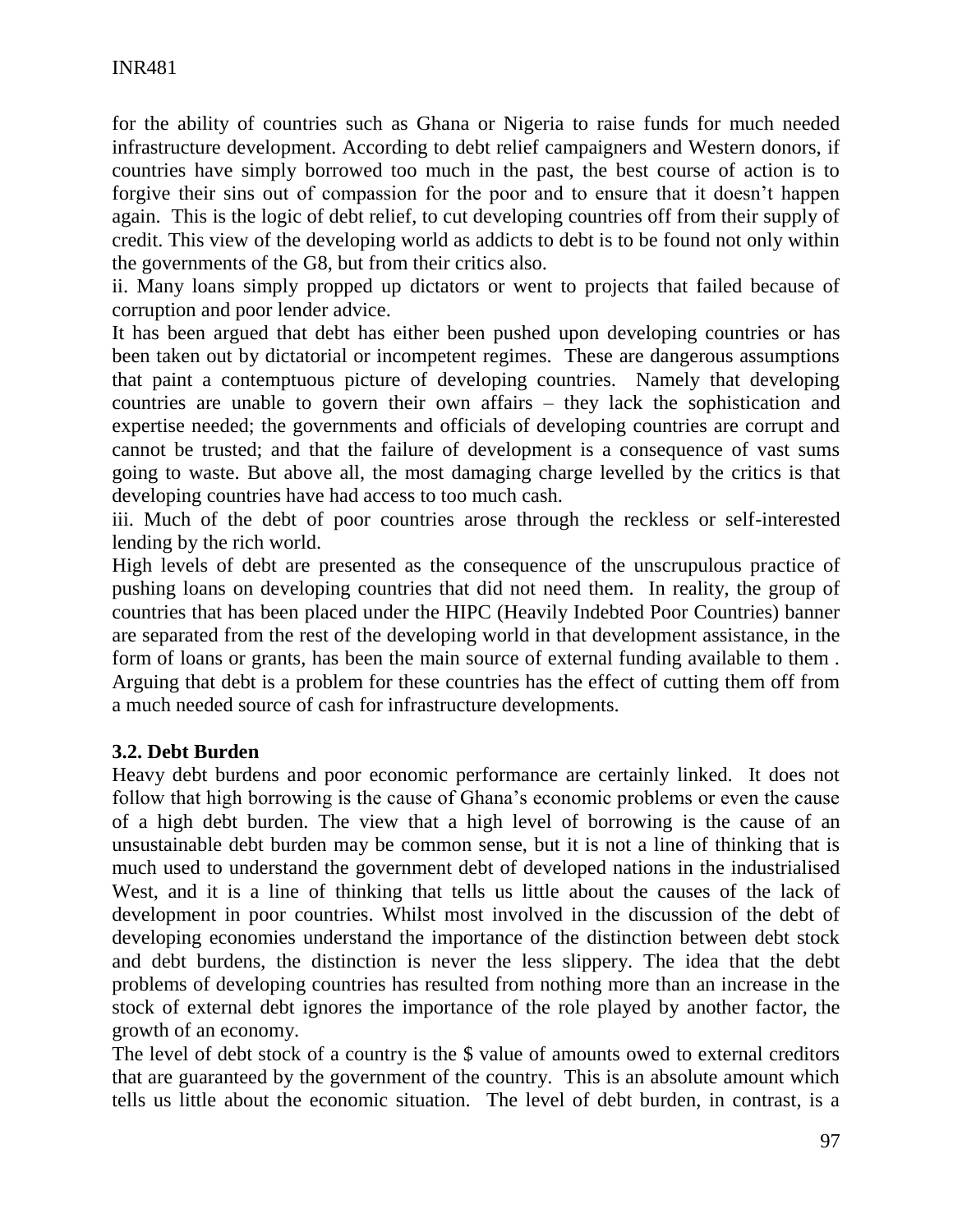relationship of factors. The debt burden which a country suffers is the function not just of the level of debt, but also of the level of economic activity of a country. The level of debt burden of a country is also a relationship over time. Comparing debt stock to gross domestic product is not sufficient. The rate of change of these two variables is an important factor to consider.

The result of a modest level of growth of 3% is that the debt burden stabilises, the result of a higher level of growth is that the debt burden today would be lower than that of 1970. As a consequence of debt forgiveness Ghana's debt burden for example is expected to fall to below 20% of GDP in 2007. With a modest growth rate Ghana would have been on its way to realise this goal without the need for debt relief or debt cancellation. As an aside, a 3% rate of growth would mean that Ghana today would be three times wealthier than it is now. This does not demonstrate that the growth in the debt burden is due to the growth in debt. This is a simplistic assumption that is used to argue that the debt burden is the consequence of high levels of borrowing; here we see the importance of the elision of debt and debt burden. The moral simplification of the debate concerning debt implies that the debt burden of developing economies can be understood as comparable to the debt burden of individual consumers  $-$  i.e. that the more you borrow the more you owe, the harder it becomes to service your debts.

### **SELF ASSESSMENT EXERCISE**

In what ways has debt constituted a nuisance to sustainable development?

## **4.0. CONCLUSION**

Even though the debilitating debt burden of the 1980s and early 1990s were overcome through World Bank sponsored debt forgiveness schemes yet the situation at present does not give one much hope. Currently across the African continent, Nigeria in particular, one finds the debt profile is rising steadily again. If this situation is allowed to deteriorate further there is every likelihood that there will be a return to the debt-inhibited growth of the past decades.

## **5.0 SUMMARY**

In this unit we noted that debt burdens have stemmed from poor economic growth which was the lot of the third world some decades ago. We also noted that some critics have observed that the crisis began because the developing world was exposed to too much cash. This situation led thus to gross mismanagement of resources and consequently the debt crisis.

## **6.0 TUTOR MARKED ASSIGNMENT**

'Many loans simply propped up dictators or went to projects that failed because of corruption and poor lender advice'. Examine the validity of this statement given the proclivity of African leaders to primitive accumulation?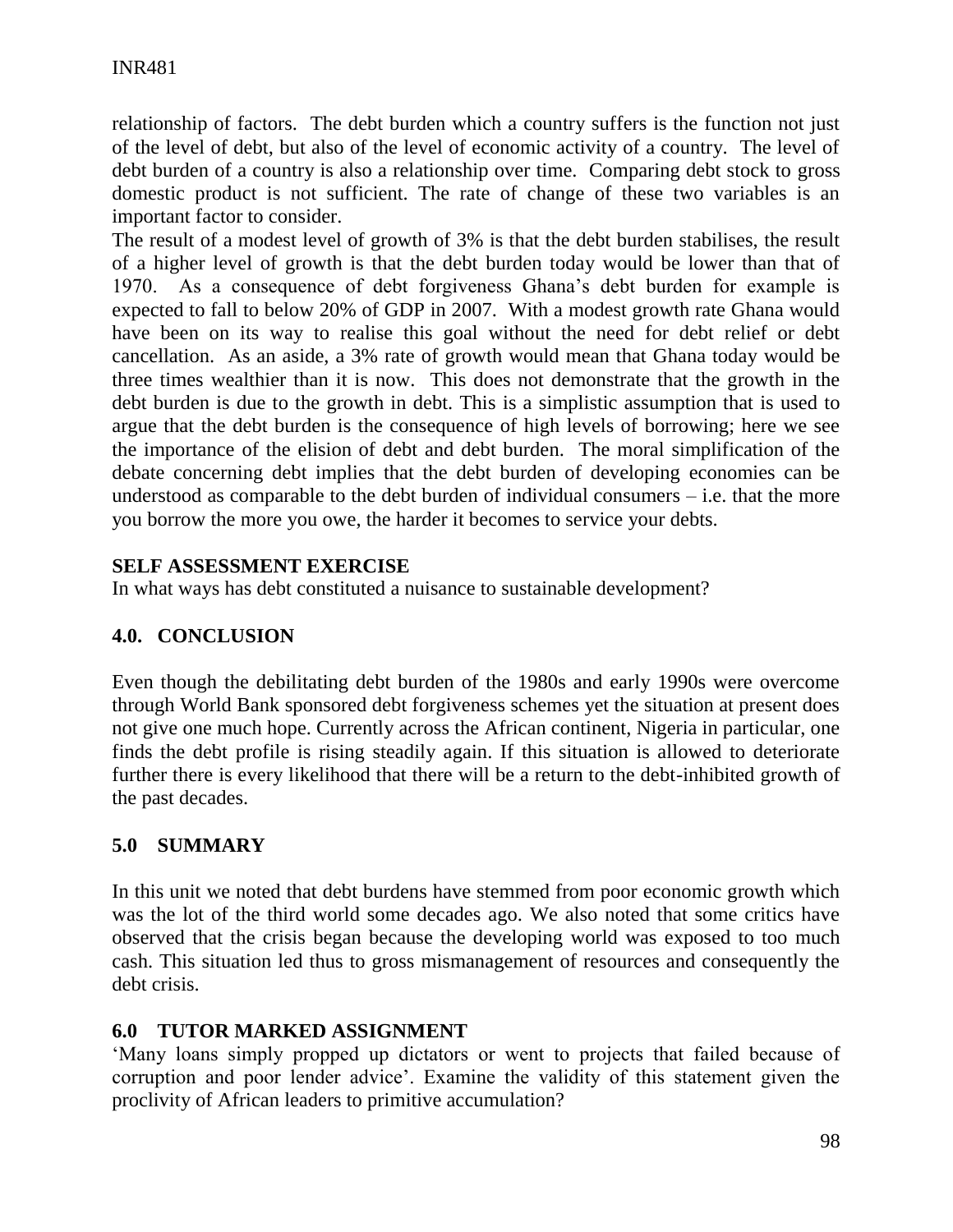#### **7.0 REFERENCES/FURTHER READINGS**

Rober Osei and Peter Quartey, prepared for the WIDER Conference on Debt Relief, Helsinki 17-18 August,2001.

The HIPC Initiative: True and False Promises, Wk Paper 166, David Cohen, October 2000.

Susan George, A Fate Worse Than Debt, (New York: Grove Press, 1988).

Joshua Green, "The Debt Problem of Sub-Sahara Africa," Finance and Development (June 1989), pp. 9-12.

Kiell J. Havenevik, The IMF and the World Bank in Africa, (Upsala: Scandinavian Institute of African Studies, 1987).

Ron Lesthaeghe (ed.), Social Reproduction in Africa, (Berkeley: University of California Press, 1990).

Karl Marx, Capital, vol. III, chapter XXVII, "The Role of Credit in Capitalist Production," (Moscow: Progress Publishers, 1966).

"Nigeria Survey," The London Economist (May 3, 1986).

Payer, C. (1986) The World Bank. New York: Monthly Review Press.

Revenhill, J. (1986) Africa in Economic Crisis. New York: Columbia University Press.

Swindell, K and Mamman, A.B (1990) "Land Expropriation and Accumulation in the Sokoto Periphery, Northwest Nigeria 1976-1986," Africa (Vol. 60, n. 2, pp.173-188).

United Nations Development Program (UNDP), Human Development Report 1992, (Oxford: Oxford University Press, 1992).

The World Bank (1989), Sub-Saharan Africa: From Crisis to Sustainable Development. Washington, D.C.: The World Bank.

The World Bank, (1990) World Debt Tables, 1990-1991, vol. 1 and 2, Washington, D.C.: World Bank.

Yebo, Z. (1991) The Struggle for Popular Power. London: New Beacon Books.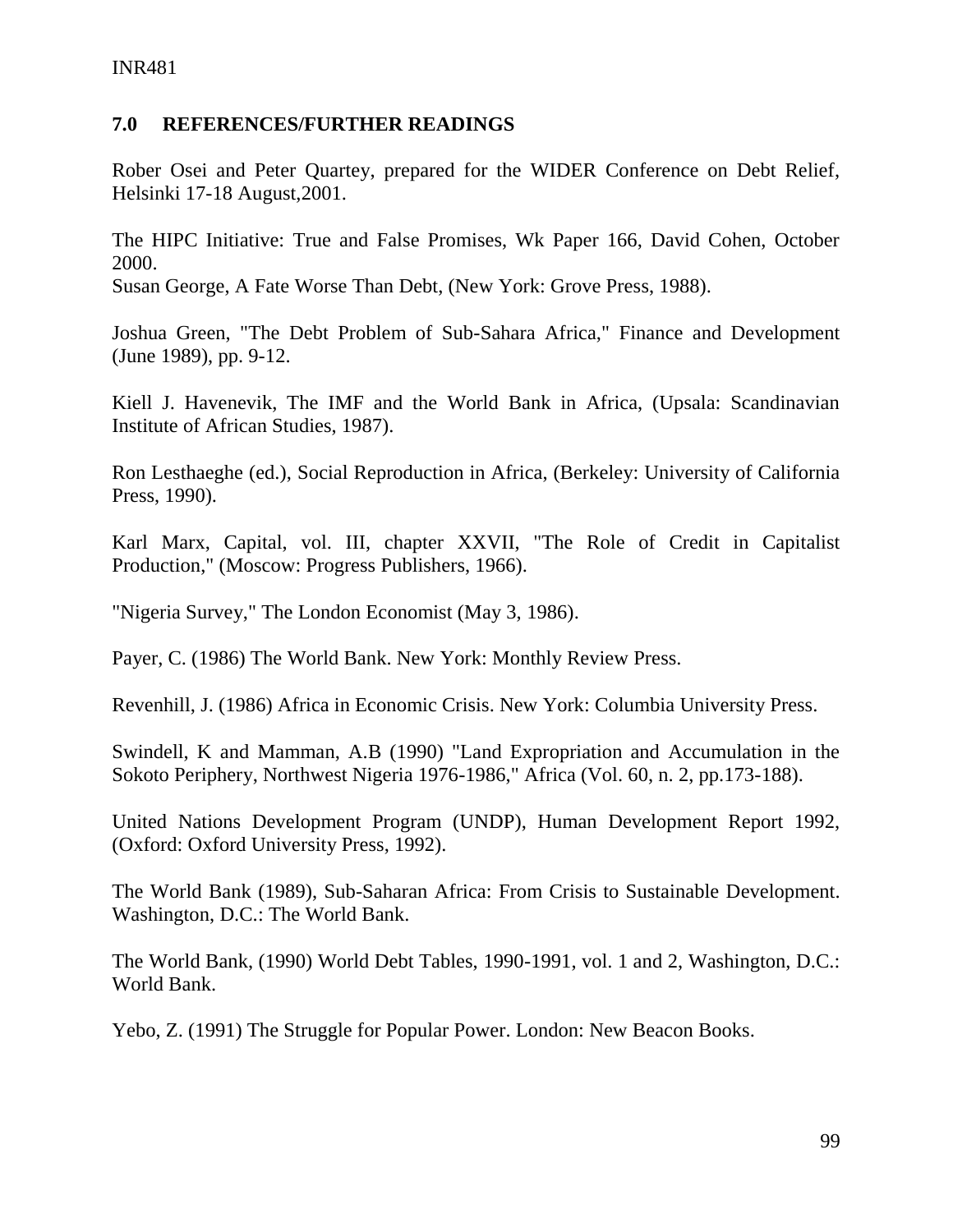INR481

**UNIT 5:** The Debt crisis

## **CONTENTS**

1.0Introduction

- 2.0 Objectives
- 3.0 Main Content 3.1 The Debt Crisis
- 4.0 Conclusion
- 5.0 Summary
- 6.0 Tutor Marked Assignment
- 7.0 References/Further Readings

# **1.0. INTRODUCTION**

In this final Unit on the activities of development issues we shall examine a critical aspect of these issues-the debt crisis. The economic aspect of debt which a large number of developing states had accumulated beginning from the 1970s had from the 19902 become an albatross of some sort about their necks. The servicing of the debts alone began to consume such a sizable lump of the Gross National Products that barely nothing was left to drive the development necessary for lifting these states out of poverty. The persistence of this anomaly led to the now famous debt crisis.

## **2. OBJECTIVES**

At the end of this unit, you should be able to:

- (i) Understand the circumstances which led to the debt crisis
- (ii) Explain the ways in which it affected development negatively

## **3.0 MAIN CONTENT**

## **3.1 The debt crisis**

A situation in which a state has to spend much of its earnings from trade on servicing its external debts rather than on economic and social development is one of the most crippling problems for Third World countries (or more accurately, the vast majority of their citizens). The origins of the debt trap for poor states lie in the formation of the Organisation of Petroleum-Exporting Countries (OPEC) in 1973 and the dramatic rise in oil prices that year. The OPEC states deposited their new oil wealth in Western banks. Since idle money loses against inflation (which was rising rapidly at the time), the banks needed to find countries to take loans. Many states in Eastern Europe and the Third World borrowed huge sums of money in the expectation that interest rates would remain stable. The expectation was shattered by two trends in the global economy over the next 20 years. First, the fixed exchange rate system that had been established after the Second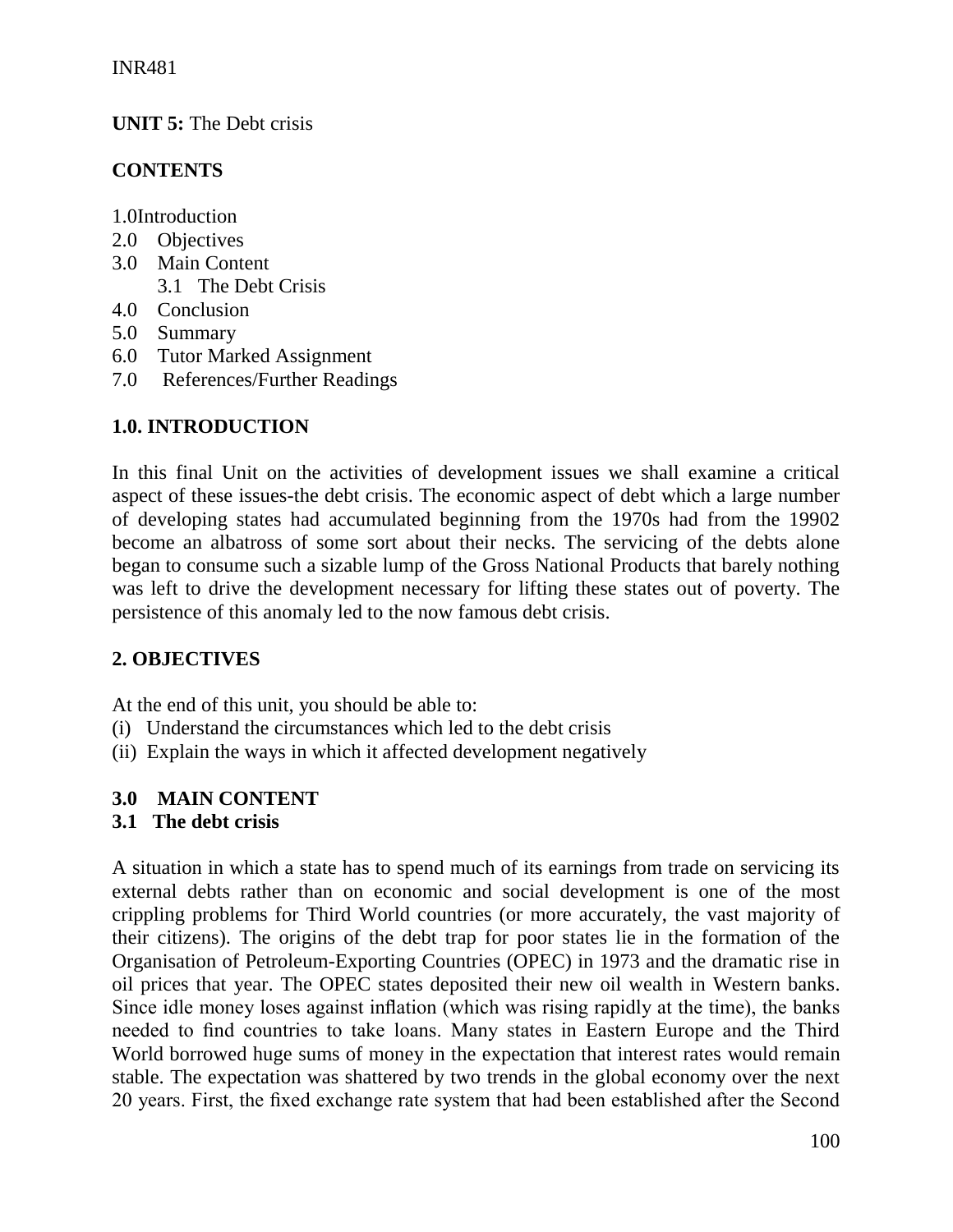World War collapsed, and states began to use interest rates to stabilise their exchange rates. Second, interest rates rose in the 1980s in response to trade and budget deficits in the United States. This triggered a recession in many industrialised states, thereby reducing export markets for poor states. As their export earnings fell, debt repayment obligations rose, leaving much of Africa and Latin America in a state of financial bankruptcy.

In the recession the price of raw materials, on which many poorer states depend for earning foreign exchange, collapsed. Debts incurred were so large that they needed new loans to finance them. Between 1982 and 1990 US\$927 billion were advanced to poor states but US\$1,345 billion were remitted in debt service alone. The debtor states began the 1990s 60 per cent more in debt than they were in 1982. Sub-Saharan Africa's debt more than doubled in this period. When the issue of debt remission or debt forgiveness is raised, Western banks have argued that it would create what economists call 'moral hazard' – failing to honour debts would simply encourage poor states to continue borrowing in the expectation that they would never have to repay their debts. On the other hand, some commentators argue that moral hazard should cut both ways. Overborrowing is overlending, and creditors should pay their share of the costs of mistakes made in the 1970s. By 1997 Third World debt totalled over US\$2.2 trillion. The same year US\$250 billion was repaid in interest and loan principal. The debt trap represents a continuing humanitarian disaster for some 700 million of the world's poorest people. During the last decade the world's most heavily indebted continent, Africa, has experienced falling life expectancies, falling incomes, falling investment levels, and rising infant and maternal mortality rates.

In October 1996 the first real attempt was made to deal with the problem when the World Bank and the International Monetary Fund (IMF) won agreement from their Boards of Governors for the establishment of the Highly Indebted Poor Country (HIPC) Initiative. At its launch, the policy offered the promise of poor countries achieving a 'robust exit' from the burden of unsustainable debts, campaigning groups and non-governmental organisations (NGOs) welcomed this policy as the first comprehensive approach to debt write-offs with an enormous potential for poverty reduction. The Initiative is open to the poorest countries, viz. those that are:

1. Eligible only for highly concessional assistance such as from the World Bank's International Development Association (IDA) and the IMF's Poverty Reduction and Growth Facility (formerly called Enhanced Structural Adjustment Facility);

2. Face an unsustainable debt situation even after the full application of traditional debt relief mechanisms; and 3. Have a proven track record in implementing strategies focused on reducing poverty and building the foundation for sustainable economic growth.

The HIPC debt initiative is the first debt reduction mechanism that promises to deal with the ongoing debt trap in a comprehensive and concerted way. It is designed to tackle not only commercial debt and debt owed by HIPCs to bilateral creditors, but also – and this is new – debt owed to multilateral creditors: the World Bank, the IMF, and the regional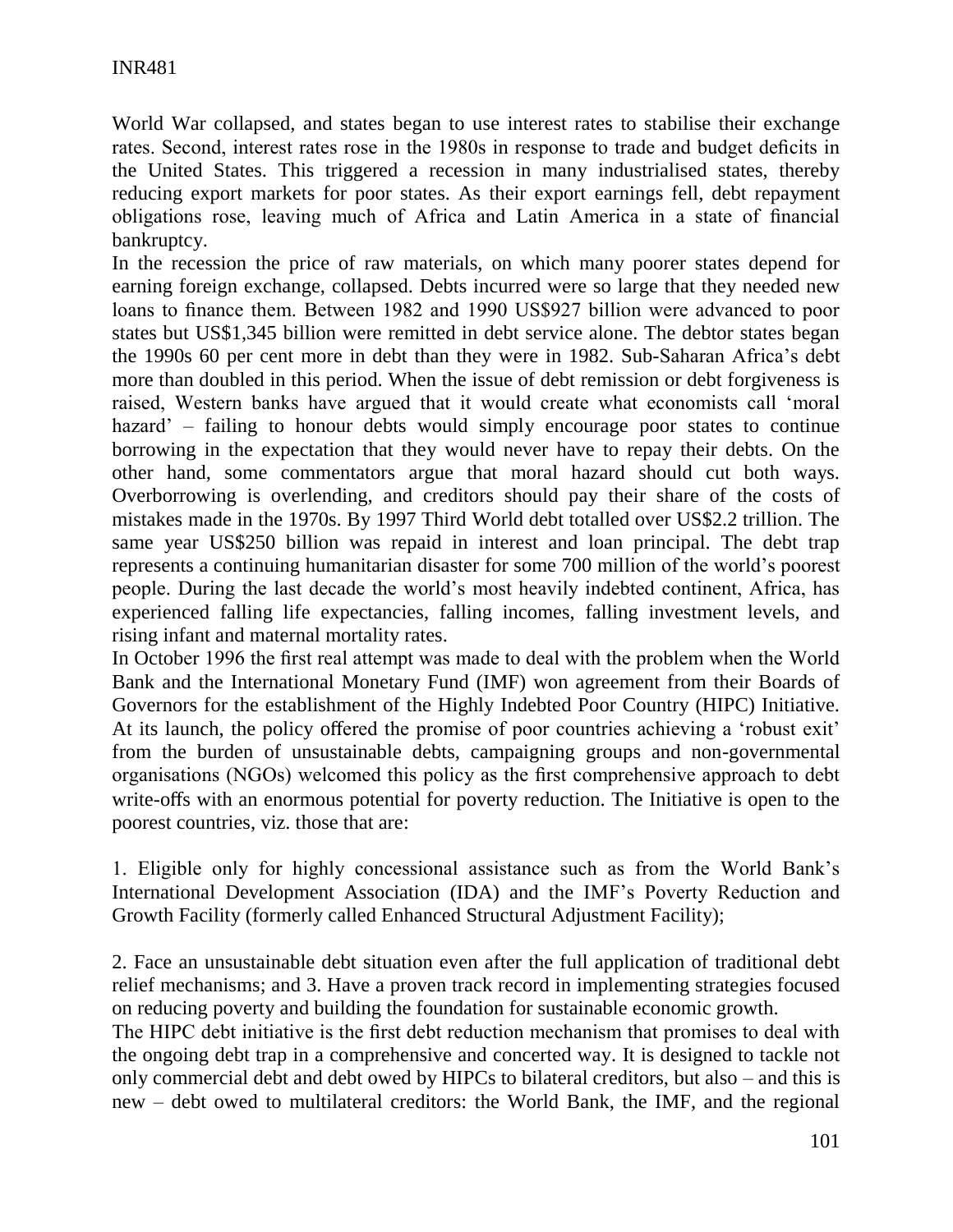development banks. The central aim of the HIPC initiative is to enable highly indebted poor countries, whose debt burdens are too high to be dealt with by traditional debt reduction mechanisms, to achieve a sustainable debt level within a period of six years. During this six-year period, a country must implement a World Bank/IMF supported structural adjustment programme. At the 'decision point', which marks the end of the first three years, creditors re-examine the country's debt problem and determine whether it can exit the HIPC scheme or, if it cannot, how much debt relief it will need to reach a sustainable level of debt at its 'completion point', three years down the line.

What is a sustainable level of debt? This has been defined by the World Bank/IMF as a level at which a country is able to meet its current and future debt repayment obligations in full without compromising economic growth and without resorting to rescheduling or building up arrears in the future. In the HIPC scheme, a country undergoes a Debt Sustainability Analysis (DSA), on the basis of which it is decided exactly how much debt relief is needed for the country to fulfil the sustainability targets of the initiative: a debt burden within the range of 200–250 per cent of the country's annual exports and a debt service of 20–25 per cent of annual exports. The cost (and therefore debt relief provided) under the scheme is approximately US\$30 billion, to be divided in half between bilateral and multilateral creditors. With regard to its implications for overall debt reduction, a rough estimate suggests that after HIPC and traditional debt relief, the value of public debt in the 33 countries likely to qualify – presently estimated at about US\$90 billion – would be reduced by about half.

#### **SELF ASSESSMENT EXERCISE**

Examine the origin of the debt crisis?

#### **4.0. CONCLUSION**

The ability of the World Bank to engineer an initiative which was able to relieve the most highly indebted countries from the asphyxiating effects of the debt burden allowed them to re-focus on development. However it is necessary From all appearances China will long remain a force and an irritant in the Asian continent. The question that arouses curiosity is how ASEAN can contain this behemoth. However a critical first step is to continue to grow the region economically in order to be able to match the capacity of China. On the issue of human rights given the fact that this has been a long neglected field in Asian history it does not appear that much will change in the near future. In order to ensure more even development the community has been doing a lot to assist the less prosperous ones hopefully widespread prosperity should help in propagating human rights ethos in the region.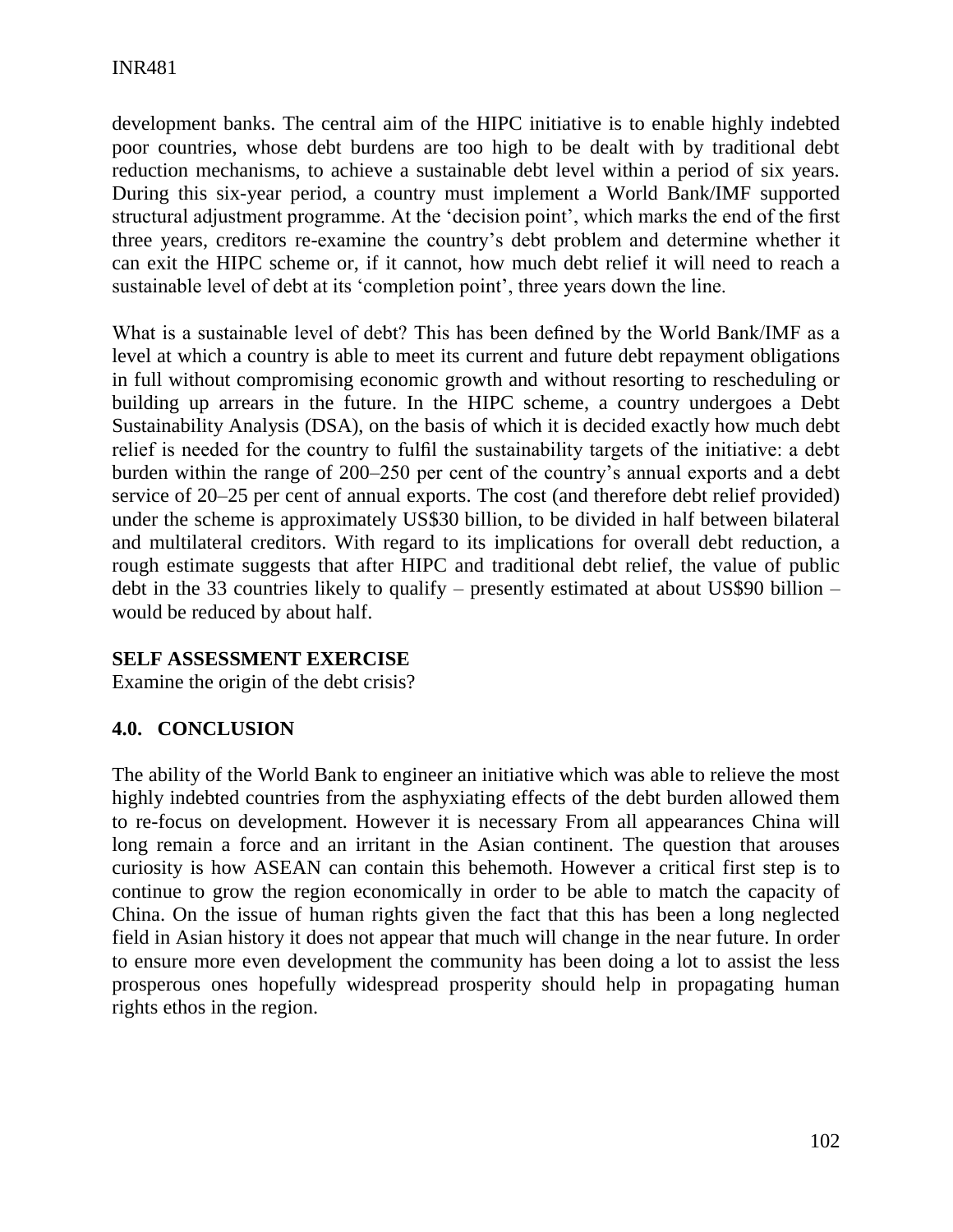## **5.0 SUMMARY**

In the 1970s, in the aftermath of the oil crisis, many states in Eastern Europe and the Third World borrowed huge sums of money in the expectation that interest rates would remain stable. It did not. Debts incurred were so large that they needed new loans to finance them. Between 1982 and 1990 US\$927 billion were advanced to poor states but US\$1,345 billion were remitted in debt service alone. The debtor states began the 1990s 60 per cent more in debt than they were in 1982. The enormity of the debt thus began to militate against their development. Due to this development there was the need to relieve these countries from this shackles this led to the World Bank initiative. The central aim of the HIPC initiative is to enable highly indebted poor countries, whose debt burdens are too high to be dealt with by traditional debt reduction mechanisms, to achieve a sustainable debt level within a period of six years.

### **6.0 TUTOR MARKED ASSIGNMENT**

Critically analyse the World Bank initiative to relieve the debt burden? What is sustainable debt?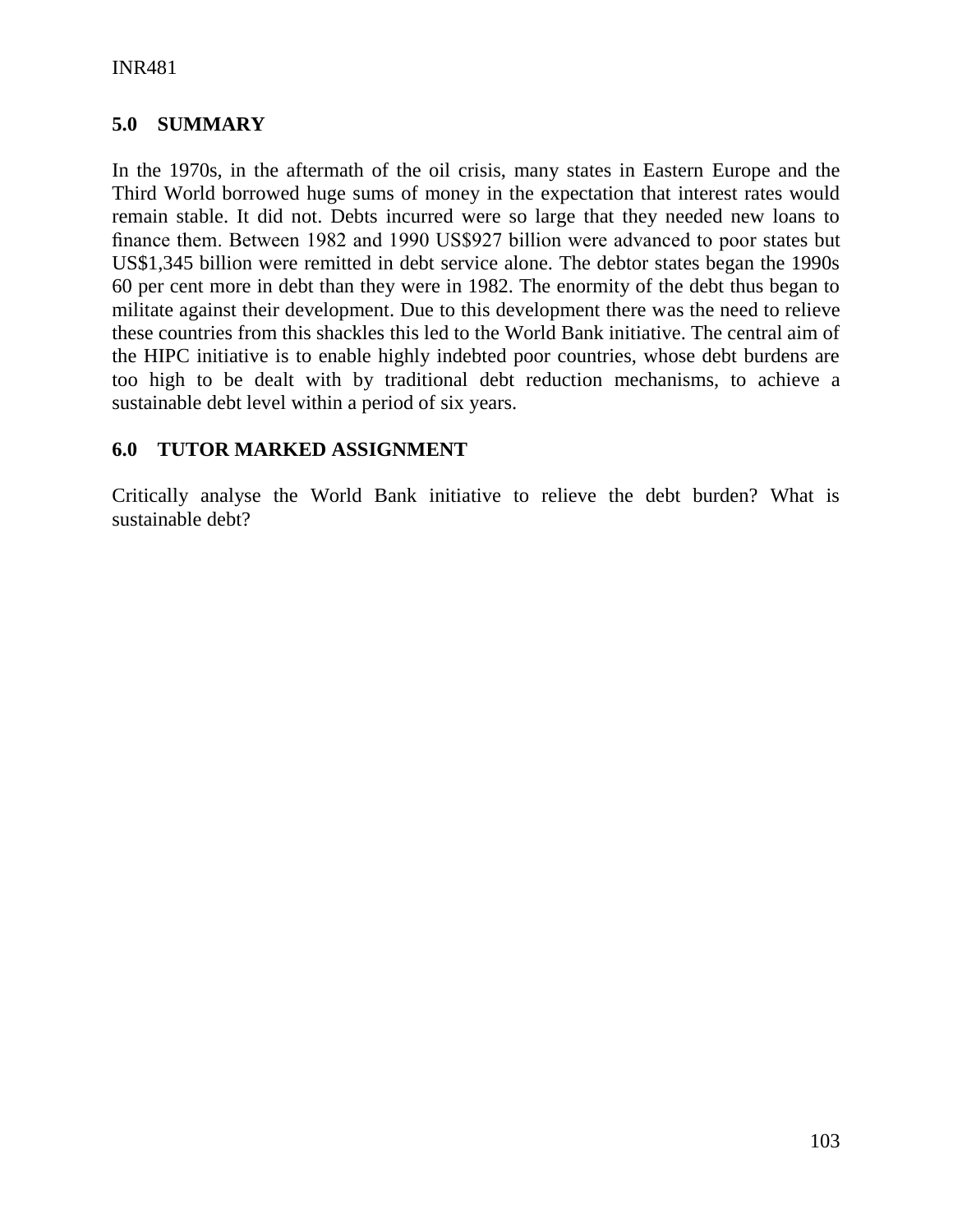#### **7.0 REFERENCES/FURTHER READINGS**

Dent, M. and Peters, B. (1999) The Crisis of Poverty and Debt in the Third World, Aldershot, Ashgate.

George, S. (1988) A Fate Worse than Debt, Harmondsworth, Penguin, 1988.

George, S. (1991) The Debt Boomerang, London, Pluto Press.

Lancaster, C. 1989. "Debt and development in low-income Africa: Issues and op- tions for the United States." Washington: Institute for International Economics.

Lancaster, C. and Williamson, J. (eds). 1986. African Debt and Financing. Washington: Institute for International Economics.

McDonald, C. 1982. "Debt capacity and developing country borrowing: A survey of the literature." IMF Staff Papers (December), pp. 603—46.

Mistry, Percy S. 1988. "Sub-Saharan Africa's external debt: The case for relief." Paper presented at the Symposium on Swedish Development Cooperation with Sub-Saharan Africa in the 1990s, Saltsjobaden, Sweden (September).

Stymne, J. 1988. "The accelerating growth of the African debt burden." IMF, unpublished (October).

United Nations. 1988. Financing Africa's Recovery. Report and recommendations of the Advisory Group on Financial Flows for Africa. New York: United Nations.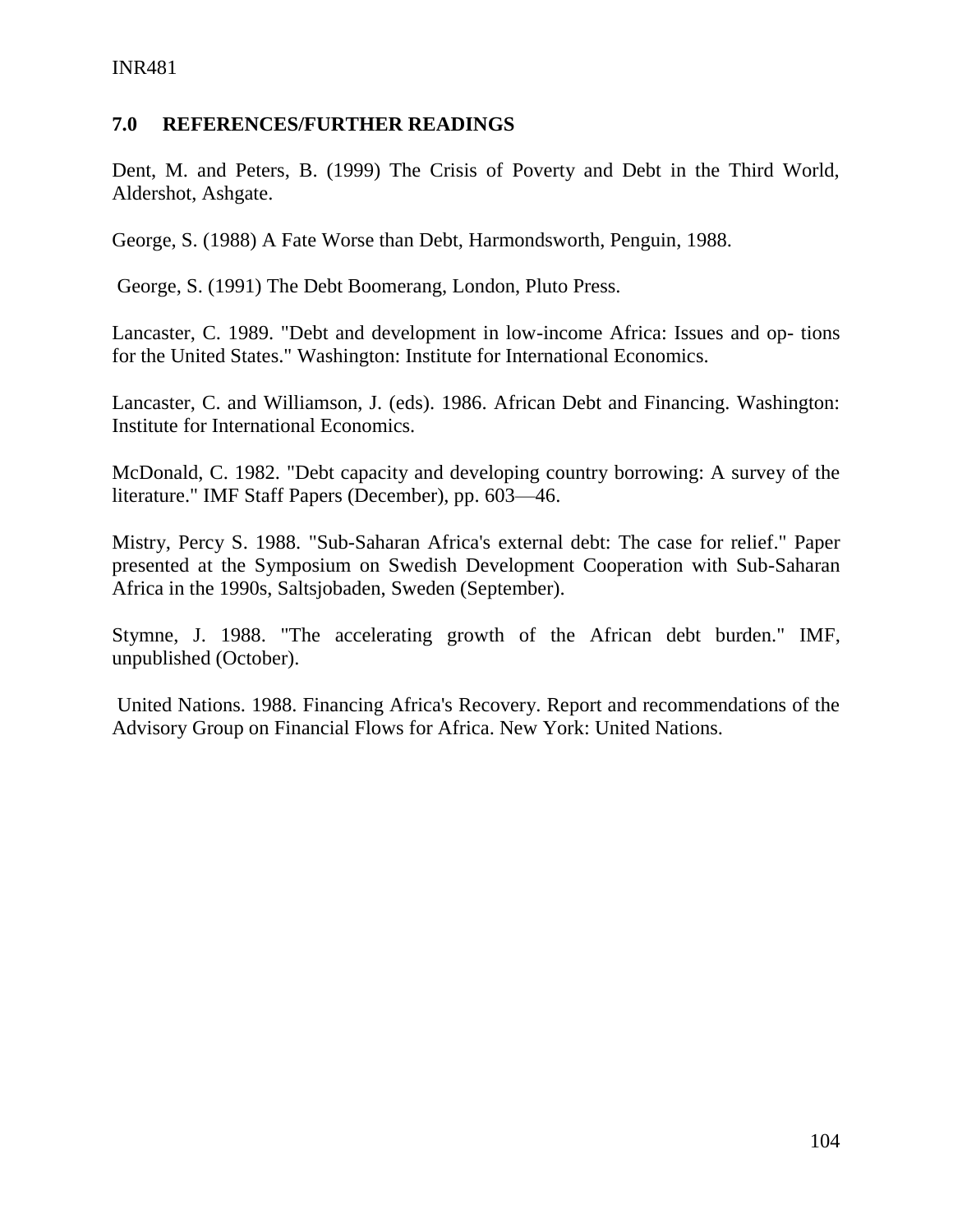## **MODULE 5: CONTEMPORARY ISSUES IN INTERNATIONAL ECONOMIC SYSTEM**

## **INTRODUCTION**

Asia today has become the bye-word for economic progress and development; there is hardly any corner of the globe that has not yet felt the impact of Asian enterprise. This robust growth has aptly given rise to the tag of the 'Asian Century'. Nonetheless amid the tale of plenty lie silent issues that are dogging the heel of the Asian continent. Issues such as terrorism, arms race and disputes over territory are burning issues on the continent today. In this Module we shall take a look at these issues.

- Unit 1 The Trade Issue
- Unit 2 Globalization
- Unit 3 Economic Regionalization
- Unit 4 Africa's Rising Economic Profile
- Unit 5 Global Economic and Financial Crisis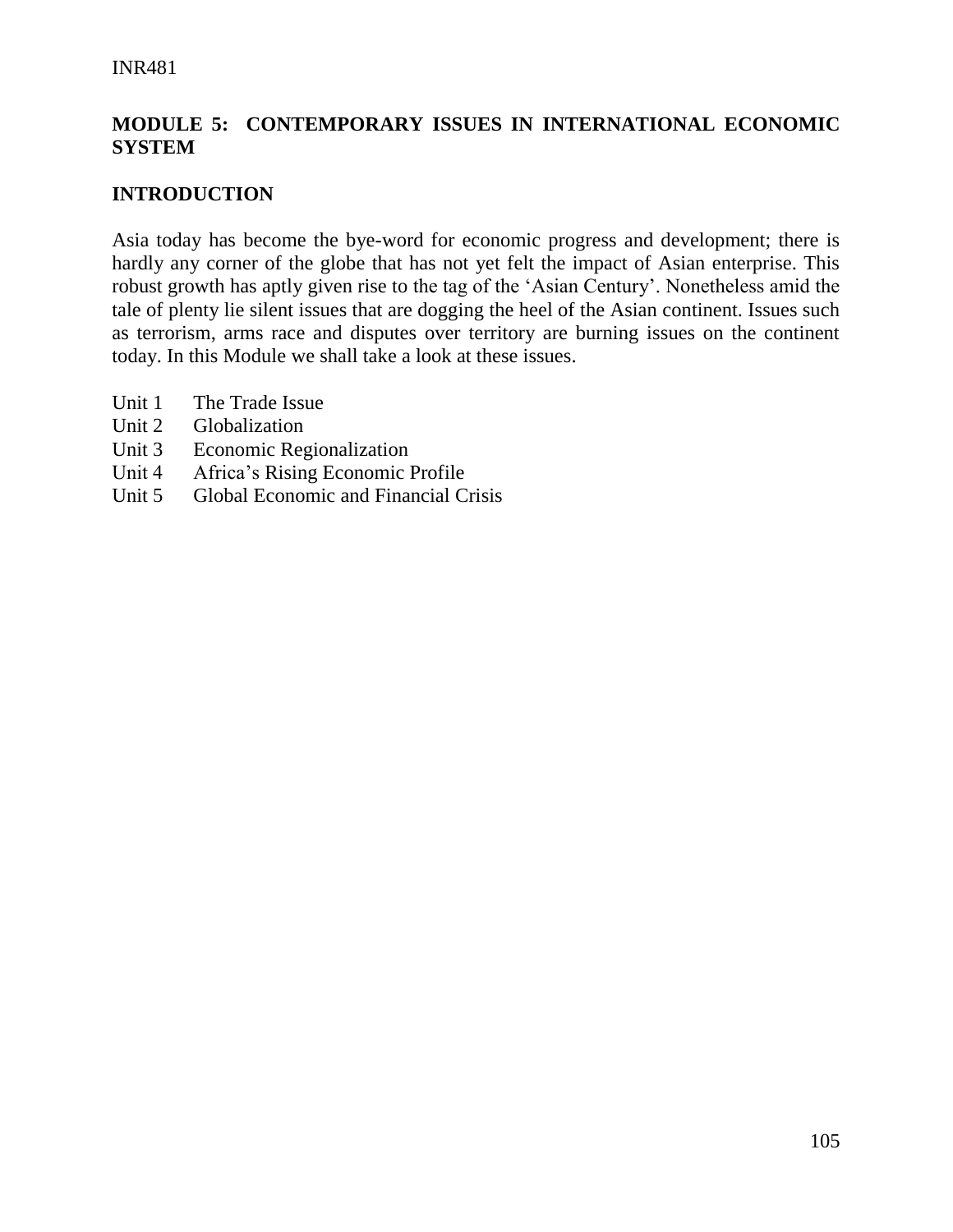#### INR481

### **UNIT 1: THE TRADE ISSUE**

#### **CONTENTS**

- 1.0 Introduction
- 2.0 Objectives
- 3.0 Main Content
	- 3.1 Issues in trade
- 4.0 Conclusion
- 5.0 Summary
- 6.0 Tutor Marked Assignment
- 7.0 References/Further Readings

## **1.0. INTRODUCTION**

Depending on who you listen to, trade is either the great destroyer of communities, the environment and developing countries, or the unblemished saviour of all the above.In reality, there is no simple relationship between trade, environment and development. Depending on the sector, the country, the markets and the prevailing policies, trade and trade liberalization may be good or bad for the environment and development. They will usually be both at once - good in some ways, bad in others.

#### **2. OBJECTIVES**

At the end of this unit, you should be able to:

- (i) Understand the major issues involved in global trade
- (ii) Identify the causes of disputes in trade

#### **3.0 MAIN CONTENT**

#### **3.1. Issues in trade**

Over the past few decades, changes in the production of trade-able goods and services have caused an in-depth re-visitation of the traditional analysis regarding the opening up of international trade. Since the establishment of the GATT in 1947, itself a product of 19th and early 20th century economic thinking, a new landscape has gradually replaced the world of the past, marked by fifty years of regulation that began at the end of World War II. A clear-cut answer is needed to the question regarding the differences between these two worlds: technology has had a major impact on the location of manufacturing systems. An unavoidable driving force behind the globalisation of trade, technological evolution has reshuffled the cards of international trade to a degree that traditional thinkers such as Smith or Ricardo could not even have dreamt of. The practical implementation of their theories came up against the continued existence of distance as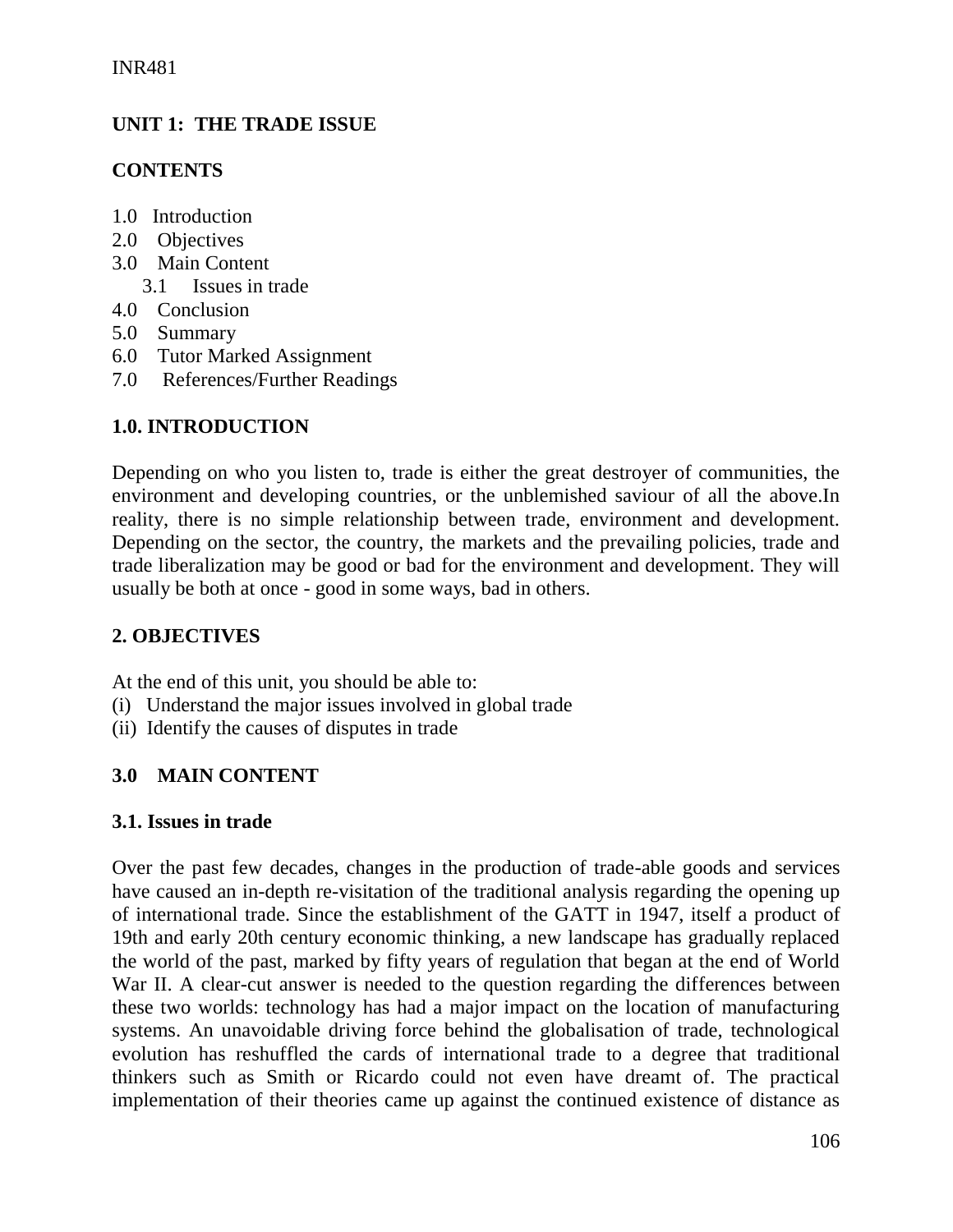an obstacle to trade for a very long time. But new technologies, such as the container or the Internet in the field of logistics and of communication, have introduced huge factors that have slashed the cost of distance, thus improving the efficiency of trading and the international division of labour the world over.One example of these countless innovations is the replacement of piston-engine planes by jet-engine planes, which has cut the cost of transport fifty-fold over the past fifty years. It costs less today to ship a container from Marseilles to Shanghai than it does to shift it to Avignon. Constant progress in information and communication technology like the widespread use of personal computers and Smartphones, have also contributed to rapid change in the world's production and consumption patterns.

The trend towards a reduction in the cost of distance in international trade has de facto literally eliminated a traditional paradigm whereby foreigners are "distant" from us, in a geographical or geopolitical situation which allegedly hampers trade. This argument is now obsolete. In actual fact, the opening up of trade and the development of value chains have had such a major impact on the location of goods and services that it is no longer as easy as it used to be to gauge the added value of a product (whether we are talking about goods or services) whose component parts come from all around the world. A worldwide average import content of exports has shot up from 20% twenty years ago to 40% today and it looks set to hit the 60% mark in twenty years' time. What conclusions should we draw from this evolution if not that capitalism will soon end up killing mercantilism whose ideological residue occasionally continues to hamper our thinking? It is not that the old ideas of commercial heritage, which did indeed preside over the conception and regulation of world trade, were always wrong to discredit imports in favour of exports. But clinging to that way of thinking today means missing out on reality which requires that imports account for almost half of a country's exports. In other words, wishing to revive the distance hurdle by restricting trade through an increase in the taxation of foreign inputs would be tantamount quite simply to shooting oneself in the foot.

#### **Tariffs decreasing, regulations increasing**

The system being more flexible and mobility having increased, customs duties are no longer as powerful a curb on a producer because he can simply decide to set up elsewhere. This observation partly explains the massive cut in the global level of customs duties since the start of the GATT. The trade weighted average customs duty today is below 5%. Administrative constraints and immobilisation at the border, the reduction of which was the subject of a major deal at the WTO's ministerial conference in Bali in late 2013, represent on average a cost that is twice as high as the cost of customs duties. Remaining obstacles in the way of trade now have far less to do with customs duties or with the administrative cost of border crossing, which the Bali agreement, still to be ratified, is going to reduce in the future, than they do with regulatory differences in such varied spheres as health, safety and the environment. The application of the precautionary principle to international trade raises new problems which are clearly at variance with the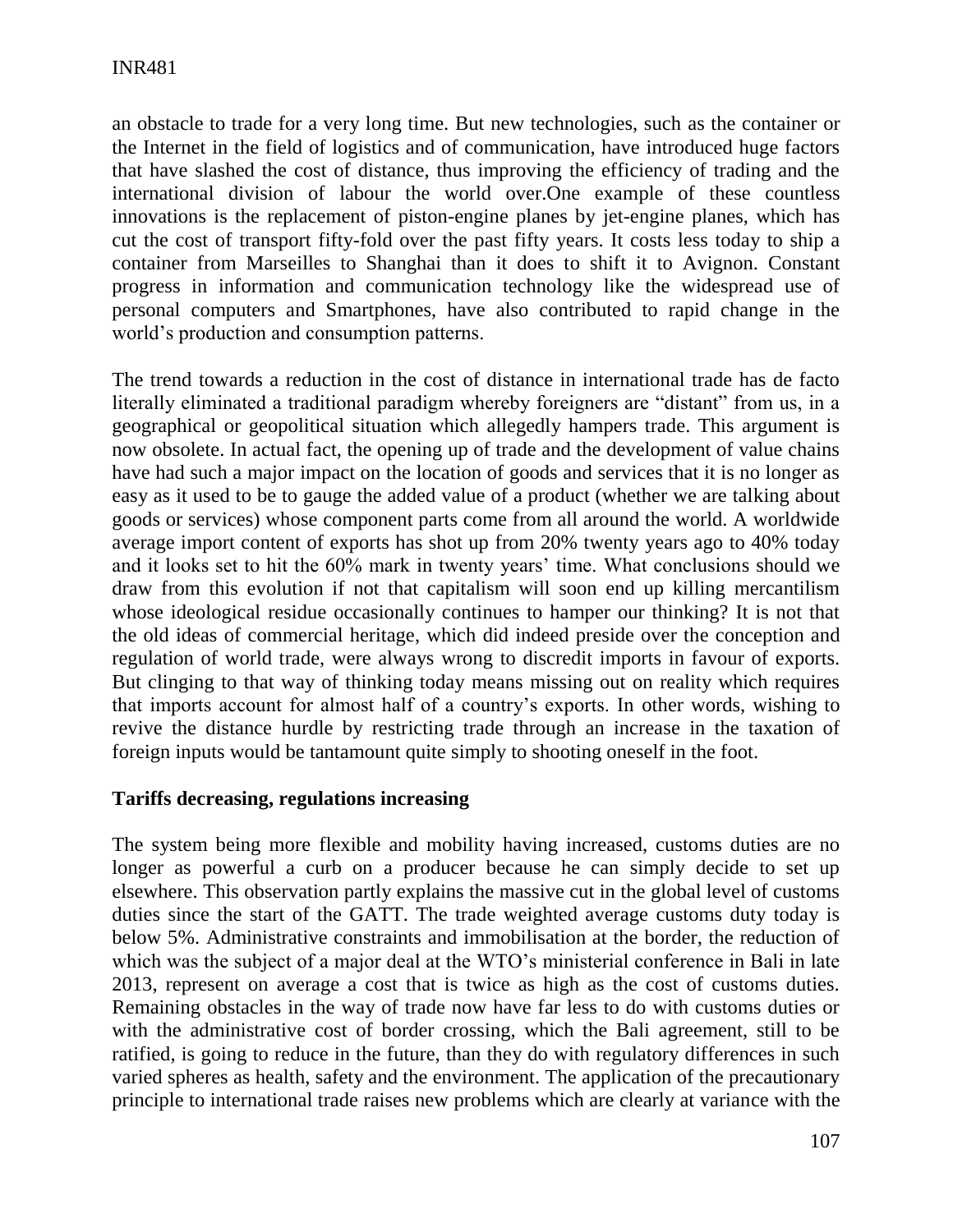ideological neutrality governing the establishment of obstacles of mercantilism world. In this new landscape, it is no longer a matter for partners simply to reduce costs and to optimise gains they have to ensure that potentially politically loaded standards are addressed. Reference to the precautionary principle at this juncture subjects the regulation of trade to a risk management rationale in accordance with a moral or cultural partner that marks a radical break with the neutrality required by international trade based on the traditional approach. Without even considering such heated debates as those surrounding GMOs or data privacy, the differences between the use and conception of diesel in Europe and in the United States perfectly reflect the weight of collective preferences. For reasons that have as much to do with protecting the environment as they do with the organisation of transport, the Americans eschew diesel engines for their cars in favour of petrol engines. The Europeans, on the contrary, prefer diesel-engine cars, yet they levy taxes on diesel that are totally non-existent in the United States. The difference in regulations points to a radically different world from the previous system, which was marked by a shared intellectual approach whose aim was quite simply to ultimately abolish all customs duties.

The approach based on regulatory restriction, on the other hand, comes up against an increase in standards and in the level of protection to match increasing level of development. In the food sector alone, compliance with certain standards becomes a priority requirement when supply or production is handled upstream. The formation of collective preferences is closely linked to rising income. The more advanced a country is, the more cautious it becomes, adopting regulations which can, de facto and without it being the main reason, stand in the way of trade. Now, short of being totally cynical, it is impossible to think of eliminating regulations solely on the strength of the benefits deriving from the opening up of trade. What now matters is to reduce the difference between sets of regulations. For instance, no European commissioner would ever defend a differentiation in the maximum level of pesticides permitted in imported flowers for the benefit of less developed countries, in the name of a trade policy designed to foster development. The maximum level of pesticides permitted, a level set by Europe and checked at the border, will not change depending on the origin of the import. In other words, we can no longer differentiate. And the reality, which most trade negotiators take good care to avoid mentioning too clearly so far, is the end of differentiated treatment. The essential conclusion of this process is that with tariffs already low and with an increasingly binding regulatory environment, there is less and less room for negotiating by mutual concession.

#### **SELF ASSESSMENT EXERCISE**

Examine the impact of technology on global trade?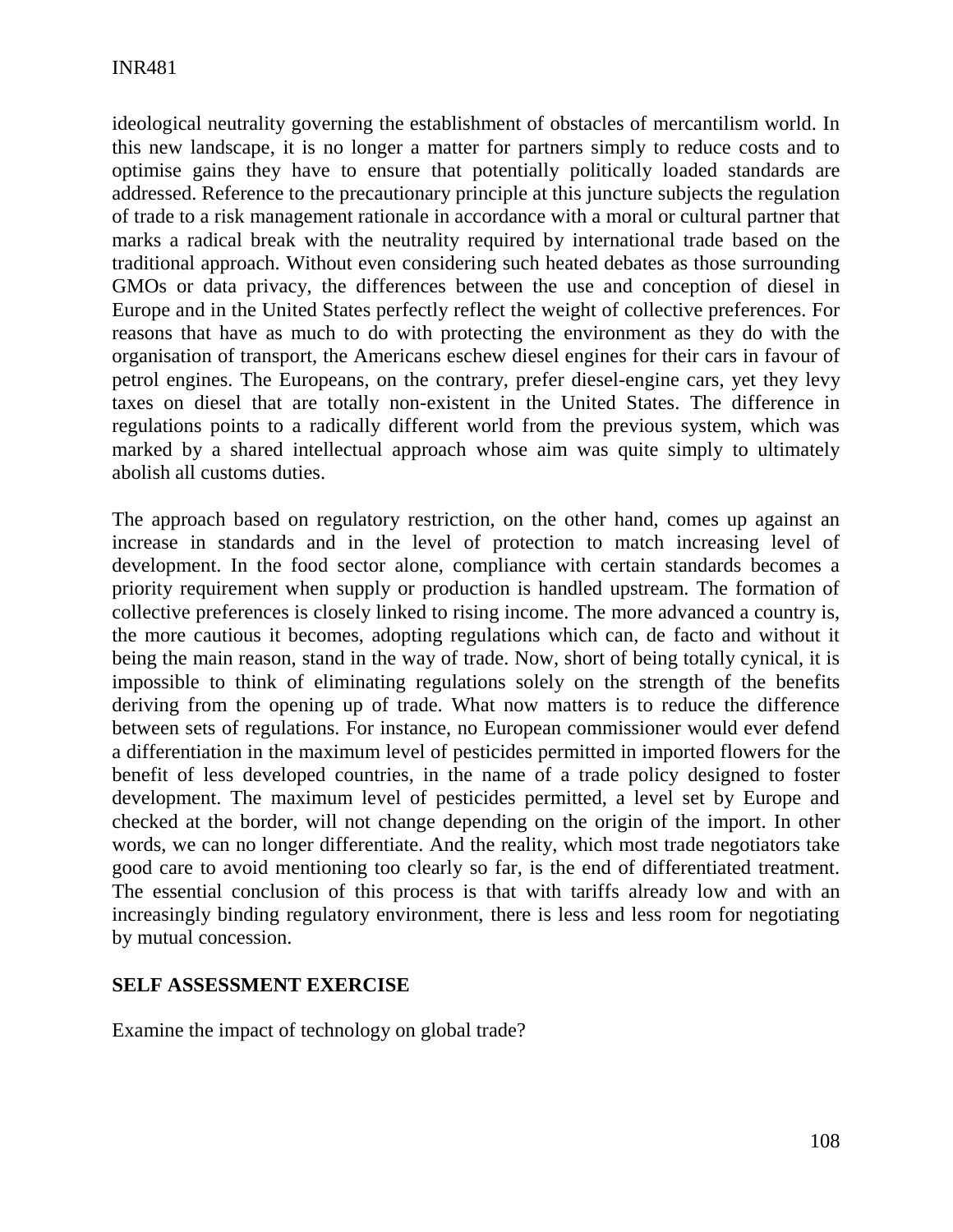# **4.0. CONCLUSION**

Despite the fact that the increased trade between nations has to some extent mitigated international conflicts at least to the extent it was experienced in the twentieth century yet sore points remain. For instance trade disputes between China and the United States have at times threatened to destabilize the international system. Even among countries sharing the same ideological ancestry, such as the US and the European Union or Japan, debilitating trade disputes have studded their economic relationships. Consequently, trade in as much as it brings abundant benefits must be handled with care if it is not to be the harbinger of evil.

# **5.0 SUMMARY**

The unit examined the establishment of the GATT system which had been set up to help moderate trade relations among nations. The unit also examined the impact of technology on trade. In this wise the unit noted that technology has definitely played a huge role in accelerating the rate of economic interchanges in the world. Finally, the unit noted that customs duties was falling however there was a concomitant raise in administrative constraints and immobilisation.

# **6.0 TUTOR MARKED ASSIGNMENT**

Analyse the impact of regulation on global trade?

# **7.0 REFERENCES/FURTHER READINGS**

Ackerman, F., and Gallagher, K. (2008). The Shrinking Gains from Global Trade Liberalization in Computable General Equilibrium Models: A Critical Assessment, International Journal of Political Economy 37(1): 50-78.

Agosin, M.R., and Mayer, R. (2000). Foreign Investment in Developing Countries: Does it Crowd in Domestic Investment? UNCTAD Discussion Paper No. 146, February.

Akamatsu, K. (1962). A Historical Pattern of Economic Growth in Developing Countries. Journal of Developing Economies, 1(1): 3–25.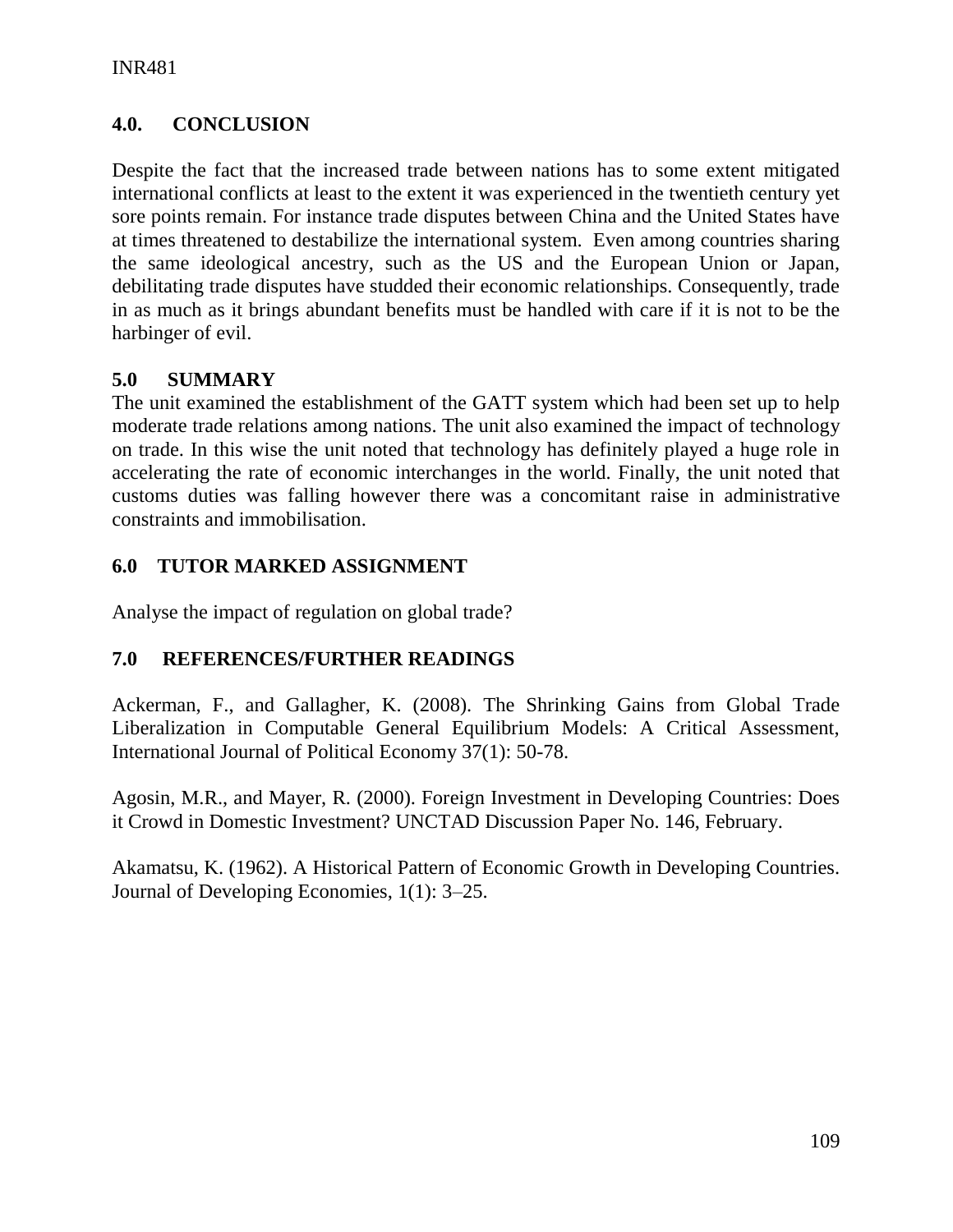# **UNIT 2: GLOBALIZATION**

### **CONTENTS**

- 1.0. Introduction
- 2.0 Objectives
- 3.0 Main Content
	- 3.1 Globalization and the world economy
	- 3.2 Globalization's characteristics
- 4.0 Conclusion
- 5.0 Summary
- 6.0 Tutor Marked Assignment
- 7.0 References/Further Readings

# **1.0. INTRODUCTION**

Globalization is continuing process which could not be avoided by every nation in this world where the globalization trends contribute big impact toward society life and toward the development of retail industry. The impact of globalization toward society can be seen on the changing in several aspects such as economic, politic and legal, social and culture, and technology as well. This unit will examine trends which have led to the raise of this phenomenon. It will also examine some of its characteristics and drawbacks especially as it affects the developing world.

# **2. OBJECTIVES**

At the end of this unit, you should be able to:

- (i) Discuss the concept of globalisation
- (ii) State the key issues involved in globalisation

# **3.0 MAIN CONTENT**

#### **3.1 Globalization and the world economy**

This is a term that refers to the acceleration and intensification of mechanisms, processes, and activities that are allegedly promoting globalinterdependence and perhaps, ultimately, global political and economic integration. It is, therefore, a revolutionary concept, involving the de-territorialisation of social, political, economic, and cultural life. It would be a mistake, however, to view globalisation deterministically. Just as there are powerful forces of integration at work through the shrinkage of distance on a global scale, so there are forces of disintegration as well.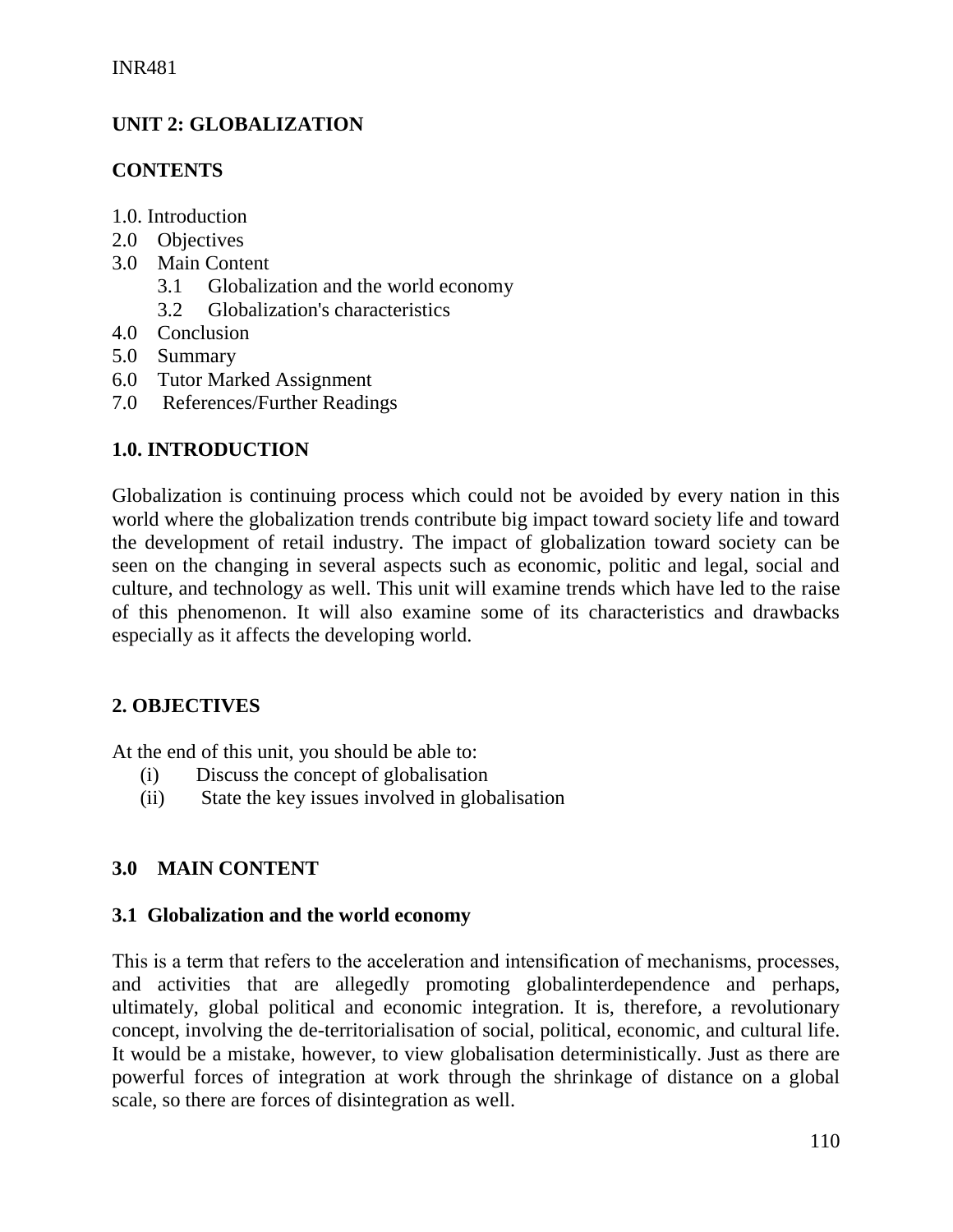Globalisation has certain identifiable characteristics, although there is no consensus in the field about any of them! In the first place, it involves a growing consciousness of the world as a single place. This is reflected in phrases such as 'the global village' and 'the global economy'. Few places are more than a day's travel away and communication across territorial borders is now almost instantaneous. In 1980 there were about 1 million international travellers per day. In 2000 more than 3 million people crossed territorial borders as tourists each day. Second, new information and communications technology have improved access to overseas markets and streamlined both the production and distribution of goods and the trade in foreign exchange. Third, human beings are becoming more and more dependent upon one another as problems such as global warming, the international drugs trade, and terrorism can only be managed through greater cooperation at a supranational level. Fourth, some observers argue that globalisation is erasing cultural differences. Sociologists, for example, like to talk about the Coca-Colaisation or McDonaldisation of global culture. Finally, some observers claim that the sovereign state's capacity for independent political action is weakened by globalisation. This is especially true in the area of economic policy. The idea of a domestic economy hemmed in by well-defined borders and managed by the state is now obsolete.

Today, domestic economic policy is subject to global market forces. The state has little effective influence or control over these forces. Any state that tries to exert its influence risks disinvestment capital flight, and recession. In short, globalisation involves a radical transformation of existing economic and political structures in international relations. It involves an aspiration to think and act globally and an acknowledgement that humanity cannot effectively be ordered along geographical lines. To talk about globalisation, then, is not only to embark on a description of the present, but involves a comprehension of the forces shaping the future. In this sense it is a multifaceted, complex, and dynamic concept. The causes of globalisation are many. Among the most important are liberal capitalism and the revolution in information and communications technologies. Liberal capitalism simply refers to theconjunction of liberal values (freedom, human rights, individualism, and democracy) with an economic system based on the market. This world view is widely held to have triumphed over communism and the idea of a planned economy, resulting in an international environment conducive to the free movement of capital and goods.

There is no agreement among scholars as to the origins of globalisation. It has been dated as far back as the dawn of Western civilisation. Some look to the origins of the modern state system for signs of globalisation, while others speak about the significance of the laying of the first transatlantic telegraph cable in the mid-nineteenth century. Nevertheless, what distinguish globalisation today is the intensity and the speed at which these changes are occurring. This is easily demonstrated by the rapid increase in the number of non-governmental organisations. At the beginning of the twentieth century there were around 170 in existence. Today the figure stands at around 5,500. Interestingly, around 1980 the figure stood at close to 2,500. That represents a 100 per cent increase in 20 years. There is no doubt, then, that the 1980s were a crucial turning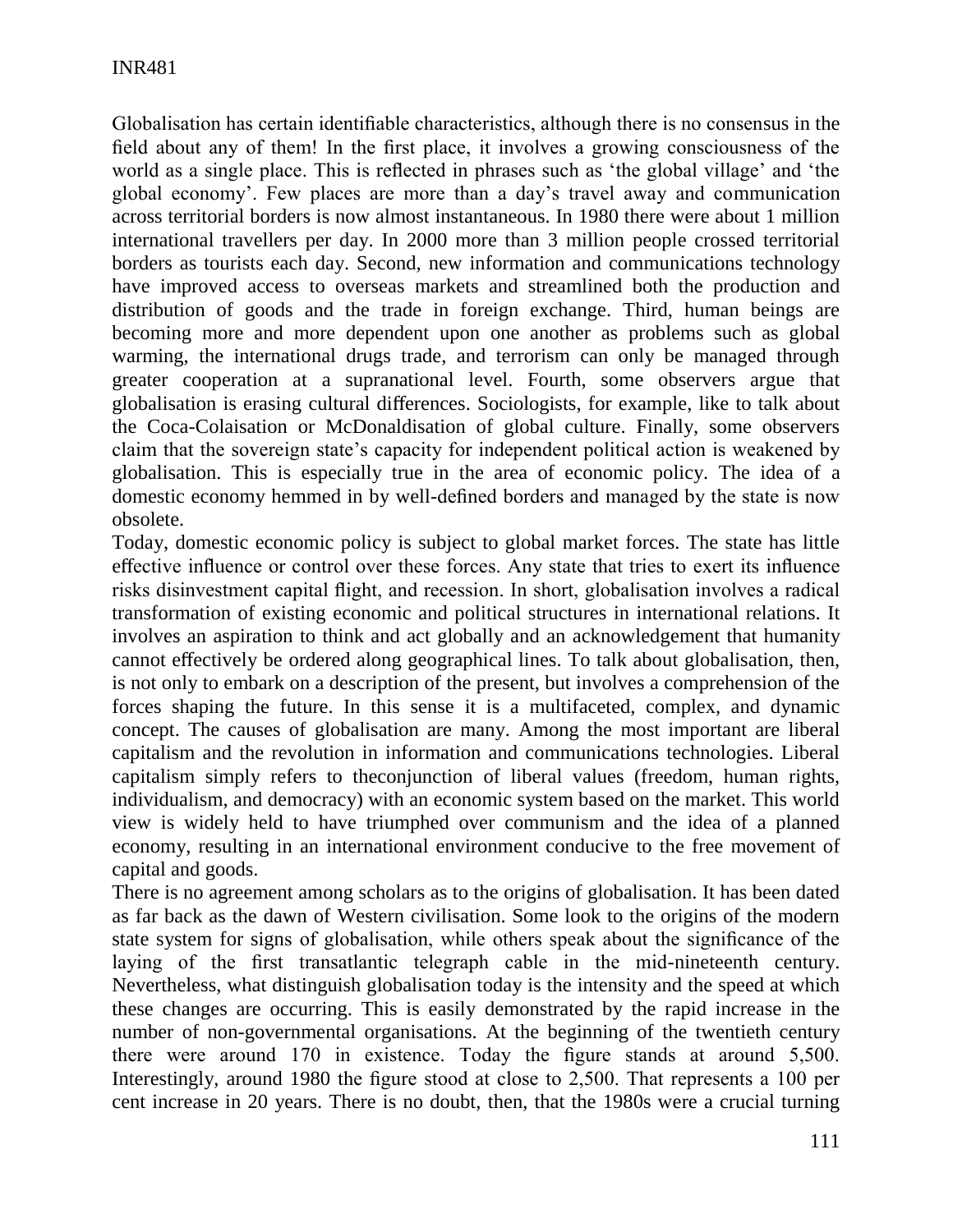point in the history of this concept. Evaluations of globalisation vary enormously. For some, it is a code word for American hegemony and the liberation of multinational corporations from effective control and regulation. This is a complaint which has accompanied the rise of 'anti-globalisation' movements in recent years. For others, it is a potential force for prosperity and greater equality through the expansion of capitalism. Some liberal activists have interpreted it as a vehicle for the promotion of universal human rights and world peace, while some cultural specialists view it as a pernicious force threatening the survival of local cultures and ways of life. It is true that not everybody benefits from globalisation.

To take full advantage of globalisation requires both capital and access to technology. Many states in the international system have neither. A large proportion of the world's population, for example, does not have access to the telephone. Being 'on the net' is not something which makes a lot of sense to those living in the poorest parts of the Third World. In other words, globalisation may not be global after all. At best, its spread and impact is uneven. From the perspective of the OECD countries, there are many unresolved issues with respect to globalisation. Among them is its relationship to democracy. If globalisation is indeed weakening the ability of states to make autonomous economic and political decisions, then one might argue that globalisation is a dangerously anti-democratic force.

### **SELF ASSESSMENT EXERCISE**

What is globalisation?

# **3.2 Globalization's characteristics**

In order to better understand the globalization process, it is necessary to introduce its main features: multidimensional character - manifests itself in many aspects of social life, in economy, in politics and also in culture. In globalization process, there are different actions, conducted at the same time; complexity - globalization consists of a huge amount of sub-processes, spread all over the world, which create the exact structure. There are four main processes in the world economy: the decrease of USA's domination, financial market development, globalization of companies' activity, ecological problems; integration - connecting activities run on different levels: economies, markets, and companies by trade, agreement and investment connections; international dependence the development of a particular entity depends on its activities run abroad and their success. This dependence can become a one way dependence on a stronger foreign partner; connection with the progress of science, technology and organization -economies modernization, development of new production branches, increase of high qualified labour and new technology play a crucial role in the long-lasting globalization process.

At the same time, globalization accelerates the technological progress; compression of time and space - the "world shrinking" phenomenon is the result of science and technology development. It is seen in the labour migration, products coming from all over the world, possibility in taking part in world's events (Television, Internet) and in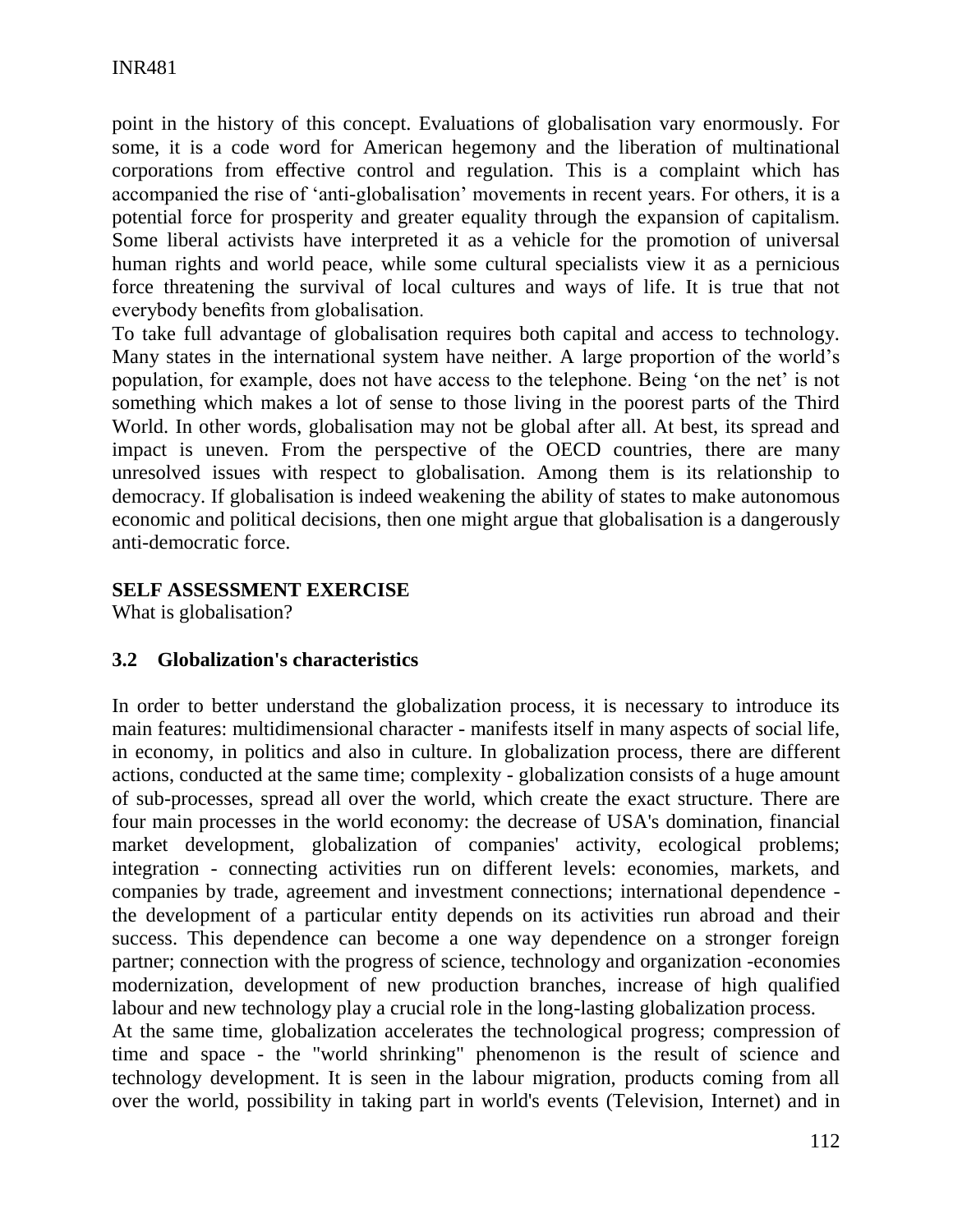the fast products' and services' delivery processes; dialectical character - clashing of processes and opinions which have opposing character: globalization - regionalism, integration - de-integration; multilevel character - the world economy is the highest level in the hierarchy, economy's branches, markets, companies, assets, products and services are lower in this hierarchy; international range - extension of activities to the international and worldwide level.

Some scientists list also other distinctive features of globalization, which are presented below: the creation of a global financial market - as the result of liquidation of obstacles and difficulties in capital flows; institutionalization of foreign trade - foreign trade is controlled by such institutions like: World Trade Organization (WTO), General Agreement on Tariffs and Trade (GATT), International Bank for Reconstruction and Development (IBRD) and International Monetary Fund (IMF); Mac-Donaldization global unification of needs according to some products and services, especially in the food industry, electronics and car branches; sudden increase of Foreign Direct Investments FDI flows - in 1990's their growth exceeded 4 times the growth of world export; domination of transnational corporations in the global economy – which are the main entities of the globalization process; geographical disjunction of the value added chain in the global scale – setting the part of chain (production of part of final product) in the place where the ratio of expenditures to effects is the most favourable; creation of knowledge based economy - huge capital investments in Research and Development (R&D) activities; creation of the fourth economic sector - traditionally, the economy was divided into three sectors: agriculture, industry and services.

Nowadays services are divided into further two sectors: traditional services and intellectual services. The tasks of intellectual services are: information processes, Research and Development (R&D) and information management. They all create the new discipline, which is The Knowledge Management; redefinition of the term "country" decreasing roles of countries as the result of growing roles of integration associations and international organizations.

#### **SELF ASSESSMENT EXERCISE**

How does globalisation led to the creation of global financial markets?

#### **4.0. CONCLUSION**

Globalization is a continuing process that creates the trends which provide its impacts on the society. The emerging of connecting technologies and the declining trade and investment barriers worldwide are the main of the globalization trends. Those trends changed the macro dimension of the society such as economic, political and legal, social and culture, and technology. This changing led the society into the global world where the global products and brands, and global culture become more popular within the society.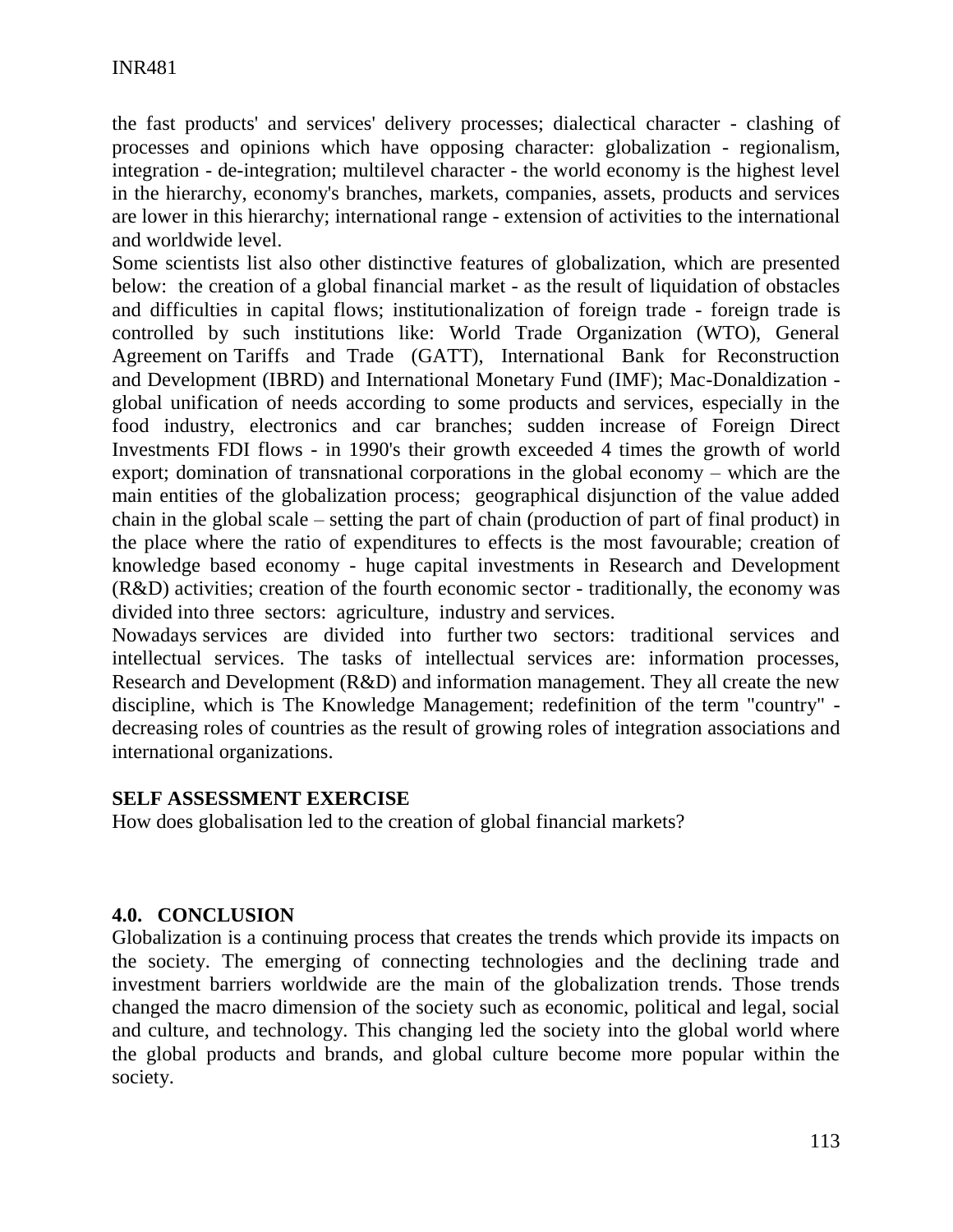### **5.0 SUMMARY**

The unit noted that there are four main processes in the world economy viz the decrease of USA's domination, financial market development, globalization of companies' activity, and ecological problems.

#### **6.0 TUTOR MARKED ASSIGNMENT**

Why does globalisation accelerate the development of technology?

### **7.0 REFERENCES/FURTHER READINGS**

Gill, S. (1995) 'Globalisation, market civilization, and disciplinary neo-liberalism', Millennium: Journal of International Studies 24: 399–423.

Gill, S. (1997) Globalization, Democratization and Multilateralism, New York, St Martin's Press.

Kiely, R. and Marfleet, P. (1998) Globalisation and the Third World, New York, Routledge.

Schwartz, P. and Gibb, B. (1999) When Good Companies Do Bad Things: Responsibility and Risk in an Age of Globalisation, New York: John Wiley & Sons. Taylor, P. (1997) 'The United Nations and international organisation', in Baylis, J. and Smith, T. (eds), The Globalisation of World Politics, Oxford, Oxford University Press.

Vayrynen, R. (1999) Globalisation and Global Governance. New York, Rowman & Littlefield.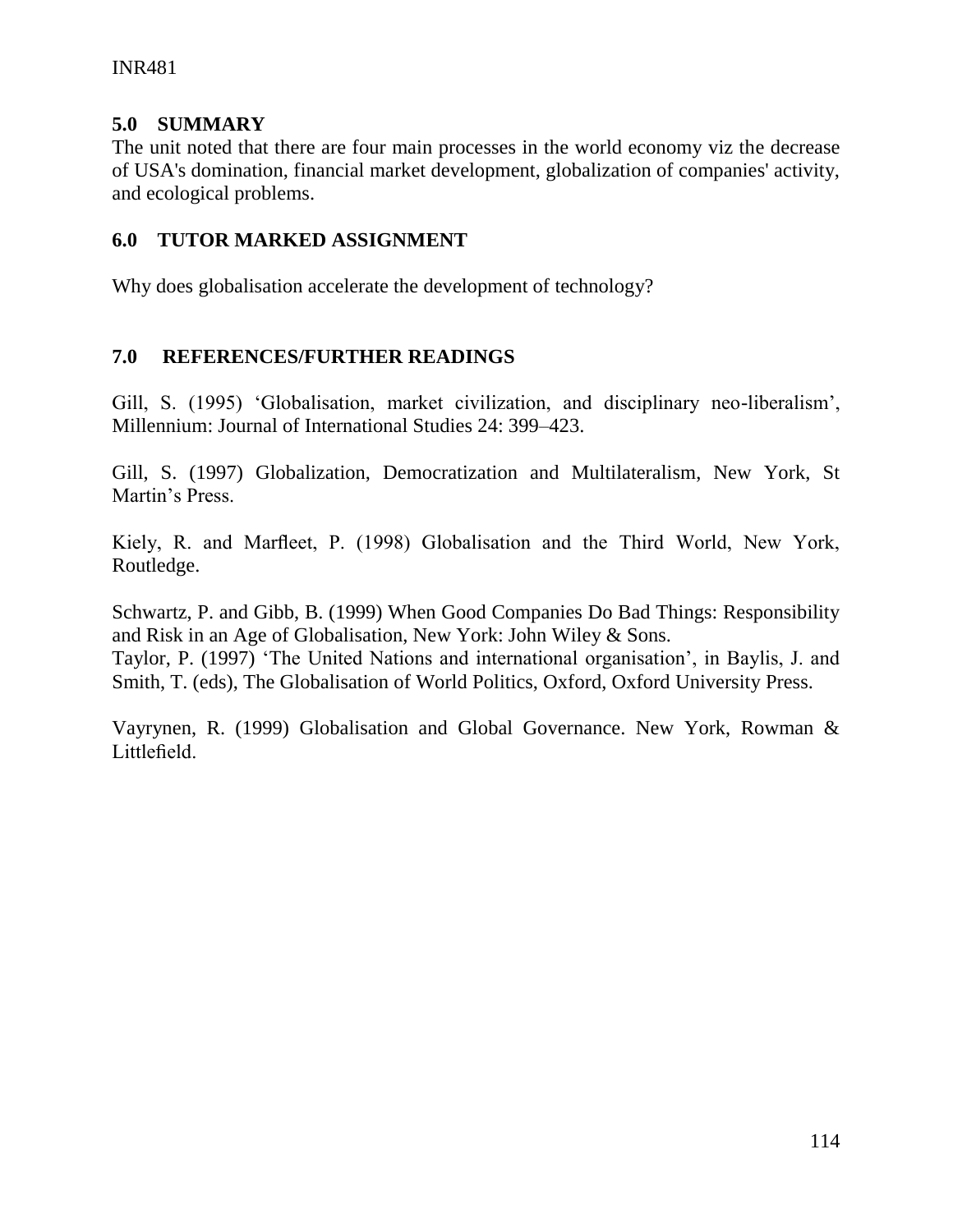# **UNIT 3: ECONOMIC REGIONALIZATION**

### **CONTENTS**

1.0Introduction

- 2.0 Objectives
- 3.0 Main Content
	- 3.1 Regionalism in global economy
	- 3.2 Regional integration groupings
- 4.0 Conclusion
- 5.0 Summary
- 6.0 Tutor Marked Assignment
- 7.0 References/Further Readings

# **1.0. INTRODUCTION**

Regionalism is in fashion. It seems that every month brings news of yet another agreement among a group of countries, or between one group and another, to strengthen their economic links, particularly by removing barriers to trade and investment among themselves. This is certainly not the first time in history that regionalism has been on the march. There were widespread attempts at regional trading arrangements in the 1960s, which largely failed. Before that, in the 1930s there was a major fragmentation of the world trading system into competing blocs, which in the standard view succeeded only too well. This unit seeks to address certain big questions regarding the current regionalism such as the relationship between regionalism and a multilateral system or the usefulness of regionalism to world economy.

# **2. OBJECTIVES**

At the end of this unit, you should be able to:

- (i) Understand what regionalism is about
- (ii) Account for the various regional groupings in the world today

# **3.0 MAIN CONTENT**

#### **3.1 Regionalism in global economy**

This term refers to intensifying political and/or economic processes of cooperation among states and other actors' in particular geographic regions, although it is most often discussed in the context of trade flows. At least since the beginning of the 1980s, the world economy has become more and more tripolar, with more than 85 per cent of world trade concentrated in three regions: East Asia, Western Europe, and North America. At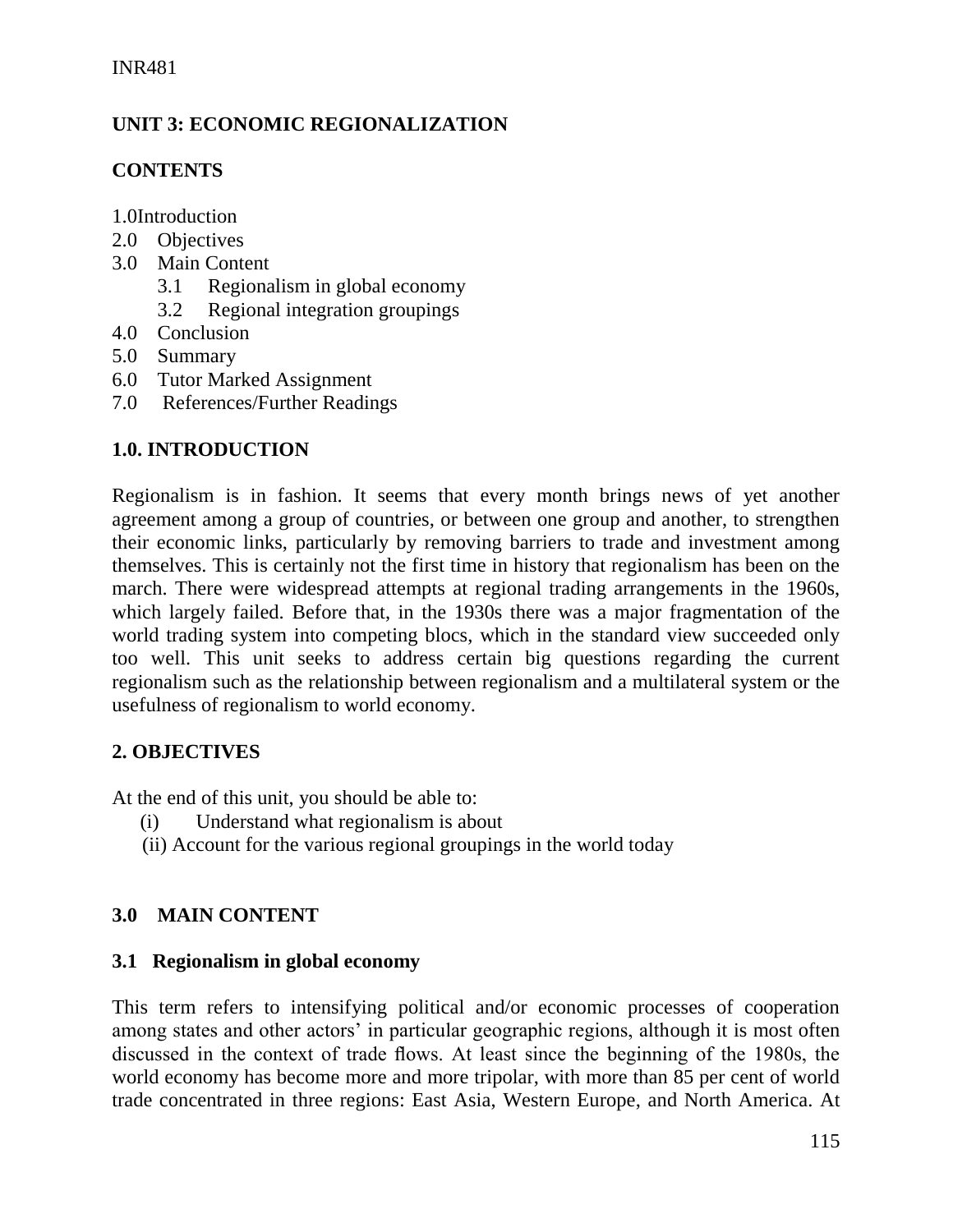the same time, these are also areas in which attempts to engage in some regional integration have taken place. The deepening and the expansion of the European economic integration, increasing interdependence among three North American countries (US, Canada, Mexico) as well as the transformation of the Association of Southeast Asian Nations (ASEAN) into a more economy-oriented association since the 1980s are examples of this. In contrast, other regions have been successively losing their share of the world market, so that at the end of the twentieth century they represent approximately one-tenth of the world trade volume. Essentially, a region is a spatial concept. It is defined by a combination of geographical proximity, density of interactions, shared institutional frameworks, and common cultural identities.

Regions can be identified empirically by relying on data on mutual interactions such as trade flows, similarities of actor attributes, and shared values and experiences. But one should also bear in mind that regions are dynamic entities. They are not so much measurable building-blocks of the international order as spatially defined cultural, economic, and political constructions whose nature and functions are transformed over time. The term 'regionalism' captures these dynamic aspects of regional cooperation defined as the growth of social and economic interaction and of regional identity and consciousness. Regionalism results from the increasing flow of goods, people, and ideas within a spatial entity which thus becomes more integrated and cohesive. Regionalism can develop 'from below' (i.e. from the decisions by companies to invest and by people to move within a region) or 'from above' (i.e. from political, state-based efforts to create cohesive regional units and common policies for them).

Practically everyone writing today on regionalism argues that it is growing strongly in almost every part of the world. This trend, sometimes depicted as the 'second coming' of regionalism (the first one took place in the 1960s), has been explained by several, often disparate, factors. The alleged decline of US material hegemony, the end of the cold war, the rise of the Asia-Pacific region, and the export-led reorientation of development strategies in the Third World have all fostered a more decentralised international system. This has, in turn, enhanced the autonomy of regions and their dominant actors. The standard arguments on the rise of regionalism mention, at a minimum, the establishment of the North American Free Trade Agreement (NAFTA), the deepening integration in the European Union, and the growing economic interdependence in East Asia. Regional cooperation may also be promoted as a counterweight to the uneven globalisation of the world economy. Finally, regionalism may be a reaction against dominant states that try to co-opt local actors by granting special privileges to them. The main debate about regionalism is whether it is leading to a more polarised or a more cooperative world economy and world order. While the proliferation of regional trade agreements has raisedconcerns about their implications for the multilateral trading system, most observers argue that these two systems have not been contradictory.

However, the relationship between regionalism and a multilateral system is a complex one, and it is becoming more complex as the number and the scope of regional initiatives increase. Ensuring that regionalism and multilateralism grow together (open regionalism) – and not apart (closed regionalism) – is perhaps the most urgent issue facing trade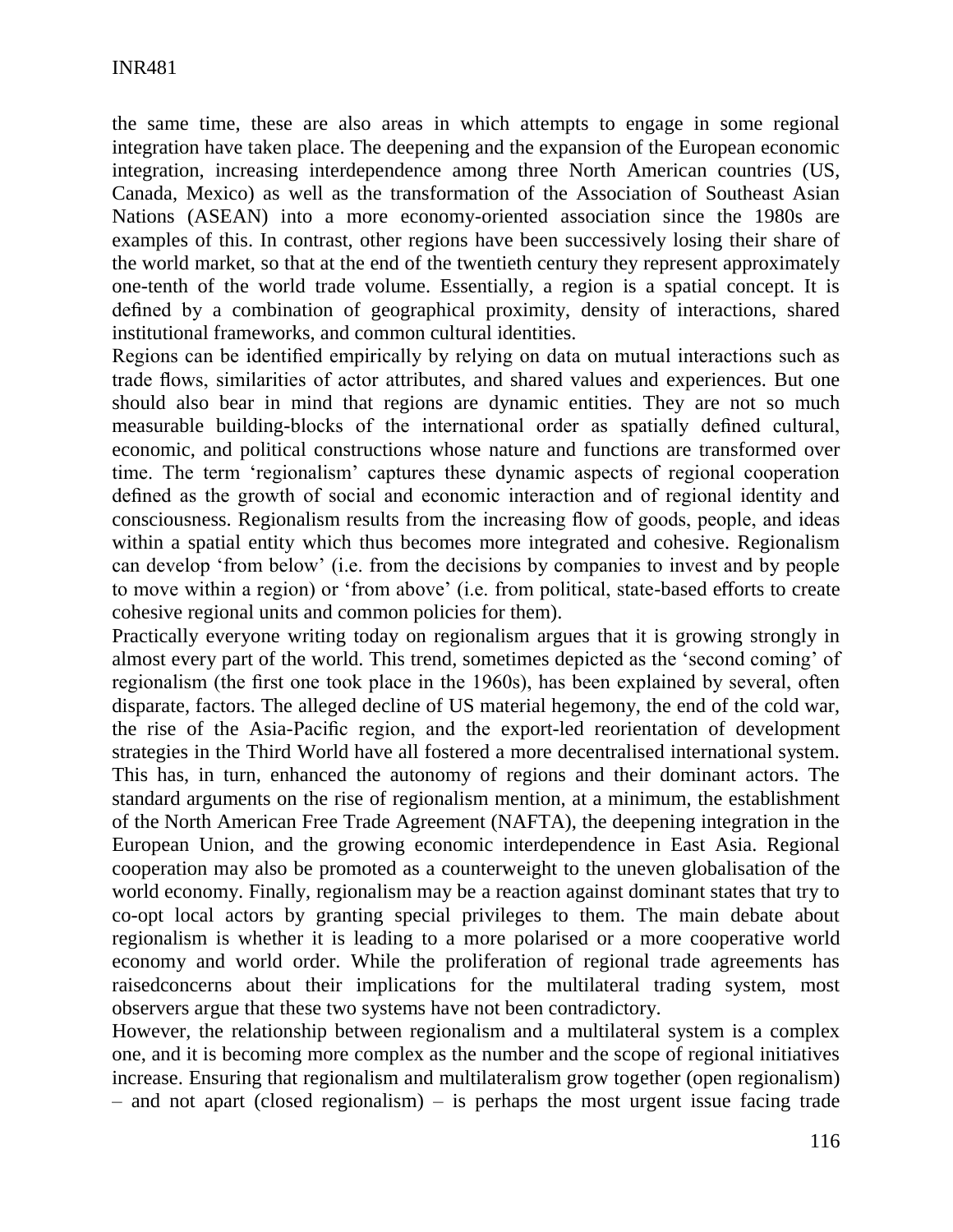policymakers today. Well-structured regional integration arrangements may be helpful to the strengthening of an open world economy for three main reasons. First, regional arrangements can enhance the awareness of interdependence between trading partners, thereby enhancing the acceptance of international rules on the part of national governments and interest groups. Second, regional arrangements in general face similar challenges to those faced by the multilateral trading system. Therefore, the problems and solutions experienced during regional negotiations will be useful in overcoming similar difficulties that arise in the multilateral processes. Finally, increasing inter-regional cooperation mechanisms can serve as a building-block for the strengthening of multilateralism.

#### **SELF ASSESSMENT EXERCISE**

Examine the reasons for the rise of regionalism?

#### **3.2. Regional integration groupings**

In the 20th century there was a strong dynamics of integration processes, in the singular regions of the world, what is identified, by many scientists, with a trial to find a new way of economy development. Nowadays, integration activity is tied with liberalization of economic relations, and they are not treated, like a necessary evil any more, but like a necessary condition of farther economic development. T. Sporek identifies this activity with a desire to create the free trade zone, where customs and quantitative limits in a group of countries, would be abolished. This view seems to be real especially, when observing a significant progress of commercial agreements, since the beginning of the nineties. A special attention needs a fact, that highest rise of numbers of commercial agreements, was in the West Hemisphere, and areas of Asia and Pacific. A structure of the modern world economy is very complex. It comes from growing number of subjects, building it, and more complicated relations between them. In the last century, a new subject of the world economy appeared – integration grouping. It is defined, as 'significantly different, on the surrounding background (for example, in the world economy, and in international economic relations), relatively uniform, new economic organism, including two or more countries (national economies).

A process of integration joins members of groupings, and, it is a mutual adaptation of structures of singular economies. These international groupings have a regional character. It means, that, it is built by countries, which belong to a common geographical region, often neighbour to each other, and they are characterized, by a similar level of economic development though, it is not a necessary condition. It is worth to stress, that integration groupings can have a dual character: formal (institutionalized) and informal. Formal integration groupings have right organization structures, and authorities. Their role is a stimulation and continuation of integration processes, in the institutional way. Formalized integration groupings are for example: European Union, NAFTA and ASEAN. Informal groupings are deprived of formal structures, which would initiate and dynamize,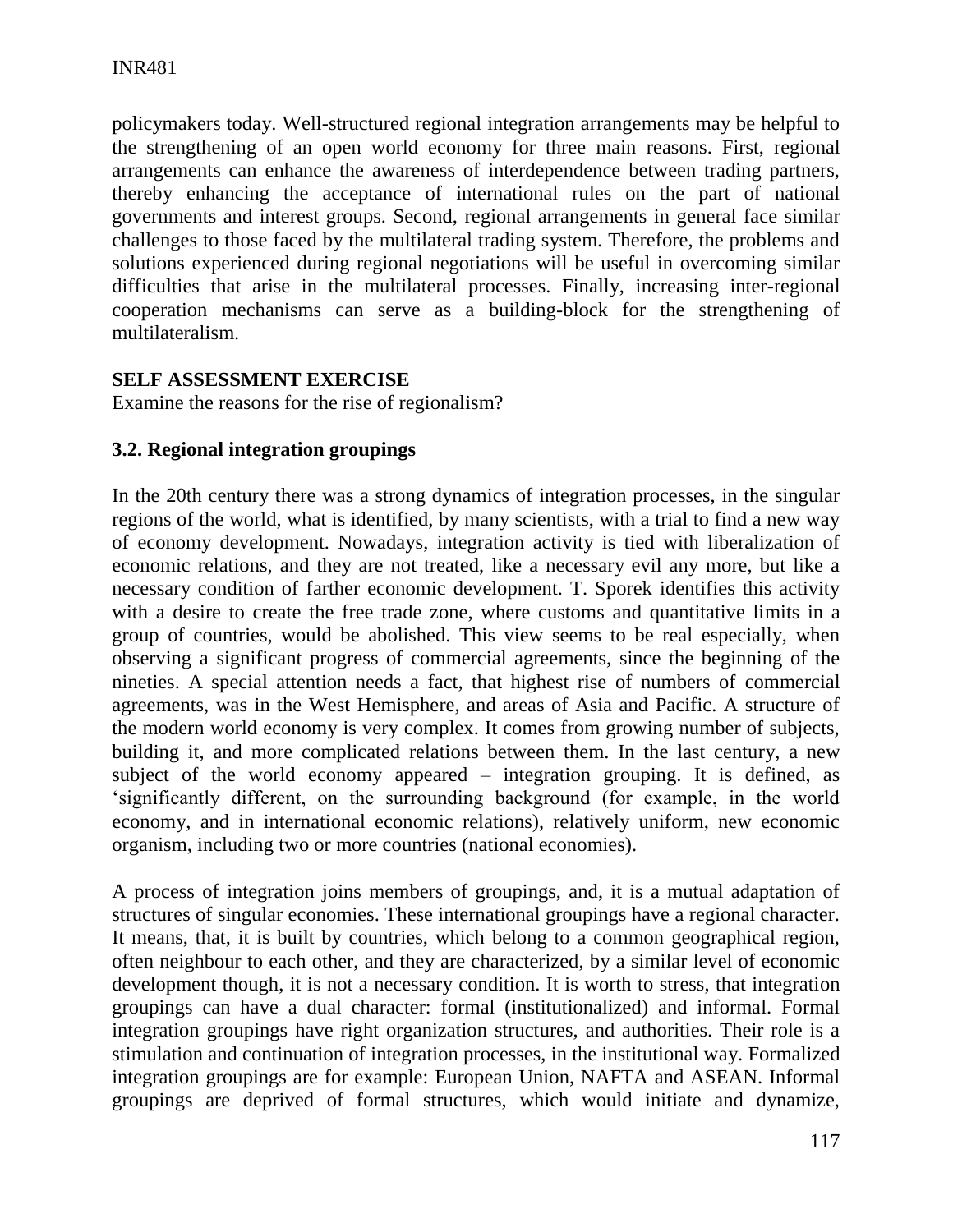integration processes. They can be formed by countries, tied with strong economic relations, for instance commercial, capital or productive ones. An example can be existing but not formalized, relations between Canada, the USA and Mexico before NAFTA was formed Integrative activity is observed in all continents.

It is worth to notice, that each of integration stages is difficult to reach. It needs, not only a rational attitude to economic matters, but also, a strong political will. The lowest stage – the free trade zone – is supposed to be the most attractive form of the integration process. It is one basic reason of such an attitude. It needs only elimination of quantitative and qualitative barriers, in trade sales, without a need to resign with economic independence of the national economy. Majority of integration processes is limited to the free trade zone examples are organizations, for instance EFTA, COMESA and ANZCERTA. Majority of organizations stay at beginning stages of the free trade zone or the customs union. They also have ambitious integration projects, but for now, do not feel like getting rid of their independence. At the same time, a new phenomenon is perceived, which was not met before. The target of integration groupings is not only liquidation of economic barriers, to increase trade, but also cooperation with scientific, technical and financial character. It is, such called new regionalization, which an essence is widening of integration areas, besides building economic groupings, also to ecology, culture or social matters. Development of the modern world economy, for which, an increase of the global economic interrelationship is characteristic, appoints, a phenomenon of regionalization, sometimes having a form of integration.

Globalization and regional integration in the world economy, like economic interrelationship, are not a new phenomenon and they existed before Yet, a range and course of these processes in the last decade of the 20th century, contains many new qualitative elements. Regionalization, which somehow is a synonym of different integration forms, takes a form less or more close and institutionalized relations, is characterized by inter weaving economic, commercial, technical and financial cooperation. In the common meaning, international economic integration is understood, as a process of a merge of national economies. Yet, this merge does not mean to add economic potentials, but creation new economic organism with different characteristics. In the last years, we can observe a notable boom of the integration processes in various regions of the world. Such called new regionalism, became one of the main elements of development of the world economy, on a present stage. Modern integration initiatives differ from the previous ones. They involve much more countries have a wider range and different forms. Old groupings try to boom their activity, and, at the same time, new regional agreements are signed. Outside and internal conditions of economic cooperation processes, in particular countries, are also different. Change of political conditions, the end of the cold war and democratic changes, as well as abandon the model directed to inside to the model directed outside, was effective to make agreements in many countries. New conditions resulted in appearing of various forms of integration, and creating integration agreements in different regions of the world, on new rules. Actual processes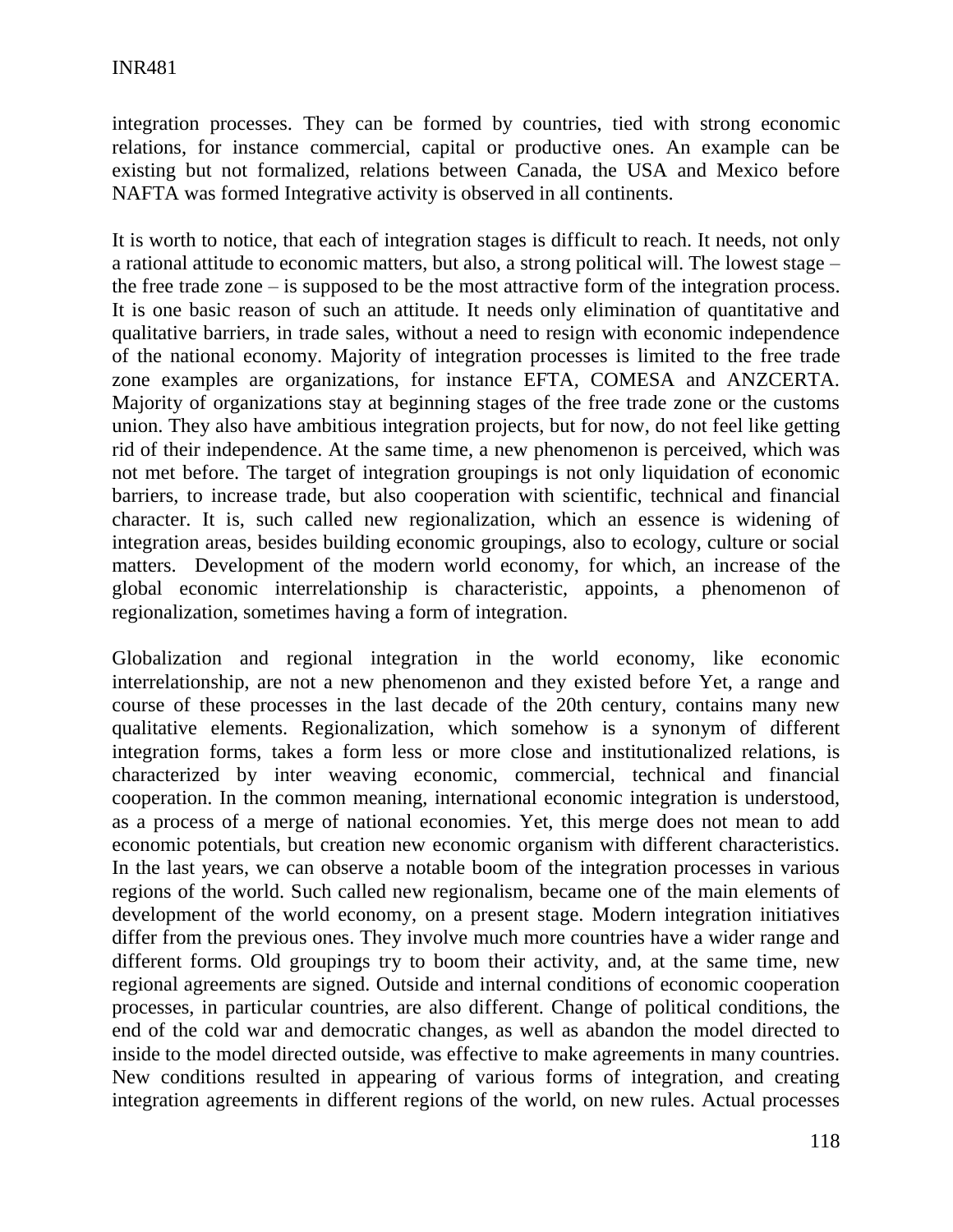are an example of integration of countries with diversified potential and big differences in development level. Countries with lower development level, try to integrate with countries, which are main centres of the world economy.

'New regionalization is characterized by widening the integration field, besides creation commercial blocks for such branches as: ecology, culture, social and political matters, and at the same time, sensitizing for global transformations. It is not only about defence, against results of global changes, but rather about facilitating of adaptations, which can be realized on particular countries level. It is admitted, that in regions, there are core and periphery areas. Areas out of the core, not having chances to integrate with UE and TRIADA, are less politically stable, and economically active, but they are conscience of their unprofitable situation, and want to stop a tendency to marginalization. Such called semi – peripheries of Europe, which creates East Europe, are in the indirect position, leading to the integration with the core, so with European Union. A new stage of integration is often determined as, an open regionalism, what means, that its target is not a creation of close commercial blocks, but only increase of the free trade area. International regional cooperation is treated as a factor to strengthen of democratic and political stabilization, and to ensure economic progress and life improvement. In the literature of the subject, a lot of place is sacrificed to research of mutual relations between two tendencies, characteristic for modern economy, especially growing up, at the same time, processes of globalization and international regionalization. These relations are perceived in different way. On one side, it is shown, that the process of globalization and regionalization, strengthen mutually, on the other one, there is not lack of their opposition.

J. Mayal interprets processes of globalization and regionalization in a very interesting way. He thinks that both trends are not opposite, but symbiotic, and appear in the world at the same time, fulfilling each other. By him, a development of regionalization was an answer to globalization process, like globalization itself, and powers, which stimulate it, were a consequence of competition in the world. By J. Kleer, a base of these two processes, are mechanisms tied with profits of scale (it is called like that in economy). A deciding role in these processes played three phenomenon: a violent acceleration of technical progress, informatics revolution, and a fast development of work efficiency per worker. Although, a core of globalization are similar, or even the same reasons, members of these processes , targets and rules setting both of them, are different. Targets of globalization do not have to be the same, as targets of the regional integration.

Some are common, others can be different. Processes of the world globalization are directed by requirements of competition, and searching by economic subject, the most effective forms and localization of economic activity, and its chart differing it from integration, is spontaneity. While, activity for regionalism, is mainly limited by needs of cooperation, not only economic, but also political and social, and contain many branches (for instance, environment protection or work conditions). Regional cooperation's target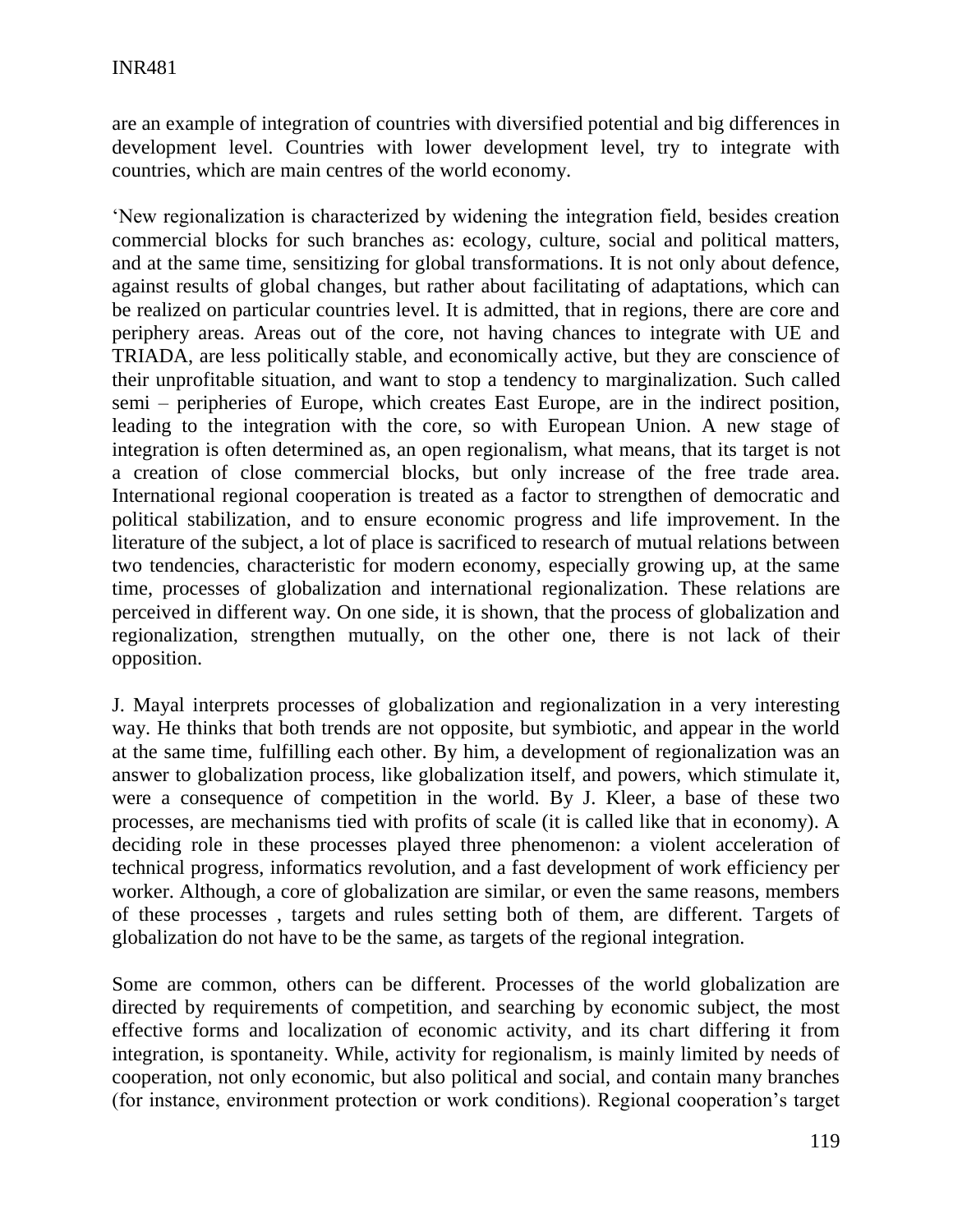is resolving differences and contradictions between economies and works to compensate their development chances.

#### **4.0. CONCLUSION**

The stronger the cooperation among the three major traders of the world economy (Asia, Europe, and North America), the more likely it is for the world economy to be integrated globally, rather than be fragmented into several regional trade blocs. Thus there can be a mutually supportive relationship between multilateralism and regionalism.

### **5.0 SUMMARY**

This unit principally examined the prevalence of regional groupings since the end of the Cold War. The breakdown of nations into regional groupings has accentuated the globalisation phenomenon. Regionalism cuts across economic, political and social, and even military cooperation.

### **6.0 TUTOR MARKED ASSIGNMENT**

Examine the three main reasons through which regional integration arrangements may be helpful in the strengthening of an open world economy.

#### **7.0 REFERENCES/FURTHER READINGS**

Ohmae, K. (1995) The End of the Nation State: The Rise of Regional Economics, New York, The Free Press.

Mittelman, J. (1996) 'Rethinking the "New Regionalism" in the context of globalization', Global Governance 2: 189–214.

Kupchan, C. (1998) 'After Pax Americana: benign power, regional integration, and the sources of a stable multipolarity', International Security 23: 40–79.

Katzenstein, P. (ed.) (1996a) The Culture of National Security: Norms and Identity in World Politics, New York, Columbia University Press.

Katzenstein, P. (1996b) 'Regionalism in comparative perspective', Cooperation and Conflict 31: 123–59.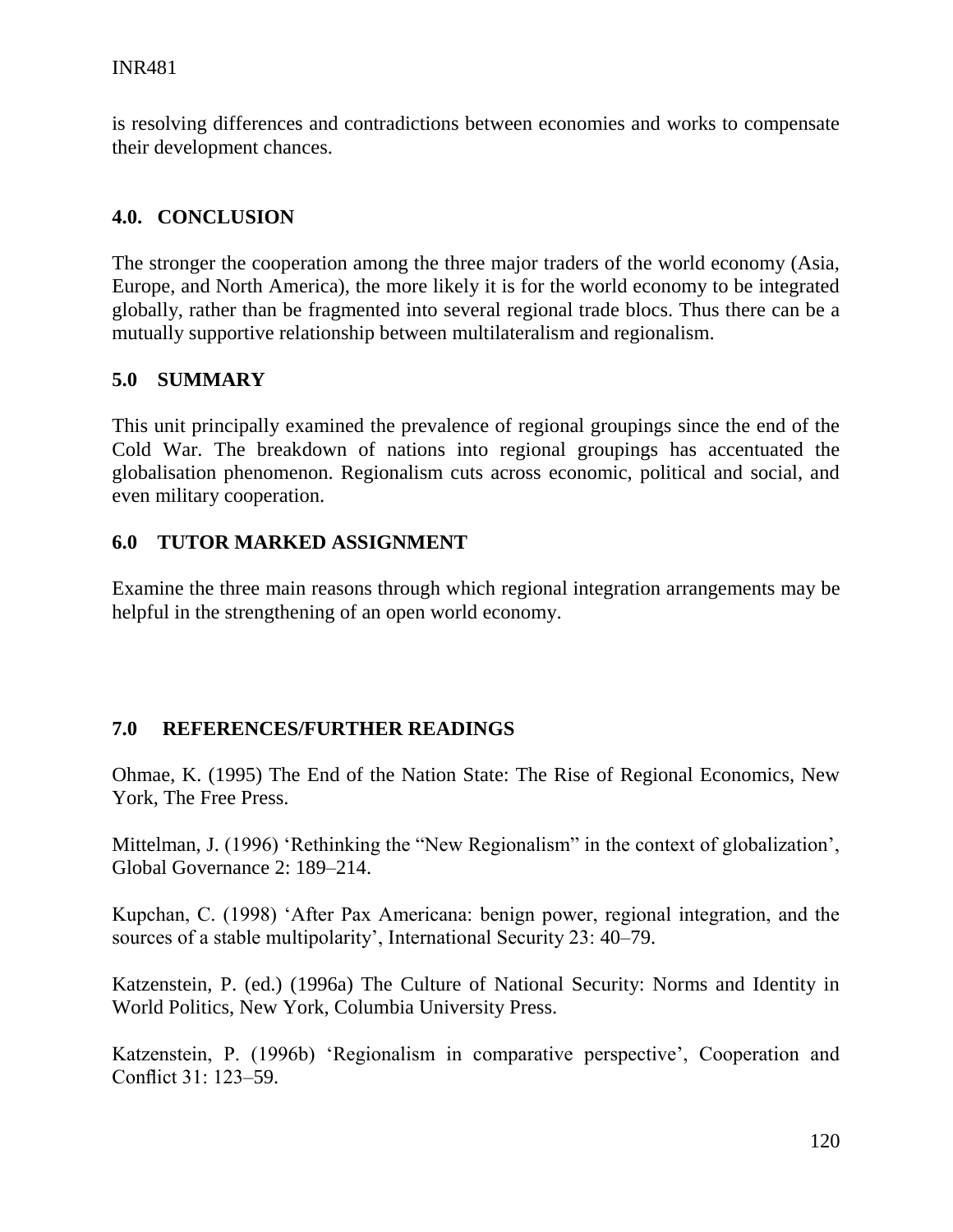Ito, T. and Krueger, A. (eds) (1997) Regionalism versus Multilateral Trade Arrangements, Chicago, IL, University of Chicago Press.

Geiger, T. and Kennedy, D. (1996) Regional Trade Blocs: Multilateralism and the GATT, New York, Pinter.

Gamble, A. and Payne A. (eds) (1996) Regionalism and World Order, New York: St Martin's Press.

Frankel, J. (1997) Regional Trading Blocs in the World Economic System, New York, Institute for International Economics.

Fawcett, L. and Hurrell, A. (eds) (1995) Regionalism in World Politics. Regional Organization and International Order, Oxford, Oxford University Press.

Coleman, W. and Underhill, G. (eds) (1998) Regionalism and Global Economic Integration, London, Routledge.

Butler, F. (1997) 'Regionalism and integration', in Baylis, J. and Smith, S. (eds), The Globalisation of World Politics, Oxford, Oxford University Press.

Bhalla, A. and Bhalla, P. (1997) Regional Blocs, Basingstoke, Macmillan.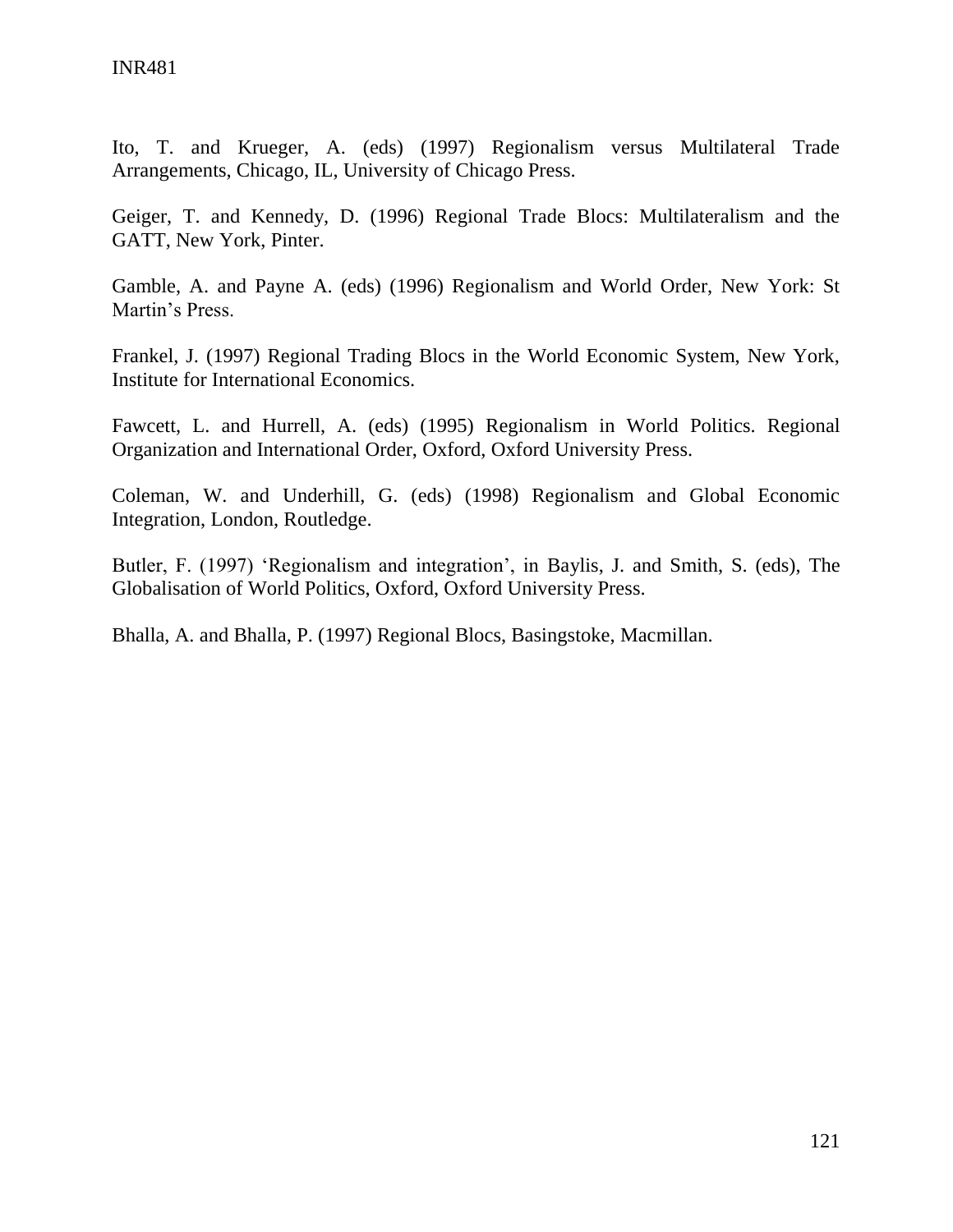# **UNIT 4: AFRICA'S RISING ECONOMIC PROFILE**

## **CONTENTS**

1.0Introduction

- 2.0 Objectives
- 3.0 Main Content
	- 3.1 Africa's rising economic profile
	- 3.2 Key facts and figures by sub-regions
- 4.0 Conclusion
- 5.0 Summary
- 6.0 Tutor Marked Assignment
- 7.0 References/Further Readings

### **1.0. INTRODUCTION**

Africa's macroeconomic prospects Africa's gross domestic product (GDP) growth is expected to strengthen to 4.5% in 2015 and 5% in 2016 after subdued expansion in 2013 (3.5%) and 2014 (3.9%). The 2014 growth was about one percentage point lower than predicted in last year's African Economic Outlook, as the global economy remained weaker and some African countries saw severe domestic problems of various natures. But the world economy is improving and if the AEO 2015 predictions are right, Africa will soon be closing in on the impressive growth levels seen before the 2008/09 global economic crisis.

#### **2. OBJECTIVES**

At the end of this unit, you should be able to:

(i) Understand the issues underlining Africa's economic progress

#### **3.0 MAIN CONTENT**

#### **3.1. Africa's rising economic profile**

Domestic demand has continued to boost growth in many countries while external demand has remained mostly subdued because of flagging export markets, notably in advanced countries and to a lesser extent in emerging economies. Export values of goods were also depressed by lower export prices. African exports are expected to strengthen in 2015 and 2016 as the world economy improves. In 2014, domestic demand was in most countries boosted by private consumption and public infrastructure investment with the latter also increasingly financed by issuing international sovereign bonds. On the supply side, many African countries have improved their investment climate and conditions for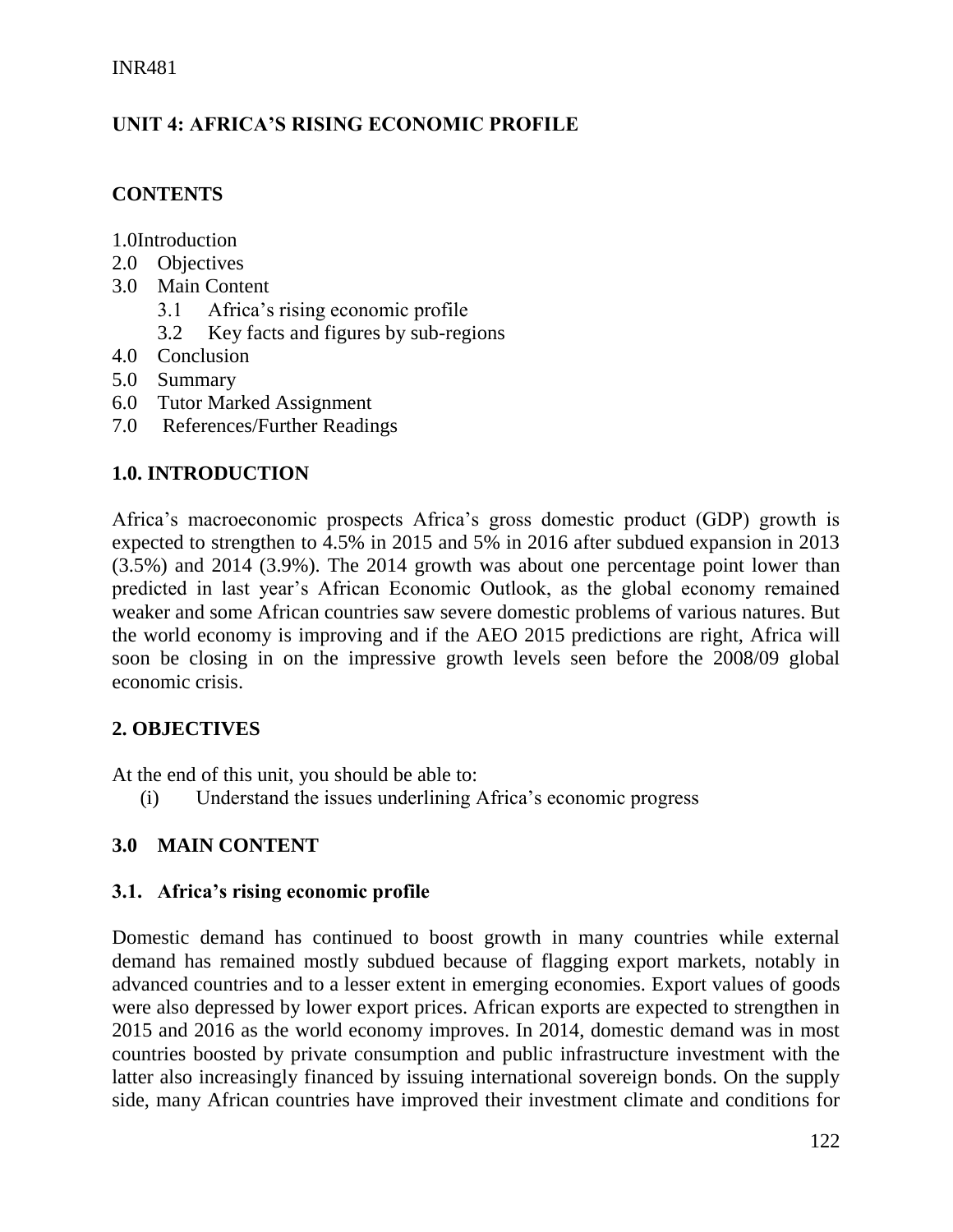doing business, which enhance long-term growth prospects. Benin, Côte d'Ivoire, the Democratic Republic of the Congo (DRC), Senegal and Togo are even in the top ten countries worldwide with the most reforms making it easier to do business. Africa's supply side growth in 2014 was mainly driven by agriculture, extractive industries, construction and services, and to a lesser extent by manufacturing. But sectoral growth should not be seen in isolation, as there are important spill-overs between sectors. Furthermore, modernisation and structural transformation, the process by which new, more productive activities arise and resources move from traditional activities to these newer ones, is also happening within some sectors.

So far African economies have been relatively resilient to the sharp fall of international commodity prices. Production of commodities has often increased despite the lower prices, and overall growth has also been boosted by other sectors. But if commodity prices remain low or decline further, growth in resource-rich countries might slow down as governments need to cut spending. Governments will be keeping a close watch on conditions in key markets, especially China and Europe. There are some positive effects, however, as lower oil prices ease inflation, increase real incomes and strengthen export markets. In countries where inflationary pressures have eased – such as Botswana, the members of the Central African Economic and Monetary Community (CEMAC), Mozambique and Rwanda – policy interest rates have been reduced to stimulate growth. By contrast, in countries where exchange rates came under pressure, such as Nigeria, central banks responded by tightening policies to stabilise exchange rates and contain inflation. Most African countries continued their prudent fiscal policies to keep budget deficits at sustainable levels. But in several countries, including oil exporters, fiscal positions weakened despite efforts to limit spending and to improve tax revenue

#### **Political and economic governance in Africa**

There were some positive governance developments in 2014. In Tunisia, a constitution endorsed in January 2014 enshrined religious freedom and guaranteed gender equality. This was followed by largely undisputed parliamentary and presidential elections, held in October and December 2014 respectively. South Africa held its fifth round of peaceful elections 20 years after its historic 1995 elections marked the end of the apartheid era. Over 179 million people went to the polls and voted in largely peaceful and credible elections (IFES, 2015; International IDEA, 2015). In Burkina Faso, mass protests led to the ouster of President Compaore in a short, successful transition. Several countries nevertheless continued to experience instability, acts of terrorism or conflicts. In 2015, a record 266 million people could be called to the polls (IFES, 2015). Elections are planned, or have been held, in countries that are among both the continent's largest economies and most populated, including Egypt, Ethiopia, Nigeria, Sudan and Tanzania. In Nigeria, the April 2015 elections were hailed as the first handover between civilians of different political parties since independence. Overall, public sector management has not improved much for the continent, but there has been some progress in specific areas, especially equity in the use of public resources, statistical capacities and public administration. The outbreak of the Ebola virus in Guinea, Liberia and Sierra Leone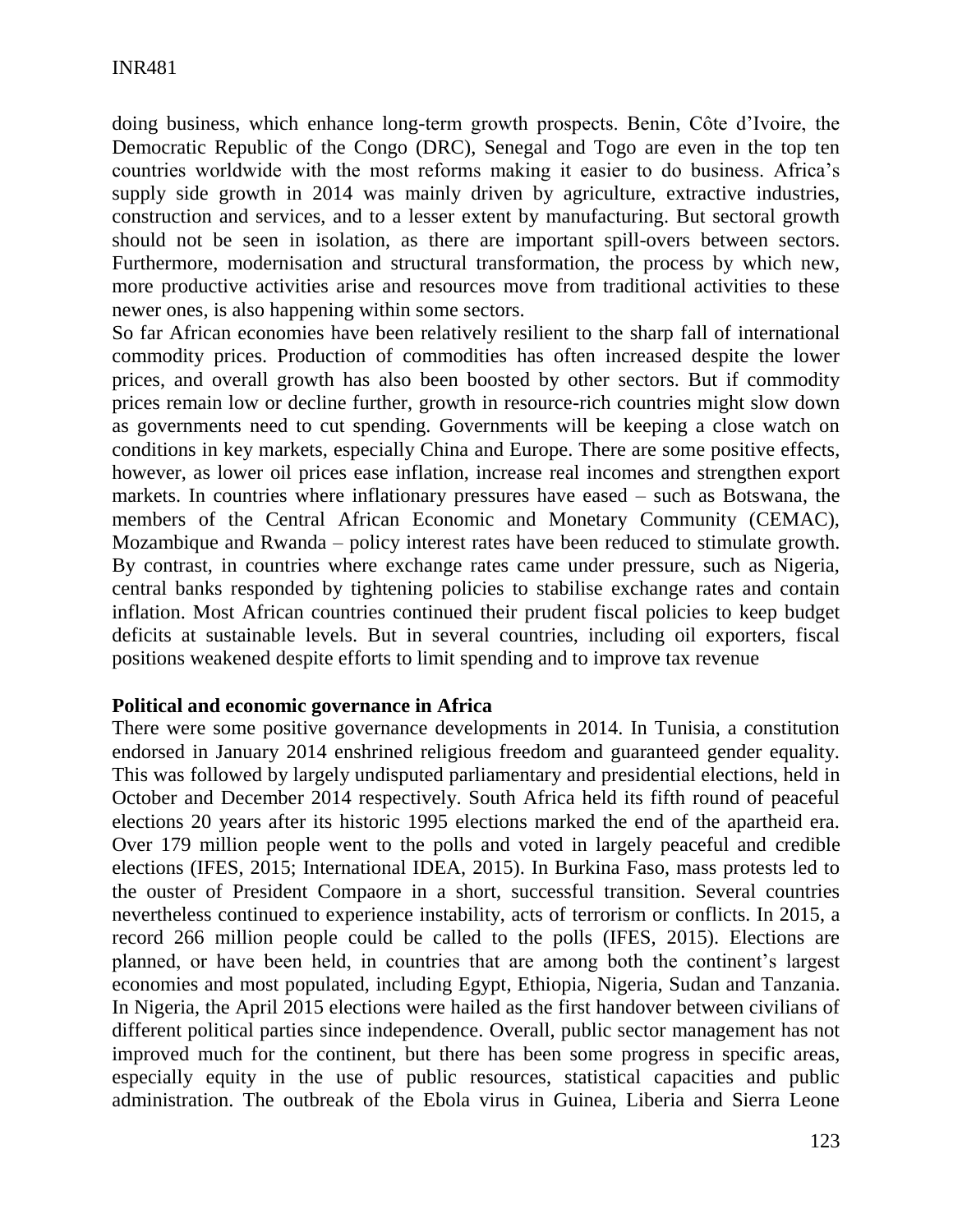highlighted the fragility of health systems, although it also demonstrated the importance of a committed leadership at the community level. The business environment has improved markedly in countries that needed it the most. Sub-Saharan Africa remains the region with the most difficult business environment, but it is also the region making the most progress, accounting for one in every three regulatory reforms worldwide. The ten countries that most improved their business environment from June 2013 to June 2014 include five African countries that were in the bottom quintile globally for ease of doing business: Benin, Côte d'Ivoire, DRC, Senegal and Togo. The fact that these countries remain in the bottom quintile, however, indicates that further efforts are needed.

#### **SELF ASSESSMENT EXERCISE**

Examine the reasons for the rise of regionalism?

#### **3.2. Key facts and figures by sub-regions**

#### **Central Africa**

Central Africa's growth accelerated in 2014 to 5.6% from 4.1% in 2013. Economic conditions are, however, quite different between countries. The Central African Republic is affected by a political and security crisis. Despite some moderate growth, gross domestic product (GDP) will remain much lower than before the conflict broke out at the end of 2012. In Equatorial Guinea, GDP continues to fall due to lower oil production. All other countries in the region should remain on a relatively high growth path. Despite some damage from lower commodity prices, the mining sector and related investment remain the main engines of growth in the region. But in some of the countries such as in Cameroon, the Democratic Republic of the Congo, Gabon, and Sao Tome and Principe, growth is broader based.

#### **East Africa**

East Africa's growth accelerated in 2014 to more than 7%, from below 5% in 2013. It is projected to decelerate to 5.6% in 2015 and accelerate again to 6.7% in 2016. East Africa will then again become the continent's fastest growing region. East Africa recorded the highest increase in foreign direct investment in 2014. Fluctuations in East African average growth are due to volatile development in South Sudan, where armed conflict cut oil production and GDP in 2013. It recovered in 2014 but is projected to decline again in 2015, although forecasts for this country are highly uncertain and depend on the evolution of the peace process. Ethiopia, Kenya, Rwanda, the United Republic of Tanzania and Uganda kept up their relatively high growth. As these countries have small mining sectors and their manufacturing is also not very large, or has declined as a percentage of GDP, their growth is more driven by services and construction. But countries are achieving growth with different degrees of sectoral transformation. In Ethiopia structural changes are most pronounced with the share of agriculture in GDP shrinking (although remaining higher than in the other countries) and services expanding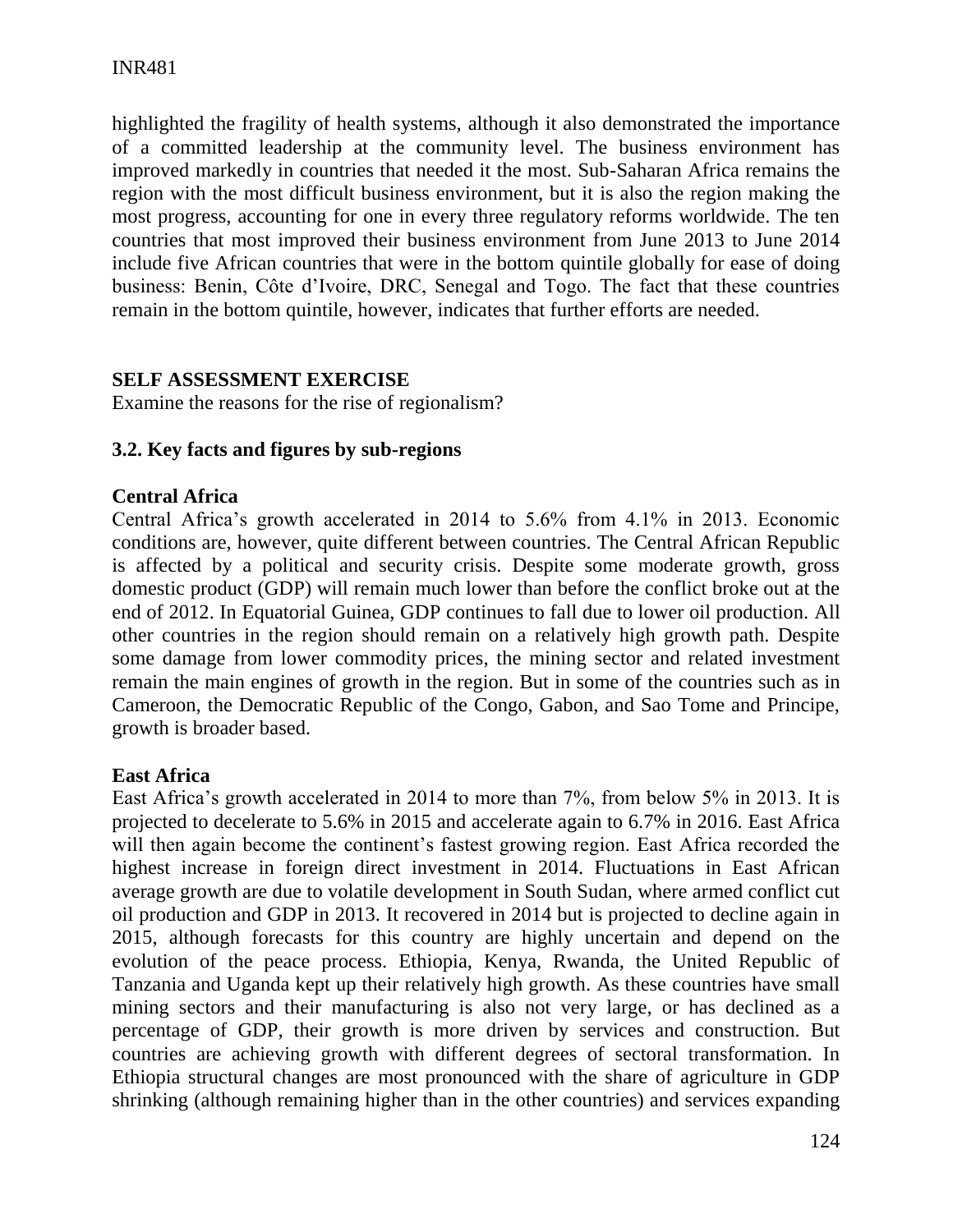more than in the other countries. In Sudan, growth remains weaker as the economy is still coping with the shock of South Sudan's secession in 2011 and the loss of oil revenues.

#### **North Africa**

North Africa's growth remains uneven as fallout from the uprisings of 2011 is still affecting countries. Libya is highly unstable with power struggles between different groups and a collapse of political and economic governance. Its oil production declined again in the first half of 2014. Despite some recovery in the second half, growth was again negative in 2014 and prospects are highly uncertain. By contrast, in Egypt and Tunisia greater political and economic stability is helping to improve business confidence. The gradual recovery of export markets and improved security should support growth, including in tourism, although in Tunisia terrorist attacks in March have created new concerns. Algeria's oil production increased for the first time in eight years and is boosting growth together with the non-oil sector. In Morocco, agricultural production declined in 2014 from its exceptionally high level in 2013 and reduced GDP growth. But assuming normal harvests and better export markets, growth is expected to accelerate. Mauritania continues to achieve the highest and steadiest growth in the region, supported by favourable macroeconomic and structural policies. This was mainly boosted in 2014 by parts of the mining sector (iron ore) and construction and on the demand side by private consumption and private investment. The exceptionally high total investment of around 45% bodes well for future growth.

#### **Southern Africa**

Southern Africa's growth slowed to below 3% in 2014, and only a moderate recovery is projected for 2015 and 2016. The subdued performance is due to the relatively poor growth in South Africa. The key economy's growth fell to 1.5% in 2014 from 2.2% the previous year. It suffered from weakened demand in trading partners and lower prices for its raw materials, while labour unrest and electricity shortages disrupted economic activity. South Africa's growth is projected to recover gradually on the back of more buoyant export markets and improved competitiveness due to the large depreciation of the rand. In Angola, growth also decelerated due to the oil price fall, a temporary reduction in oil production as well as a drought, which reduced agricultural production. Angola's growth is projected to remain lower than for most of the past decade as government expenditures are depressed due to lower oil revenues. Mozambique and Zambia are achieving the highest growth in the region. Mozambique is mainly driven by so-called mega projects and large infrastructure investment, financed by foreign direct investment and the government. In Zambia, good harvests boosted 2014 growth and mitigated the effect of lower growth in mining, manufacturing and services. Growth is expected to remain strong in both countries, but more efforts are needed to broaden the economy and make growth more inclusive.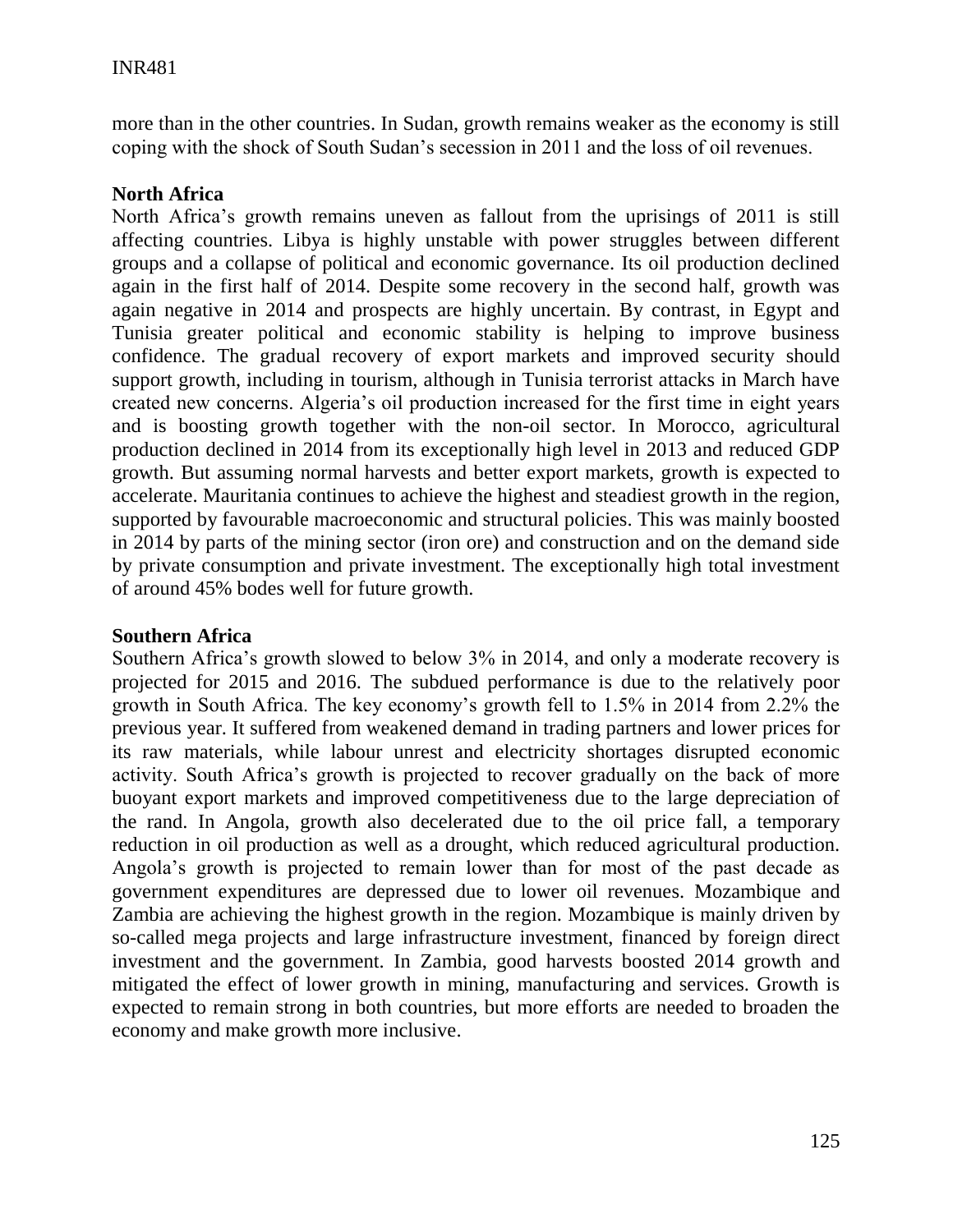# **West Africa**

West Africa achieved relatively high GDP growth of 6% in 2014 despite the outbreak of Ebola in the region. The virus significantly reduced growth in the most affected countries: Guinea, Liberia and Sierra Leone. In Nigeria, Africa's largest country, growth accelerated to 6.3%, from 5.4% in 2013. It was again driven by the non-oil sector, notably services, manufacturing and agriculture, which shows that Nigeria's economy is diversifying. Its oil and gas sector has declined to around 11% of GDP and is now a similar size to manufacturing at around 10% of the total. Benin, Côte d'Ivoire, Niger and Togo also remained on a relatively high growth path. But growth slowed in Ghana, and Gambia's economy shrank slightly. West Africa's growth is projected to become more moderate in 2015 and to strengthen again in 2016, driven mainly by Nigeria.

# **4.0. CONCLUSION**

The stronger the cooperation among the three major traders of the world economy (Asia, Europe, and North America), the more likely it is for the world economy to be integrated globally, rather than be fragmented into several regional trade blocs. Thus there can be a mutually supportive relationship between multilateralism and regionalism.

# **5.0 SUMMARY**

This unit reviewed the improving scene of the African economic space. Thus it was noted that this improved economic outlook has spurned the rapid growth of an African middle class which had been nearly wiped out by the oppressive economic situation of the last three decades. Coupled to the improving economic space in Africa is the issue of heightened political awareness in the continent. This state of political consciousness has enabled to people of Africa to question and in several instances depose despotic rulers.

# **6.0 TUTOR MARKED ASSIGNMENT**

Examine the three main reasons through which regional integration arrangements may be helpful in the strengthening of an open world economy.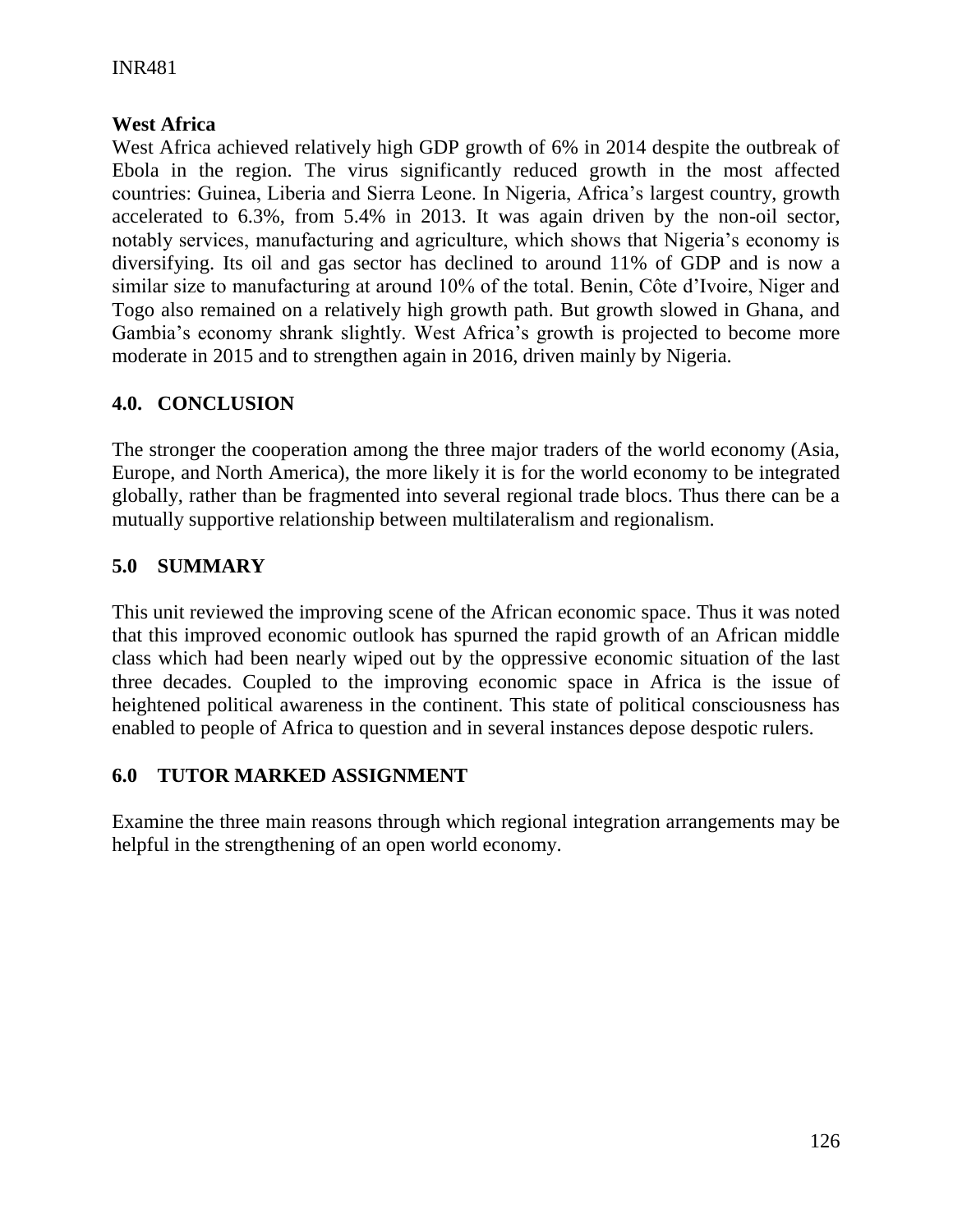### **7.0 REFERENCES/FURTHER READINGS**

Cour, J. M. and S. Snrech (1998), "Preparing for the Future: A Vision of West Africa in the Year 2020", West Africa Long-Term Perspective Study, OECD Publishing, Paris, [http://hdl.handle.net/10253/132.](http://hdl.handle.net/10253/132)

Dulani, B., R. Mattes and C. Logan (2013), "After a decade of growth in Africa, little change in poverty at the grassroots", Afrobarometer Policy Brief, No. 1, www.afrobarometer.org/files/ documents/policy\_brief/ab\_r5\_policybriefno1.pdf.

Dustmann, C. and A. Okatenko (2014), "Out-migration, wealth constraints, and the quality of local amenities", Journal of Development Economics, Vol. 110, pp. 52-63. fDi Markets (2015), fDi Markets (database), [www.fdimarkets.com](http://www.fdimarkets.com/) (accessed 17 March 2015).

Fukunishi, T. and H. A. Ramiarison (2012), "Madagascar's garment industry: Success of Africa's garment exports?", in Dynamics of the Garment Industry in Low-Income Countries: Experience of Asia and Africa (Interim Report), Institute of Developing Economies: Japan External Trade Organization, [www.ide.go.jp/English/Publish/Download/Report/2011/pdf/410\\_ch7.pdf.](http://www.ide.go.jp/English/Publish/Download/Report/2011/pdf/410_ch7.pdf)

UN (2011), Programme of Action for the Least Developed Countries for the Decade 2011-2020, Fourth United Nations Conference on the Least Developed Countries, Istanbul, 9-13 May, http://unohrlls.org/UserFiles/File/IPoA.pdf. UN Statistics Division (2015), UN COMTRADE (database), Harmonized system, Rev. 2, https://wits. worldbank.org (accessed 17 February 2015).

UNCTAD (2014), World Investment Report 2014: Investing in the SDGs: an Action Plan, United Nations Conference on Trade and Development, New York and Geneva, http://unctad.org/en/ publicationslibrary/wir2014\_en.pdf.

UNDESA (2012), World Population Prospects: The 2012 Revision (database), http://esa.un.org/wpp/ (accessed 5 March 2015). UNDP (2014a), "Socio-economic impact of the Ebola Virus in Guinea, Liberia and Sierra Leone", Policy Notes, Vol. 1, No. 1-5, United Nations Development Programme, Geneva.

UNDP (2014b), "The Ebola Virus Disease Outbreak (EVD) is overstressing the fiscal capacity of Governments in Guinea, Liberia and Sierra Leone", Policy Notes, Vol. 1, No. 3, October, United Nations Development Programme, Geneva.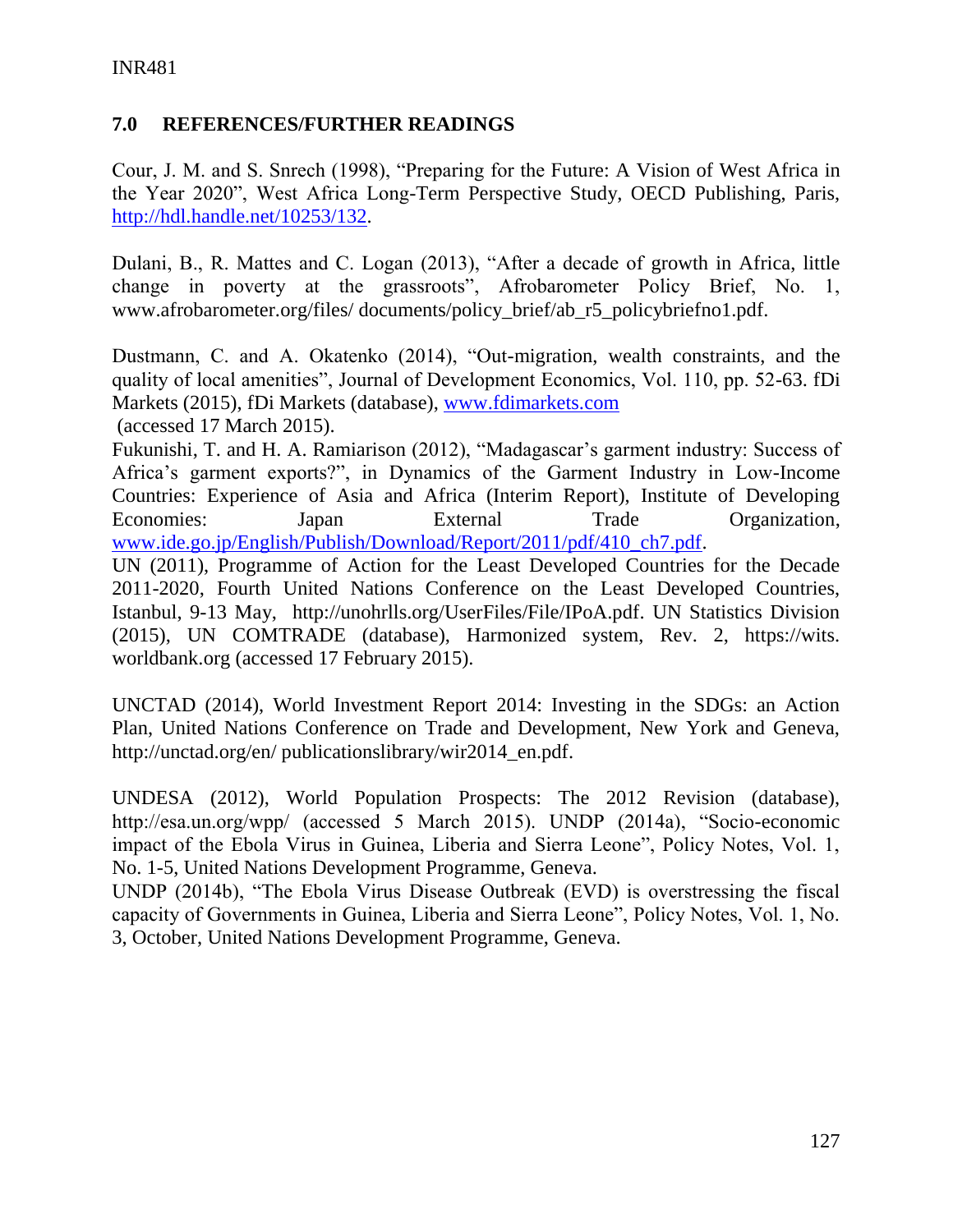# **UNIT 5: GLOBAL ECONOMIC AND FINANCIAL CRISIS**

## **CONTENTS**

1.0Introduction

- 2.0. Objectives
- 3.0. Main Content
	- 3.1 World economy and its worries
	- 3.2 How much worse off is the world today because of the crisis?
- 4.0 Conclusion
- 5.0 Summary
- 6.0 Tutor Marked Assignment
- 7.0 References/Further Readings

# **1.0. INTRODUCTION**

At the end of April 2009, the International Monetary Fund (IMF) released the latest edition of its flagship publication, the World Economic Outlook (WEO). This report marks the most extensive effort to measure the health of the global economy since the outbreak of the global financial crisis. The WEO's centrepiece is its GDP growth projections, given for 182 countries over the next five years. This indicator alone provides a wealth of information, allowing an examination of not only how countries will fare this year, but whether expectations of the crisis' impact have stabilized, where and when the recovery might come and how much poorer the crisis will eventually leave the global economy.

# **2. OBJECTIVES**

At the end of this unit, you should be able to:

(i) Understand the issues behind the periodic global financial crisis

# **3.0 MAIN CONTENT**

# **3.1 What's the latest outlook for the global economy?**

Over the past decades, the world economy has been going through, more or less continuously, a series of strains and stresses in the current wave of globalization. Until recently, however, most of the downside risks of globalization have been borne largely by the developing world. In the 1980s, middle- and low- income developing countries went through a severe debt crisis. The majority of low-income countries had to wait for the resolution of their protracted debt crisis until the heavily indebted poor countries (HIPC) debt relief had culminated in a major reduction of their debt stock under the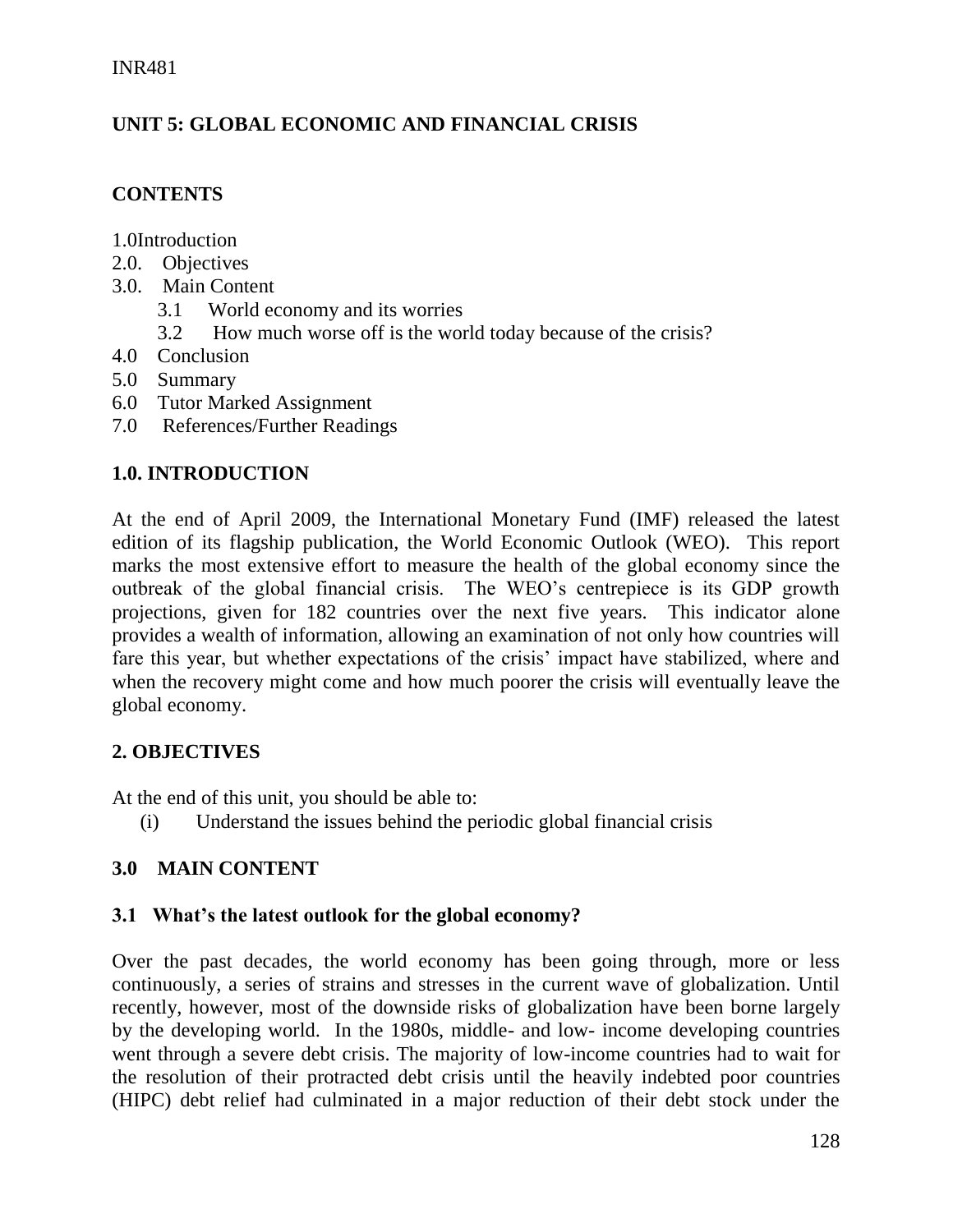Multilateral Debt Relief Initiative (MDRI) in 2005. In the early 1990s, most middleincome countries, together with the newly formed transitional economies, were reintegrated into the international capital markets as emerging market economies, through the market-based debt restructuring process under the Brady Plan.

However, emerging market economies have been exposed repeatedly to financial crisis at the mercy of investors' instant decision to withdraw and follow the herd. In particular, they have suffered bitter experiences with currency attacks and collapses, adversely affecting the balance sheets of their financial institutions, corporations and households due to a high degree of liability dollarization, thus, deepening and prolonging the crisis further. Extremely disruptive to economic growth and development, these experiences have made policy makers in emerging market economies aware of the enormous costs that they have to bear from the periphery by participating in the financial globalization process. Consequently, many of them have opted to hold large amounts of international reserves for self-insurance purposes, far in excess of any shortfalls foreseen as a result of current account transactions (Kaltenbrunner and Nissanke, 2009; Jeanne, 2007; Miller and Zhang, 2007). Coupled with the special status accorded to the Untied States dollar in the international monetary and payment system in the post-Bretton Woods era, the global savings glut (Bernanke, 2005) has led to emergence of global macro imbalances. From the early 2000s the United States economy had become the largest debtor in the world by building up massive deficits in both fiscal and current account balances, which led to the global financial crisis in 2007-2008.

The flow of large amounts of savings into the United States economy under the easy monetary condition led to the housing and credit boom, which eventually ended in the sub-prime mortgage debacle. Unsurprisingly, in the context of contemporary financial globalization with fully integrated money and capital markets worldwide, this seemingly localized phenomenon could not be contained within the United States financial system. The first global financial crisis of the twenty-first century was in the making for some time, with its epicentre firmly located in the United States economy - at the heart of the global capitalist system.

By mid-2007, over-dependence on market forces and mechanisms without proper and workable regulatory mechanisms and systems in place to govern the globalization process, led to the appearance of large cracks threatening the stability of the world economy on the two fronts: the sharp hike of primary commodity prices and the global financial crisis. Many primary commodities have registered a steep rise in prices since 2002, reaching an all-time high in 20072008, with extreme volatility. The soaring key commodity prices hit the world economy at a time when most Western economies were struggling to escape a sharp economic downturn and recession amidst the credit crunch that had gripped the financial institutions and markets in the United States and Western Europe.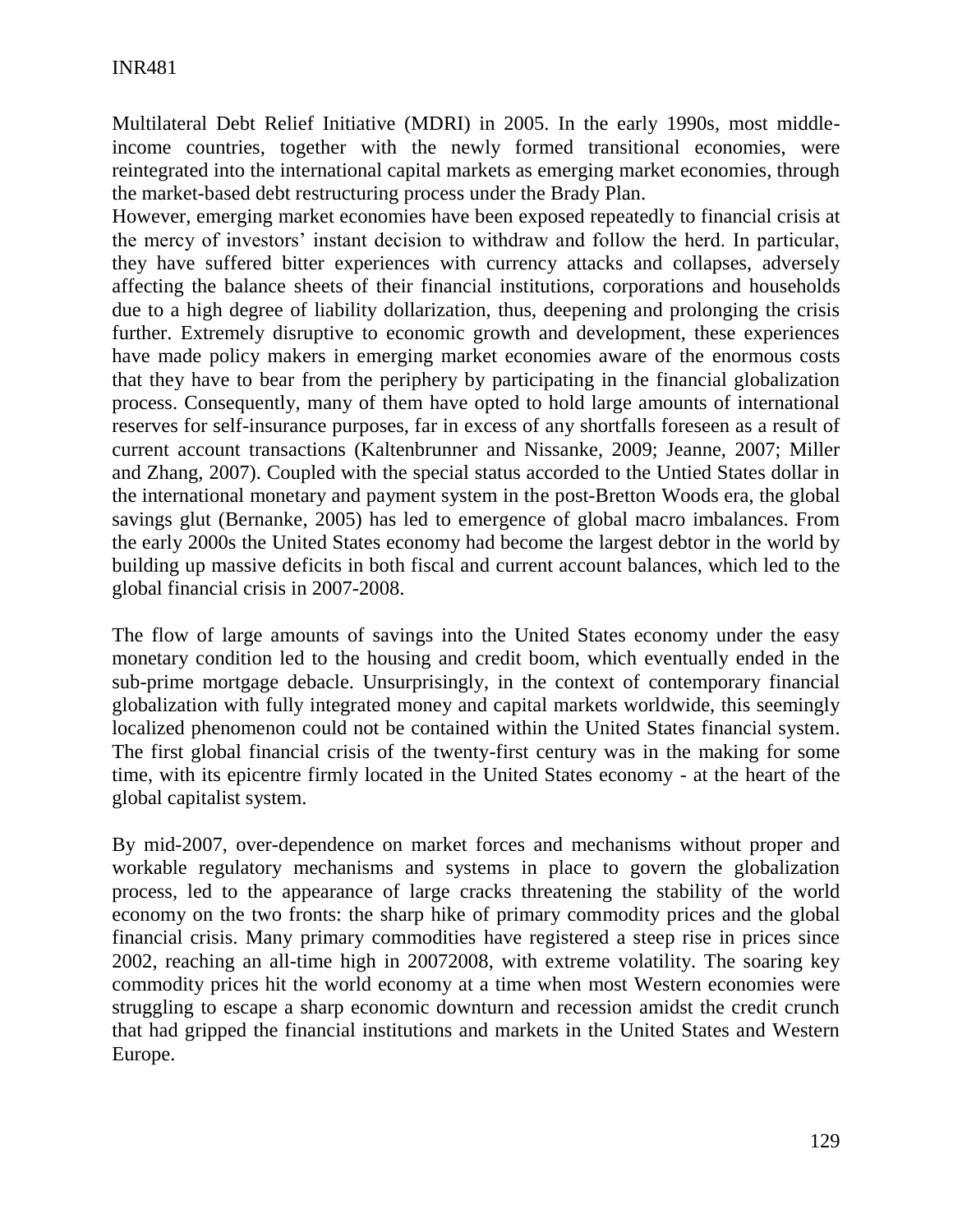The fear of inflationary pressure, particularly jeopardizing macroeconomic stability in Western economies, creates a major dilemma for the central banks and monetary authorities of these economies. The belief that any inflationary expectation could be dispelled timely and successfully by adopting an institutional framework of inflation targeting faced a severe test. Inflation targeting with fine-tuning of a single policy instrument of interest rates was ill-equipped to deal with cost-push inflation associated with a sudden increase in imported commodity prices involving structural shifts in relative prices. In particular, rapidly increasing prices of basic consumer goods such as fuel and food, the prices of which are exogenously determined in world commodity markets, had sparked off social-and political unrest across the globe. Since mid-2007, policy makers in developing countries, particularly those with a high degree of dependence on imported oil and foods, became acutely concerned with the detrimental effects of the rising fuel cost and food shortages on the livelihood of the urban and the rural poor as well as internal and external macroeconomic balances.

For a year or so from mid-summer 2007, the financial turmoil, with its severe liquidity and credit crunch seemed to be confined, more or less, to financial markets and institutions in the United States and Western Europe. On the whole, the world economy managed to maintain its momentum on the back of the buoyant economic growth posted by emerging market economies as well as resource-rich developing economies that enjoyed a commodity boom of a longer duration than any in recent times. However, the series of events that hit major financial institutions on Wall Street in mid-September 2008 shocked the world and altered radically the fate and course of our globalized economies altogether. The fear of accelerating inflation and fuel and food shortages worldwide was completely overtaken by a greater fear of possible worldwide recession and depression engulfing all economies in the developing world, including emerging market economies in Eastern Europe, Latin America and Asia, as well as low-income developing countries in Africa, Asia and countries of the Economic Commission for Latin America and the Caribbean (ECLAC) region with limited financial market linkages. No country has been in a position to remain a mere bystander in the fast evolving financial crisis any longer.

By the end of 2008, the world economy had rapidly entered a phase of globally synchronized slowdown and, in the first quarter of 2009, headed towards a global recession. As time passed, there was a growing fear that the on-going financial crisis might well turn into a global depression of the twenty-first century. The speed at which the world economy has fallen victim to the recessionary wave of the financial turmoil in the United States and Europe caught everyone by surprise. In the second quarter of 2009, some signs were emerging indicating that the worst might be over following the largescale counter-cyclical policy packages put in place by a number of larger developed and emerging market economies together with their massive liquidity injections into banking systems to mitigate the scale and depth of the recession. Yet, enormous damage has already been inflicted on real sector activities resulting, in particular, in a worldwide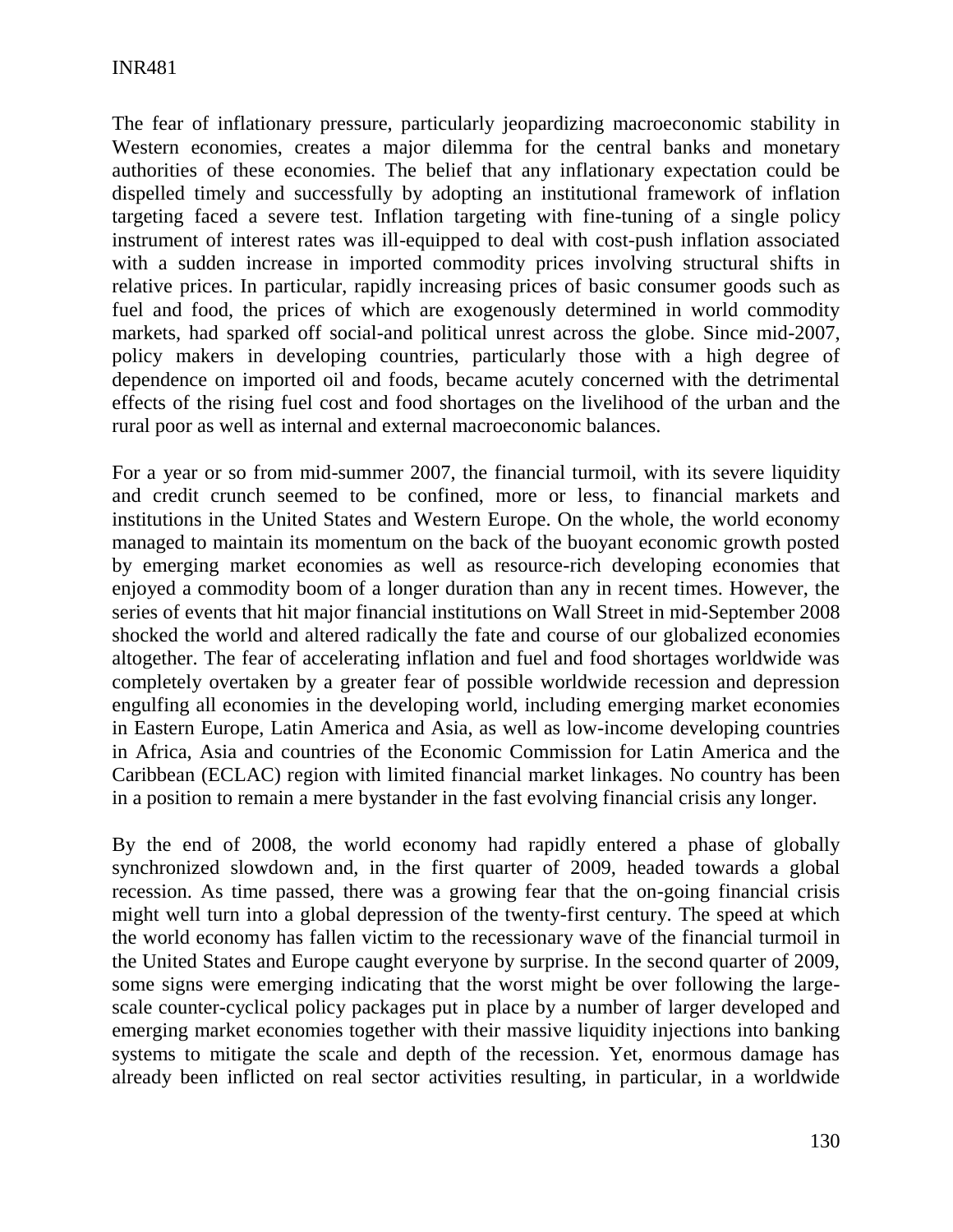contraction of industrial production due to the severe global credit crunch and fall in world trade unprecedented in the post-war era.

### **3.2. How much worse off is the world today because of the crisis?**

Events leading to the great financial crisis of the twenty-first century

Awash with plentiful liquidity flowing into the United States economy from the rest of the world against the background of the global macroeconomic imbalances discussed above, the United States consumers and households were at the ultimate receiving end of a large proportion of the global savings glut, under the easy monetary regime pursued by the Chairman of the Federal Reserve Board, Alan Greenspan, in response to the dot-com bubble of 2000-2001 and the 9/11 event of 2001. As often happens, this led to rapid expansion of consumer credit and uncontrolled acceleration of asset inflation in the United States. In particular, after the dot-com bubble, the asset inflation had taken the form of a housing boom in the United States. Although the boom was also prevalent in other European countries, such as, Ireland, Spain and the United Kingdom since the early 2000s, the United States housing boom had a special toxic element for future troubles in the form of sub-prime mortgages, which were sold aggressively, in particular since 2002- 3, to low-income people with no down payments. They were often packaged at floating or adjustable flexible rates, with a one- or two-year resets clause. The share of the subprime loans in the United States mortgage markets was estimated to have reached some 23 per cent in 2006. As expected, once the interest rates were adjusted upwards or the reset clause kicked in, many subprime mortgages became delinquent or were defaulted on outright leading to rising foreclosures.

Unfortunately, the sub-prime debacle was not contained within the United States housing market, since sub-prime housing loans were repackaged as structured credit products, such as collaterized debt obligations (CDOs) or special purpose vehicles (SPVs) or other innovative financial instruments, through multi-layered securitizations of underlying assets. These were traded globally through closely interlinked and poorly regulated financial markets and over-the-counter transactions. Led by executives, which were driven by distorted incentives for extortionate salary compensation with stock options at the core, financial institutions opted en masse for excessive risk-taking. They adopted a dynamic originate-to-sell trading model of securitization in place of a traditional buyand-hold model. Leverage ratios of some of financial institutions increased as much as 30, well above the ceiling of ten generally imposed on deposit banks (UN, 2009).

In the process, potential default risks of original sub-prime mortgage products were overlooked, as they were reshuffled many times over and hidden from their balance sheets. The failure to demand transparency in their off-balance sheet activities on the part of regulatory and supervisory oversight agencies as well as the collusive practices and incompetence of the credit rating agencies to factor in market-wide systemic risks aggravated the situation. Credit risks were massively under-priced by all parties, given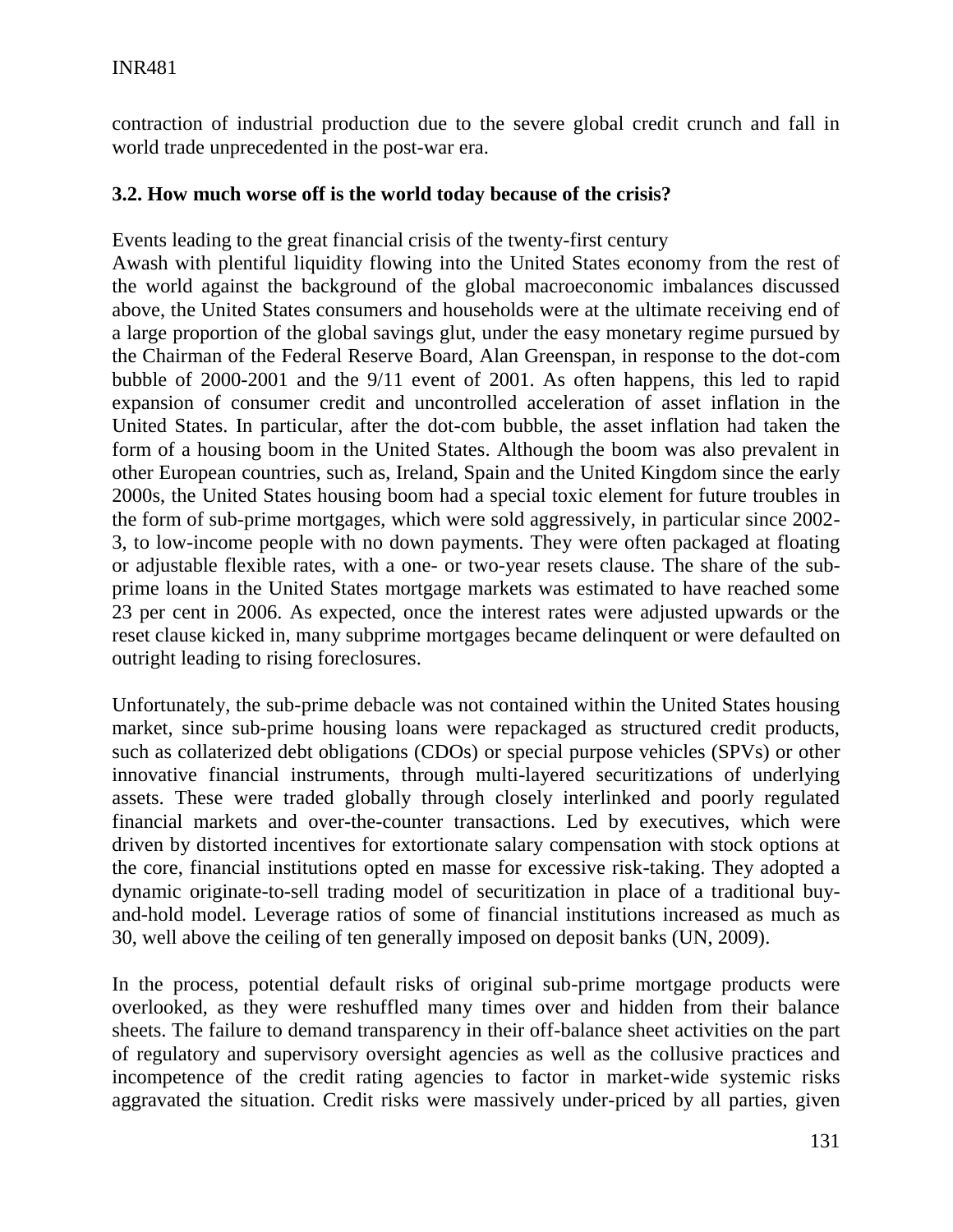easy money and overly liquid markets as well as the availability of default risk insurance offered to debt holders by insurance companies though credit default swap (CDS) facilities. Although financial markets became irrational with systemic risks building up (Kindleberger 2000), individual market participants, driven by instant pay-offs and profit taking, believed that their decisions were based on rationality backed up by sophisticated financial modelling.

With sub-prime mortgage defaults accelerating since 2006, the inevitable crash of housing price bubbles in the United States led to an initial freezing of credit and money markets in the United States and Europe in July-August 2007. Despite immediate interventions through a series of large-scale liquidity injections by the Federal Reserve and the main central banks in Europe, inter-bank money markets have been largely frozen since then, leading to liquidity crunch in inter-bank money markets and credit crunch in many financial institutions. With problems Senbet (2008) reports that average real CEO pay for S&P companies grew to \$15 million in 2007, 400 times average employee compensation, up 40 times from 1980. Stemming from asymmetric information and adverse selection looming, banks and financial institutions have ceased to trust and lend one another. Several over-leveraged banks and financial institutions in the United States and Europe were the first to go bankrupt, and some of them were nationalized after the governments were forced to become a major equity holder.

Despite the anxieties and tensions reflecting huge uncertainty and a crisis of confidence that gripped global financial markets and sectors during the intervening period, between the summers of 2007 and 2008, the continuing buoyant economic growth of several emerging market economies, such as Brazil, Russia, India and China (BRICs), sustained an optimistic growth prospect for the world economy for some time. Many oil-exporting and commodity-dependent economies in the Gulf States, Latin America and Africa recorded an economic growth rate that was historically high, largely due to the commodity boom induced by the rising demand for natural resources, particularly from the emerging Asian economies. A number of Asian economies escaped the impact of the initial wave of the present financial turmoil, since they have managed to reconstruct their banking and financial systems after the Asian Crisis of 1997-8, with generally robust balance sheets of financial institutions and non-financial corporations.

However, unprecedented events of an unimaginable scale in the Wall Street in mid-September 2008, abruptly and completely changed the course of economic policy debate as well as immediate prospects for the world economy. The early bankruptcy of Bears Steams and its takeover by JP Morgan-Chase in March 2008 and the collapse of other banks and financial institutions in the United States and Europe indicated the depth of the crisis and credit freeze impeding the normal operation of financial markets in these economies. These proved to be precursors to what would follow. In early September, the government of the United States sponsored mortgage buyout of Freddie Mac and Fannie Mae, which together accounted for some half of United States mortgage loans, amounting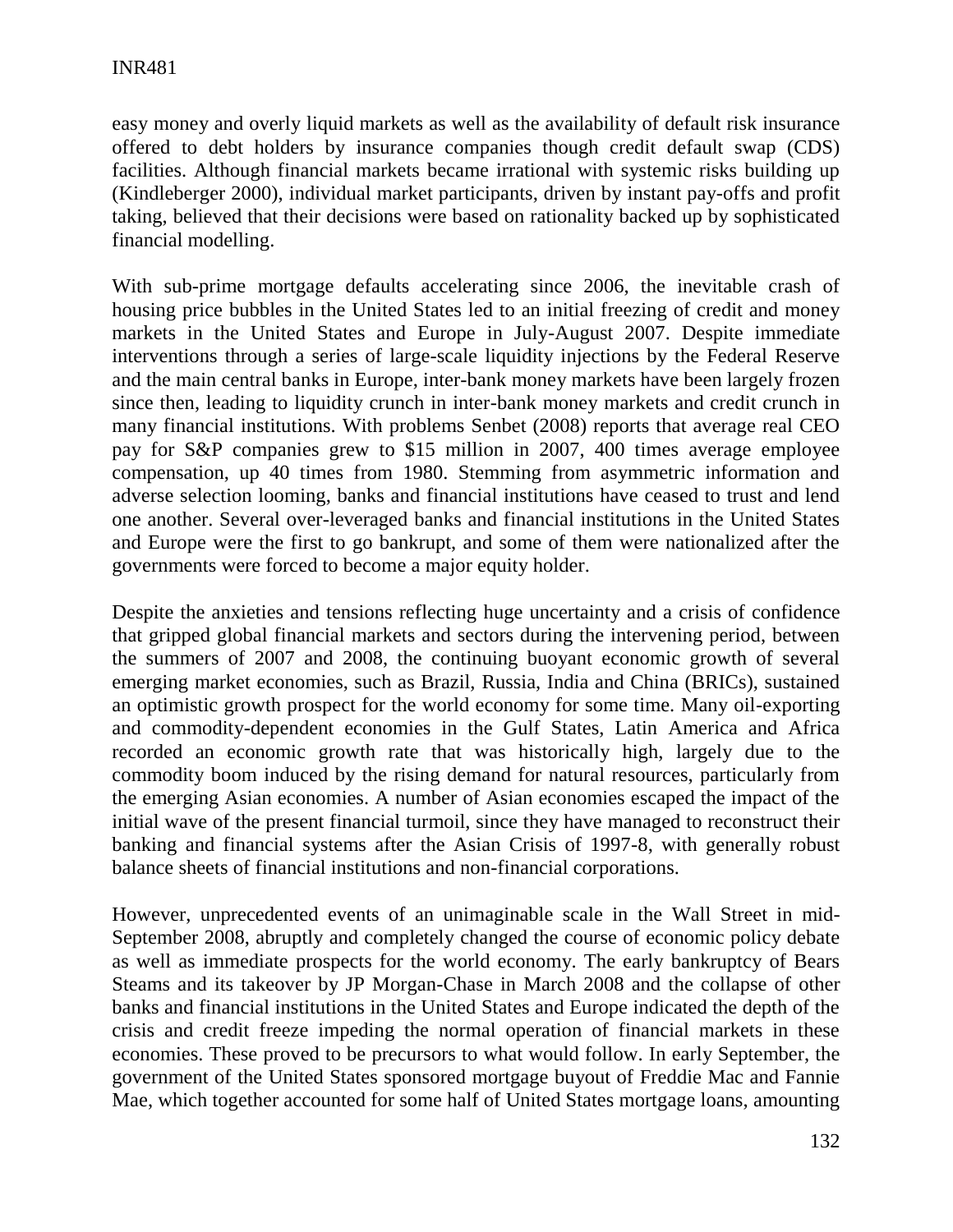to \$5 trillion. The two were practically nationalized after the early rescue package failed to shore them up. Then came the news of the bankruptcy of Lehman Brothers - one of the four big Wall Street investment banks - immediately followed by the take-over of Merrill Lynch by Bank of America and a \$85 billion rescue package hastily arranged for American Insurance Group (AIG) which made everyone wake up to the scale of the problems on the Wall Street.

Due to instant flight-to-quality by investors worldwide, which switched from equity markets to purchases of safe investment, stock markets began to tumble globally. Financial papers such as money market funds and commercial papers, which are usually regarded as liquid and low-risk, were no longer seen as safe assets. Carry trade related flows, predicated on betting on exchange rate movements and interest rate differentials between major currencies and emerging market currencies were fast unwinding. With these swift portfolio adjustments, a large reversal of relative positions between the three major currencies- United States dollar, euro and yen - took place in a matter of days and weeks.

The global financial crisis has rapidly become a reality, with the real-economy sideeffects being felt imminently worldwide. No country has been immune to the cascading effects of the crisis. For the first six months after September 2008, the possibility of the repeat of the Great Depression was feared, becoming no longer just an academic question. The hazardous combination of the negative wealth effects stemming from the price collapse of financial and real estate assets, deteriorating balance sheets of banking and other financial institutions and borrowing-constrained household and corporate sectors amidst severe credit crunches, has been depressing further both consumption and investment demand. This is a classical recipe for triggering a deflationary tendency, according to the debt deflation theory advanced by Irving Fischer, to explain the Great Depression in the 1930s (Fisher, 1933). By the end of 2008, it had become clear that the crisis could quickly result in a deeper, globally synchronized slowdown, leading to a possible prolonged recession in the world economy, unless effective and concerted policy measures were deployed in a timely, coordinated manner globally to prevent such a powerful tidal wave. Although the imminent danger of depression has been somewhat receding since the G20 summit in London in April 2009, the global economy still faced a high degree of uncertainty that it may endure prolonged recession.

#### **Beyond GDP: how will the crisis affect national income?**

The contraction in global output forecast by the IMF undoubtedly has implications for living standards around the world. However, to obtain a better sense of how the crisis will affect income levels in different countries, we must also account for changes in the terms of trade: the relative price of exports and imports. When the prices of a country's exports rise relative to the prices of its imports - an improvement in the terms of trade - the country is able to afford an increased volume of goods and services irrespective of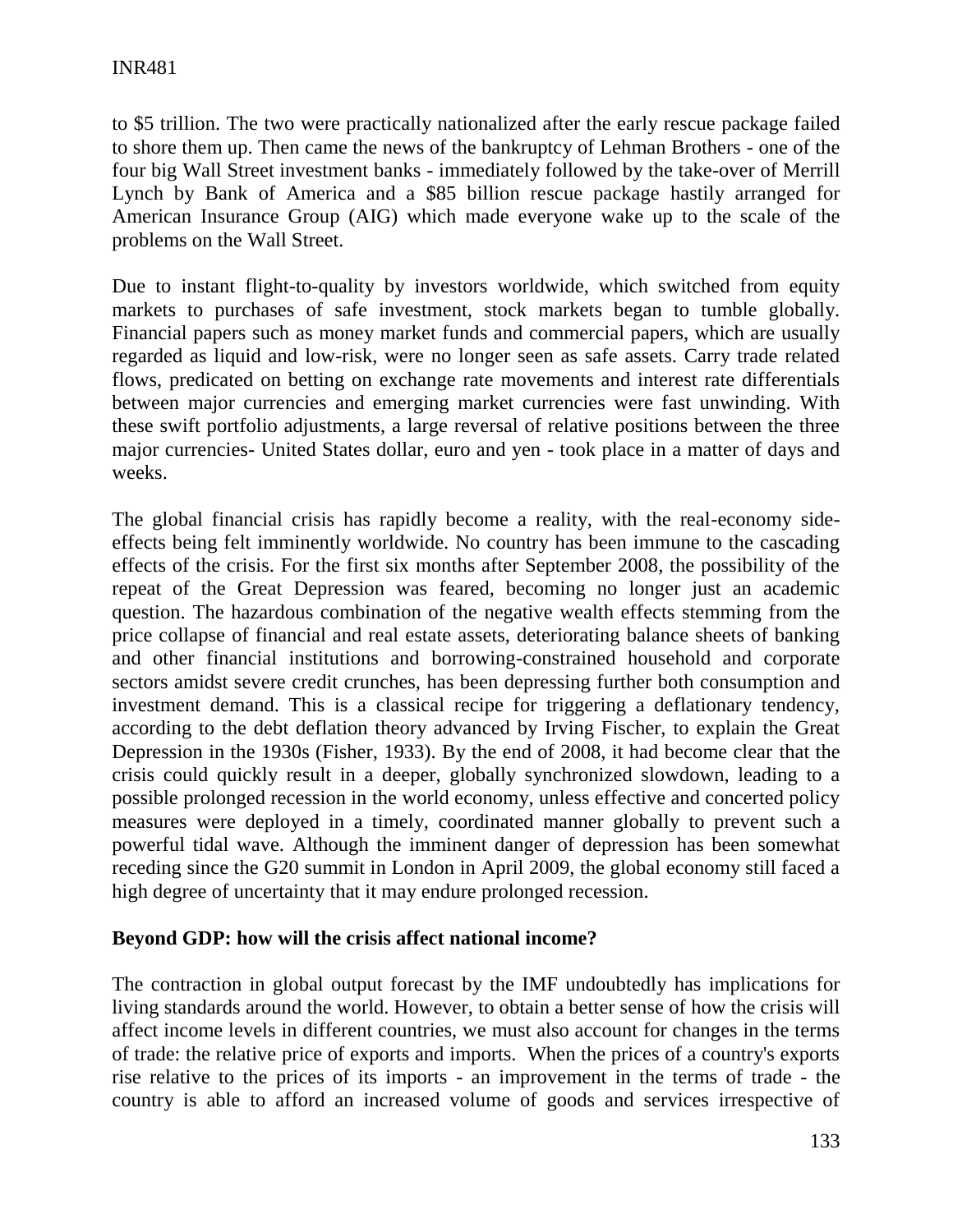changes in the level of domestic production. When a country's export prices fall relative to its import prices, the same production supports less consumption.

To estimate the income effect from changes in the terms of trade in the world's major economies, we first estimate the value of net exports as a percentage of GDP for each economy, disaggregated into four commodity bundles: fuel, metals, food and agriculture. We then multiply these by the projected change in prices in 2009 for each of the four categories, for which forecasts are provided in the April WEO. Adding these together yields the income effect resulting from changes in the terms of trade. This effect can then be added to the forecast 2009 GDP growth to give an approximation of the overall change in national income.

The collapse in commodity prices over recent months has a significant bearing on national income in most of the world's major economies. For net commodity importers, the terms of trade effect is positive, partially mitigating the effect of the crisis and providing much needed respite during a time of reduced global economic activity. Driving this effect is the reduction in fuel prices, acting as an automatic stabilizer in response to reduced global demand. China and India again come out best, rewarded for their rapacious demand of imported commodities. For net commodity exporters but particularly fuel exporters – Russia, Canada and Mexico - the opposite is true, with depressed prices compounding the collapse in demand for their exports. The net effect is particularly painful for Russia, whose national income is estimated to fall by 13.0 percent this year. A big question for many commodity-exporting developing countries is to what extent robust growth in China and India can buoy global commodity prices, despite continued weakness in the US and Europe.

While the national income story is a more complete account of the effect of the crisis on living standards, it remains incomplete without consideration of equality, unemployment and poverty. The human impact of the crisis is a compelling tale, but one which is more difficult to analyze with real time statistics.

# **SELF ASSESSMENT EXERCISE**

How do you think the world can guard against financial crisis?

# **4.0. CONCLUSION**

Though China and India's growth forecasts for 2009 are lower than those of previous years, they remain far ahead of those of other major economies for the foreseeable future. While both of these emerging Asian powers will outpace the rest for the medium term, India – which accounts for only two percent of global output – remains too poor to have a decisive impact on the global economy at this time. Though long term trends clearly point to India becoming one of the world's dominant economic powers in the coming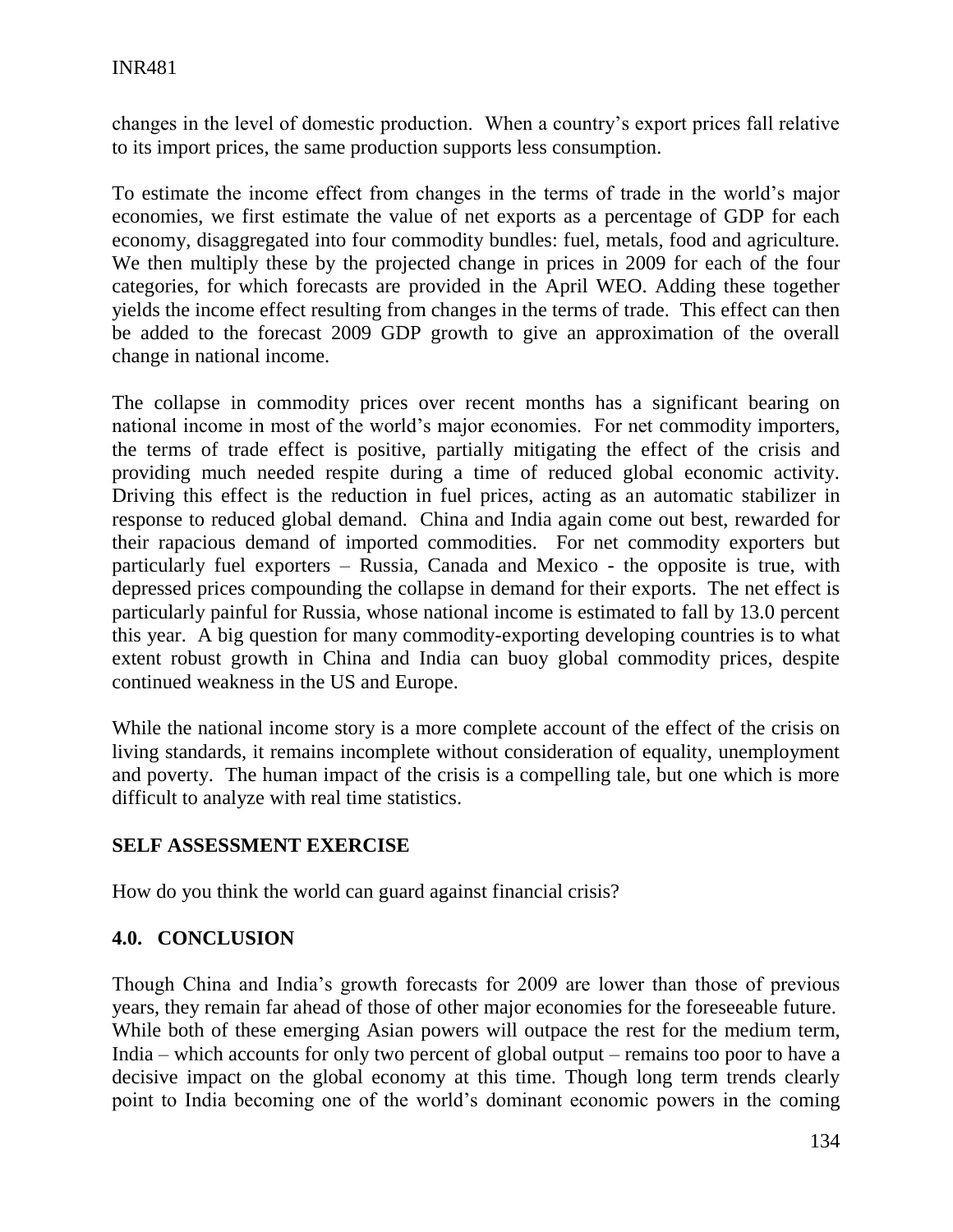decades, it is not yet poised to assume this mantle. China, on the other hand, is ready today. In fact, the next five years may ultimately turn the decoupling theory on its head; given the depth and length of contractions in the West, China looks to be the only reliable global growth engine for at least the medium term, accounting for nearly a quarter of the total expansion of the world economy between 2008 and 2013. The crisis will accelerate the ongoing shift in global economic weight from West to East, with China becoming gradually less dependent on the economies of the West, while the West – and, for that matter, the entire world – becomes gradually more dependent on China.

# **5.0 SUMMARY**

The unit reviewed the recent global financial crisis. The unit also that due to the fall in commodity prices living standards may be adversely affected worldwide.

# **6.0 TUTOR MARKED ASSIGNMENT**

How does fall in commodity prices affect living standards?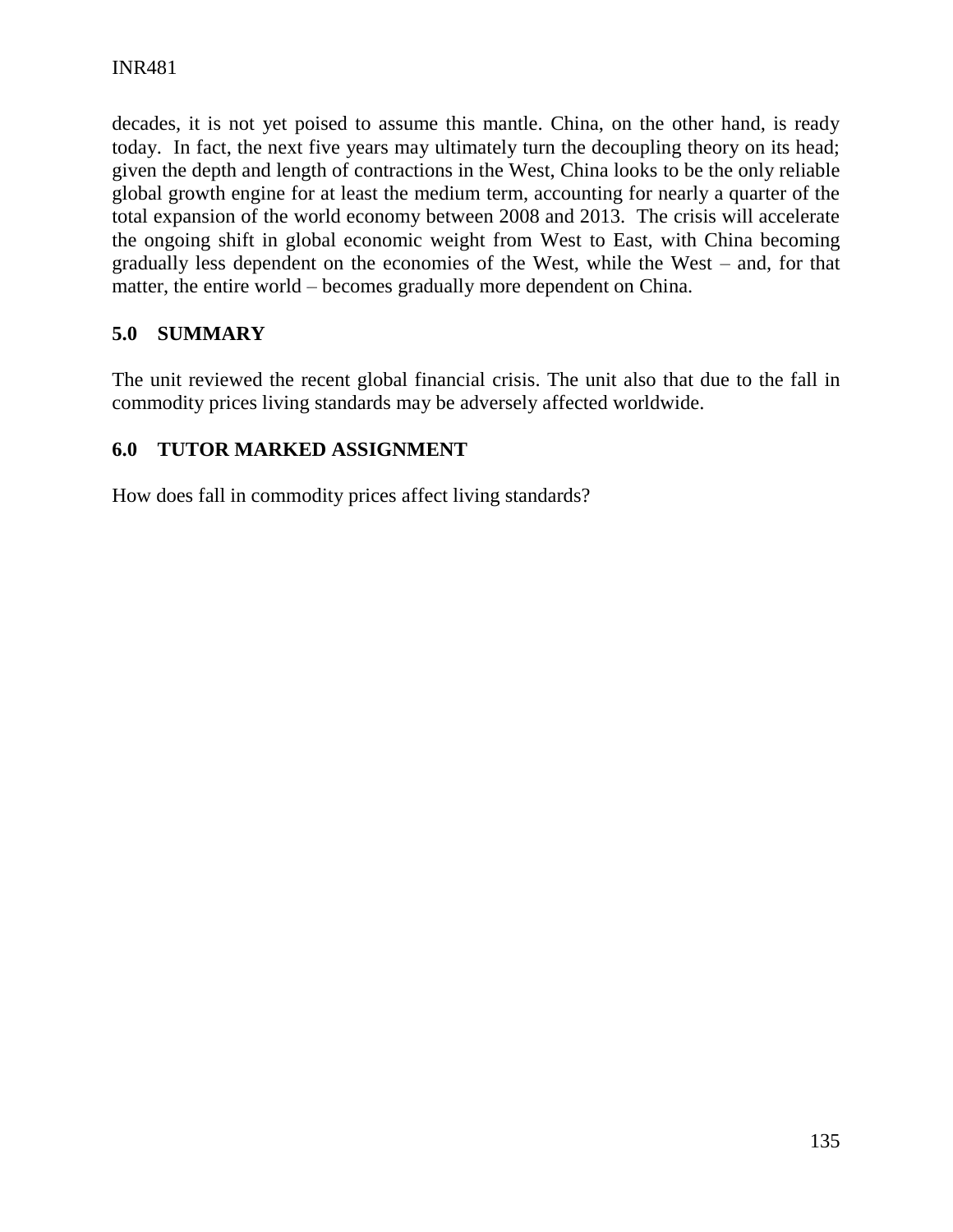### **7.0 REFERENCES/FURTHER READINGS**

Akamatsu, K., 1962, A historic pattern of economic growth in developing countries, Journal of Developing Economies, vol. 1, No. 1, March-August, pp. 3-25.

Alvarez, F. and Robert, E. L. Jr., (2005) General Equilibrium Analysis of the Eaton-Kortum Model of International Trade; NBER working paper series no. w11764; Cambridge, Mass.: National Bureau of Economic Research.

Blas, J. 2009, "Africa 'giving away' land as rich countries push for food security" Financial Times, 25 May 2009.

Buckley, P. J., 2003, "FDI and Growth for Developing Countries: MNEs and Challenges of the New Economy", Keynote Speech & Paper, UNIDO General Conference, 1-5 December 2003, Round-table 5: Promoting investment in developing countries (with special reference to Africa): Challenges, opportunities and experience, Proceedings of the Industrial Development Forum and Associated Round Tables, Vienna: UNIDO.

Broadman, H. G., 2007, Africa's Silk Road: China and India's New Economic Frontier, World Bank: Washington D.C.

Cantner, U. Pyka, A. and Krüger J. J. 1999, "Twin-Peaks - What the Knowledge-Based Approach Can Say about the Dynamics of the World Income Distribution", IDEAS RePEc data.

Chang, H.-J., 2005b, Why Developing Countries Need Tariffs? South Centre, Oxfam International.

Cotula, L. Vermeulen, S. Leonard, R. and Keeley J. 2009, Land grab or development opportunity? Agricultural investment and international land deals in Africa, IIED/FAO/IFAD, London/Rome.

Dicken, P., 2003, Global Shift: Reshaping the Global Economic Map In The 21st Century, London: Sage.

Durlauf, S. N., and Quah D., 1998, The New Empirics of Growth, Centre for Economic Performance, Discussion Paper No. 384, January.

Economic Analysis Unit, 2004, South-South trade: Winning from liberalization, Australian Government, Department of Foreign Affairs and Trade, Sydney.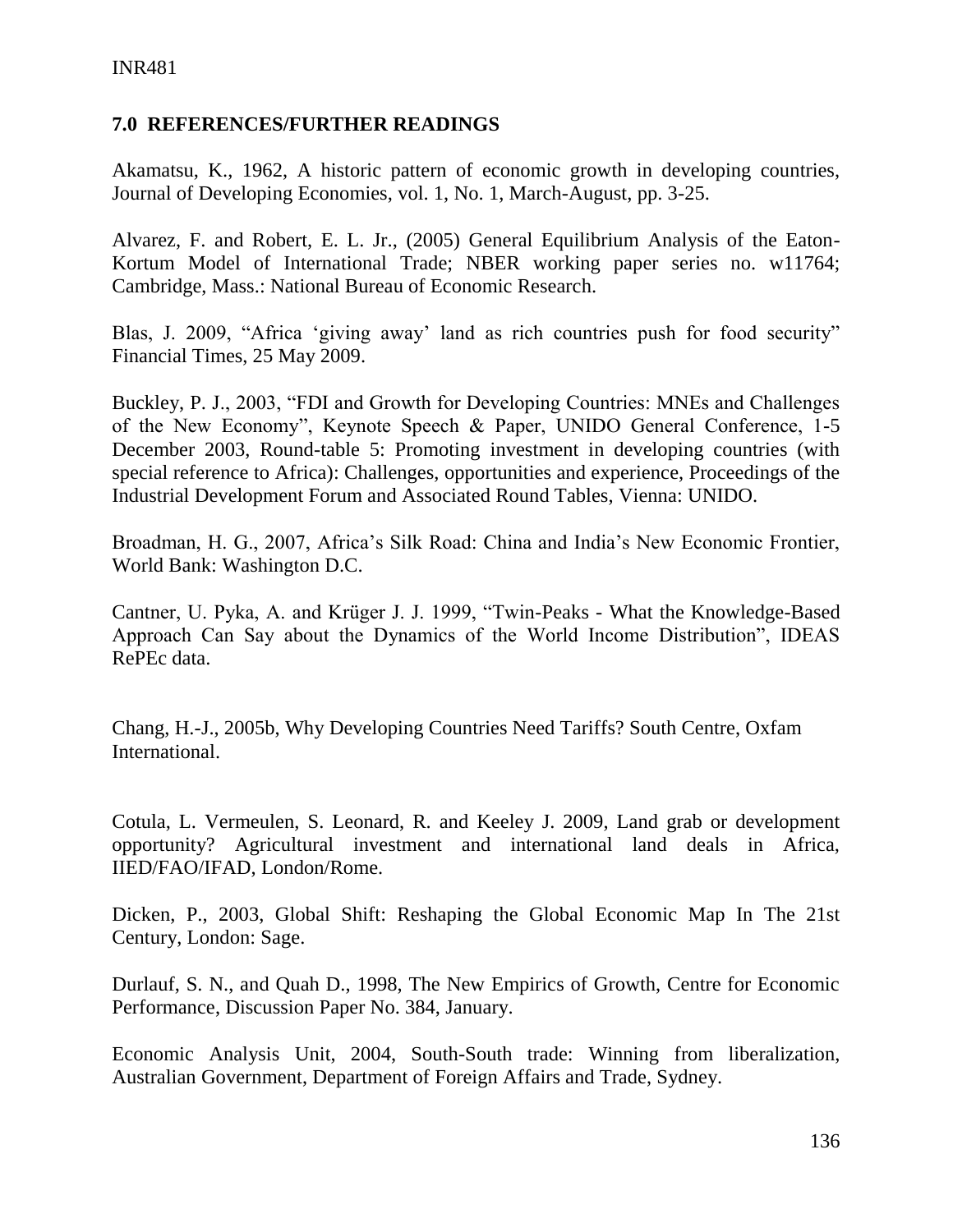#### INR481

Fiorentino, R. V., Verdeja, L., and Toqueboeuf, C., 2007, The Changing Landscape of Regional Trade Agreements: 2006 Update, Discussion Paper No. 12, WTO: Geneva. Goldstein, et al., 2006, China and India: What's in it for Africa?, 16-17 March 2006, OECD: Paris.

Hamwey, R. M., 2005, Expanding National Policy Space for Development: Why The Multilateral Trading System Must Change, Working Paper 25, The South Centre, September.

Humphrey, J., and Memedovic, O., 2003 The Global Automotive Industry value Chain: What Prospects for Upgrading by Developing Countries, UNIDO Sectoral Studies Series, UNIDO: Vienna.

IGCS Binghampton University Newsletter, vol. 5, No. 1, winter/spring 2004-05. Kraus, G., University-Industry Links: Lessons from South Africa, Opinions, Scidev.net, 29/November/2006. IGCS Binghampton University Newsletter vol. 5, No. 1, winter/spring 2004-05.

Levitt, K. P., 2006, Reclaiming Policy Space for Equitable Economic Development, The North South Institute, Ottawa, Canada, January.

Linder, S. B., 1961, An Essay on Trade and Transformation, John Wiley & Sons: New York.

Mills, G., Ten Things That Africa Can Do for Itself, Heritage Lectures, No. 923, Heritage Foundation, 27/February/2006.

OECD, 2006, The Rise of China and India: What's in it for Africa? OECD Development Centre Studies: Paris.

Prebisch, R., 1950, The Economic Development of Latin America and its Principal Problems, United Nations, New York. Reprinted in 1962 in Economic Bulletin for Latin America 7(1) pp 1–22.

Sanguinetti, P., et al., 2004, The impact of South-South preferential trade agreements on industrial development: An empirical Test, Centre for European Integration Study (ZEI), Bonn, Germany.

Schiff, M., and Winters L. A., 2003, Regional Integration and Development, World Bank: Washington DC.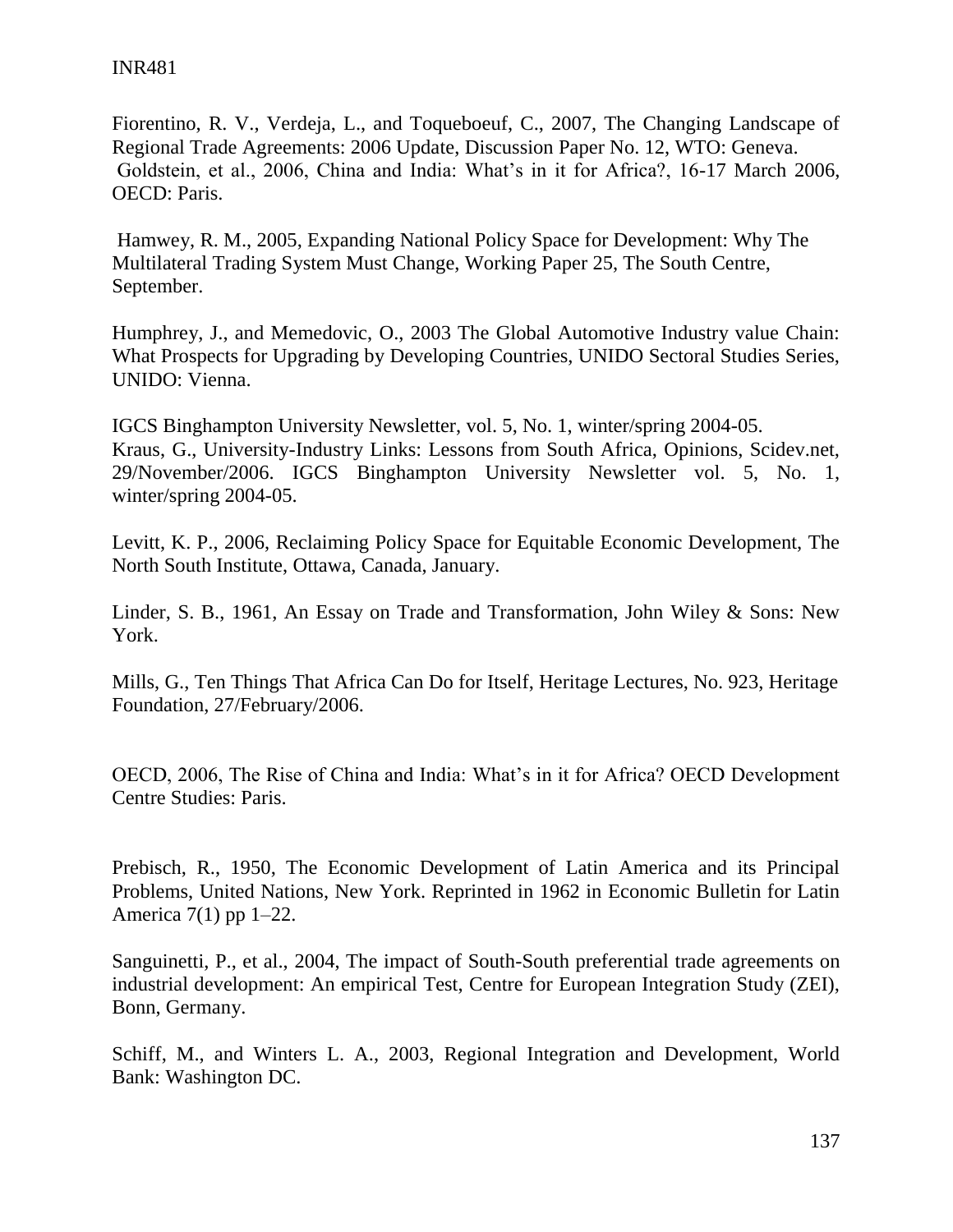Tanner, A., 2005, Brain drain and beyond: returns and remittances of highly skilled migrants,

UNIDO, 2006, Industrial development, trade and poverty reduction through South-South cooperation, UNIDO: Vienna.

UNIDO, 2004, Industrial Development Report, 2004, Industrialization, Environment and the Millennium Development Goals in Sub-Saharan Africa: the New Frontier in the Fight Against Poverty, UNIDO: Vienna.

Wolf, M., 2004, Why Globalization Works, Yale University Press: New Haven, Conn.

Zejan, P., and Bartels, F. L., 2006, Be Nice and get Your Money-An Empirical Analysis of World Trade Organization Trace Disputes and Aid, Journal of World Trade, vol. 40, No. 6, pp. 1021-1047.

Abiad, A., D. Leigh and A. Mody (2007), "International Finance and Income Convergence: Europe is Different", IMF Working Paper No. 07/64.

Backé, P. et al. (2010), "How Did the Global Financial Crisis Affect the CESEE Region and Latin America?", Focus on European Economic Integration No. 1/2010, pp. 49-66.

European Commission (2010), "Cross-country Study: Economic Policy Challenges in the Baltics", Occasional Paper No. 58, February.

Frank, N. and H. Hesse (2009), "Financial Spill-overs to Emerging Markets During the Global Financial Crisis", IMF Working Paper No. 09/104, May.

IMF (2006), "Growth in the Central and Eastern European Countries of the European Union – A Regional Review", IMF Occasional Paper No. 252.

IMF (2009a), "World Economic Outlook. Crisis and Recovery" April.

IMF (2009b), "Global Financial Stability Report", October.

Lane, P. R. and G. M. Milesi-Ferretti (2010), "The Cross-Country Incidence of the Global Crisis", paper prepared for the IMF/BOP/PSE Conference on "Economic Linkages, Spillovers and the Financial Crisis", Paris, 28-29 January.

Obiora, K. I. (2009), "Decoupling from the East Toward the West? Analyses of Spillovers to the Baltic States", IMF Working Paper No. 09/125, June.